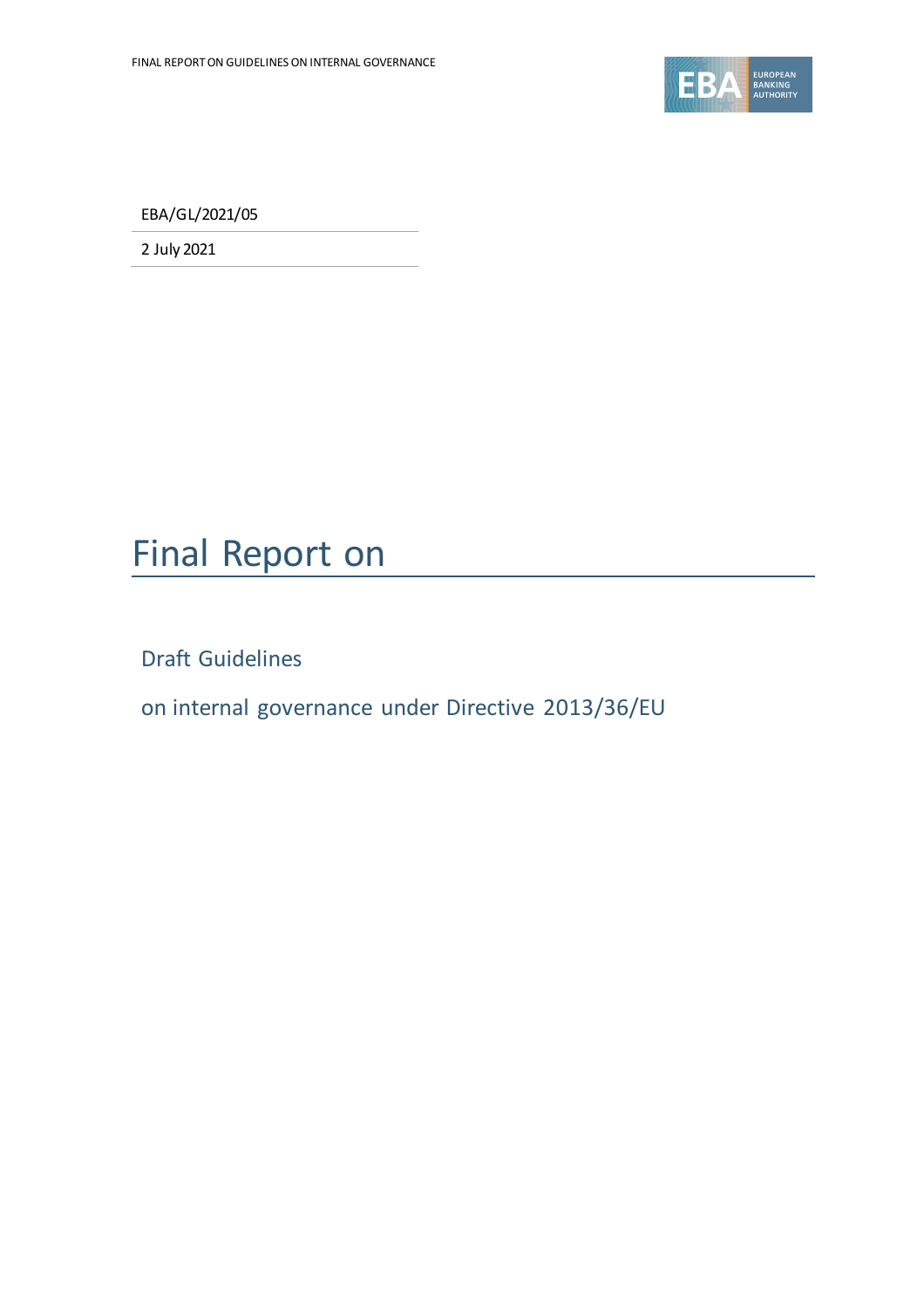

## **Contents**

|                                                                       | <b>Executive Summary</b>                                          | 3  |
|-----------------------------------------------------------------------|-------------------------------------------------------------------|----|
|                                                                       | <b>Background and rationale</b>                                   | 4  |
|                                                                       |                                                                   |    |
| 1.                                                                    | <b>Compliance and reporting obligations</b>                       | 13 |
|                                                                       | Status of these guidelines                                        | 13 |
|                                                                       | Reporting requirements                                            | 13 |
| 2.                                                                    | <b>Subject matter, scope and definitions</b>                      | 14 |
|                                                                       | Subject matter                                                    | 14 |
| Addressees                                                            |                                                                   | 14 |
|                                                                       | Scope of application                                              | 14 |
|                                                                       | Definitions                                                       | 15 |
| 3.                                                                    | Implementation                                                    | 17 |
|                                                                       | Date of application                                               | 17 |
| Repeal                                                                |                                                                   | 17 |
| 4.                                                                    | <b>Guidelines</b>                                                 | 18 |
|                                                                       | Title I - Proportionality                                         | 18 |
| Title II - Role and composition of the management body and committees |                                                                   | 19 |
| 1                                                                     | Role and responsibilities of the management body                  | 19 |
| 2                                                                     | Management function of the management body                        | 22 |
| 3                                                                     | Supervisory function of the management body                       | 22 |
| 4                                                                     | Role of the chair of the management body                          | 24 |
| 5                                                                     | Committees of the management body in its supervisory function     | 24 |
| 5.1                                                                   | Setting up committees                                             | 24 |
| 5.2                                                                   | Composition of committees                                         | 25 |
| 5.3                                                                   | Committees' processes                                             | 26 |
| 5.4                                                                   | Role of the risk committee                                        | 27 |
| 5.5                                                                   | Role of the audit committee                                       | 28 |
| 5.6                                                                   | Combined committees                                               | 29 |
| Title III - Governance framework                                      |                                                                   | 30 |
| 6                                                                     | Organisational framework and structure                            | 30 |
| 6.1                                                                   | Organisational framework                                          | 30 |
| 6.2                                                                   | Know your structure                                               | 30 |
| 6.3                                                                   | Complex structures and non-standard or non-transparent activities | 32 |
| 7                                                                     | Organisational framework in a group context                       | 33 |
| 8                                                                     | Outsourcing policy                                                | 35 |
|                                                                       |                                                                   | 1  |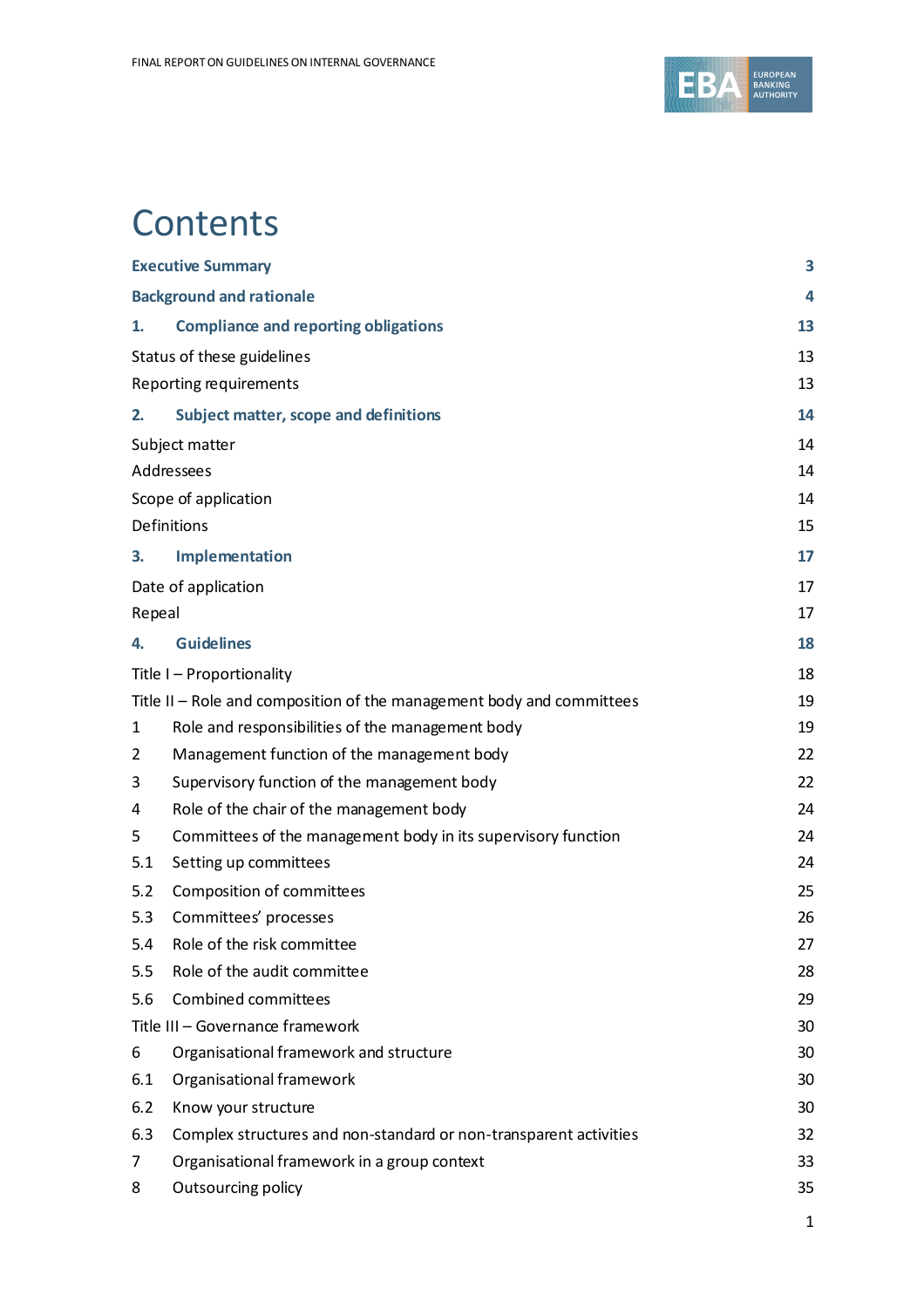

|      | Title IV - Risk culture and business conduct                                                                                                     | 35 |
|------|--------------------------------------------------------------------------------------------------------------------------------------------------|----|
| 9    | <b>Risk culture</b>                                                                                                                              | 35 |
| 10   | Corporate values and code of conduct                                                                                                             | 36 |
| 11   | Conflict of interest policy at institutional level                                                                                               | 38 |
| 12   | Conflict of interest policy for staff                                                                                                            | 39 |
|      | 12.1 Conflict of interest policy in the context of loans and other transactions with members of<br>the management body and their related parties | 41 |
|      | 12.2 Documentation of loans to members of the management body and their related parties and<br>additional information                            | 42 |
| 13   | Internal alert procedures                                                                                                                        | 43 |
| 14   | Reporting of breaches to competent authorities                                                                                                   | 45 |
|      | Title V - Internal control framework and mechanisms                                                                                              | 46 |
| 15   | Internal control framework                                                                                                                       | 46 |
| 16   | Implementing an internal control framework                                                                                                       | 47 |
| 17   | Risk management framework                                                                                                                        | 48 |
| 18   | New products and significant changes                                                                                                             | 50 |
| 19   | Internal control functions                                                                                                                       | 51 |
|      | 19.1 Heads of the internal control functions                                                                                                     | 51 |
|      | 19.2 Independence of intemal control functions                                                                                                   | 52 |
|      | 19.3 Combination of internal control functions                                                                                                   | 52 |
|      | 19.4 Resources of internal control functions                                                                                                     | 52 |
| 20   | Risk management function                                                                                                                         | 53 |
|      | 20.1 RMF's role in risk strategy and decisions                                                                                                   | 54 |
|      | 20.2 RMF's role in material changes                                                                                                              | 54 |
|      | 20.3 RMF's role in identifying, measuring, assessing, managing, mitigating, monitoring and<br>reporting risks                                    | 54 |
|      | 20.4 RMF's role in unapproved exposures                                                                                                          | 55 |
|      | 20.5 Head of the risk management function                                                                                                        | 55 |
| 21   | Compliance function                                                                                                                              | 56 |
| 22   | Intemal audit function                                                                                                                           | 57 |
|      | Title VI - Business continuity management                                                                                                        | 59 |
|      | Title VII - Transparency                                                                                                                         | 60 |
|      | Annex I - Aspects to take into account when developing an internal governance policy                                                             | 62 |
| 5.   | <b>Accompanying documents</b>                                                                                                                    | 64 |
| 5.1. | Draft cost-benefit analysis/impact assessment                                                                                                    | 64 |
| 5.2. | Summary of responses to the consultation and the EBA's analysis                                                                                  | 66 |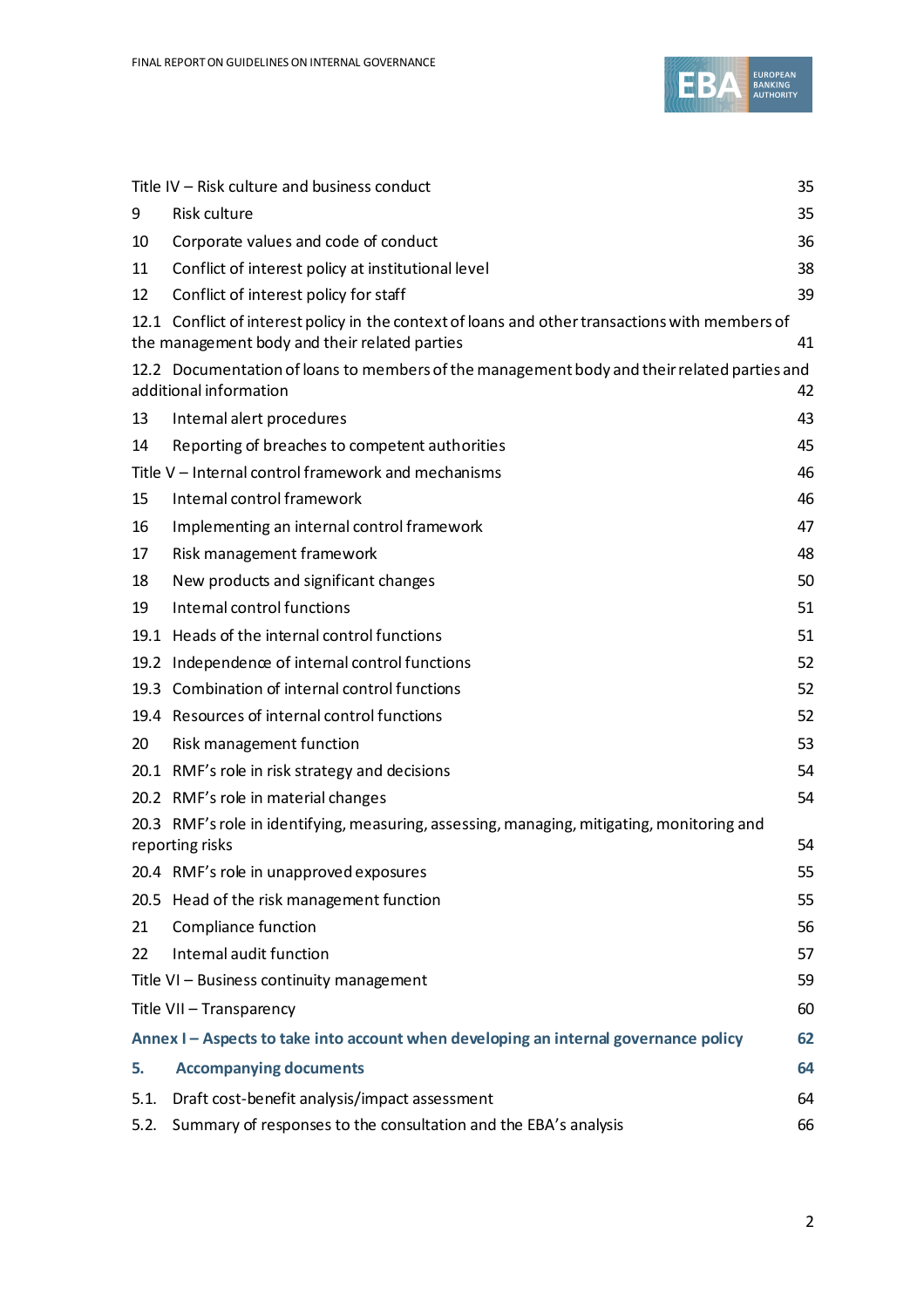

## Executive summary

In recent years, internal governance issues have received increased attention from various international bodies. Their main aim has been to correct institutions' weak or superficial internal governance practices, as identified during the financial crisis. Recently, there has been a greater focus on conduct-related shortcomings, including compliance with the framework to prevent money laundering and terrorist financing and activities in offshore financial centres.

Sound internal governance arrangements are fundamental if institutions, individually and the banking system they form, are to operate well. Directive 2013/36/EU, as amended by Directive 2019/878/EU, reinforces the governance requirements for institutions and in particular, stresses the responsibility of the management body for sound governance arrangements; the importance of a strong supervisory function that challenges management decision-making; and the need to establish and implement a sound risk strategy, risk appetite and risk management framework.

To further harmonise institutions' internal governance arrangements, processes and mechanisms within the EU in line with the requirements introduced by Directive 2013/36/EU, the European Banking Authority (EBA) is mandated by Article 74(3) of Directive 2013/36/EU, to develop guidelines in this area. The guidelines apply to all institutions regardless of their governance structures (unitary board, dual board or other structure), without advocating or preferring any specific structure. The terms 'management body in its management function' and 'management body in its supervisory function' should be interpreted throughout the guidelines in accordance with the applicable law within each Member State.

The guidelines complete the various governance provisions in Directive 2013/36/EU, taking into account the principle of proportionality, by specifying the tasks, responsibilities and organisation of the management body, and the organisation of institutions, including the need to create transparent structures that allow for supervision of all their activities; the guidelines also specify further the requirementsunder Directive 2013/36/EU aimed at ensuring the sound management of risks across all three lines of defence and, in particular, set out detailed elements for the second line of defence (the independent risk management and compliance function) and the third line of defence (the internalaudit function).

The guidelines are based on an earlier set of guidelines on internal governance and in particular add additional elements that aim to foster a sound risk culture implemented by the management body, to strengthen the management body's oversight of the institution's activities and to strengthen the risk management frameworks of institutions, e.g. by including the aspect of AML/TF risk factors.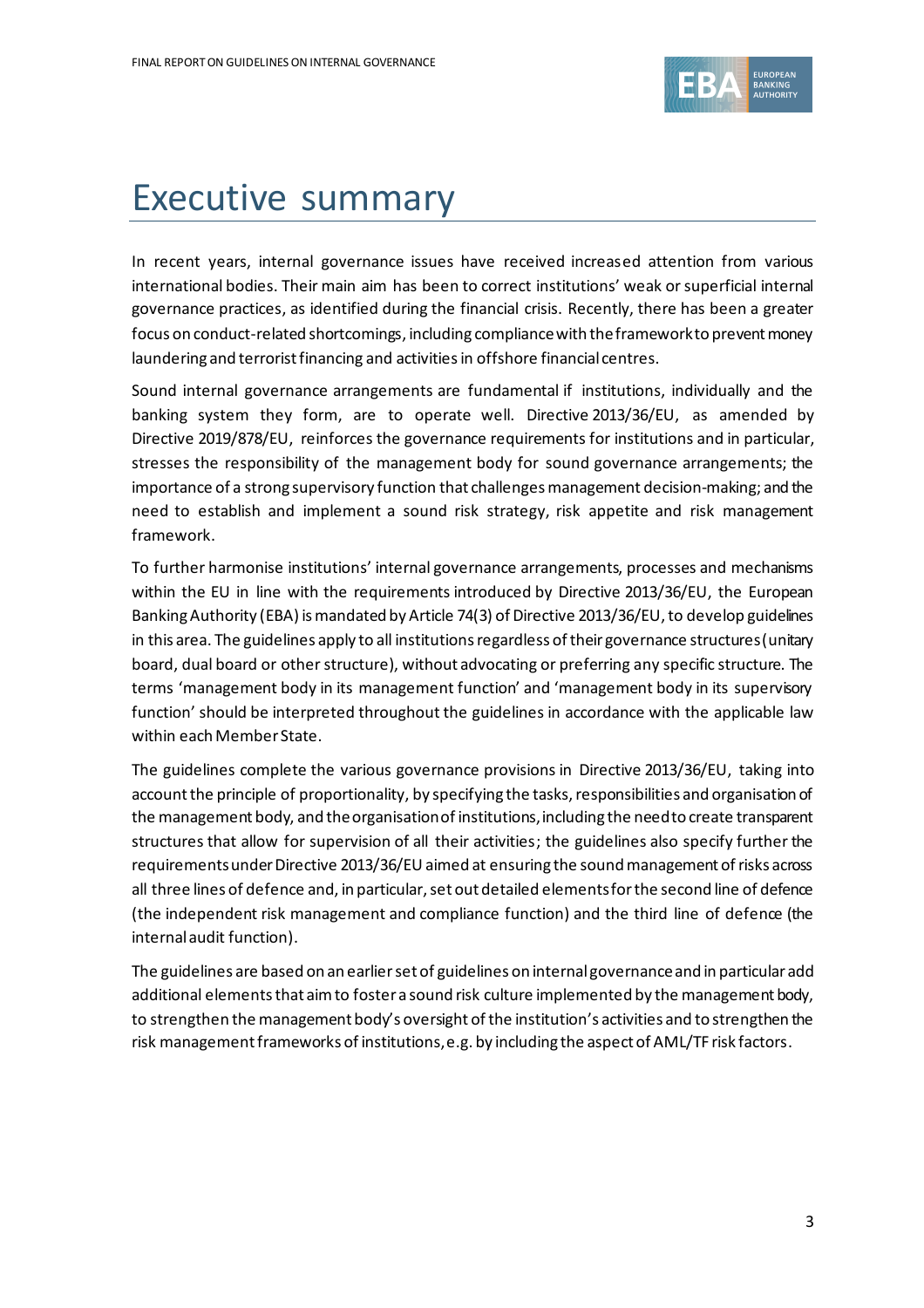

## Background and rationale

- 1. Trust in the reliability of the financial system is crucial for its proper functioning and a prerequisite if it is to contribute to the economy as a whole. Consequently, effective internal governance arrangements are fundamental if institutions, individually and the banking system they form, are to operate well.
- 2. In recent years, internal governance issues have received increased attention from various international bodies. Their main aim has been to correct institutions' weak or superficial internal governance practices, as identified during the financial crisis. These faulty practices, while not a direct trigger for the financial crisis, were closely associated with it and were questionable. In addition, recently, there has been a greater focus on conduct-related shortcomings and activities in offshore financial centres.
- 3. In some cases, at the time of the financial crisis the absence of effective checks and balances within institutions resulted in a lack of effective oversight of management decision-making, which led to short-term oriented and excessively risky management strategies. Weak oversight by the management body in its supervisory function has been identified as a contributing factor. The management body, both in its management function and, in particular, in its supervisory function, might not have understood the complexity of the business and the risks involved, consequently failing to identify and constrain excessive risktaking in an effective manner.
- 4. Internal governance frameworks, including internal control mechanisms and risk management, were often not sufficiently integrated within institutions or groups. There was a lack of a uniform methodology and terminology, so that a holistic view of all risks did not exist. Internal control functions often lacked appropriate resources, status and/or expertise.
- 5. Conversely, sound internal governance practices helped some institutions to manage the financial crisis significantly better than others. These practices included the setting of an appropriate risk strategy and appropriate risk appetite levels, a holistic risk management framework and effective reporting lines to the management body.
- 6. Against this background, there is a clear need to address the potentially detrimental effects of poorly designed internal governance arrangements on the sound management of risk, to ensure effective oversight by the management body, in particular in its supervisory function, to promote a sound risk culture at all levels of institutions and to enable competent authorities to supervise andmonitor the adequacy of internal governance arrangements.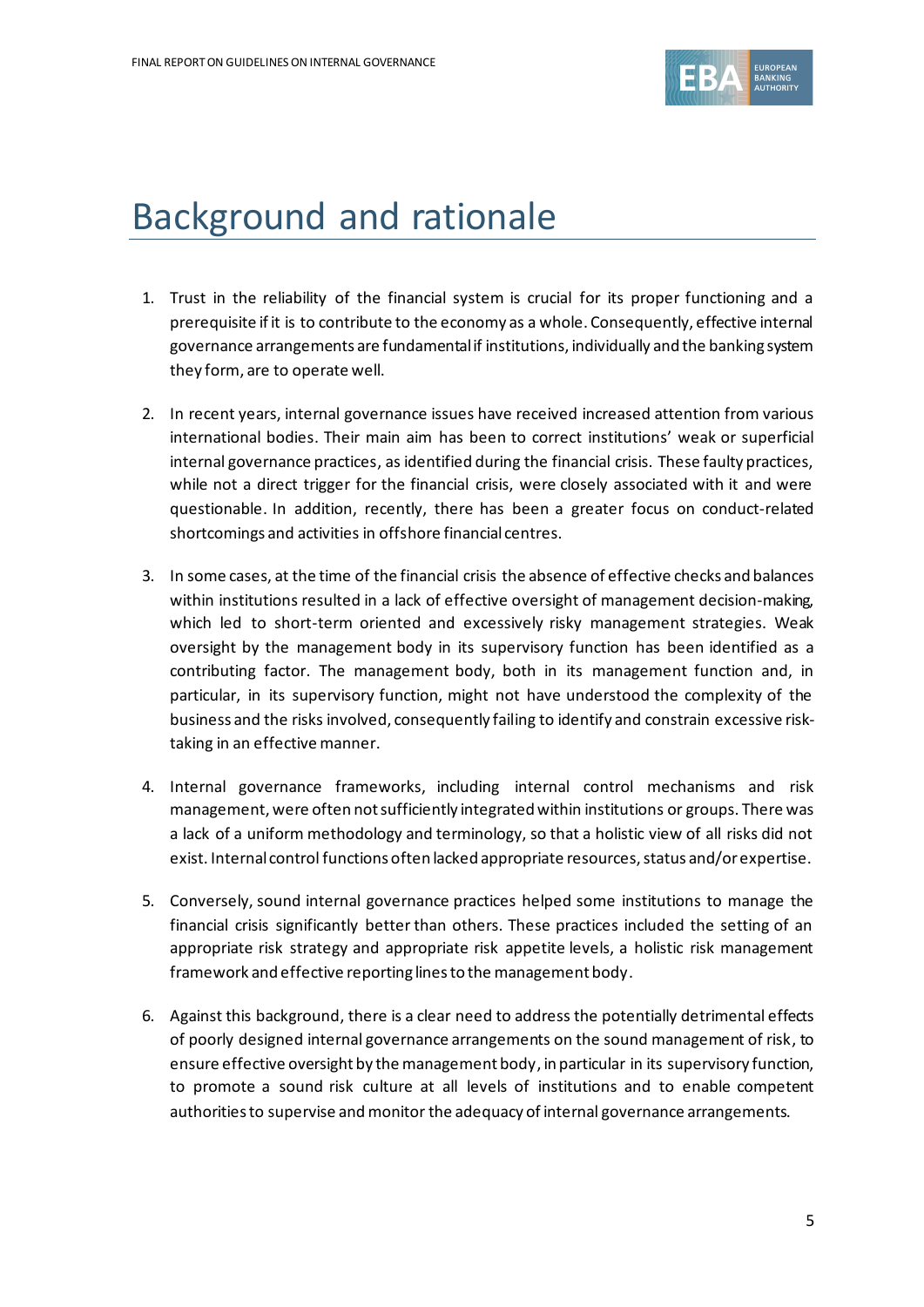

#### Legal basis

- 7. The guidelines apply in the same way to institutions as to investment firms that are subject to Title VII of Directive 2013/36/EU<sup>1</sup> as amended by Directive 2019/878/EU<sup>2</sup> in application of Article 1(2) and (5) of Regulation 2019/2033/EU.
- 8. To further harmonise institutions' internal governance arrangements, processes and mechanisms within the EU, the EBA is mandated by Article 74(3) of Directive 2013/36/EU to develop guidelines in this area.
- 9. Article 74(1) of Directive 2013/36/EU, requires institutions to have robust governance arrangements, including a clear organisational structure with well-defined, transparent and consistent lines of responsibility.
- 10. Article 76 of Directive 2013/36/EU sets out requirements for the involvement of the management body in risk management, the setting up of a risk committee for significant institutions, and the tasks and organisation of the risk management function. In addition, this article establishes 'that the head of the risk management function shall be an independent senior managerwith distinct responsibility for the risk management function'. To reflect the wording of the directive, the revised guidelines refer, regarding the second line of defence, to the '(independent) risk management function', while the previous guidelines used the term '(independent) risk control function'. However, it should be remembered that business lines or units, as the first line of defence, have a material role in ensuring robust risk management and compliance within an institution.
- 11. Article 88 of Directive 2013/36/EU sets out the responsibilities of the management body regarding governance arrangements, including the segregation of duties in the organisation and the prevention of conflicts of interest. Moreover, the directive sets out that Member States shall ensure that data on loans to members of the management body and their related parties are properly documented and made available to competent authorities upon request. Significant institutions are obliged under Paragraph 2 of this article to set up a nomination committee, unless under national law, the management body does not have any competence in the process of selection and appointment of any of its members.
- 12. Under Article 109(1) of Directive 2013/36/EU, competent authorities must require institutions to meet the obligations set out in Articles 74 to 96 of that directive on an individual basis, unless competent authorities make use of the derogations as defined in Article 7 of Regulation (EU) No 575/2013 as amended by Regulation (EU) No 2019/876 and/or

 $1$  Directive 2013/36/EU of the European Parliament and of the Council of 26 June 2013 on access to the activity of credit institutions and the prudential supervision of credit institutions and investment firms, amending Directive 2002/87/EC and repealing Directives 2006/48/EC and 2006/49/EC

<sup>&</sup>lt;sup>2</sup>Directive (EU) 2019/878 of the European Parliament and of the Council of 20 May 2019 amending Directive 2013/36/EU as regards exempted entities, financial holding companies, mixed financial holding companies, remuneration, supervisory measures and powers and capital conservation measures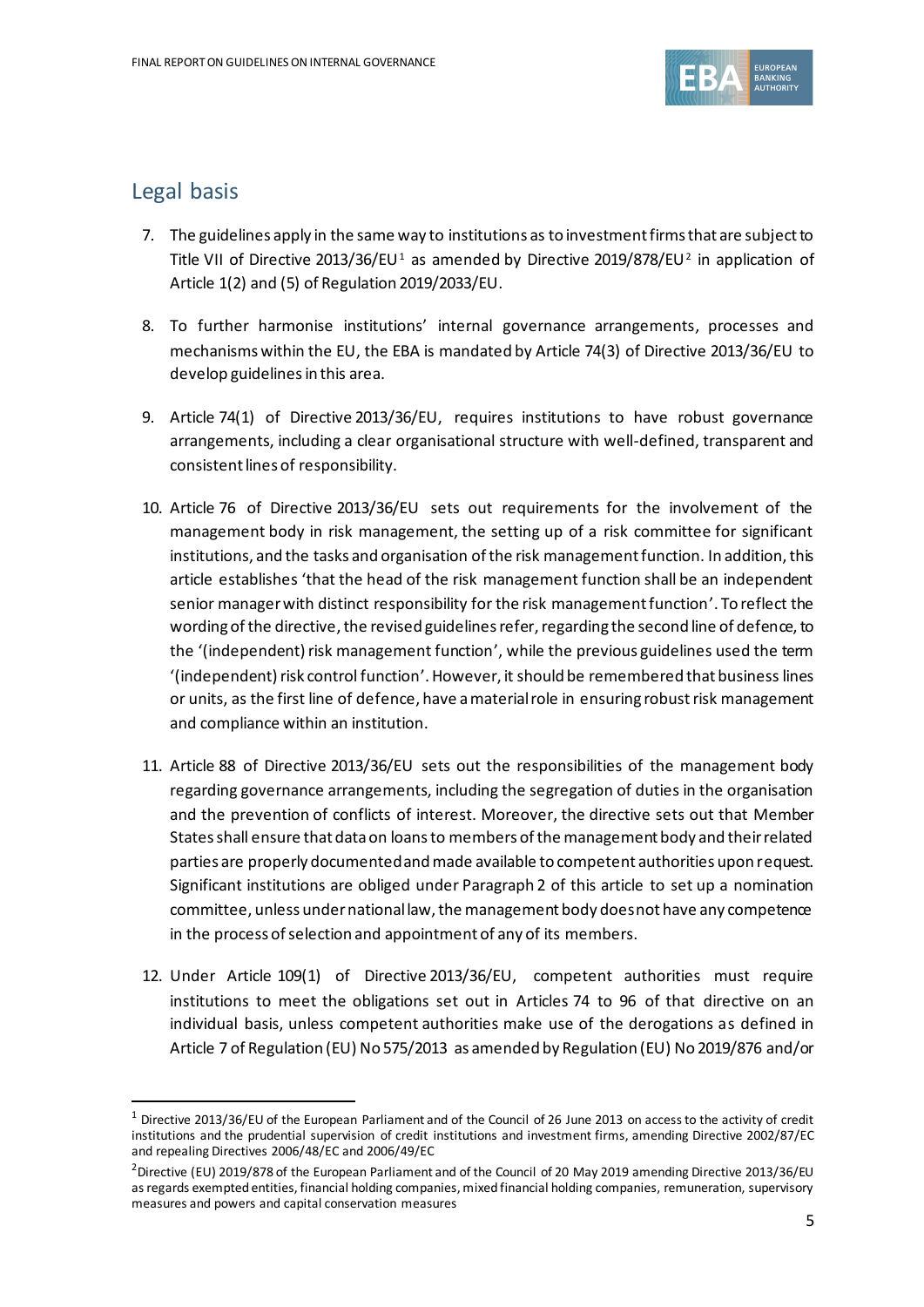

waivers for institutions permanently affiliated to a central body in compliance with Article 21 of Directive 2013/36/EU.

- 13. Under Article 109 (2) of Directive 2013/36/EU these guidelines apply on a sub-consolidated or consolidated basis. For this purpose, parent undertakings and subsidiaries subject to Directive 2013/36/EU must ensure that internal governance arrangements, processes and mechanisms in their subsidiaries are consistent, well integrated and that the governance arrangements on a consolidated basis are robust. In particular, it should be ensured that parent undertakings and subsidiaries subject to this directive implement such arrangements, processes and mechanisms in their subsidiaries not subject to this directive, including those established in third countries, including offshore financial centres. These arrangements, processes and mechanisms must also be consistent and well integrated and those subsidiaries not subject to this directive must also be able to produce any data and information relevant to the purpose of supervision. As set out in Article 109(2) CRD, subsidiary undertakings that are not themselves subject to this directive shall comply with their sector-specific requirements on an individual basis.
- 14. In accordance with Article 109(3) of Directive 2013/36/EU, the requirement under Article 109(2) of this directive to ensure the application of Articles 74 to 96 of the directive also in subsidiaries not themselves subject to this directive does not apply only, if the EU parent institution can demonstrate that the application is unlawful under the law of the third country where the subsidiary is established. With regard to the application of the remuneration requirements laid down in Articles 92, 94 and 95 of Directive 2013/36/EU, Article 109(4) of that directive foresees that those provisions should not apply on a consolidated basis to subsidiaries that are not themselves subject to this directive under certain specific conditions $^3$ .
- 15. Under Article 123(2) of Directive 2013/36/EU, competent authorities must require institutions to have in place adequate risk management processes and internal control mechanisms, including sound reporting and accounting procedures in order to identify, measure, monitor and control transactions with their parent mixed-activity holding company and its subsidiaries appropriately.
- 16. In line with Article 47 of Directive 2013/36/EU, branches in a Member State of credit institutions authorised in a third country should be subject to equivalent requirements to those applicable to institutions within the Member State where the branch is located, taking into account, regarding internal governance arrangements, that the branch does not have a management body, but persons who are responsible for effectively directing the business.
- 17. These guidelines should be read in conjunction with other relevant EBA guidelines, including the EBA guidelines on outsourcing arrangements, the joint EBA and European Securities and Markets Authority (ESMA) guidelines on the assessment of the suitability of members of the

<sup>&</sup>lt;sup>3</sup> See EBA guidelines on sound remuneration policies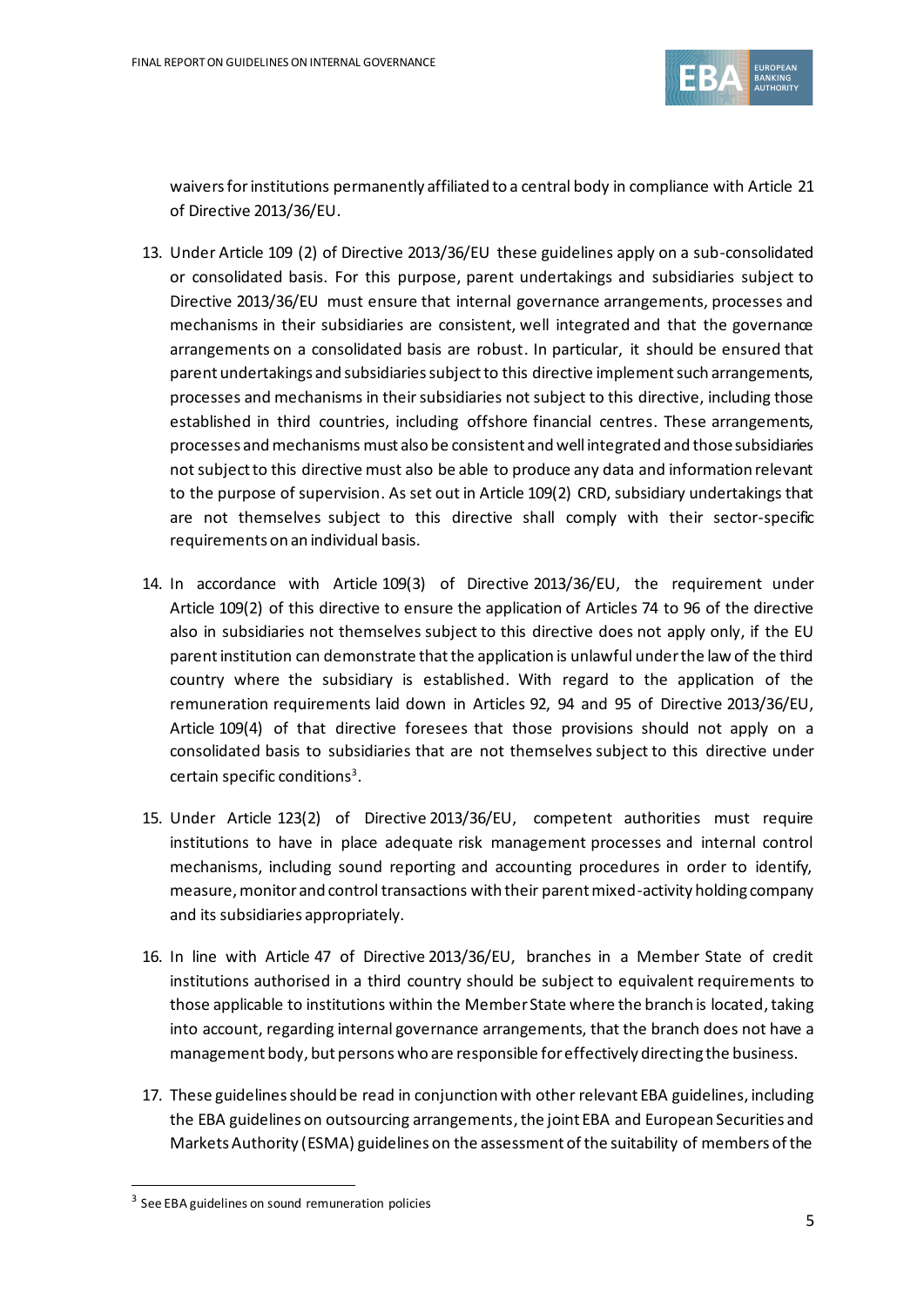

management body and key function holders, the EBA guidelines on sound remuneration and the EBA guidelines on the supervisory review and evaluation process (SREP).

## Rationale and objective of the guidelines

- 18. Internal governance includes all standards and principles concerned with setting an institution's objectives, strategies and risk management framework; how its business is organised; how responsibilities and authority are defined and clearly allocated; how reporting lines are set up and what information they convey; and how the internal control framework is organised and implemented, including accounting procedures and remuneration policies. Internal governance also encompasses sound information technology systems, outsourcing arrangements and business continuity management.
- 19. Combating money laundering and terrorist financing is essential for maintaining stability and integrity in the financial system. Uncovering involvement of an institution in money laundering and terrorist financing might have an impact on its viability and the trust in the financial system. Together with the authorities and bodies (e.g. AML supervisors and financial intelligence units) responsible for ensuring compliance with anti-money laundering rules under Directive (EU) 2015/849, competent authorities have an important role to play in identifying and tackling weaknesses. In this context, the guidelines clarify in line with Directive 2013/36/EU that identifying, managing and mitigating money laundering and financing of terrorism risk is part of sound internal governance arrangements and credit institutions' risk management framework.
- 20. In the same way institutions should take into account environmental, social and governance (ESG) risk factors within their risk management framework.
- 21. Directive 2013/36/EU sets out requirements aimed at remedying weaknesses that were identified during the financial crisis regarding internal governance arrangements and in particular the sound management and oversight of risks. Identified weaknesses included in particular a lack of effective oversight by the management body, in particular in its supervisory function, limited accessibility of the supervisory function and shortcomings regarding the authority, stature and resources of the risk management function.
- 22. In addition, it is also necessary to take into account developments in this area since the publication of the revised EBA guidelines on internal governance in 2017, such as the updated OECD principles of corporate governance<sup>4</sup> and the revised corporate governance principles for banks published by the Basel Committee on Banking Supervision (BCBS)<sup>5</sup>. The guidelines align the terminology used regarding risk appetite and risk tolerance with the EBA guidelines on common procedures and methodologies for the SREP and also with the revised BCBS principles;they use the term 'risk appetite'to refer to the aggregate level of risk and the types

<sup>&</sup>lt;sup>4</sup> The OECD principles can be found at [http://www.oecd.org/corporate/principles-corporate-governance.htm.](http://www.oecd.org/corporate/principles-corporate-governance.htm)

<sup>&</sup>lt;sup>5</sup> The BCBS guidelines can be found a[t http://www.bis.org/bcbs/publ/d328.htm.](http://www.bis.org/bcbs/publ/d328.htm)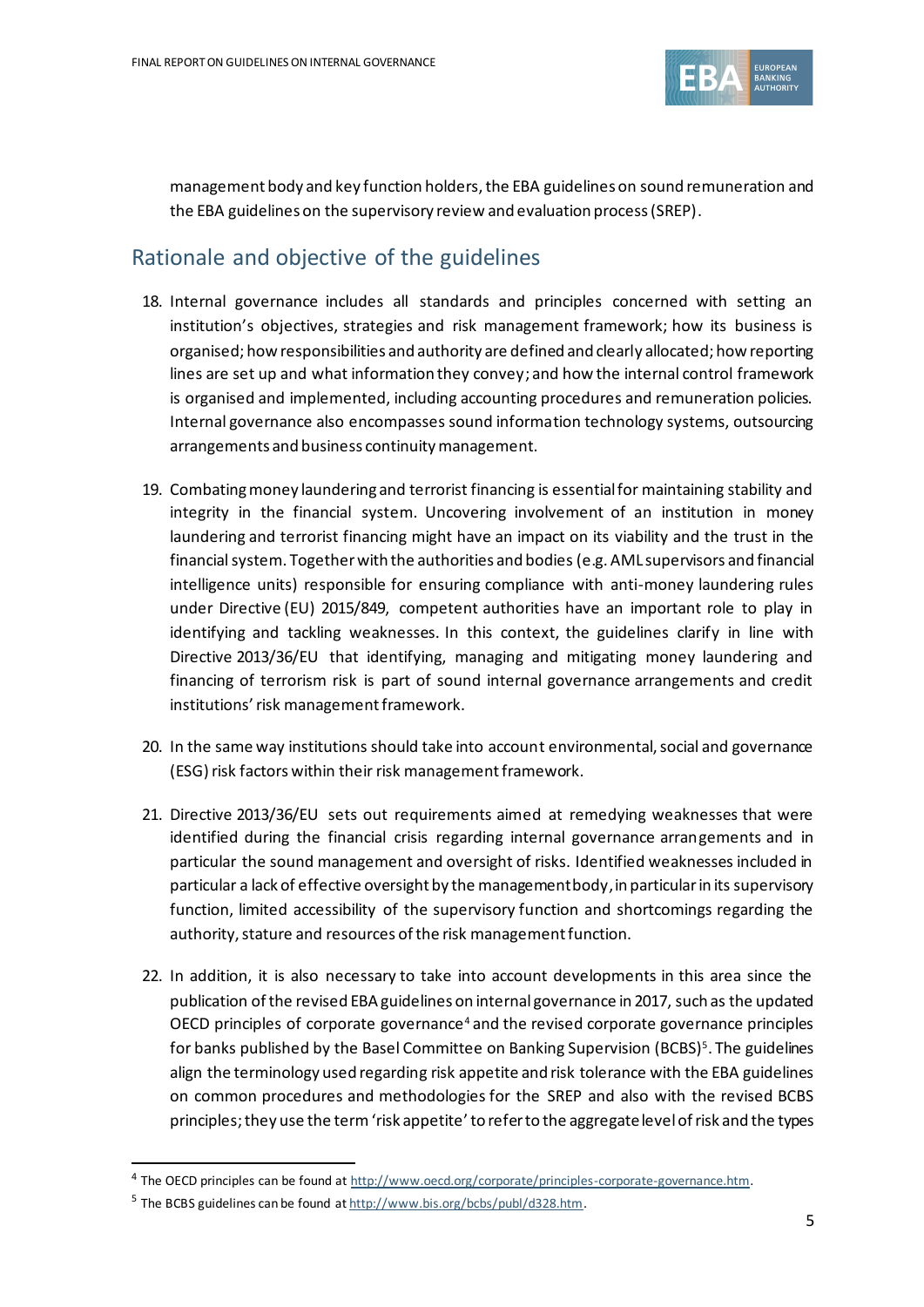

of risk an institution is willing to assume, while 'risk capacity' is the maximum amount of risk an institution is able to assume.

- 23. The guidelines are intended to apply to all existing board structures without interfering with the general allocation of competences in accordance with national company law or advocating any particular structure. Accordingly, they should be applied irrespective of the board structure used (a unitary and/or a dual board structure and/or another structure) across Member States. The management body, as defined in Points (7) and (8) of Article 3(1) of Directive 2013/36/EU, should be understood as having management (executive) and supervisory (non-executive) functions.
- 24. The terms 'management body in its management function' and 'management body in its supervisory function' are used throughout these guidelines without referring to any specific governance structure, and references to the management (executive) or supervisory (nonexecutive) function should be understood as applying to the bodies or members of the management body responsible for that function in accordance with national law.
- 25. In Member States where the management body delegates, partially or fully, the executive function to a person or an internal executive body (e.g. a chief executive officer (CEO), management team or executive committee), the persons who perform those executive functions and direct the business of the institution on the basis of that delegation should be understood as constituting the management function of the management body. For the purposes of these guidelines, any reference to the management body in its management function should be understood as including also the members of the executive body or the CEO, as defined in these guidelines, even if they have not been proposed or appointed as formal members of the institution's governing body or bodies under national law.
- 26. The management body is empowered to set the institution's strategy, objectives and overall direction, and oversees and monitors management decision-making. The management body in its management function directsthe institution. Senior management is accountable to the management body for the day-to-day running of the institution. The management body in its supervisory function oversees and challenges the management function and provides appropriate advice. The oversight roles include reviewing the performance of the management function and the achievement of objectives, challenging the strategy, and monitoring and scrutinising the systems that ensure the integrity of financial information as well as the soundness and effectiveness of risk management and internal controls.
- 27. Taking into consideration all existing governance structures provided for by national laws, competent authorities should ensure the effective and consistent application of the guidelines in their jurisdictions in accordance with the rationale and objectives of the guidelines themselves. For this purpose, competent authorities may clarify the governing bodies and functions to which the tasks and responsibilities set forth in the guidelines pertain, when this is appropriate to ensure the proper application of the guidelines in accordance with the governance structures provided for under national company law.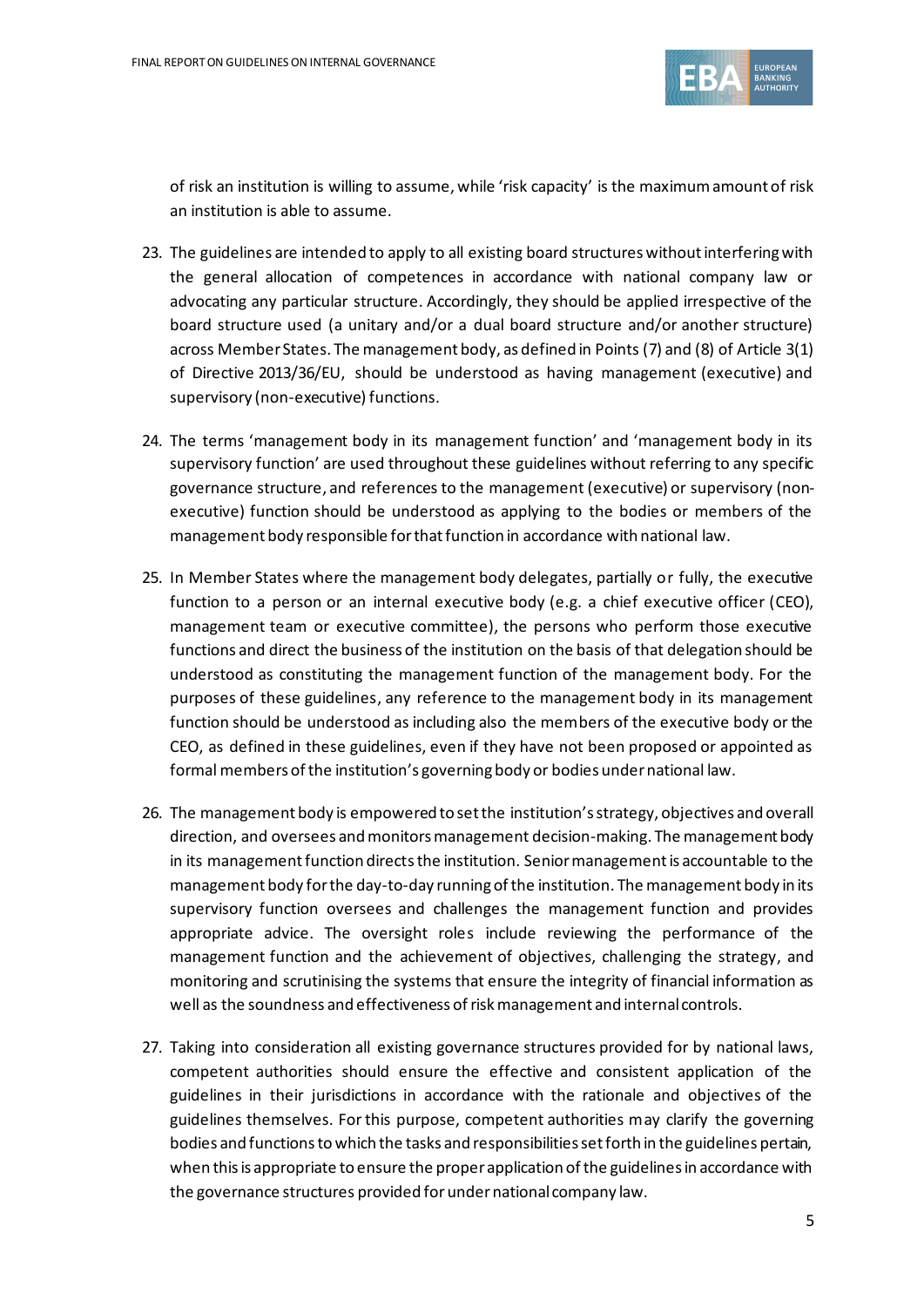

- 28. Independent directors within the supervisory function of the management body helps to ensure that the interests of all internal and external stakeholders are considered and that independent judgement is exercised where there is an actual or potential conflict of interest $^{\rm 6}.$
- 29. With regard to the composition of committees and, in particular, with regard to independent members, the guidelines are in line with the BCBS principles on corporate governance, which set out guidance for the largest institutions. To take into account the principle of proportionality,simpler elements have been introduced for smaller institutions.
- 30. The guidelines are consistent with the 'three lines of defence' model in identifying the functions within institutions responsible for addressing and managing risks.
- 31. The business lines, as part of the first line of defence, take risks and are responsible for their operational management directly and on a permanent basis. For that purpose, business lines should have appropriate processes and controls in place that aim to ensure that risks are identified, analysed, measured, monitored, managed, reported and kept within the limits of the institution's risk appetite and that the business activities are in compliance with external and internal requirements.
- 32. Not only business lines, but also other functions or units, e.g. HR, legal or information technology, are responsible for managing their risks and having appropriate controls in place. Other functions or units are mainly exposed to operational and reputational risks that must be considered by the compliance function and risk management function when forming an enterprise-wide holistic view on all risks. All other functions or units should also be subject to the monitoring and oversight by the independent risk management and compliance function on a risk-based approach.
- 33. The risk management function and compliance function form the second line of defence. Institutions may set up additional specific control functions (e.g. IT security control or AML compliance function). The risk management function (referred to in the previous guidelines as the 'risk control function') facilitates the implementation of a sound risk management framework throughout the institution and has responsibility for further identifying, monitoring, analysing, measuring, managing and reporting risks and forming a holistic view on all risks on an individual and consolidated basis. It challenges and assists in the implementation of risk management measures by the business lines in order to ensure that the process and controls in place at the first line of defence are properly designed and effective. The compliance function monitors compliance with legal requirements and internal policies, provides advice on compliance to the management body and other relevant staff, and establishes policies and processes to manage compliance risks and to ensure compliance. Both functions may intervene to ensure the modification of internal control and risk management systems within the first line of defence where necessary.

<sup>&</sup>lt;sup>6</sup> In this regard, the guidelines are based on the Commission Recommendation of 15 February 2005 on the role of nonexecutive or supervisory directors of listed companies and on the committees of the (supervisory) board.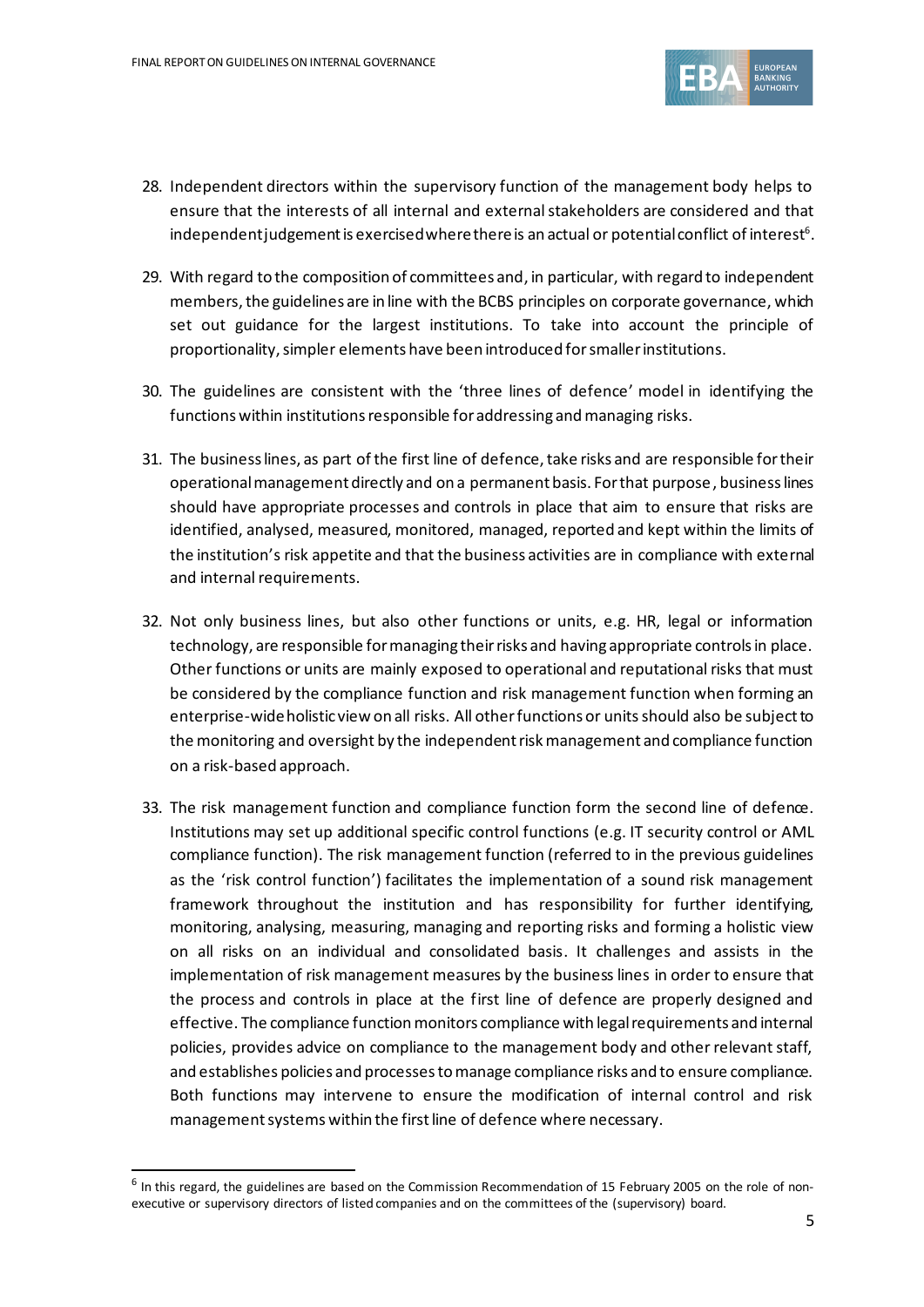

- 34. The independent internal audit function, as the third line of defence, conducts risk-based and general audits and reviews the internal governance arrangements, processes and mechanisms to ascertain that they are sound and effective, implemented and consistently applied. The internal audit function is also in charge of the independent review of the first two lines of defence, including other internal functions, units and business lines. The internal audit function performs its tasks fully independently of the other lines of defence.
- 35. To ensure their proper functioning, all internal control functions need to be independent of the business they control, have the appropriate financial and human resources to perform their tasks, and report directly to the management body. Within all three lines of defence, appropriate internal control procedures, mechanisms and processes should be designed, developed, maintained and evaluated under the ultimate responsibility of the management body.
- 36. All elements within the guidelines are subject to the principle of proportionality, meaning that they are to be applied in a manner that is appropriate, taking into account in particular the institution's size, internal organisation and nature, and the complexity of its activities.
- 37. The guidelines specify further the requirements under Directive 2013/36/EU that need to be considered when setting up new structures, e.g. in third countries, including also offshore financial centres, and which aim to increase the transparency of and reduce the risks connected with such activities. Guidelines are also provided regarding the reporting of institutions on governance arrangements, including in relation to such structures.
- 38. The guidelines aim to establish a sound risk culture in institutions. Risks should be taken within a well-defined framework in line with the institution's risk strategy and risk appetite. This includes the establishment of and ensuring compliance with a system of limits and controls. Risks within new products and business areas, but also risks that may result from changes to institutions' products, processes and systems, are to be duly identified, assessed, appropriately managed and monitored. The risk management function and compliance function should be involved in the establishment of the framework and the approval of such changes to ensure that all material risks are taken into account and that the institution complies with all internal and external requirements.
- 39. To ensure objective decision-making, oversight and compliance with external and internal requirements, including institutions' strategies and risk limits, institutions should implement a conflict-of-interest policy and internal whistleblowing procedures.
- 40. In order to prevent conflicts of interest, the management body should ensure that a framework for the identification and, where necessary, mitigation of conflicts of interests exist. The institution, its organisational substructures, staff and shareholders hold different intereststhat should be considered in such a framework in order to ensure that decisions are taken objectively. Examples of typical sources of conflicts of interests are diverging economic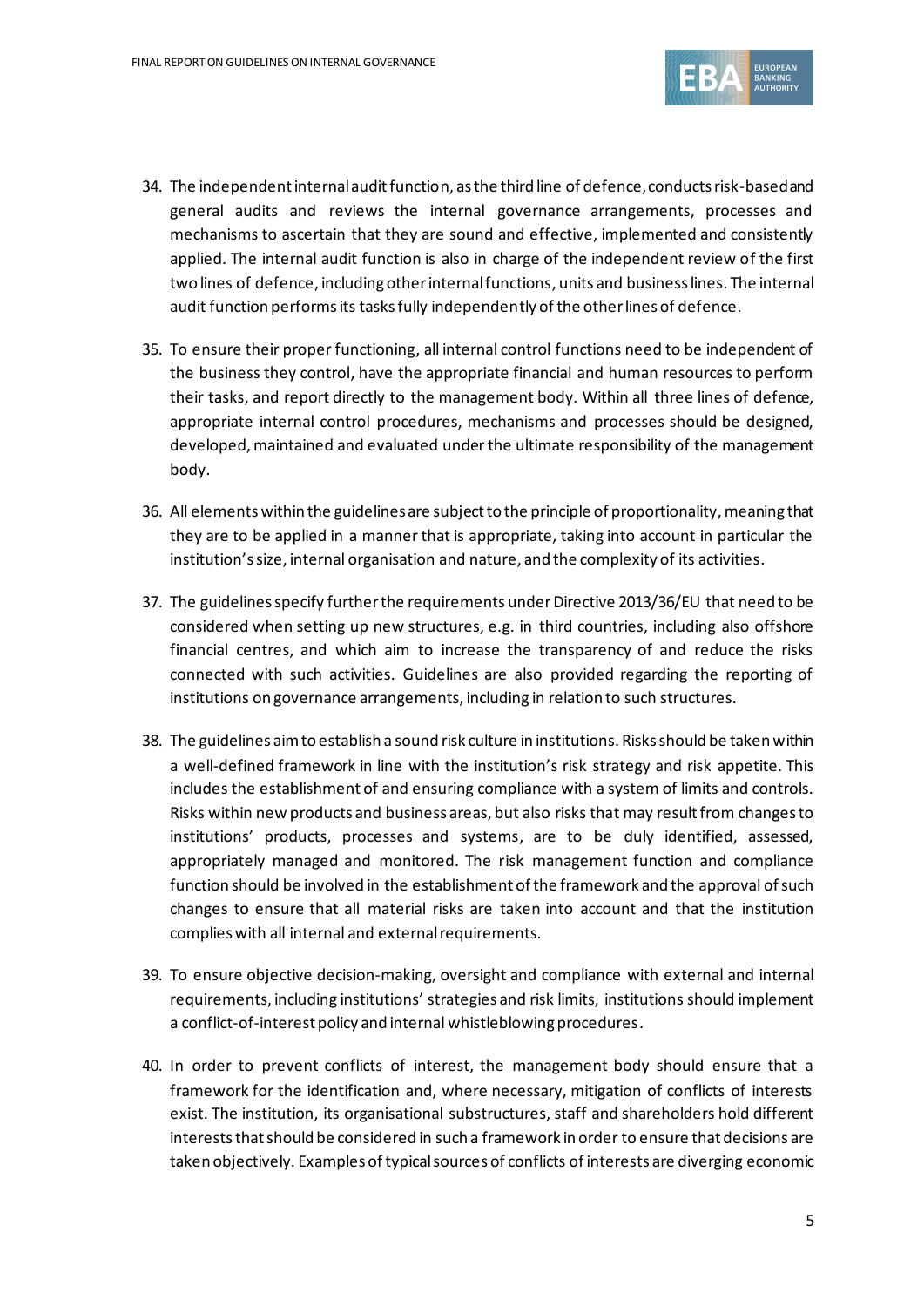

interests of different parties involved or close links between decision-makers and contractual parties.

41. The management body has the highest decision-making powers, consequently the identification and management of conflicts of interest of members of the management body and parties closely related to the members of the management body is a cornerstone of sound internal governance practices. Therefore, the guidelines specify measures that should be implemented by institutions to prudently manage conflicts of interests that may arise from granting loans to and entering into other transactions with members of the management body and their related parties.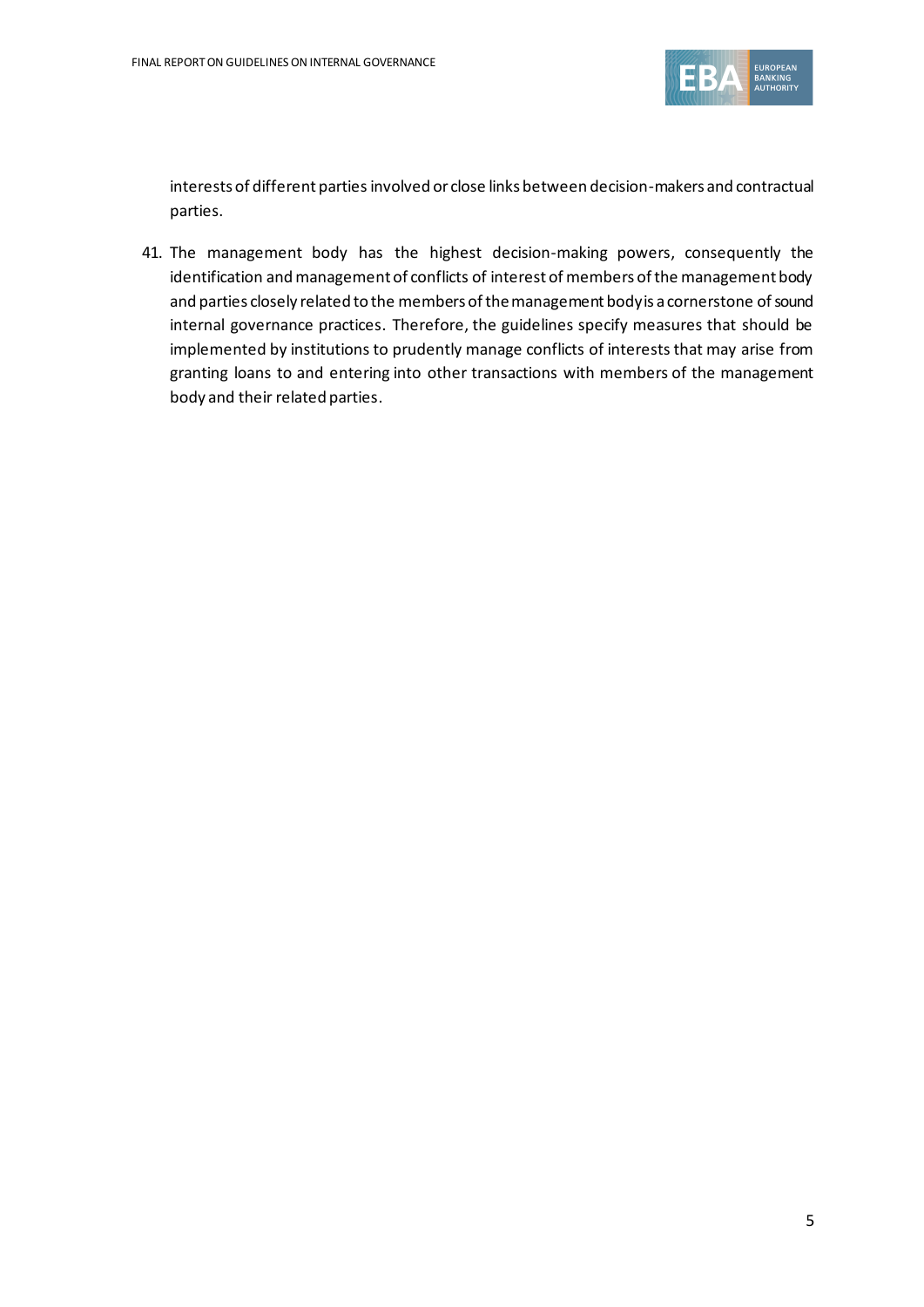

EBA/GL/2021/05

2 July 2021

## Draft Guidelines

# on internal governance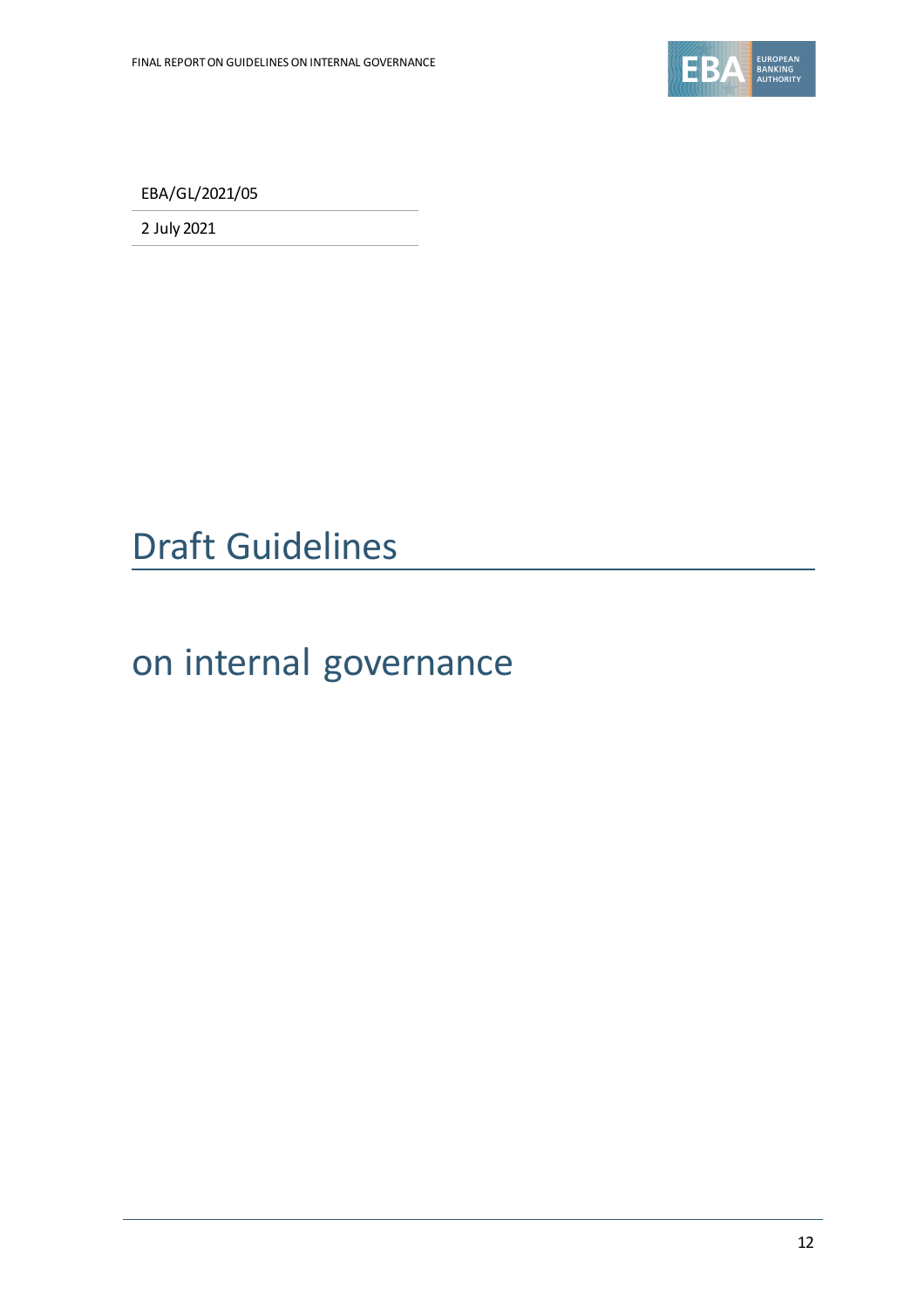

# 1. Compliance and reporting obligations

## Status of these guidelines

- 1. These guidelines are issued pursuant to Article 16 of Regulation (EU) No 1093/2010<sup>7</sup> . In accordance with Article 16(3) of Regulation (EU) No 1093/2010, competent authorities and financial institutions, including institutions, must make every effort to comply with the guidelines.
- 2. Guidelines set the EBA view of appropriate supervisory practices within the European System of Financial Supervision or of how Union law should be applied in a particular area. Competent authority as defined in Article 4(2) of Regulation (EU) No 1093/2010 to whom guidelines apply should comply by incorporating them into their practices as appropriate (e.g. by amending their legal framework or their supervisory processes), including where guidelines are directed primarily at institutions.

### Reporting requirements

- 3. According to Article 16(3) of Regulation (EU) No 1093/2010, competent authority must notify the EBA as to whether they comply or intend to comply with these guidelines, or otherwise with reasons for non-compliance, by ([dd.mm.yyyy]). In the absence of any notification by this deadline, competent authority will be considered by the EBA to be non-compliant. Notifications should be sent by submitting the form available on the EBA website to [compliance@eba.europa.eu](mailto:compliance@eba.europa.eu) with the reference 'EBA/GL/2021/05'. Notifications should be submitted by persons with appropriate authority to report compliance on behalf of their competent authority. Any change in the status of compliance must also be reported to EBA.
- 4. Notifications will be published on the EBA website, in line with Article 16(3) of Regulation (EU) No 1093/2010.

<sup>&</sup>lt;sup>7</sup> Regulation (EU) No 1093/2010 of the European Parliament and of the Council of 24 November 2010 establishing a European Supervisory Authority (European Banking Authority), amending Decision No 716/2009/EC and repealing Commission Decision 2009/78/EC (OJ L 331, 15.12.2010, p. 12).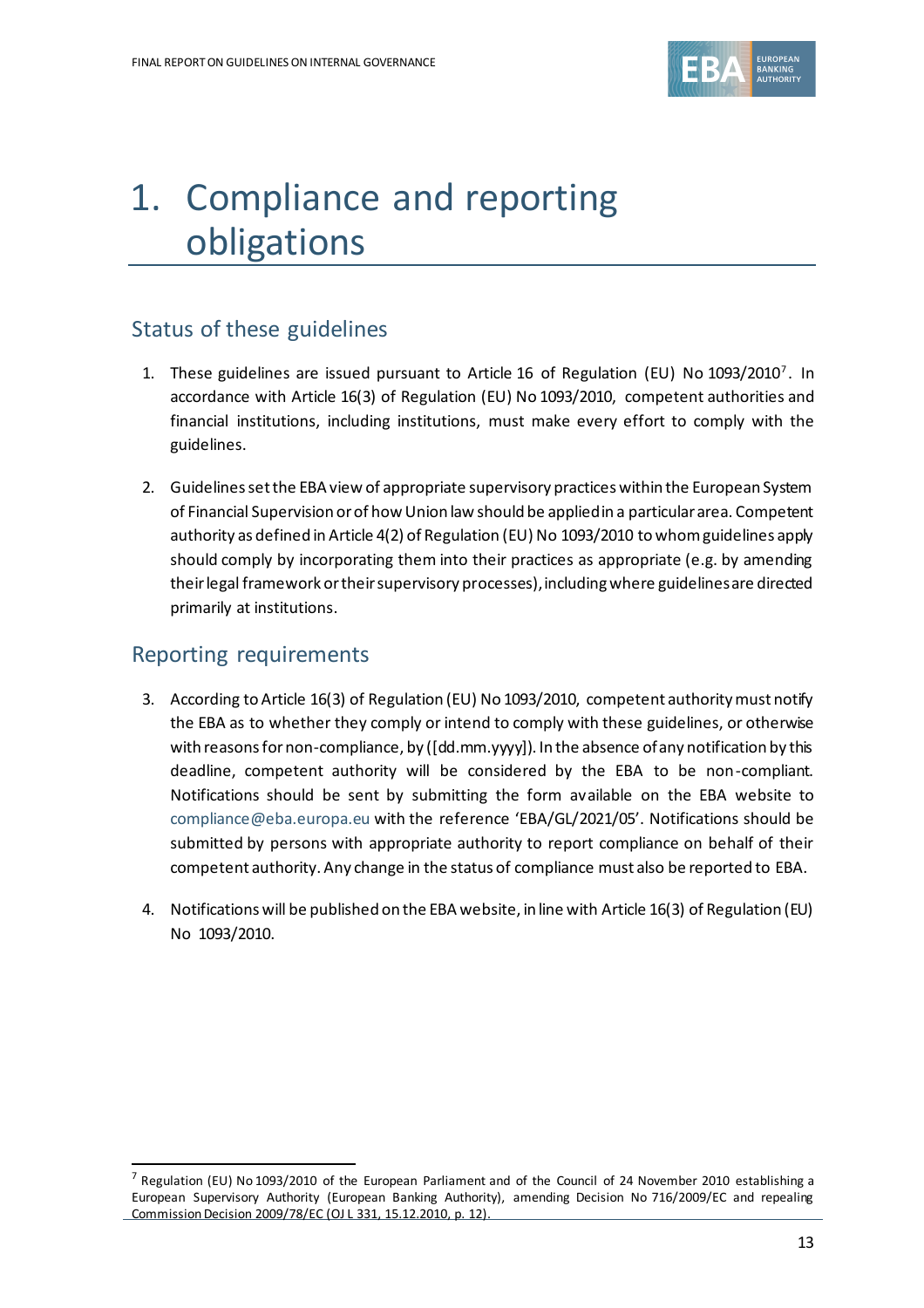

## 2. Subject matter, scope and definitions

#### Subject matter

5. These guidelines specify further the internal governance arrangements, processes and mechanisms that institutions, that are subject to Directive 2013/36/EU<sup>8</sup> and investment firms that are subject to Title VII of Directive 2013/36/EU in application of Article 1(2) and (5) of Regulation 2019/2033/EU, should implement in accordance with Article 74(1) of Directive 2013/36/EU to ensure their effective and prudent management.

#### Addressees

 These guidelines are addressed to competent authorities as defined in point (i) of Article 4 2) of Regulation (EU) 1093/2010, and to financial institutions as defined in Article 4(1) of Regulation (EU) 1093/2010 that are either institutions for the purposes of the application of Directive 2013/36/EU as defined in point 3 of Article 3(1) of Directive 2013/36/EU also having regard to Article 3 (3) of that Directive or investment firms subject to Title VII of Directive 2013/36/EU in application of Article 1(2) and (5) of Regulation 2019/2033/EU ('institutions').

## Scope of application

- 6. These guidelines apply in relation to institutions' governance arrangements, including their organisational structure and the corresponding lines of responsibility, processes to identify, manage, monitor and report all risks<sup>9</sup> they are or might be exposed to, and internal control framework.
- 7. The guidelines intend to embrace all existing board structures and do not advocate any particular structure. The guidelines do not interfere with the general allocation of competences in accordance with national company law. Accordingly, they should be applied irrespective of the board structure used (unitary and/or a dual board structure and/or another structure) across Member States. The management body, as defined in Points(7) and (8) of Article 3(1) of Directive 2013/36/EU, should be understood as having management (executive) and supervisory (non-executive) functions $^{10}$ .
- 8. The terms 'management body in its management function' and 'management body in its supervisory function' are used throughout these guidelines without referring to any specific

<sup>8</sup> Directive 2013/36/EU of the European Parliament and of the Council of 26 June 2013 on access to the activity of credit institutions and the prudential supervision of credit institutions and investment firms, amending Directive 2002/87/EC and repealing Directives 2006/48/EC and 2006/49/EC (OJ L 176, 27.6.2013, p. 338).

<sup>&</sup>lt;sup>9</sup> Any reference to risks in these guidelines should include money laundering and terrorist financing risks.

<sup>10</sup> See also recital 56 of Directive 2013/36/EU.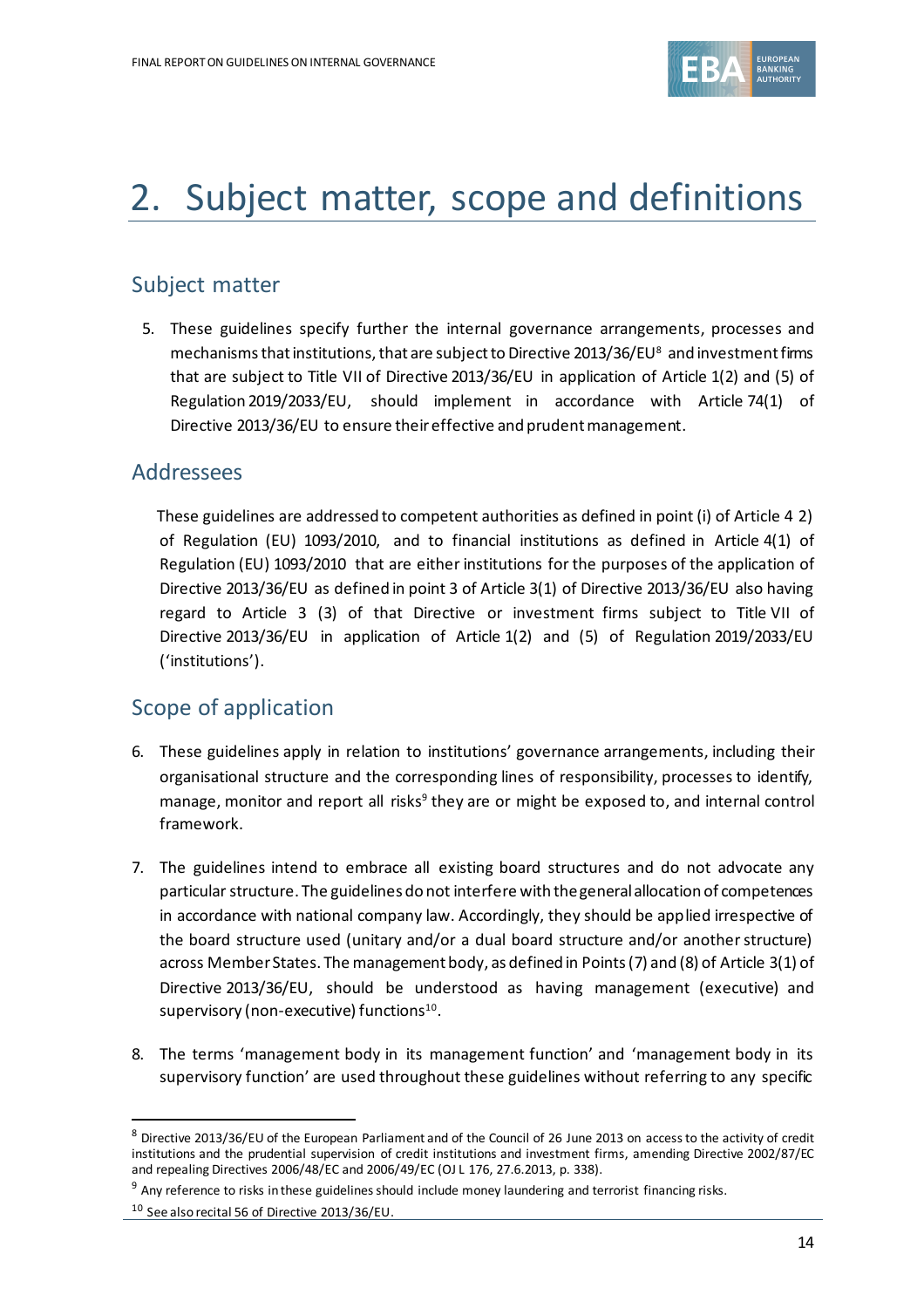

governance structure, and references to the management (executive) or supervisory (nonexecutive) function should be understood as applying to the bodies or members of the management body responsible for that function in accordance with national law. When implementing these guidelines, competent authorities should take into account their national company law and specify, where necessary, to which body or members of the management body those functions should apply.

- 9. In Member States where the management body delegates, partially or fully, the executive functions to a person or an internal executive body (e.g. a chief executive officer (CEO), management team or executive committee), the persons who perform those executive functions on the basis of that delegation should be understood as constituting the management function of the management body. For the purposes of these guidelines, any reference to the management body in its management function should be understood as including also the members of the executive body or the CEO, as defined in these guidelines, even if they have not been proposed or appointed as formal members of the institution's governing body or bodies under national law.
- 10. In Member States where some responsibilities are directly exercised by shareholders, members or owners of the institution instead of the management body, institutions should ensure that such responsibilities and related decisions are in line, as far as possible, with the guidelines applicable to the management body.
- 11. The definitions of CEO, chief financial officer (CFO) and key function holder used in these guidelines are purely functional and are not intended to impose the appointment of those officers or the creation of such positions unless prescribed by relevant EU or national law.
- 12. Institutions should comply and competent authorities should ensure that institutions comply with these guidelines on an individual, sub-consolidated and consolidated basis, in accordance with the level of application set out in Article 109 of Directive 2013/36/EU.

## **Definitions**

13. Unless otherwise specified, terms used and defined in Directive 2013/36/EU and Regulation (EU) No 575/2013 have the same meaning in the guidelines. In addition, for the purposes of these guidelines, the following definitions apply:

| Risk appetite        | means the aggregate level and types of risk an institution is willing<br>to assume within its risk capacity, in line with its business model,<br>to achieve its strategic objectives. |
|----------------------|---------------------------------------------------------------------------------------------------------------------------------------------------------------------------------------|
| <b>Risk capacity</b> | means the maximum level of risk an institution is able to assume<br>given its capital base, its risk management and control capabilities,<br>and its regulatory constraints.          |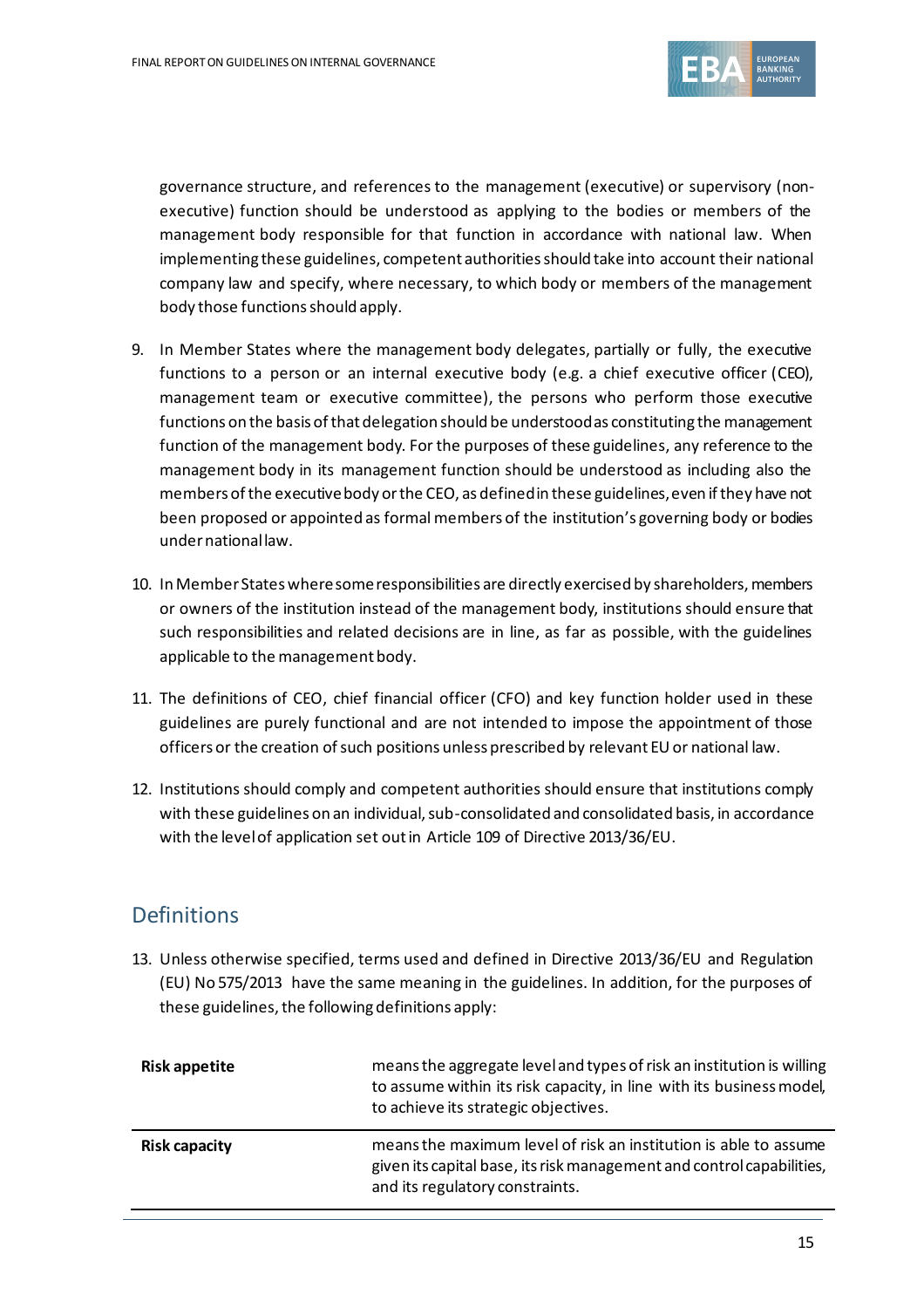

| <b>Risk culture</b>                           | means an institution's norms, attitudes and behaviours related to<br>risk awareness, risk-taking and risk management, and the controls<br>that shape decisions on risks. Risk culture influences the decisions<br>of management and employees during the day-to-day activities<br>and has an impact on the risks they assume.                                                       |
|-----------------------------------------------|-------------------------------------------------------------------------------------------------------------------------------------------------------------------------------------------------------------------------------------------------------------------------------------------------------------------------------------------------------------------------------------|
| <b>Staff</b>                                  | means all employees of an institution and its subsidiaries within<br>its scope of consolidation, including subsidiaries not subject to<br>Directive 2013/36/EU, and all members of the management<br>body in its management function and in its supervisory function.                                                                                                               |
| <b>Chief executive officer (CEO)</b>          | means the person who is responsible for managing and steering<br>the overall business activities of an institution.                                                                                                                                                                                                                                                                 |
| <b>Chief financial officer (CFO)</b>          | means the person who is overall responsible for managing all of<br>the following activities: financial resources management, financial<br>planning and financial reporting.                                                                                                                                                                                                         |
| <b>Heads of internal control</b><br>functions | means the persons at the highest hierarchical level in charge of<br>effectively managing the day-to-day operation of the independent<br>risk management, compliance and internal audit functions.                                                                                                                                                                                   |
| <b>Key function holders</b>                   | means persons who have significant influence over the direction<br>of the institution but who are neither members of the<br>management body, nor the CEO. They include the heads of<br>internal control functions and the CFO, where they are not<br>members of the management body, and, where identified on a<br>risk-based approach by institutions, other key function holders. |
|                                               | Other key function holders might include heads of significant<br>business lines, European Economic Area/European Free Trade<br>Association branches, third country subsidiaries and other internal<br>functions.                                                                                                                                                                    |
| <b>Prudential consolidation</b>               | means the application of the prudential rules set out in Directive<br>2013/36/EU and Regulation (EU) No 575/2013 on a consolidated<br>or sub-consolidated basis, in accordance with Part 1, Title 2,<br>Chapter 2 of Regulation (EU) No 575/2013. <sup>11</sup>                                                                                                                     |
| Gender pay gap                                | means the difference between the average gross hourly earnings<br>of men and women expressed as a percentage of the average gross<br>hourly earnings of men.                                                                                                                                                                                                                        |
| <b>Consolidating institution</b>              | means an institution that is required to abide by the prudential<br>requirements on the basis of the consolidated situation in<br>accordance with Part 1, Title 2, Chapter 2 of Regulation (EU)<br>No 575/2013.                                                                                                                                                                     |

<sup>&</sup>lt;sup>11</sup> See also RTS on prudential consolidation under: [https://www.eba.europa.eu/sites/default/documents/files/document\\_library/Publications/Draft%20Technical%20Stan](https://www.eba.europa.eu/sites/default/documents/files/document_library/Publications/Draft%20Technical%20Standards/2021/973355/Final%20Report%20Draft%20RTS%20methods%20of%20consolidation.pdf) [dards/2021/973355/Final%20Report%20Draft%20RTS%20methods%20of%20consolidation.pdf](https://www.eba.europa.eu/sites/default/documents/files/document_library/Publications/Draft%20Technical%20Standards/2021/973355/Final%20Report%20Draft%20RTS%20methods%20of%20consolidation.pdf)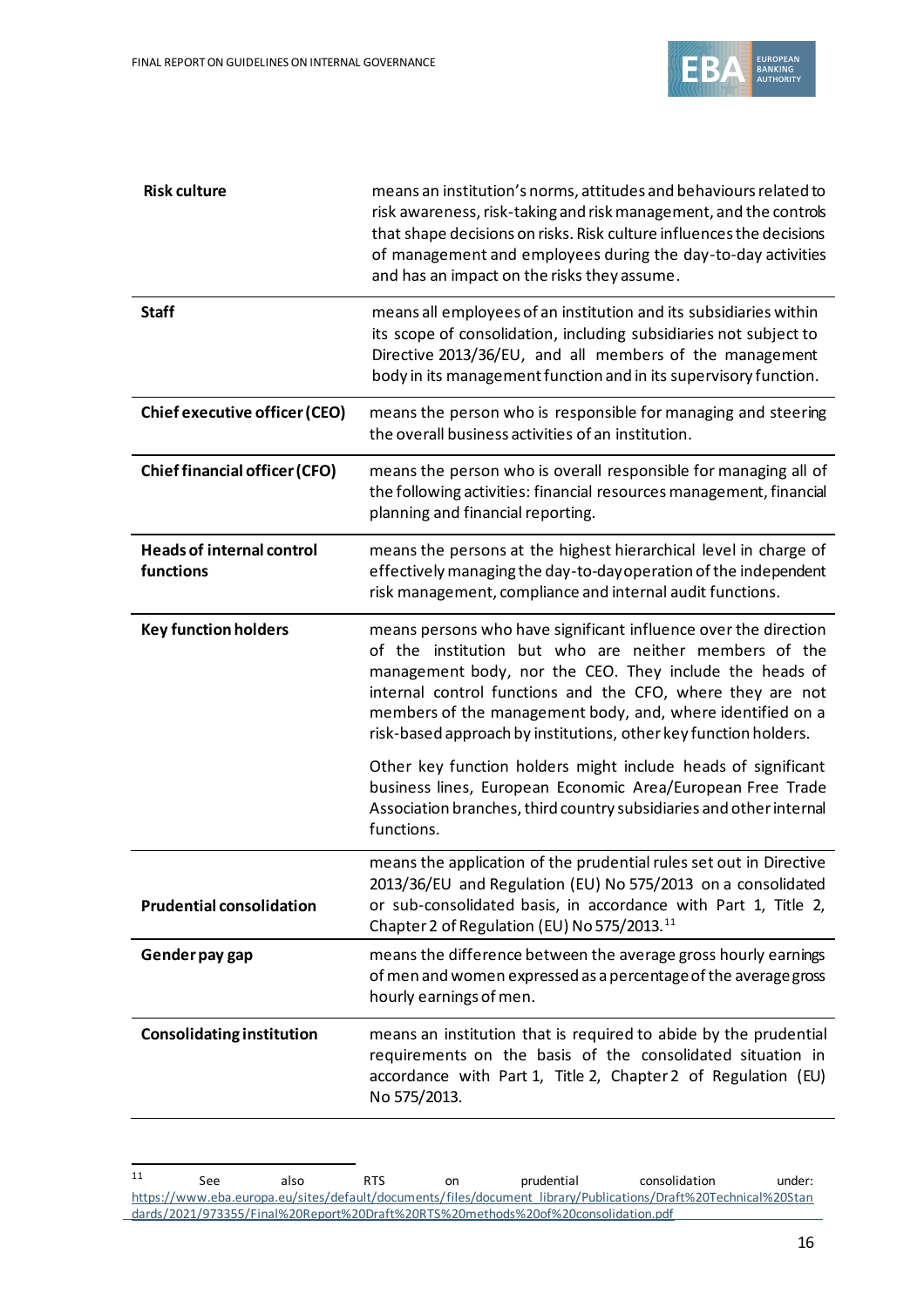

| <b>Significant institutions</b> | in<br>institutions<br>referred<br>to<br>Article 131<br>of<br>means<br>Directive 2013/36/EU (global systemically important institutions<br>(G-SIIs) and other systemically important institutions (O-SIIs)), and,<br>as appropriate, other institutions determined by the competent<br>authority or national law, based on an assessment of the<br>institutions' size and internal organisation, and the nature, scope<br>and complexity of their activities. |
|---------------------------------|--------------------------------------------------------------------------------------------------------------------------------------------------------------------------------------------------------------------------------------------------------------------------------------------------------------------------------------------------------------------------------------------------------------------------------------------------------------|
| <b>Listed institution</b>       | means institutions whose financial instruments are admitted to<br>trading on a regulated market or on a multilateral trading facility<br>defined under Article 4(21) and Article 4(22)<br>of<br>as<br>Directive 2014/65/EU, in one or more Member States <sup>12</sup> .                                                                                                                                                                                     |
| <b>Shareholder</b>              | means a person who owns shares in an institution or, depending<br>on the legal form of an institution, other owners or members of<br>the institution.                                                                                                                                                                                                                                                                                                        |
| <b>Directorship</b>             | means a position as a member of the management body of an<br>institution or another legal entity.                                                                                                                                                                                                                                                                                                                                                            |

# 3. Implementation

## Date of application

14. These updated guidelines apply from 31 December 2021.

#### Repeal

15. The EBA Guidelines on internal governance (EBA/GL/2017/11) of 26 September 2017 are repealed with effect from 31 December 2021.

<sup>12</sup> Directive 2014/65/EU of the European Parliament and of the Council of 15 May 2014 on markets in financial instruments and amending Directive 2002/92/EC and Directive 2011/61/EU (OJ L 173, 12.6.2014, p. 349).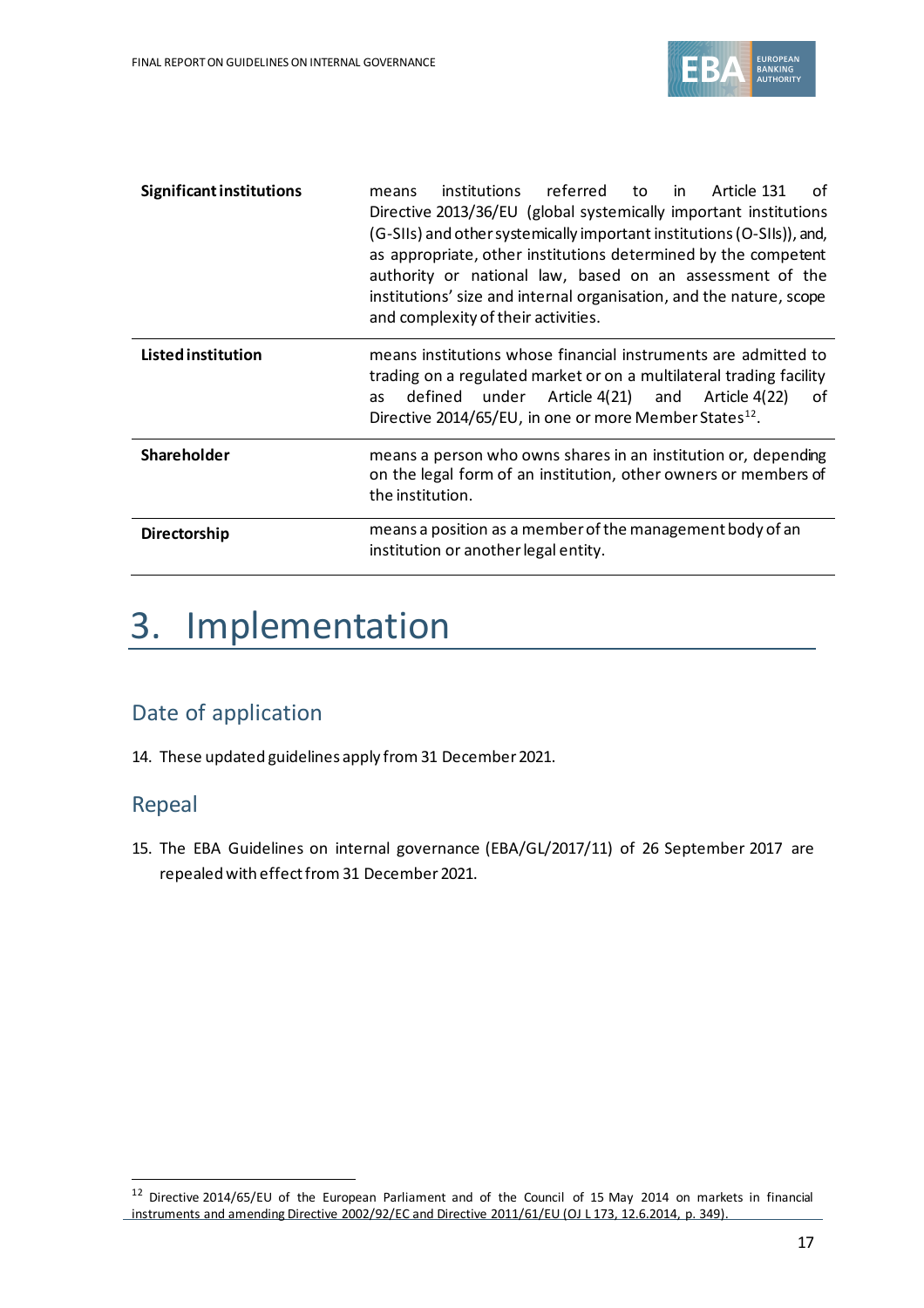

# 4. Guidelines

## Title I – Proportionality

- 16. The proportionality principle encoded in Article 74(2) of Directive 2013/36/EU aims to ensure that internal governance arrangements are consistent with the individual risk profile and business model of the institution, so that the objectives of the regulatory requirements and provisions are effectively achieved.
- 17. Institutions should take into account their size and internal organisation, and the nature, scale and complexity of their activities, when developing and implementing internal governance arrangements. Significant institutions should have more sophisticated governance arrangements, while small and less complex institutions may implement simpler governance arrangements. Institutions should however note that the size or systemic importance of an institution may not, by itself, be indicative of the extent to which an institution is exposed to risks.
- 18. For the purpose of the application of the principle of proportionality and in order to ensure an appropriate implementation of the regulatory requirements and these guidelines, all the following aspects should be taken into account by institutions and competent authorities:
	- a. the size in terms of the balance-sheet total of the institution and its subsidiaries within the scope of prudential consolidation;
	- b. the geographical presence of the institution and the size of its operations in each jurisdiction;
	- c. the legal form of the institution, including whether the institution is part of a group and, if so, the proportionality assessment for the group;
	- d. whether it is a listed institution;
	- e. whether the institution is authorised to use internal models for the measurement of capital requirements (e.g. the internal ratings-based approach);
	- f. the type of authorised activities and services performed by the institution (e.g. see also Annex 1 to Directive 2013/36/EU and Annex 1 to Directive 2014/65/EU);
	- g. the underlying business model and strategy; the nature and complexity of the business activities, and the institution's organisational structure;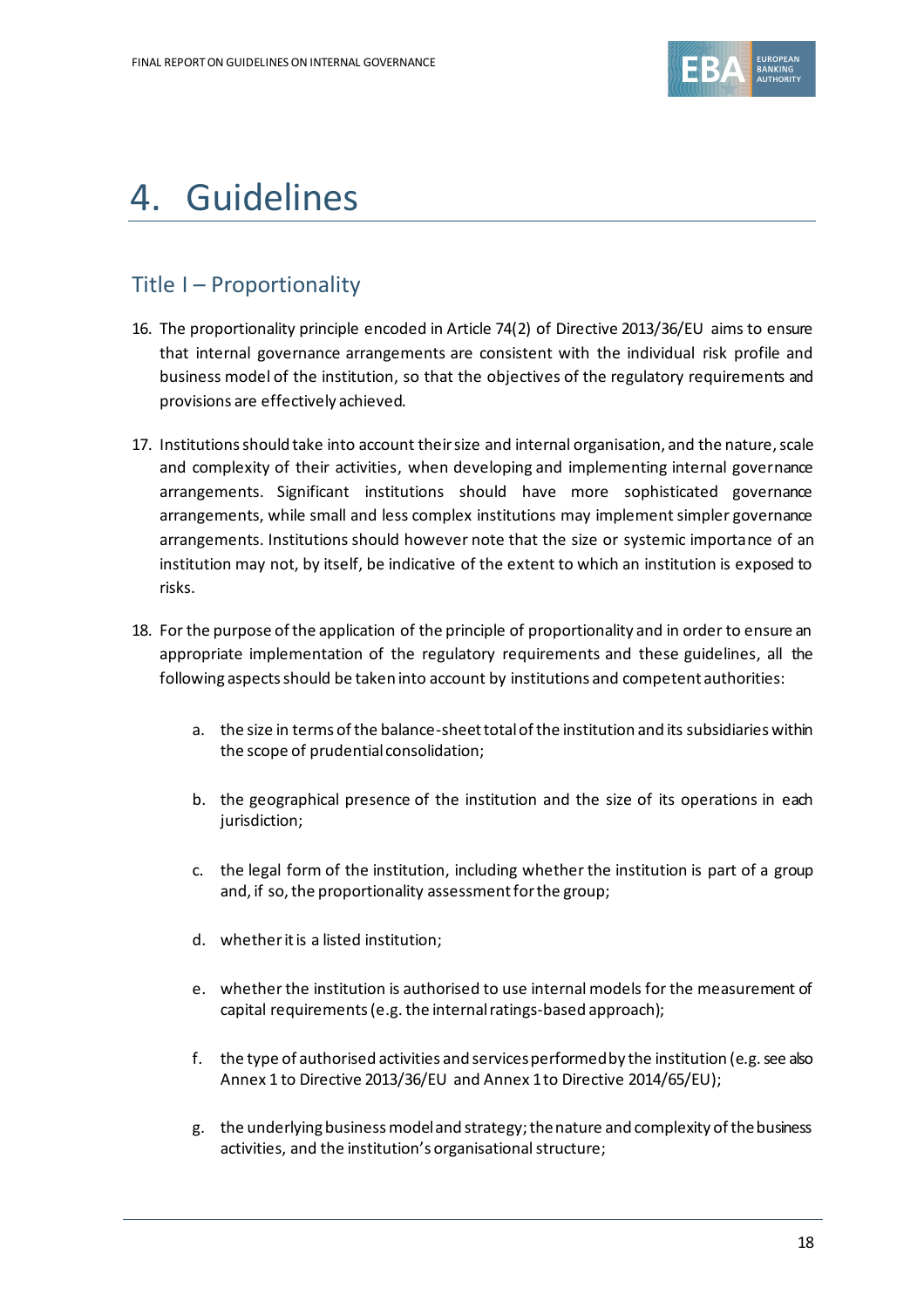

- h. the risk strategy, risk appetite and actual risk profile of the institution, taking into account also the result of the SREP capital and SREP liquidity assessments;
- i. the ownership and funding structure of the institution;
- j. the type of clients (e.g. retail, corporate, institutional, small businesses, public entities) and the complexity of the products or contracts;
- k. the outsourced functions and distribution channels;
- l. the existing information technology (IT) systems, including continuity systems and outsourcing functions in this area; and
- m. whether the institution falls under the definition in Points 145 and 146 of Article 4(1) of Regulation (EU) No 575/2013 of a small and non-complex institution or a large institution.

## Title II – Role and composition of the management body and committees

#### 1 Role and responsibilities of the management body

- 19. In accordance with Article 88(1) of Directive 2013/36/EU, the management body must have ultimate and overall responsibility for the institution and defines, oversees and is accountable for the implementation of the governance arrangements within the institution that ensure effective and prudent management of the institution.
- 20. The duties of the management body should be clearly defined, distinguishing between the duties of the management (executive) function and the supervisory (non-executive) function. The responsibilities and duties of the management body should be described in a written document and duly approved by the management body. All members of the management body should be fully aware of the structure and responsibilities of the management body, and of the division of tasks between different functions of the management body and its committees.
- 21. The management body in its supervisory function and in its management function should interact effectively. Both functions should provide each other with sufficient information to allow them to perform their respective roles. In order to have appropriate checks and balances in place, the decision-making within the management body should not be dominated by a single member or a small subset of its members.
- 22. The management body's responsibilities should include setting, approving and overseeing the implementation of: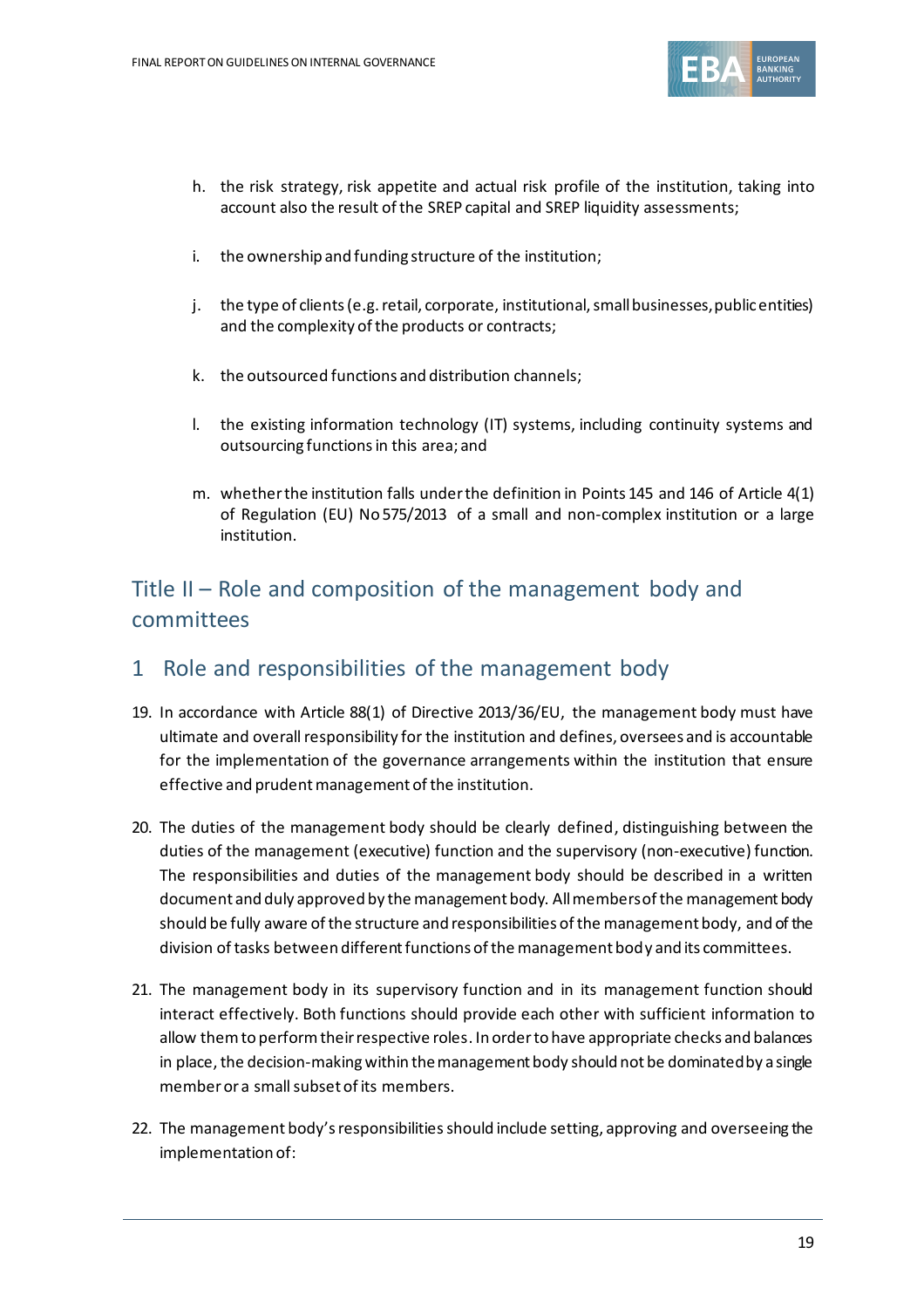

- a. the overall business strategy and the key policies of the institution within the applicable legal and regulatory framework, taking into account the institution's longterm financial interests and solvency;
- b. the overall risk strategy, the institution's risk appetite and its risk management framework and measures to ensure that the management body devotes sufficient time to risk and risk management issues;
- c. an adequate and effective internal governance and internal control framework, as defined in Title V, that:
	- i. includes a clear organisational structure and well-functioning independent internal risk management, compliance and audit functions that have sufficient authority, stature and resources to perform their functions;
	- ii. ensures compliance with applicable regulatory requirements in the context of the prevention of money laundering and terrorism financing;
- d. the amounts, types and distribution of both internal capital and regulatory capital to adequately cover the risks of the institution;
- e. targets for the liquidity management of the institution;
- f. a remuneration policy that is in line with the remuneration principles set out in Articles 92 to 95 of Directive 2013/36/EU and the EBA guidelines on sound remuneration policies under Articles 74(3) and 75(2) of Directive 2013/36/EU<sup>13</sup>;
- g. arrangements aimed at ensuring that the individual and collective suitability assessments of the management body are carried out effectively, that the composition and succession planning of the management body are appropriate, and that the management body performs its functions effectively<sup>14</sup>;
- h. a selection and suitability assessment process for key function holders<sup>15</sup>;
- i. arrangements aimed at ensuring the internal functioning of each committee of the management body, when established, detailing the:
	- i. role, composition and tasks of each of them;

<sup>13</sup> EBA guidelines on sound remuneration policies

<sup>&</sup>lt;sup>14</sup> See also the joint ESMA and EBA guidelines on the assessment of the suitability of members of the management body and key function holders.

<sup>&</sup>lt;sup>15</sup> See also joint ESMA and EBA guidelines on the assessment of the suitability of members of the management body and key function holders.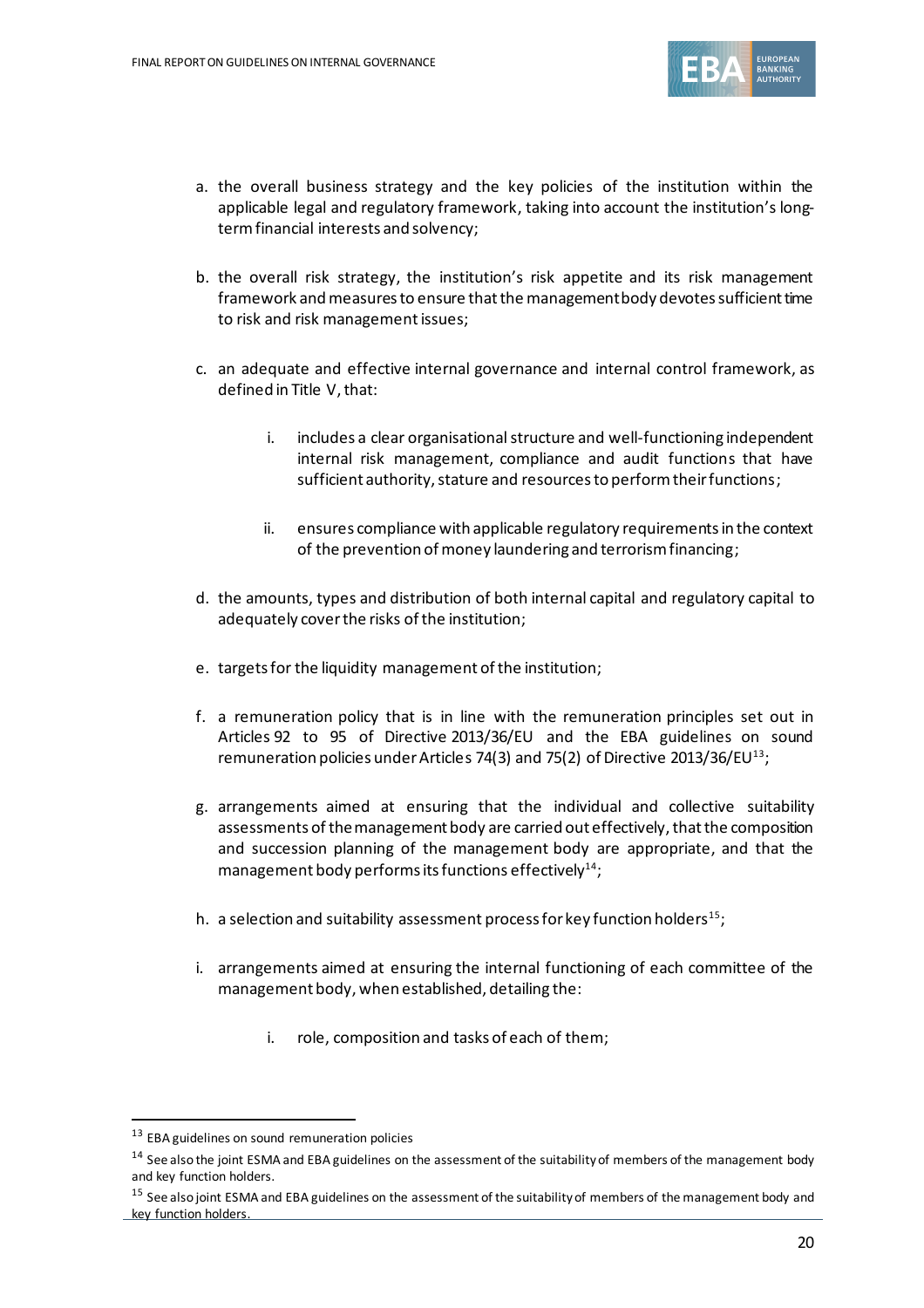

- ii. appropriate information flow, including the documentation of recommendations and conclusions, and reporting lines between each committee and the management body, competent authorities and other parties;
- j. a risk culture in line with Section 9 of these guidelines, which addresses the institution's risk awareness and risk-taking behaviour;
- k. a corporate culture and values in line with Section 10, which foster responsible and ethical behaviour, including a code of conduct or similar instrument;
- l. a conflict-of-interest policy at institutional level in line with Section 11 and for staff in line with Section 12; and
- m. arrangements aimed at ensuring the integrity of the accounting and financial reporting systems, including financial and operational controls and compliance with the law and relevant standards.
- 23. When setting, approving and overseeing the implementation of the aspects listed in Paragraph 22 the management body should aim at ensuring a business model, governance arrangements, including a risk management framework that take into account all risks. When taking into account all risks, institutions are exposed to, institutions should take into account all relevant risk factors, including environmental, social and governance risk factors. Institutions should consider that the latter may drive their prudential risks, including credit risks, e.g. via risk factors related to the transition to a sustainable economy or external physical climaterelated events that may affect debtors, market, liquidity, operational risks and also reputational risks, e.g. via social and governance risk factors, e.g. in the context of outsourcing arrangements<sup>16</sup>. Such risks include, e.g. legal risks in the area of contractual or labour law, risks related to potential human rights violations or other ESG risk factors that may affect the country where a service provider is located and its ability to provide the agreed service levels.
- 24. The management body must oversee the process of disclosure and communications with external stakeholders and competent authorities.
- 25. All members of the management body should be informed about the overall activity, financial and risk situation of the institution, taking into account the economic environment, and about decisions taken that have a major impact on the institution's business.
- 26. A member of the management body may be responsible for an internal control function as referred to in Title V, Section 19.1, provided that the member does not have other mandates

<sup>&</sup>lt;sup>16</sup> See EBA report on ESG risk management and supervision published under the CRD Art. 98(8) for a description of EBA's understanding of ESG risks, transmission channels, and recommendations for arrangements, processes, mechanisms and strategies to be implemented by institutions to identify, assess and manage ESG risks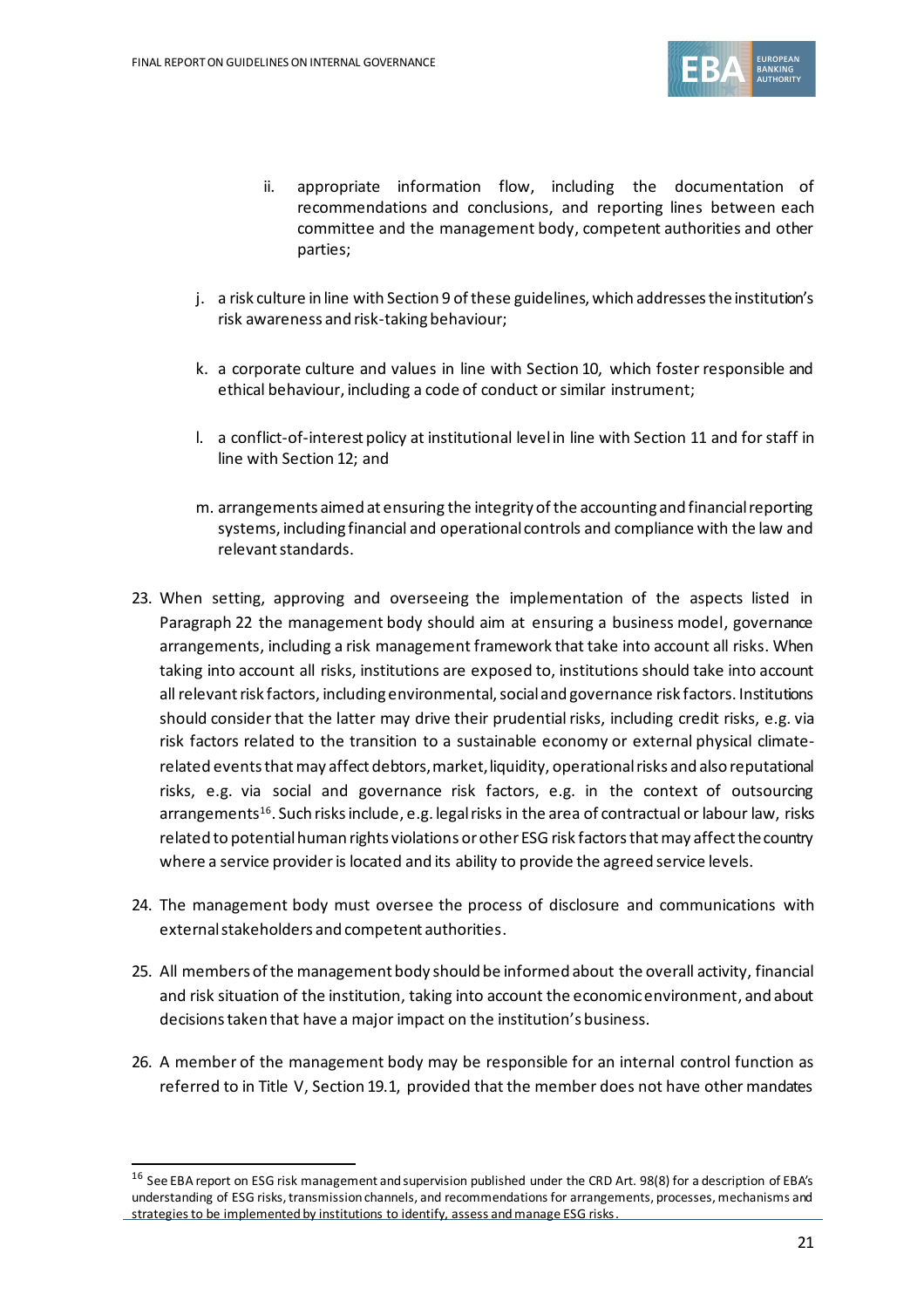

that would compromise the member's internal control activities and the independence of the internal control function.

27. The management body should monitor, periodically review and address any weaknesses identified regarding the implementation of processes, strategies and policies related to the responsibilities listed in Paragraphs 22 and 23. The internal governance framework and its implementation should be reviewed and updated on a periodic basis taking into account the proportionality principle, as further explained in Title I. A deeper review should be carried out where material changes affect the institution.

## 2 Management function of the management body

- 28. The management body in its management function should engage actively in the business of an institution and should take decisions on a sound and well-informed basis.
- 29. The management body in its management function should be responsible for the implementation of the strategies set by the management body and discuss regularly the implementation and appropriateness of those strategies with the management body in its supervisory function. The operational implementation may be performed by the institution's management.
- 30. The management body in its management function should constructively challenge and critically review propositions, explanations and information received when exercising its judgement and taking decisions. The management body in its management function should comprehensively report, and inform regularly and where necessary without undue delay the management body in its supervisory function of the relevant elements for the assessment of a situation, the risks and developments affecting or that may affect the institution, e.g. material decisions on business activities and risks taken, the evaluation of the institution's economic and business environment, liquidity and sound capital base, and assessment of its material risk exposures.
- 31. Without prejudice to the national transposition of Directive 2015/849/EU, the management body should identify one of its members in line with the requirements under Article 46(4) of Directive 2015/849/EU Anti-Money Laundering Directive (AMLD) who is responsible for the implementation of the laws, regulations and administrative provisions necessary to comply with this directive, including the corresponding AML/CFT policies and procedures in the institution and at the level of the management body<sup>17</sup>.

## 3 Supervisory function of the management body

32. The role of the members of the management body in its supervisory function should include monitoring and constructively challenging the strategy of the institution.

 $17$ The management body as a collegial body remains responsible as a whole.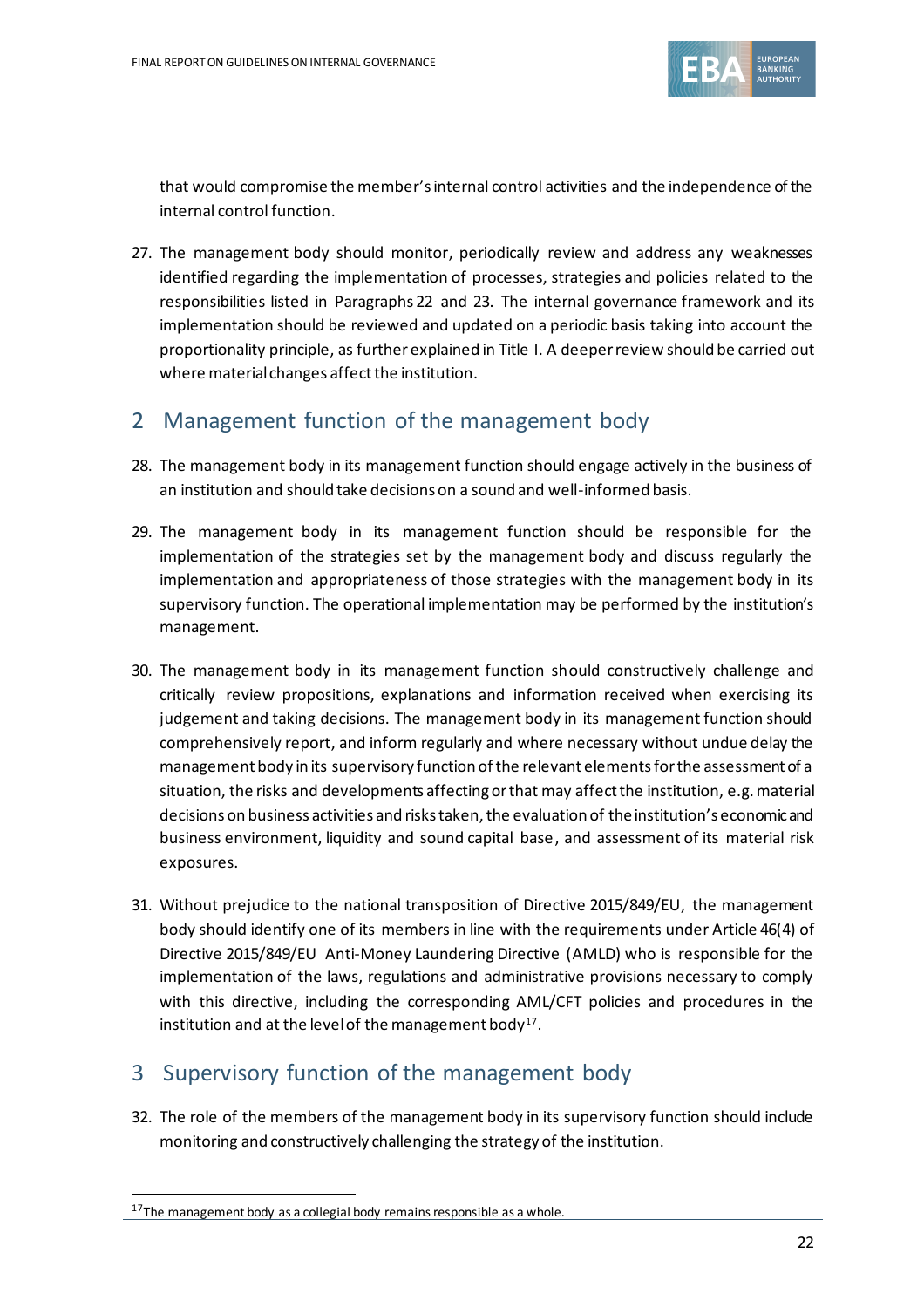

- 33. Without prejudice to national law the management body in its supervisory function should include independent members as provided for in Section 9.3 of the joint ESMA and EBA guidelines on the assessment of the suitability of members of the management body and key function holders under Directive 2013/36/EU and Directive 2014/65/EU.
- 34. Without prejudice to the responsibilities assigned under the applicable national company law, the management body in its supervisory function should:
	- a. oversee and monitor management decision-making and actions and provide effective oversight of the management body in its management function, including monitoring and scrutinising its individual and collective performance and the implementation of the institution's strategy and objectives;
	- b. constructively challenge and critically review proposals and information provided by members of the management body in its management function, as well as its decisions;
	- c. taking into account the proportionality principle as set out in Title I, appropriately fulfil the duties and role of the risk committee, the remuneration committee and the nomination committee, where no such committees have been set up;
	- d. ensure and periodically assess the effectiveness of the institution's internal governance framework and take appropriate steps to address any identified deficiencies;
	- e. oversee and monitorthat the institution's strategic objectives, organisational structure and risk strategy, its risk appetite and risk management framework, as well as other policies (e.g. remuneration policy) and the disclosure framework are implemented consistently;
	- f. monitor that the risk culture of the institution is implemented consistently;
	- g. oversee the implementation and maintenance of a code of conduct or similar code and effective policies to identify, manage and mitigate actual and potential conflicts of interest;
	- h. oversee the integrity of financial information and reporting, and the internal control framework, including an effective and sound risk management framework;
	- i. ensure that the heads of internal control functions are able to act independently and, regardlessthe responsibility to report to other internal bodies, business lines or units, can raise concerns and warn the management body in its supervisory function directly, where necessary, when adverse risk developments affect or may affect the institution; and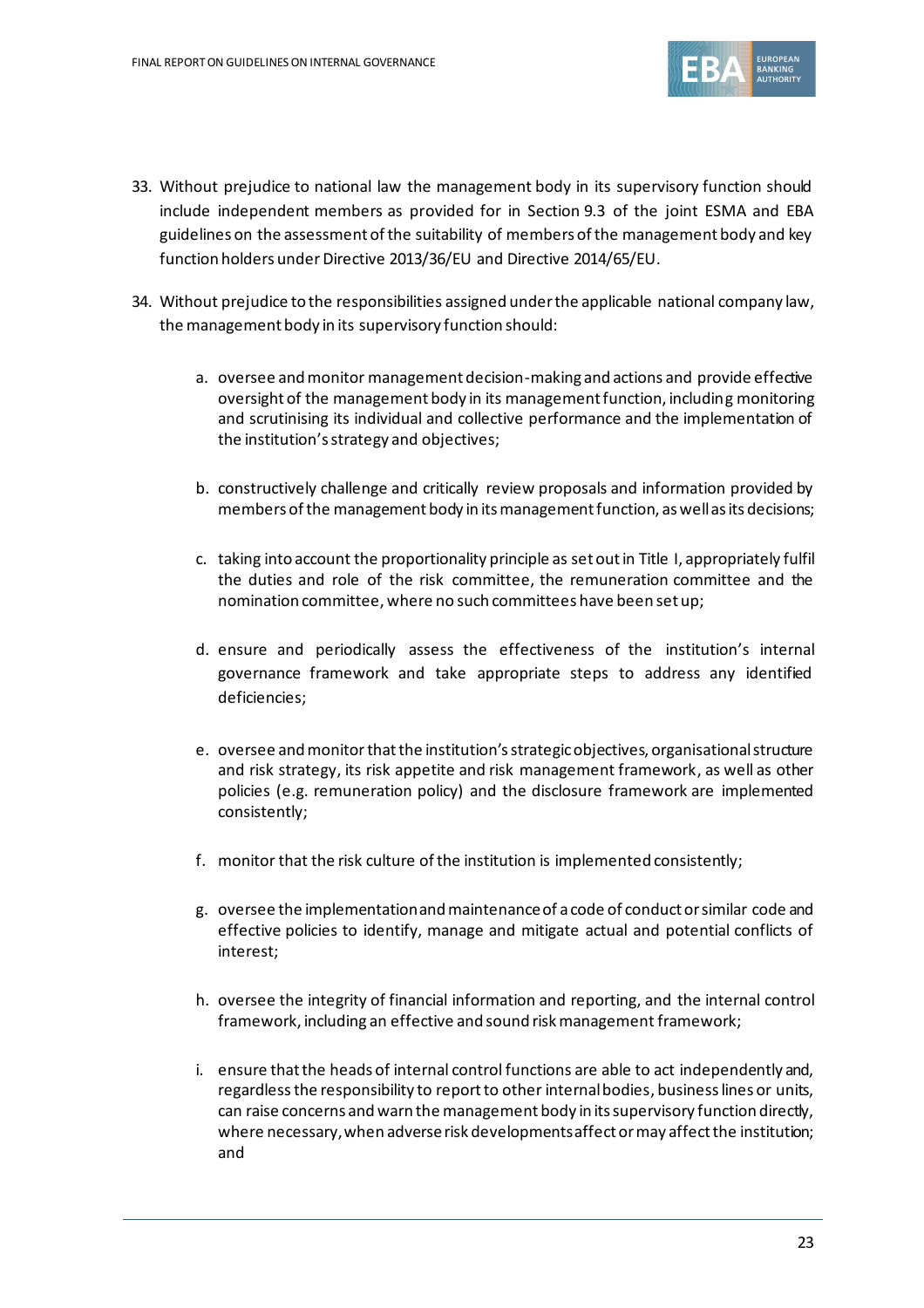

j. monitor the implementation of the internal audit plan, after the prior involvement of the risk and audit committees, where such committees are established.

### 4 Role of the chair of the management body

- 35. The chair of the management body should lead the management body, contribute to an efficient flow of information within the management body and between the management body and the committees thereof, where established, and should be responsible for its effective overall functioning.
- 36. The chair should encourage and promote open and critical discussion and ensure that dissenting views can be expressed and discussed within the decision-making process.
- 37. As a general principle, the chair of the management body should be a non-executive member. Where the chair is permitted to assume executive duties, the institution should have measures in place to mitigate any adverse impact on the institution's checks and balances (e.g. by designating a lead board member ora senior independent board member, or by having a larger number of non-executive members within the management body in its supervisory function). In particular, in accordance with Article 88(1)(e) of Directive 2013/36/EU, the chair of the management body in its supervisory function of an institution must not exercise simultaneously the functions of a CEO within the same institution, unless justified by the institution and authorised by competent authorities.
- 38. The chair should set meeting agendas and ensure that strategic issues are discussed with priority. He or she should ensure that decisions of the management body are taken on a sound and well-informed basis and that documents and information are received in enough time before the meeting.
- 39. The chair of the management body should contribute to a clear allocation of duties between members of the management body and the existence of an efficient flow of information between them, in order to allow the members of the management body in its supervisory function to constructively contribute to discussions and to cast their votes on a sound and wellinformed basis.

#### 5 Committees of the management body in its supervisory function

#### 5.1 Setting up committees

40. In accordance with Article 109(1) of Directive 2013/36/EU in conjunction with Articles 76(3), 88(2), and 95(1) of Directive 2013/36/EU, all institutions that are themselves significant, considering the individual, sub-consolidated and consolidated levels, must establish risk,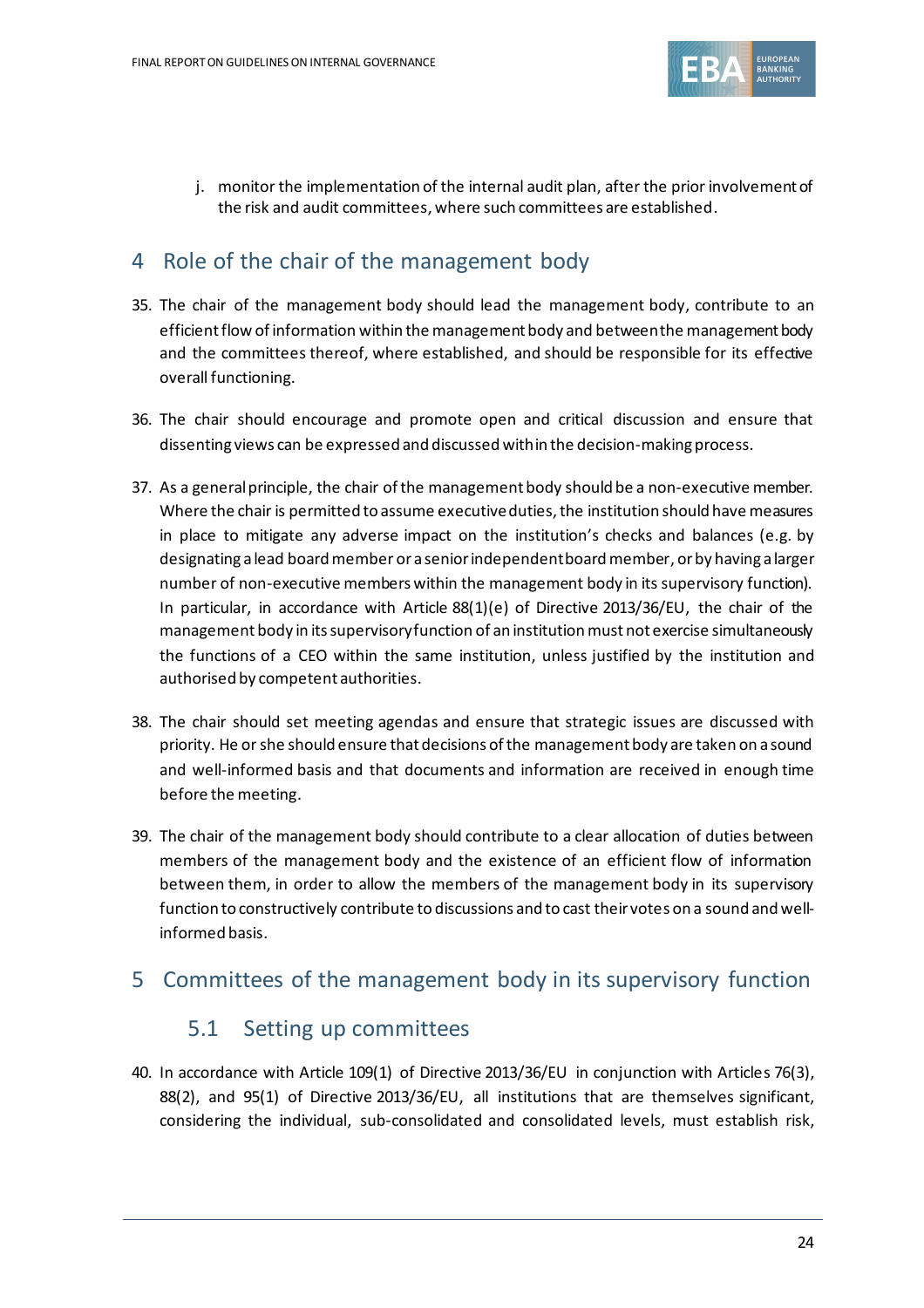

nomination  $18$  and remuneration  $19$  committees to advise the management body in its supervisory function and to prepare the decisions to be taken by this body. Non-significant institutions, including when they are within the scope of prudential consolidation of an institution that is significant in a sub-consolidated or consolidated situation, are not obliged to establish those committees.

- 41. Where no risk or nomination committee is established, the references in these guidelines to those committees should be construed as applying to the management body in its supervisory function, taking into account the principle of proportionality as set out in Title I.
- 42. Institutions may, taking into account the criteria set out in Title I of these guidelines, establish other committees (e.g. anti-money laundering/counter terrorist financing (AML/CTF), ethics, conduct and compliance committees).
- 43. Institutions should ensure a clear allocation and distribution of duties and tasks between specialised committees of the management body.
- 44. Each committee should have a documented mandate, including the scopeof its responsibilities, from the management body in its supervisory function and establish appropriate working procedures.
- 45. Committees should support the supervisory function in specific areas and facilitate the development and implementation of a sound internal governance framework. Delegating to committees does not in any way release the management body in its supervisory function from collectively fulfilling its duties and responsibilities.

## 5.2 Composition of committees<sup>20</sup>

- 46. All committees should be chaired by a non-executive member of the management body who is able to exercise objective judgement.
- 47. Independent members<sup>21</sup> of the management body in its supervisory function should be actively involved in committees.
- 48. Where committees have to be set up in accordance with Directive 2013/36/EU or national law, they should be composed of at least three members.

<sup>&</sup>lt;sup>18</sup> See also the joint ESMA and EBA guidelines on the assessment of the suitability of members of the management body and key function holders under Directive 2013/36/EU and Directive 2014/65/EU.

<sup>&</sup>lt;sup>19</sup> With regard to the remuneration committee, please refer to the EBA guidelines on sound remuneration practices.

<sup>&</sup>lt;sup>20</sup> This section should be read in conjunction with the joint ESMA and EBA guidelines on the assessment of the suitability of members of the management body and key function holders under Directive 2013/36/EU and Directive 2014/65/EU.

<sup>&</sup>lt;sup>21</sup> As defined in Section 9.3 of the joint ESMA and EBA guidelines on the assessment of the suitability of members of the management body and key function holders under Directive 2013/36/EU and Directive 2014/65/EU.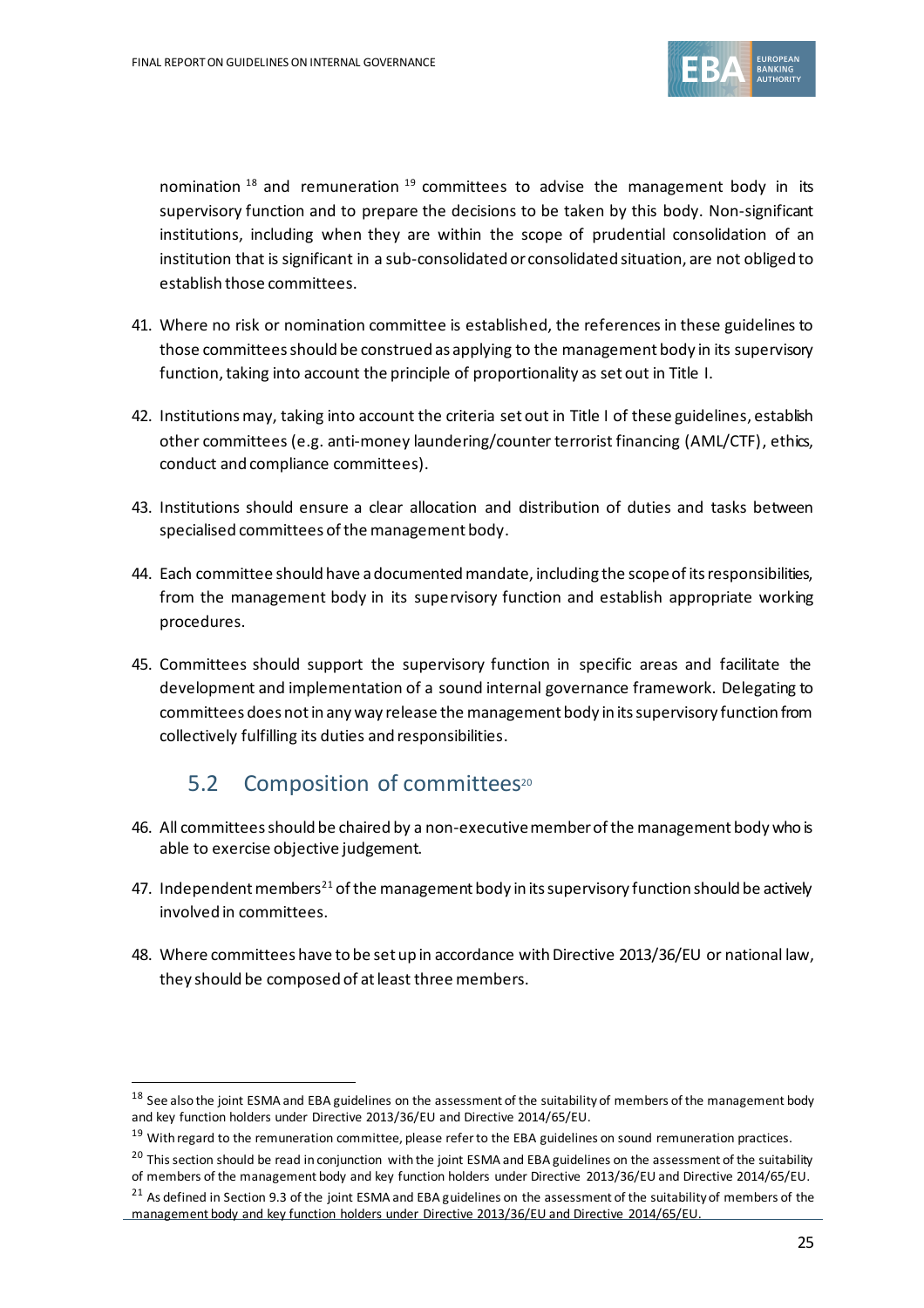

- 49. Institutions should ensure, taking into account the size of the management body and the number of independent members of the management body in its supervisory function, that committees are not composed of the same group of members that forms another committee.
- 50. Institutions should consider the occasional rotation of chairs and members of committees, taking into account the specific experience, knowledge and skills that are individually or collectively required for those committees.
- 51. The risk and nomination committees should be composed of non-executive members of the management body in its supervisory function of the institution concerned. The audit committee should be composed in accordance with Article 41 of Directive 2006/43/EC  $^{22}$ . The remuneration committee should be composed in accordance with Section 2.4.1 of the EBA guidelines on sound remuneration policies $^{23}.$
- 52. In G-SIIs and O-SIIs, the nomination committee should include a majority of members who are independent and be chaired by an independent member. In other significant institutions, determined by competent authorities or national law, the nomination committee should include a sufficient number of members who are independent; such institutions may also consider as a good practice having a chair of the nomination committee who is independent.
- 53. Members of the nomination committee should have, individually and collectively, appropriate knowledge, skills and expertise concerning the selection process and suitability requirements as set out under Directive 2013/36/EU.
- 54. In G-SIIs and O-SIIs, the risk committee should include a majority of members who are independent. In G-SIIs and O-SIIs the chair of the risk committee should be an independent member. In other significant institutions, determined by competent authorities or national law, the risk committee should include a sufficient number of members who are independent and the risk committee should be chaired, where possible, by an independent member. In all institutions, the chair of the risk committee should be neither the chair of the management body nor the chair of any other committee.
- 55. Members of the risk committee should have, individually and collectively, appropriate knowledge, skills and expertise concerning risk management and control practices.

## 5.3 Committees' processes

56. Committees should regularly report to the management body in its supervisory function.

<sup>&</sup>lt;sup>22</sup> Directive 2006/43/EC of the European Parliament and of the Council of 17 May 2006 on statutory audits of annual accounts and consolidated accounts, amending Council Directives 78/660/EEC and 83/349/EEC and repealing Council Directive 84/253/EEC (OJ L 157, 9.6.2006, p. 87) as last amended by Directive 2014/56/EU of the European Parliament and of the Council of 16 April 2014.

<sup>&</sup>lt;sup>23</sup> EBA guidelines on sound remuneration policies under Articles 74(3) and 75(2) of Directive 2013/36/EU and disclosures under Article 450 of Regulation (EU) No 575/2013 (EBA/GL/2015/22).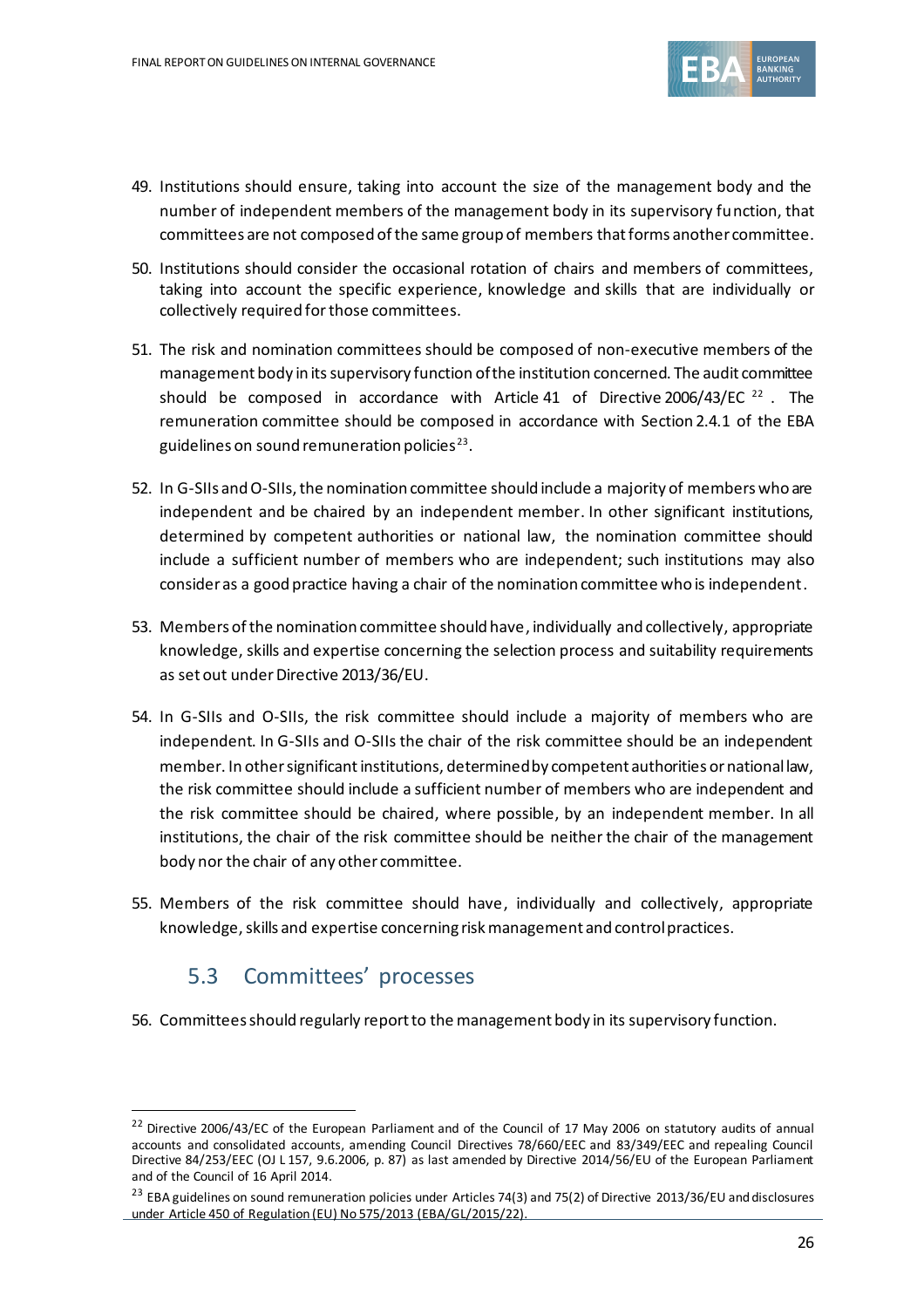

- 57. Committees should interact with each other as appropriate. Without prejudice to Paragraph 49, such interaction could take the form of cross-participation so that the chair or a member of a committee may also be a member of another committee.
- 58. Members of committees should engage in open and critical discussions, during which dissenting views are discussed in a constructive manner.
- 59. Committees should document the agendas of committee meetings and their main results and conclusions.
- 60. The risk and nomination committees should at least:
	- a. have access to all relevant information and data necessary to perform their role, including information and data from relevant corporate and control functions (e.g. legal, finance, human resources, IT, internal audit, risk, compliance, including information on AML/CTF compliance and aggregated information on suspicious transaction reports, and ML/TF risk factors);
	- b. receive regular reports, ad hoc information, communications and opinions from heads of internal control functions concerning the current risk profile of the institution, its risk culture and its risk limits, as well as on any material breaches<sup>24</sup>, that may have occurred, with detailed information on and recommendationsfor corrective measures taken, to be taken or suggested to address them; periodically review and decide on the content, format and frequency of the information on risk to be reported to them; and
	- c. where necessary, ensure the properinvolvement of the internal controlfunctions and other relevant functions (human resources, legal, finance) within their respective areas of expertise and/or seek external expert advice.

## 5.4 Role of the risk committee

- 61. Where established, the risk committee should at least:
	- a. advise and support the management body in its supervisory function regarding the monitoring of the institution's overallactual and future risk strategy and risk appetite, taking into account all types of risks, to ensure that they are in line with the business strategy, objectives, corporate culture and values of the institution;
	- b. assist the management body in its supervisory function in overseeing the implementation of the institution's risk strategy and the corresponding limits set;

<sup>&</sup>lt;sup>24</sup> With regard to serious breaches in the area of AML/TF. Please refer also to the Guidelines to be issued under Article 117(6) of Directive 2013/36/EU, specifying the manner of cooperation and information exchange between the authorities referred to in Paragraph 5 of this article, particularly in relation to cross-border groups and in the context of identifying serious breaches of anti-money laundering rules.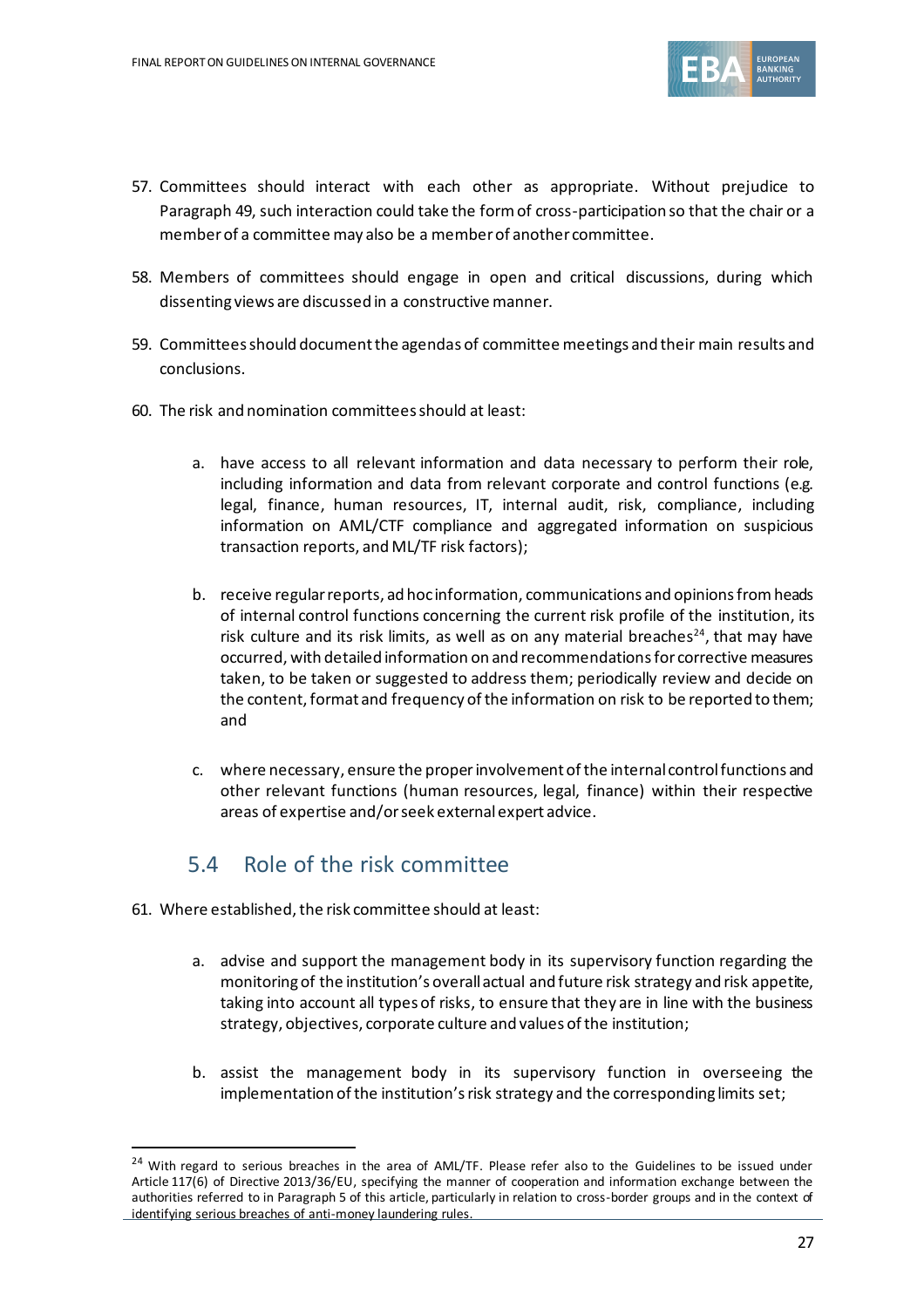

- c. oversee the implementation of the strategies for capital and liquidity management as well as for all other relevant risks of an institution, such as market, credit, operational (including legal and IT risks), and reputationalrisks, in order to assess their adequacy against the approved risk strategy and risk appetite;
- d. provide the management body in its supervisory function with recommendations on necessary adjustments to the risk strategy resulting from, inter alia, changes in the business model of the institution, market developments or recommendations made by the risk management function;
- e. provide advice on the appointment of external consultants that the supervisory function may decide to engage for advice or support;
- f. review a number of possible scenarios, including stressed scenarios, to assess how the institution's risk profile would react to external and internal events;
- g. oversee the alignment between allmaterial financial products and services offered to clients and the business model and risk strategy of the institution $^{25}$ . The risk committee should assess the risks associated with the offered financial products and services and take into account the alignment between the prices assigned to and the profits gained from those products and services; and
- h. assess the recommendations of internal or external auditors and follow up on the appropriate implementation of measures taken.
- 62. The risk committee should collaborate with other committees whose activities may have an impact on the risk strategy (e.g. audit and remuneration committees) and regularly communicate with the institution's internal control functions, in particular the risk management function.
- 63. When established, the risk committeemust, without prejudice to the tasks of the remuneration committee, examine whether incentives provided by the remuneration policies and practices take into consideration the institution's risk, capital and liquidity and the likelihood and timing of earnings.

## 5.5 Role of the audit committee

64. In accordance with Directive  $2006/43/EC^{26}$ , where established, the audit committee should, inter alia:

 $25$  See also the EBA guidelines on product oversight and governance arrangements for retail banking products, available at [http://www.eba.europa.eu/regulation-and-policy/consumer-protection-and-financial-innovation/guidelines-on](http://www.eba.europa.eu/regulation-and-policy/consumer-protection-and-financial-innovation/guidelines-on-product-oversight-and-governance-arrangements-for-retail-banking-products)[product-oversight-and-governance-arrangements-for-retail-banking-products.](http://www.eba.europa.eu/regulation-and-policy/consumer-protection-and-financial-innovation/guidelines-on-product-oversight-and-governance-arrangements-for-retail-banking-products)

<sup>&</sup>lt;sup>26</sup> Directive 2006/43/EC of the European Parliament and of the Council of 17 May 2006 on statutory audits of annual accounts and consolidated accounts, amending Council Directives 78/660/EEC and 83/349/EEC and repealing Council Directive 84/253/EEC (OJ L 157, 9.6.2006, p. 87), as last amended by Directive 2014/56/EU of the European Parliament and of the Council of 16 April 2014.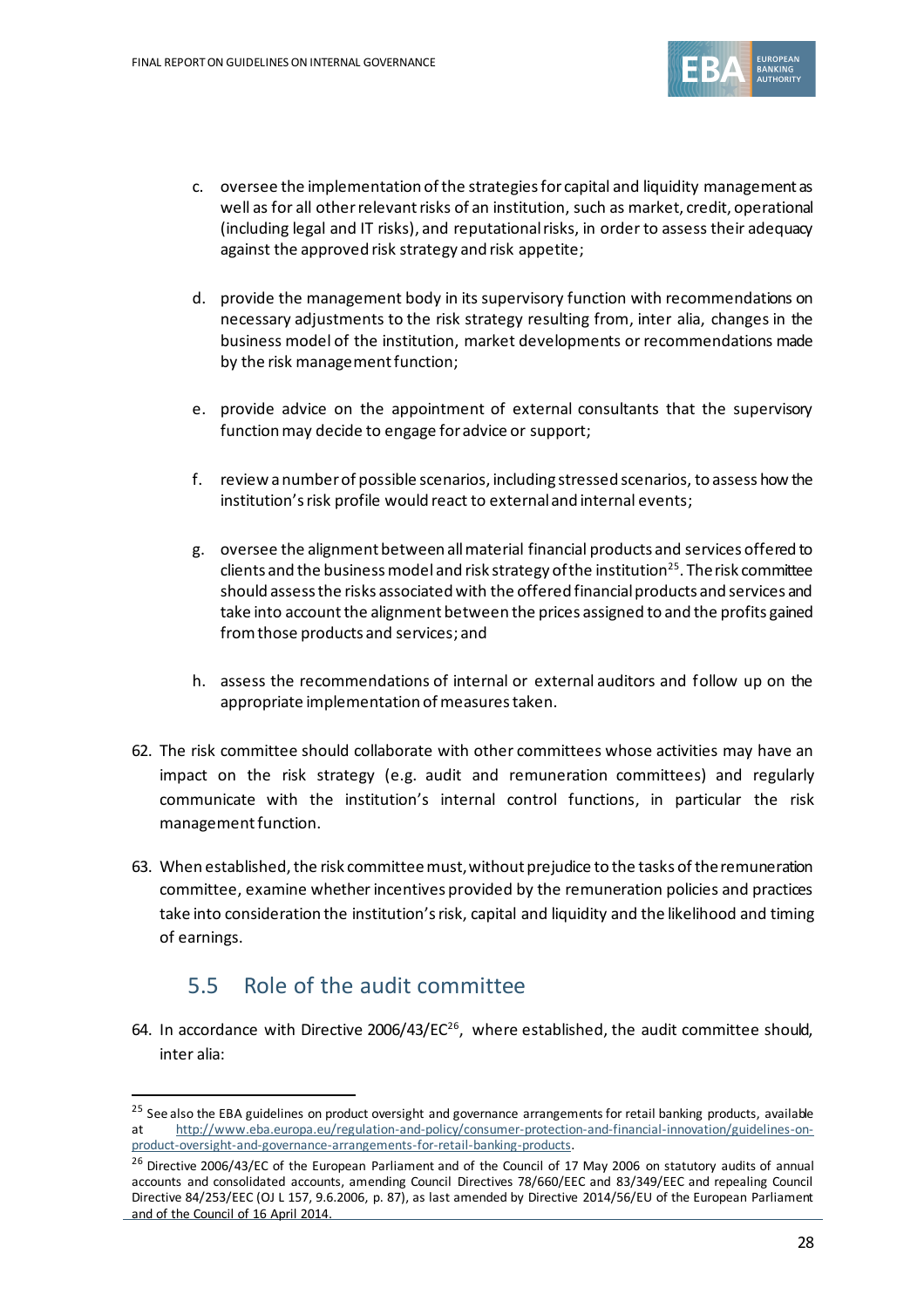

- a. monitor the effectiveness of the institution's internal quality control and risk management systems and, where applicable, its internal audit function, with regard to the financial reporting of the audited institution, without breaching its independence;
- b. oversee the establishment of accounting policies by the institution;
- c. monitor the financial reporting process and submit recommendations aimed at ensuring its integrity;
- d. review and monitor the independence of the statutory auditors or the audit firms in accordance with Articles 22, 22a, 22b, 24a and 24b of Directive 2006/43/EU and Article 6 of Regulation (EU) No 537/2014<sup>27</sup>, and in particular the appropriateness of the provision of non-audit services to the audited institution in accordance with Article 5 of that regulation;
- e. monitor the statutory audit of the annual and consolidated financial statements, in particular its performance, taking into account any findings and conclusions by the competent authority pursuant to Article 26(6) of Regulation (EU) No 537/2014;
- f. be responsible for the procedure for the selection of external statutory auditor(s) or audit firm(s) and recommend for approval by the institution's competent body their appointment (in accordance with Article 16 of Regulation (EU) No 537/2014 except when Article 16(8) of Regulation (EU) No 537/2014 is applied), compensation and dismissal;
- g. review the audit scope and frequency of the statutory audit of annual or consolidated accounts;
- h. in accordance with Article 39(6)(a) of Directive 2006/43/EU, inform the administrative or supervisory body of the audited entity of the outcome of the statutory audit and explain how the statutory audit contributed to the integrity of financial reporting and what the role of the audit committee was in that process; and
- i. receive and take into account audit reports.

#### 5.6 Combined committees

65. In accordance with Article 76(3) of Directive 2013/36/EU, competent authorities may allow institutions that are not considered significant to combine the risk committee with, where established, the audit committee as referred to in Article 39 of Directive 2006/43/EC.

<sup>&</sup>lt;sup>27</sup> Regulation (EU) No 537/2014 of the European Parliament and of the Council of 16 April 2014 on specific requirements regarding statutory audit of public-interest entities and repealing Commission Decision 2005/909/EC (OJ L 158, 27.5.2014, p. 77).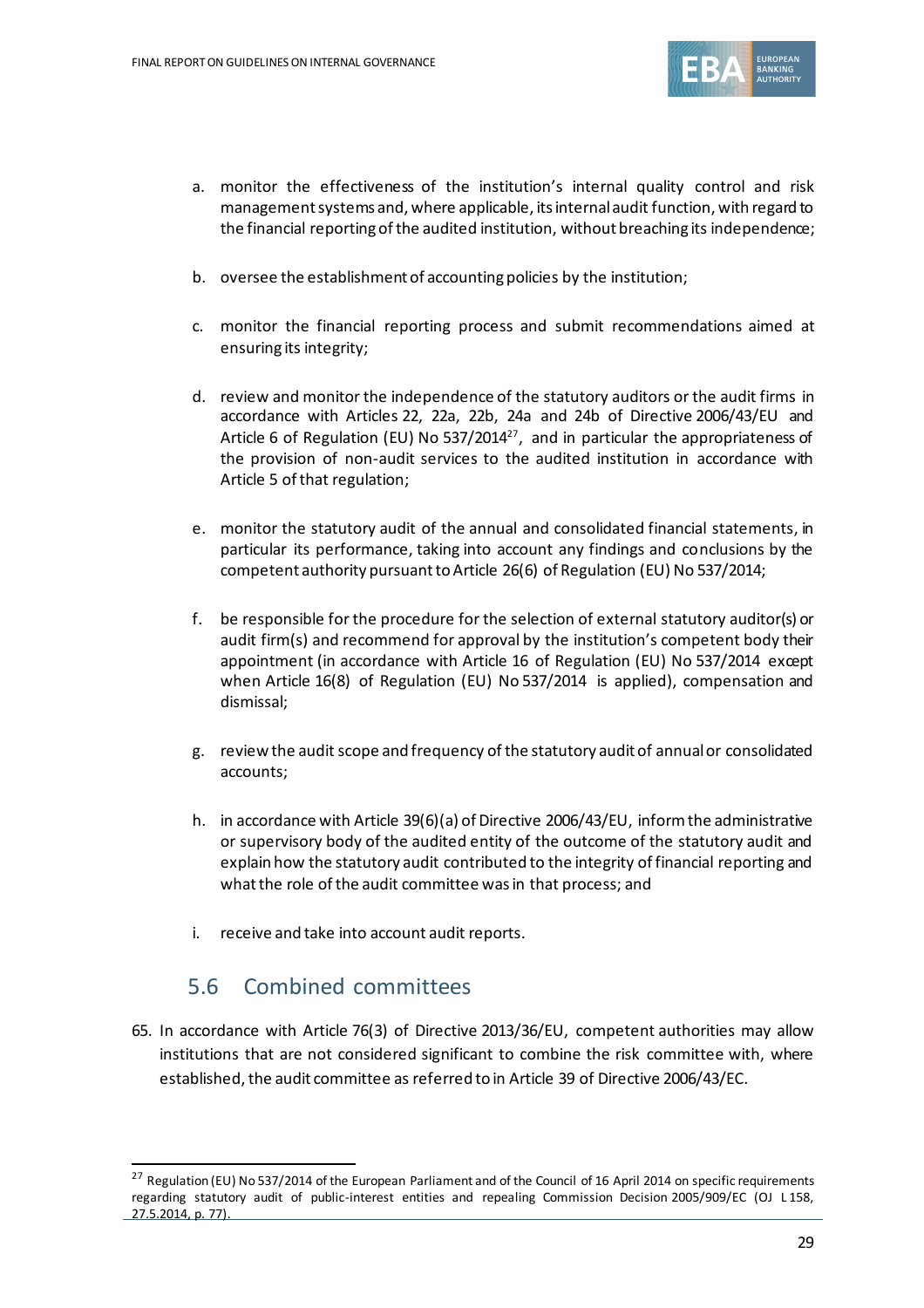

- 66. Where risk and nomination committees are established in non-significant institutions, they may combine the committees. If they do so, those institutions should document the reasons why they have chosen to combine the committees and how the approach achieves the objectives of the committees.
- 67. Institutions should at all times ensure that the members of a combined committee possess, individually and collectively, the necessary knowledge, skills and expertise to fully understand the duties to be performed by the combined committee $^{28}.$

#### Title III – Governance framework

6 Organisational framework and structure

#### 6.1 Organisational framework

- 68. The management body of an institution should ensure a suitable and transparent organisational and operational structure for that institution and should have a written description of it. The structure should promote and demonstrate the effective and prudent management of an institution at individual, sub-consolidated and consolidated levels. The management body should ensure that the internal control functions are independent of the business lines they control, including that there is an adequate segregation of duties, and that they have the appropriate financial and human resources as well as powers to effectively perform their role. The reporting lines and the allocation of responsibilities, in particular among key function holders, within an institution should be clear, well-defined, coherent, enforceable and duly documented. The documentation should be updated as appropriate.
- 69. The structure of the institution should not impede the ability of the management body to oversee and manage effectively the risks the institution or the group faces or the ability of the competent authority to effectively supervise the institution.
- 70. The management body should assess whether and how material changes to the group's structure (e.g. setting up of new subsidiaries, mergers and acquisitions, selling or winding-up parts of the group, or external developments) impact the soundness of the institution's organisational framework. Where weaknesses are identified, the management body should make any necessary adjustments swiftly.

#### 6.2 Know your structure

71. The management body should fully know and understand the legal, organisational and operational structure of the institution ('know your structure') and ensure that it is in line with its approved business and risk strategy and risk appetite and covered by its risk management framework.

 $^{28}$  See also the joint ESMA and EBA guidelines on the assessment of the suitability of members of the management body and key function holders under Directive 2013/36/EU and Directive 2014/65/EU.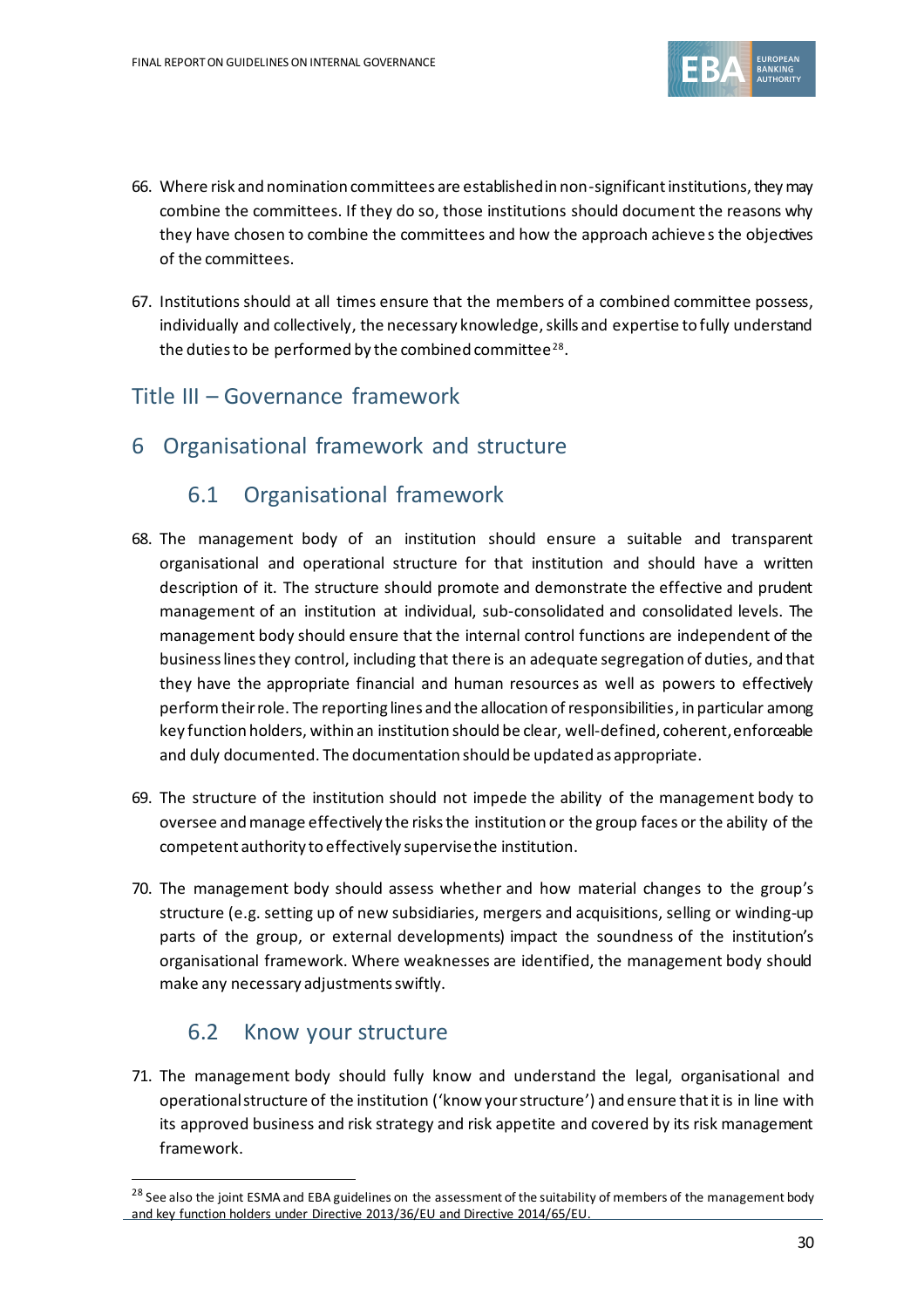

- 72. The management body should be responsible for the approval of sound strategies and policies for the establishment of new structures. Where an institution creates many legal entities within its group, their number and, in particular, the interconnections and transactions between them should not pose challenges for the design of its internal governance, and for the effective management and oversight of the risks of the group as a whole. The management body should ensure that the structure of an institution and, where applicable, the structures within a group, taking into account the criteria specified in Section 7, are clear, efficient and transparent to the institution's staff, shareholders and other stakeholders and to the competent authority.
- 73. The management body should guide the institution's structure, its evolution and its limitations and should ensure that the structure is justified and efficient and does not involve undue or inappropriate complexity.
- 74. The management body of a consolidating institution should understand not only the legal, organisational and operational structure of the group but also the purpose and activities of its different entities and the links and relationships among them. This includes understanding group-specific operational risks and intra-group exposures as well as how the group's funding, capital, liquidity and risk profiles could be affected under normal and adverse circumstances. The management body should ensure that the institution is able to produce information on the group in a timely manner, regarding the type, the characteristics, the organisational chart, the ownership structure and the businesses of each legal entity, and that the institutions within the group comply with all supervisory reporting requirements on an individual, sub-consolidated and consolidated basis.
- 75. The management body of a consolidating institution should ensure that the different group entities (including the consolidating institution itself) receive enough information to get a clear perception of the general objectives, strategies and risk profile of the group and how the group entity concerned is embedded in the group's structure and operational functioning. Such information and revisions thereof should be documented and made available to the relevant functions concerned, including the management body, business lines and internal control functions. The members of the management body of a consolidating institution should keep themselves informed about the risks the group's structure causes, taking into account the criteria specified in Section 7 of the guidelines. This includes receiving:
	- a. information on major risk drivers;
	- b. regular reports assessing the institution's overall structure and evaluating the compliance of individual entities' activities with the approved group-wide strategy; and
	- c. regular reports on topics where the regulatory framework requires compliance at individual, sub-consolidated and consolidated levels.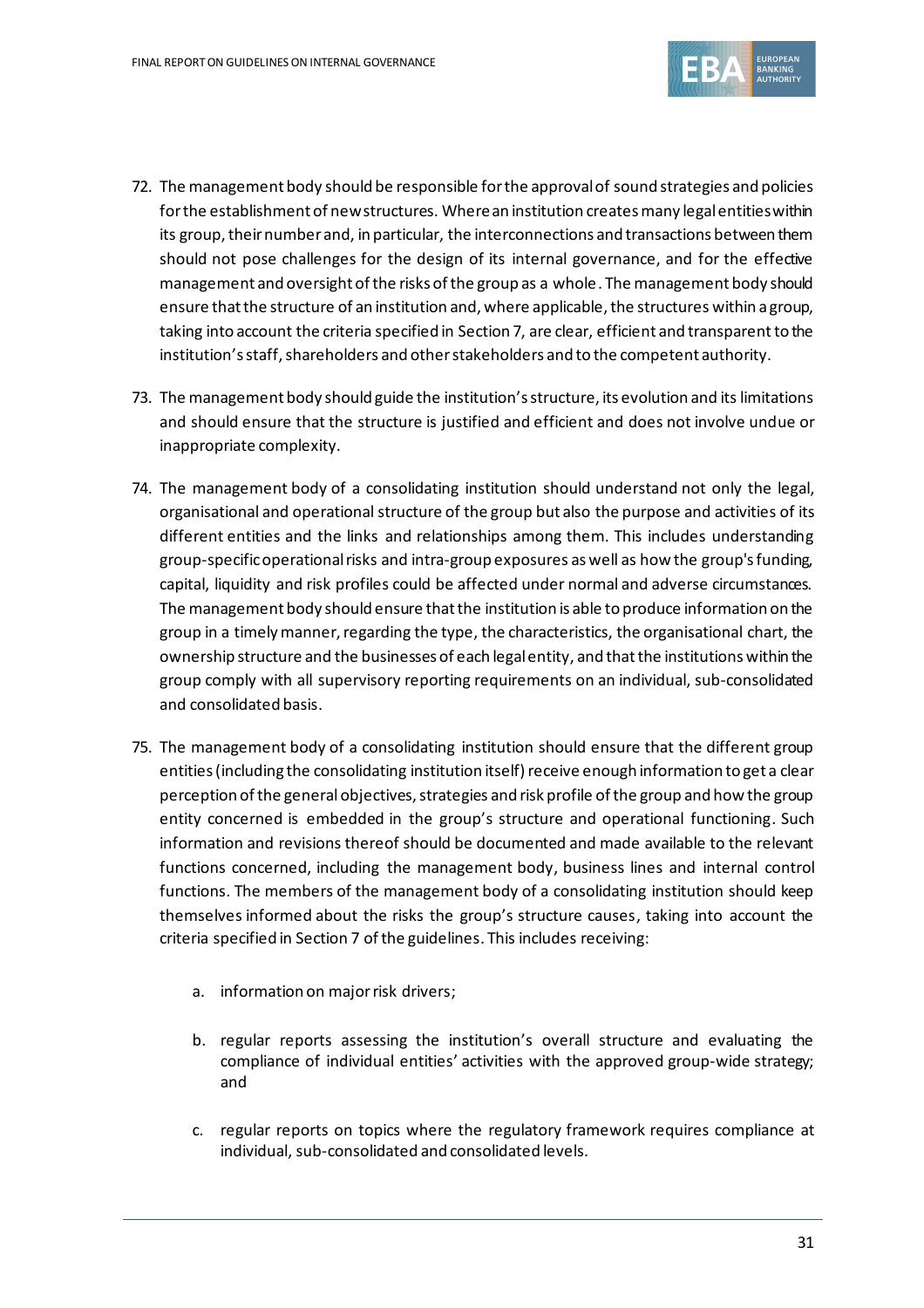

## 6.3 Complex structures and non-standard or non-transparent activities

- 76. Institutions should avoid setting up complex and potentially non-transparent structures. Institutions should take into account in their decision-making the results of a risk assessment performed to identify whether such structures could be used for a purpose connected with money laundering, terrorist financing or other financial crimes and the respective controls and legal framework in place<sup>29</sup>. To this end, institutions should take into account at least:
	- a. the extent to which the jurisdiction in which the structure will be set up complies effectively with EU and international standards on tax transparency, anti-money laundering and countering the financing of terrorism<sup>30</sup>;
	- b. the extent to which the structure serves an obvious economic and lawful purpose;
	- c. the extent to which the structure could be used to hide the identity of the ultimate beneficial owner;
	- d. the extent to which the customer's request that leads to the possible setting up of a structure gives rise to concern;
	- e. whether the structure might impede appropriate oversight by the institution's management body orthe institution's ability to manage the related risk; and
	- f. whether the structure poses obstacles to effective supervision by competent authorities.
- 77. In any case, institutions should not set up opaque or unnecessarily complex structures which have no clear economic rationale or legal purpose or structures that could raise concernsthat these might be created for a purpose connected with financial crime.
- 78. When setting up such structures, the management body should understand them and their purpose and the particular risks associated with them and ensure that the internal control functions are appropriately involved. Such structures should be approved and maintained only when their purpose has been clearly defined and understood, and when the management body is satisfied that all material risks, including reputational risks, have been identified, that all risks can be managed effectively and appropriately reported, and that effective oversight has been ensured. The more complex and opaque the organisational and operational structure, and the greater the risks, the more intensive the oversight of the structure should be.

<sup>&</sup>lt;sup>29</sup> For further details on the assessment of country risk and the risk associated with individual products and customers, institutions should refer also to the joint guidelines on ML/TF risk factors (EBA GL JC/2017/37) currently under review.

<sup>30</sup> See als[o:https://eba.europa.eu/regulation-and-policy/anti-money-laundering-and-e-money/rts-on-the](https://eba.europa.eu/regulation-and-policy/anti-money-laundering-and-e-money/rts-on-the-implementation-of-group-wide-aml/cft-policies-in-third-countries)[implementation-of-group-wide-aml/cft-policies-in-third-countries](https://eba.europa.eu/regulation-and-policy/anti-money-laundering-and-e-money/rts-on-the-implementation-of-group-wide-aml/cft-policies-in-third-countries)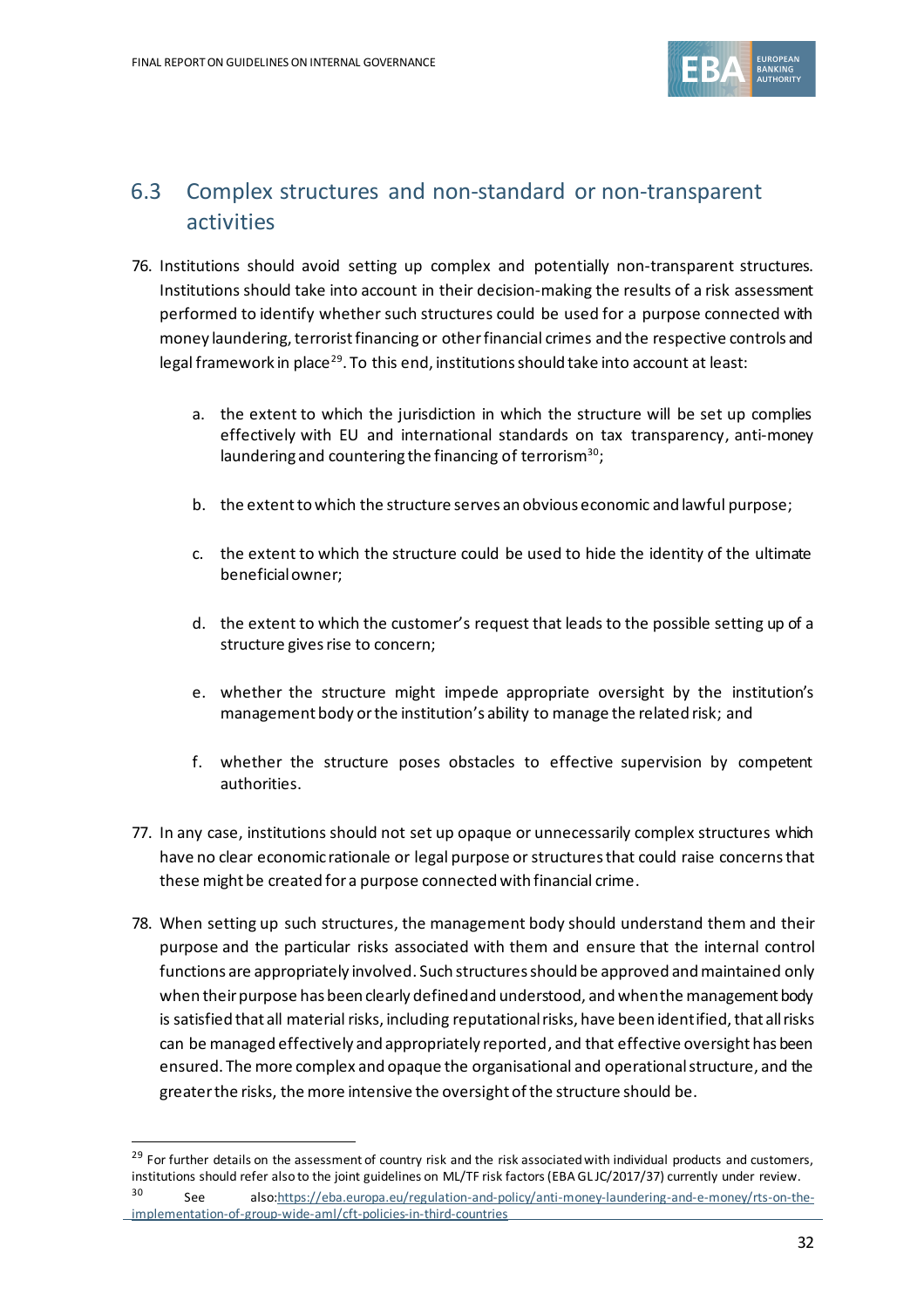

- 79. Institutions should document their decisions and be able to justify their decisionsto competent authorities.
- 80. The management body should ensure that appropriate actions are taken to avoid or mitigate the risks of activities within such structures. This includes ensuring that:
	- a. the institution has in place adequate policies and procedures and documented processes (e.g. applicable limits, information flows) for the consideration, compliance, approval and risk management of such activities, taking into account the consequences for the group's organisational and operational structure, its risk profile and its reputational risk;
	- b. information concerning these activities and the risks thereof is accessible to the consolidating institution and internal and external auditors and is reported to the management body in its supervisory function and to the competent authority that granted authorisation; and
	- c. the institution periodically assesses the continuing need to maintain such structures.
- 81. These structures and activities, including their compliance with legislation and professional standards, should be subject to regular review by the internal audit function following a riskbased approach.
- 82. Institutions should take the same risk management measures as for the institution's own business activities when they perform non-standard or non-transparent activities for clients (e.g. helping clients to set up vehicles in offshore jurisdictions, developing complex structures, financing transactions for them or providing trustee services) that pose similar internal governance challenges and create significant operational and reputational risks. In particular, institutions should analyse the reason why a client wants to set up a particular structure.

#### 7 Organisational framework in a group context

83. In accordance with Article 109(2) of Directive 2013/36/EU, parent undertakings and subsidiaries subject to that directive should ensure that governance arrangements, processes and mechanisms are consistent and well integrated on a consolidated or sub-consolidated basis. To this end, parent undertakings and subsidiaries within the scope of prudential consolidation should implement such arrangements, processes and mechanisms in their subsidiaries not subject to Directive 2013/36/EU, including those established in third countries, including in offshore financial centres, to ensure robust governance arrangements on a consolidated and sub-consolidated basis. With regard to remuneration requirements some exceptions in line with Article 109 (4) and (5) apply  $31$ . Competent functions within the consolidating institution and its subsidiaries should interact and exchange data and information as appropriate. The governance arrangements, processes and mechanisms should ensure that

<sup>&</sup>lt;sup>31</sup> Please refer also to the EBA guidelines on sound remuneration policies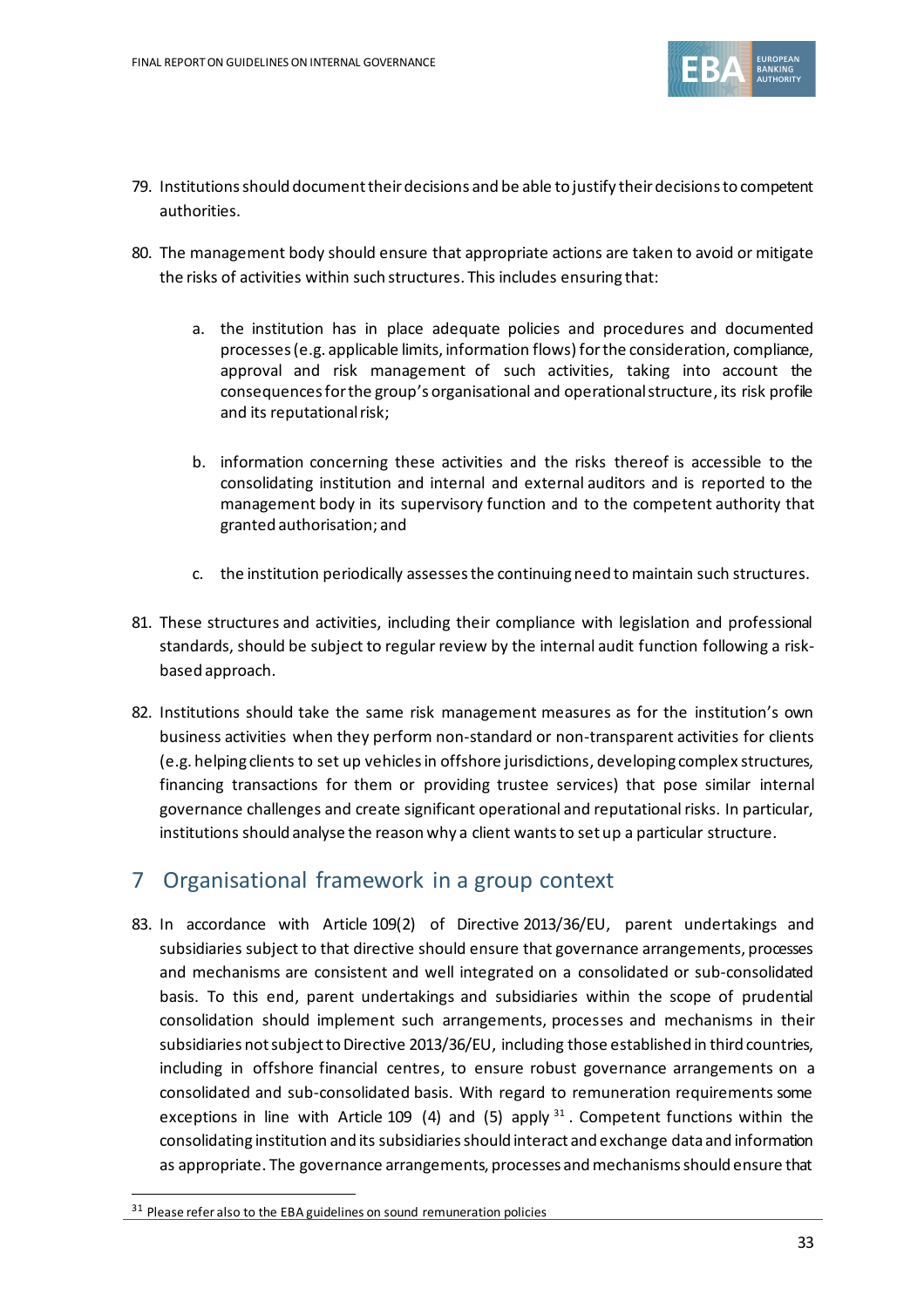

the consolidating institution has sufficient data and information and is able to assess the groupwide risk profile, as detailed in Section 6.2.

- 84. The management body of a subsidiary that is subject to Directive 2013/36/EU should adopt and implement on the individual level the group-wide governance policies established at the consolidated or sub-consolidated level, in a manner that complies with all specific requirements under EU and national law.
- 85. At the consolidated and sub-consolidated levels, the consolidating institution should ensure adherence to the group-wide governance policies and internal control framework as referred to in Title V by all institutions and other entities within the scope of prudential consolidation, including their subsidiaries not themselves subject to Directive 2013/36/EU. When implementing governance policies, the consolidating institution should ensure that robust governance arrangements are in place for each subsidiary and consider specific arrangements, processes and mechanisms where business activities are organised not in separate legal entities but within a matrix of business lines that encompasses multiple legal entities.
- 86. A consolidating institution should consider the interests of all its subsidiaries, and how strategies and policies contribute to the interest of each subsidiary and the interest of the group as a whole over the long term.
- 87. Parent undertakings and their subsidiaries should ensure that the institutions and entities within the group comply with all specific regulatory requirements in any relevant jurisdiction.
- 88. The consolidating institution should ensure that subsidiaries established in third countries, and which are included in the scope of prudential consolidation, have governance arrangements, processes and mechanisms in place that are consistent with group-wide governance policies and comply with the requirements of Articles 74 to 96 of Directive 2013/36/EU and these guidelines, as long as this is not unlawful under the laws of the third country.
- 89. The governance requirements of Directive 2013/36/EU and provisions in these guidelines apply to institutions independent of the fact that they may be subsidiaries of a parent undertaking in a third country. Where an EU subsidiary of a parent undertaking in a third country is a consolidating institution, the scope of prudential consolidation does not include the level of the parent undertaking located in a third country and other direct subsidiaries of that parent undertaking. The consolidating institution should ensure that the group-wide governance policy of the parent institution in a third country is taken into consideration within its own governance policy insofar as this is not contrary to the requirements set out under relevant EU law, including Directive 2013/36/EU and the further specifications in these guidelines.
- 90. When establishing policies and documenting governance arrangements, institutions should take into account the aspects listed in Annex I to the guidelines. While policies and documentation may be included in separate documents, institutions should consider combining them or referring to them in a single governance framework document.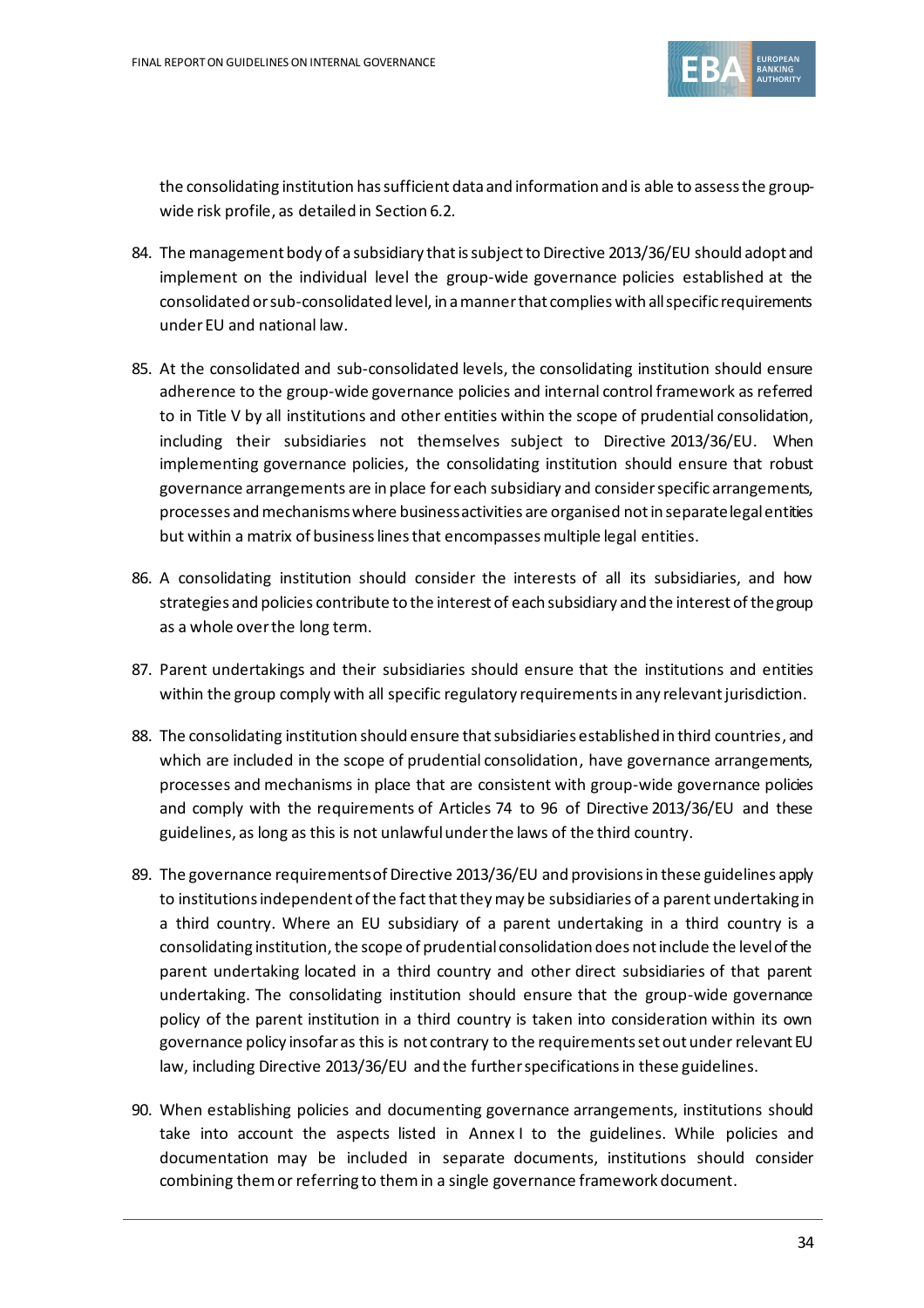

### 8 Outsourcing policy<sup>32</sup>

- 91. The management body should approve and regularly review and update the outsourcing policy of an institution, ensuring that appropriate changes are implemented in a timely manner.
- 92. The outsourcing policy should consider the impact of outsourcing on an institution's business and the risks it faces (such as operational risks, including legal and IT risks; reputational risks; and concentration risks). The policy should include the reporting and monitoring arrangements to be implemented from inception to the end of an outsourcing agreement (including drawing up the business case for outsourcing, entering into an outsourcing contract, the implementation of the contract to its expiry, contingency plans and exit strategies). An institution remains fully responsible for all outsourced services and activities and management decisions arising from them. Accordingly, the outsourcing policy should make it clear that outsourcing does not relieve the institution of its regulatory obligations and its responsibilities to its customers.
- 93. The policy should state that outsourcing arrangements should not hinder effective on-site or off-site supervision of the institution and should not contravene any supervisory restrictions on services and activities. The policy should also cover intragroup outsourcing (i.e. services provided by a separate legal entity within an institution's group) and take into account any specific group circumstances.

#### Title IV – Risk culture and business conduct

#### 9 Risk culture

- 94. A sound, diligent and consistent risk culture should be a key element of institutions' effective risk management and should enable institutions to make sound and informed decisions.
- 95. Institutions should develop an integrated and institution-wide risk culture, based on a full understanding and holistic view of the risks they face and how they are managed, taking into account the institution's risk appetite.
- 96. Institutions should develop a risk culture through policies, communication and staff training regarding the institutions' activities, strategy and risk profile, and should adapt communication and staff training to take into account staff's responsibilities regarding risk-taking and risk management.
- 97. Staff should be fully aware of their responsibilities relating to risk management. Risk management should not be confined to risk specialists or internal control functions. Business units, under the oversight of the management body, should be primarily responsible for

<sup>&</sup>lt;sup>32</sup> See also: EBA Guidelines on outsourcing arrangements available at: [https://www.eba.europa.eu/regulation-and](https://www.eba.europa.eu/regulation-and-policy/internal-governance/guidelines-on-outsourcing-arrangements)[policy/internal-governance/guidelines-on-outsourcing-arrangements](https://www.eba.europa.eu/regulation-and-policy/internal-governance/guidelines-on-outsourcing-arrangements)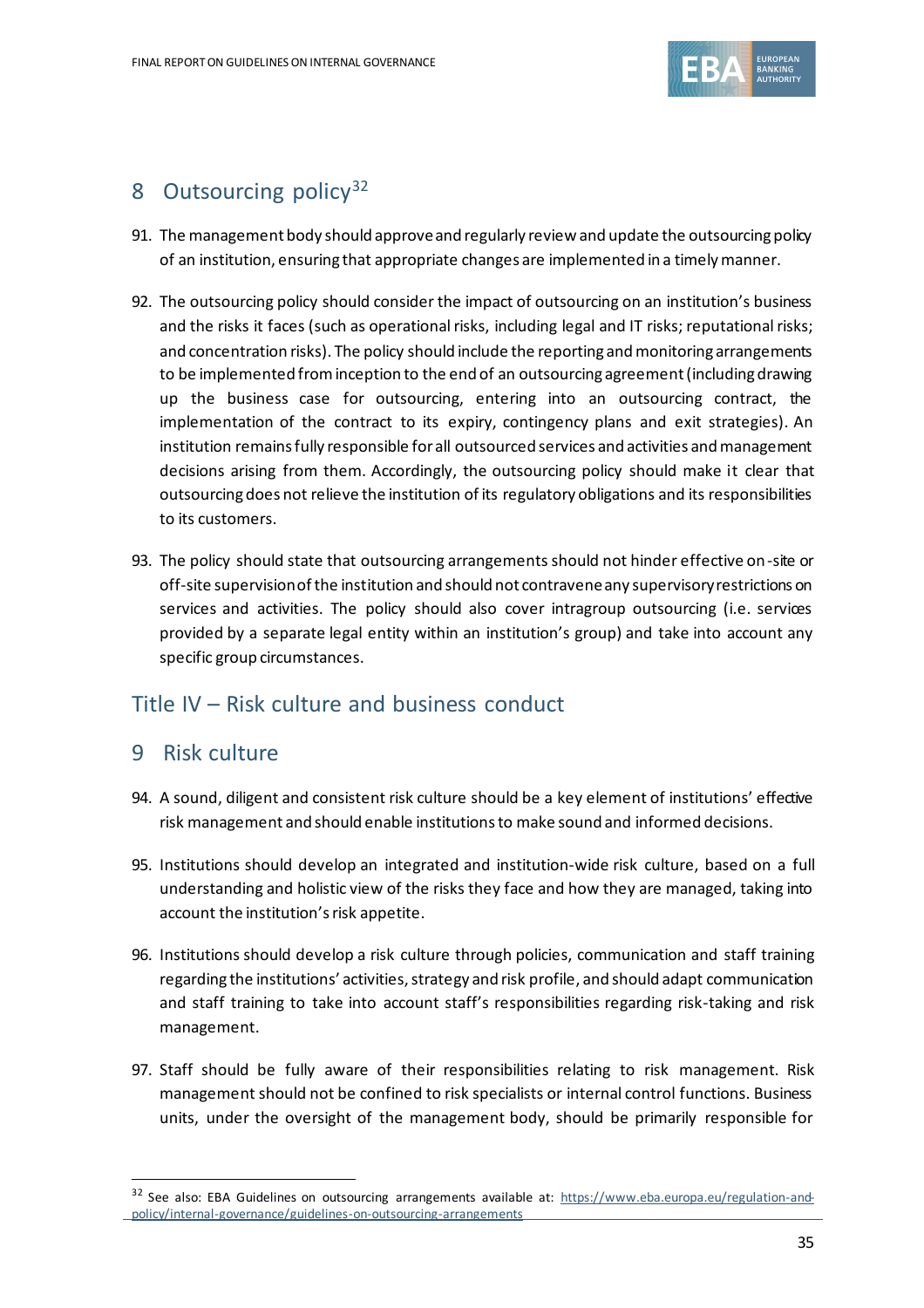

managing risks on a day-to-day basis in line with the institution's policies, procedures and controls, taking into account the institution's risk appetite and risk capacity.

- 98. A strong risk culture should include but is not necessarily limited to:
	- a. Tone from the top: the management body should be responsible for setting and communicating the institution's core values and expectations. The behaviour of its members should reflect the values. Institutions' management, including key function holders, should contribute to the internal communication of core values and expectations to staff. Staff should act in accordance with all applicable laws and regulations and promptly escalate observed non-compliance within or outside the institution (e.g. to the competent authority through a whistleblowing process). The management body should on an ongoing basis promote, monitor and assess the risk culture of the institution; consider the impact of the risk culture on the financial stability, risk profile and robust governance of the institution; and make changes where necessary.
	- b. Accountability: relevant staff at all levels should know and understand the core values of the institution and, to the extent necessary for their role, its risk appetite and risk capacity. They should be capable of performing their roles and be aware that they will be held accountable for their actions in relation to the institution's risk-taking behaviour.
	- c. Effective communication and challenge: a sound risk culture should promote an environment of open communication and effective challenge in which decisionmaking processes encourage a broad range of views, allow for testing of current practices, stimulate a constructive critical attitude among staff, and promote an environment of open and constructive engagement throughout the entire organisation.
	- d. Incentives: appropriate incentives should play a key role in aligning risk-taking behaviour with the institution's risk profile and its long-term interest $^{33}$ .

#### 10 Corporate values and code of conduct

99. The management body should develop, adopt, adhere to and promote high ethical and professional standards, taking into account the specific needs and characteristics of the institution, and should ensure the implementation of such standards (through a code of conduct or similar instrument). It should also oversee adherence to these standards by staff. Where applicable, the management body may adopt and implement the institution's groupwide standards or common standards released by associations or other relevant organisations.

<sup>&</sup>lt;sup>33</sup> Please refer also to the EBA guidelines on sound remuneration policies under Articles 74(3) and 75(2) of Directive 2013/36/EU and disclosures under Article 450 of Regulation (EU) No 575/2013 (EBA/GL/2015/22), available at [https://www.eba.europa.eu/regulation-and-policy/remuneration.](https://www.eba.europa.eu/regulation-and-policy/remuneration)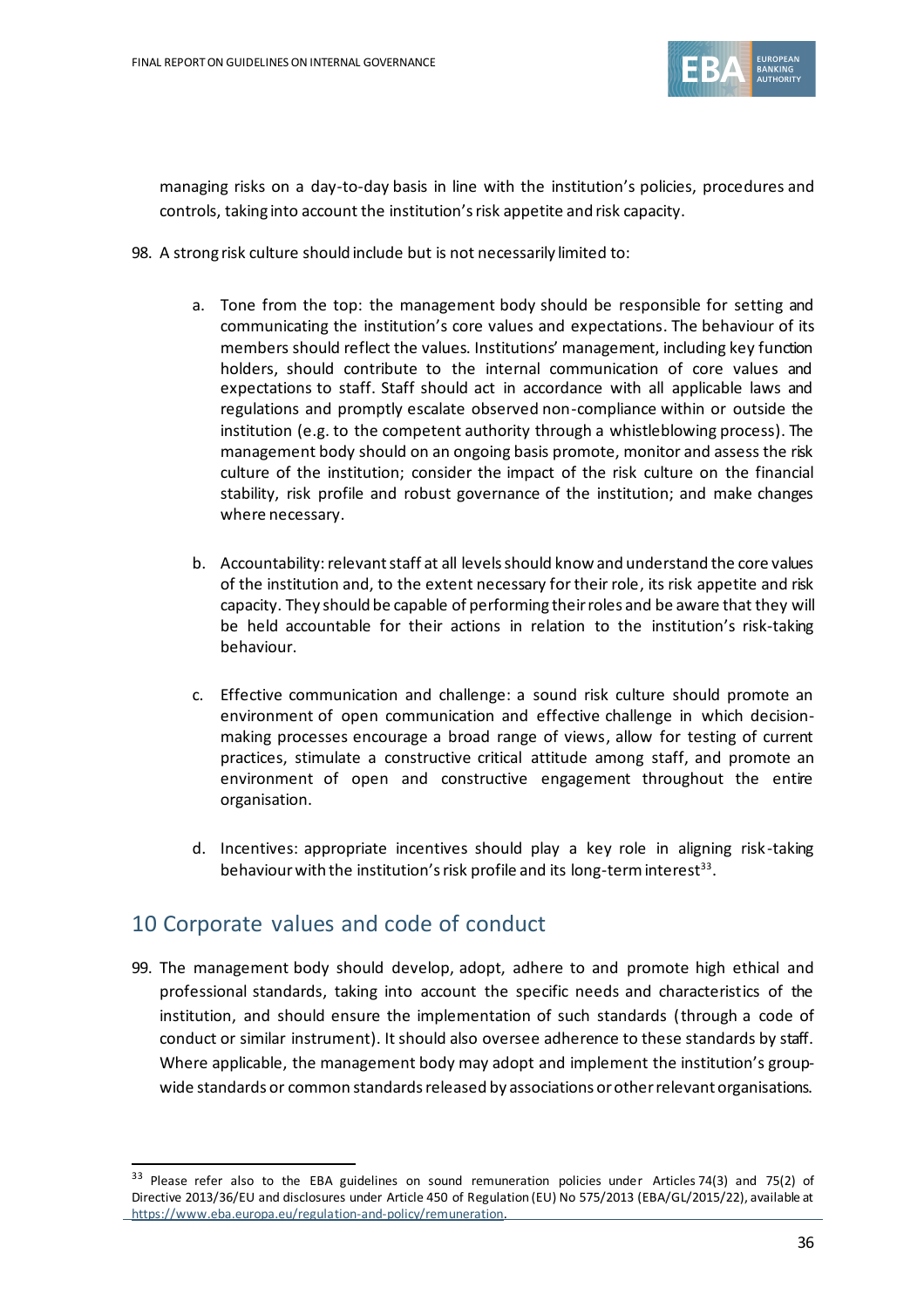

- 100. Institutions should ensure that there is no discrimination of staff based on gender, race, colour, ethnic or social origin, genetic features, language, religion or belief, political or any other opinion, membership of a national minority, property, birth, disability, age or sexual orientation.
- 101. Institution's policies should be gender neutral. This includes, but is not limited to remuneration, recruitment policies, career development and succession plans, access to training and ability to apply for internal vacancies. Institutions should ensure equal opportunities<sup>34</sup> for all staff independent of their genders, including with regard to career perspectives and aim to improve the representation of the underrepresented gender in positions within the management body as well as in the group of staff that have managerial responsibilities as defined in the Commission's Delegated Regulation (regulatory technical standards (RTS) on identified staff).<sup>35</sup> Institutions should monitor the development of the gender pay gap separately for identified staff (excluding members of the management body), members of the management body in its management function, members of the management body in the supervisory function and other staff. Institutions should have policies that facilitate the reintegration of staff after maternity, paternity or parental leave.
- 102. The implemented standards should aim at enhancing the institution's robust governance arrangements and reducing the risks to which the institution is exposed, in particular operational and reputational risks, which can have a considerable adverse impact on an institution's profitability and sustainability through fines, litigation costs, restrictions imposed by competent authorities, other financial and criminal penalties, and the loss of brand value and consumer confidence.
- 103. The management body should have clear and documentedpolicies for how these standards should be met. These policies should:
	- a. remind staffthat all the institution's activities should be conducted in compliance with the applicable law and with the institution's corporate values;
	- b. promote risk awareness through a strong risk culture in line with Section 9 of the guidelines, conveying the management body's expectation that activities will not go beyond the defined risk appetite and limits defined by the institution and the respective responsibilities of staff;
	- c. set out principles on and provide examples of acceptable and unacceptable behaviours linked in particular to financial misreporting and misconduct, economic and financial crime including but not limited to fraud, money laundering and terrorist financing (ML/TF), anti-trust practices, financial sanctions, bribery and corruption, market manipulation, mis-selling and other violations of consumer protection laws, tax

<sup>&</sup>lt;sup>34</sup> See also Directive 2006/54/EC of the European Parliament and of the Council of 5 July 2006 on the implementation of the principle of equal opportunities and equal treatment of men and women in matters of employment and occupation 35 See also EBA Guidelines on gender neutral remuneration policies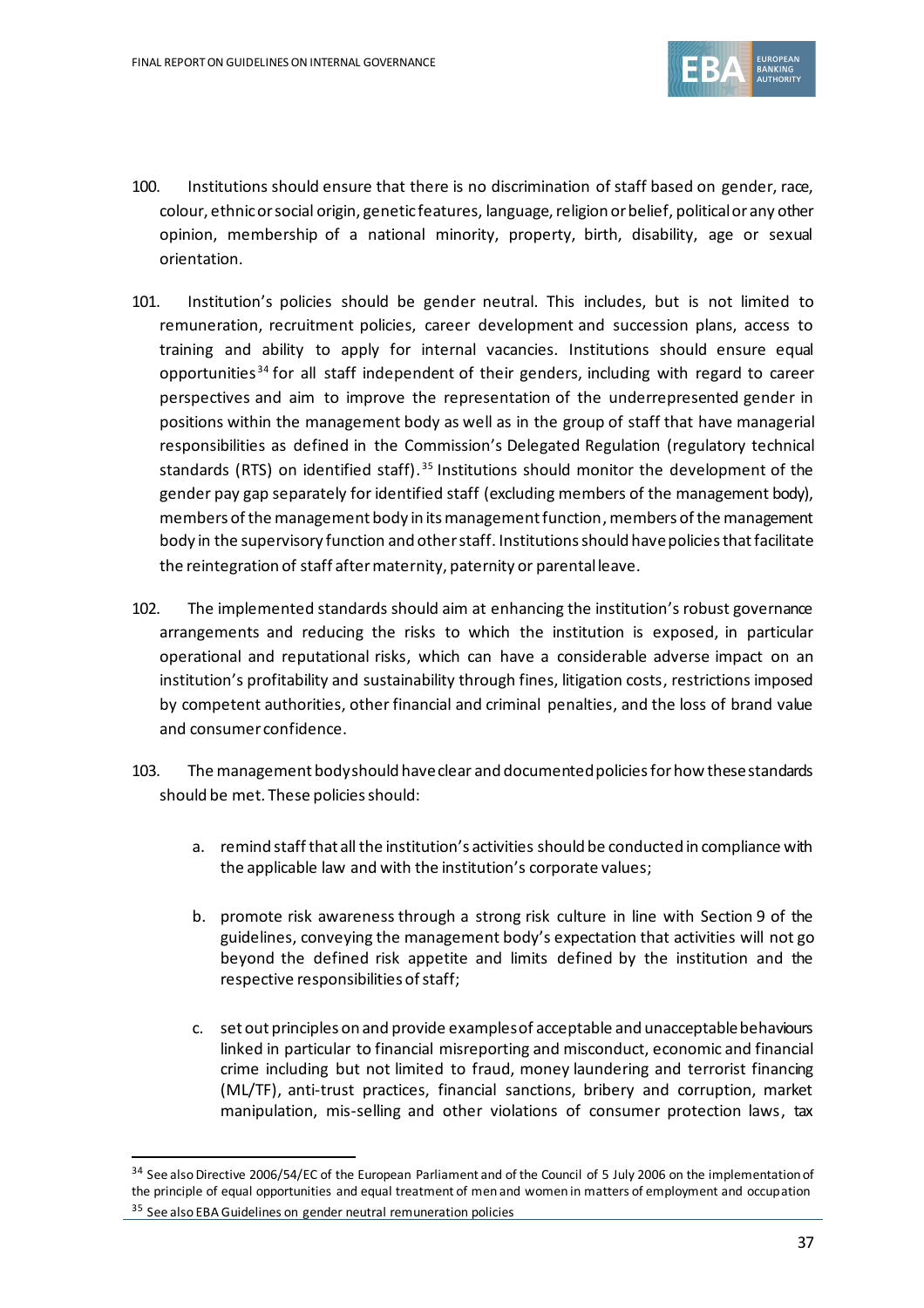

offences, whether committed directly or indirectly, including through unlawful or banned dividend arbitrage schemes;

- d. clarify that in addition to complying with legal and regulatory requirements and internal policies, staff are expected to conduct themselves with honesty and integrity and perform their duties with due skill, care and diligence; and
- e. ensure that staff are aware of the potential internal and external disciplinary actions, legal actions and sanctions that may follow misconduct and unacceptable behaviours.
- 104. Institutions should monitor compliance with such standards and ensure staff awareness, e.g. by providing training. Institutions should define the function responsible for monitoring compliance with and evaluating breaches of the code of conduct or similar instrument and a process for dealing with issues of non-compliance. The results should periodically be reported to the management body.

# 11 Conflict of interest policy at institutional level

- 105. The management body should be responsible for establishing, approving and overseeing the implementation and maintenance of effective policies to identify, assess, manage and mitigate or prevent actual and potential conflicts of interest at institutional level, e.g. as a result of the various activities and roles of the institution, of different institutions within the scope of prudential consolidation or of different business lines or units within an institution, or with regard to external stakeholders.
- 106. Institutions should take, within their organisational and administrative arrangements, adequate measures to prevent conflicts of interest from adversely affecting the interests of its clients.
- 107. Institutions' measures to manage or, where appropriate, mitigate conflicts of interest should be documented and include, inter alia:
	- a. an appropriate segregation of duties, e.g. entrusting conflicting activities within the processing of transactions or when providing services to different persons, or entrusting supervisory and reporting responsibilities for conflicting activities to different persons;
	- b. establishing information barriers, e.g. through the physical separation of certain businesslines or units.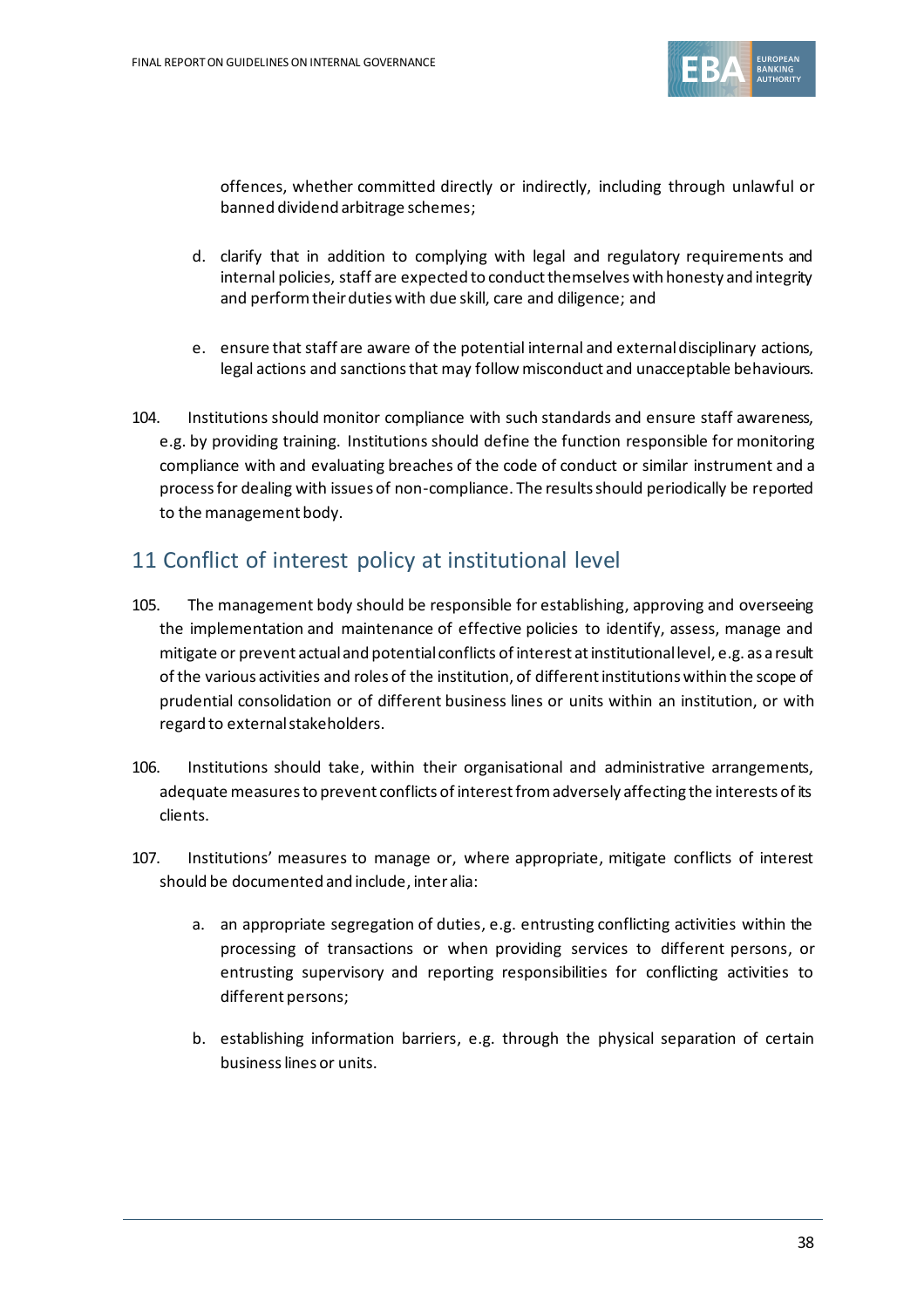

# 12 Conflict of interest policy for staff<sup>36</sup>

- 108. The management body should be responsible for establishing, approving and overseeing the implementation and maintenance of effective policies to identify, assess, manage and mitigate or prevent actual and potential conflicts between the interests of the institution and the private interests of staff, including members of the management body, which could adversely influence the performance of their duties and responsibilities. A consolidating institution should consider interests within a group-wide conflict of interest policy on a consolidated or sub-consolidated basis.
- 109. The policy should aim at identifying conflicts of interest of staff, including the interests of their closest family members. Institutions should take into consideration that conflicts of interest may arise not only from present but also from past personal or professional relationships. Where conflicts of interest arise, institutions should assess their materiality and decide on and implement mitigating measures, as appropriate.
- 110. Regarding conflicts of interest that may result from past relationships, institutions should set an appropriate timeframe for which they want staff to report such conflicts of interest, on the basis that these may still have an impact on staff's behaviour and participation in decisionmaking.
- 111. The policy should cover at least the following situations or relationships where conflicts of interestmay arise:
	- a. economic interests (e.g. shares, other ownership rights and memberships, financial holdings and other economic interests in commercial customers, intellectual property rights, loans granted by the institution to a company owned by staff, membership in a body or ownership of a body or entity with conflicting interests);
	- b. personal or professional relationships with the owners of qualifying holdings in the institution;
	- c. personalor professional relationships with staff of the institution or entities included within the scope of prudential consolidation (e.g. family relationships);
	- d. other employment and previous employment within the recent past (e.g. five years);
	- e. personal or professional relationships with relevant external stakeholders (e.g. being associated with material suppliers, consultancies or other service providers); and
	- f. political influence or political relationships.

<sup>&</sup>lt;sup>36</sup> This section should be read in conjunction with the joint ESMA and EBA guidelines on the assessment of the suitability of members of the management body and key function holders under Directive 2013/36/EU and Directive 2014/65/EU.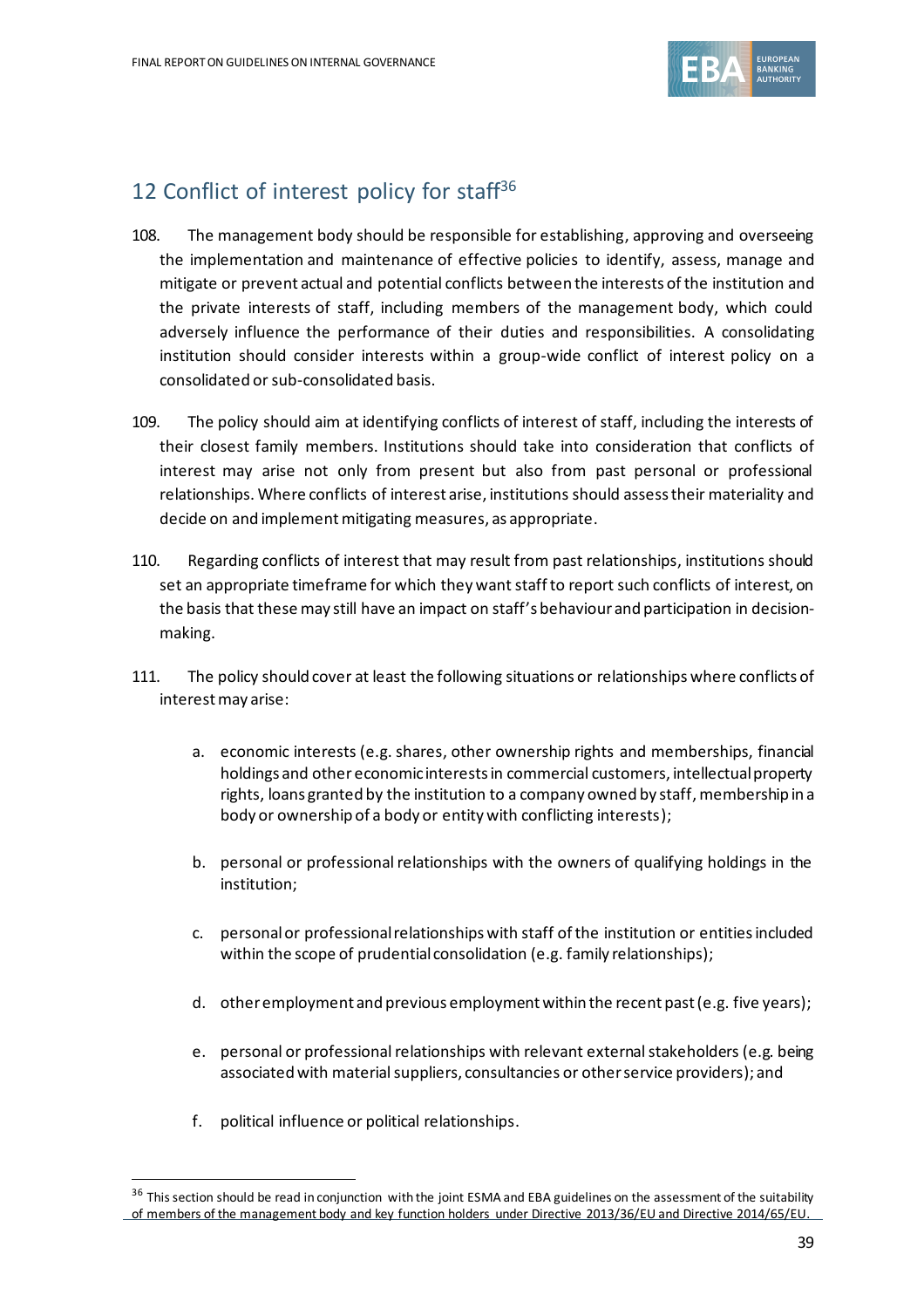

- 112. Notwithstanding the above, institutions should take into consideration that being a shareholder of an institution or having private accounts or loans with or using other services of an institution should not lead to a situation where staff are considered to have a conflict of interest if they stay within an appropriate de minimis threshold.
- 113. The policy should set out the processes for reporting and communication to the function responsible under the policy. Staff should have the duty to promptly disclose internally any matter that may result, or has already resulted, in a conflict of interest.
- 114. The policy should differentiate between conflicts of interest that persist and need to be managed permanently and conflicts of interest that occur unexpectedly with regard to a single event (e.g. a transaction, the selection of service provider, etc.) and can usually be managed with a one-off measure. In all circumstances, the interest of the institution should be central to the decisions taken.
- 115. The policy should set out procedures, measures, documentation elements and responsibilities for the identification and prevention of conflicts of interest, for the assessment of their materiality and for taking mitigating measures. Such procedures, elements , responsibilities and measures should include:
	- a. entrusting conflicting activities or transactions to different persons;
	- b. preventing staff who are also active outside the institution from having inappropriate influence within the institution regarding those other activities;
	- c. establishing the responsibility of the members of the management body to abstain from voting on any matter where a member has or may have a conflict of interest or where the member's objectivity or ability to properly fulfil duties to the institutionmay be otherwise compromised;
	- d. preventing members of the management body from holding directorships in competing institutions, unless they are within institutions that belong to the same institutional protection scheme, as referred to in Article 113(7) of Regulation (EU) No 575/2013, credit institutions permanently affiliated to a central body, as referred to in Article 10 of Regulation (EU) No 575/2013, or institutions within the scope of prudential consolidation.
- 116. The policy should specifically cover the risk of conflicts of interest at the level of the management body and provide sufficient guidance on the identification and management of conflicts of interest that may impede the ability of members of the management body to take objective and impartial decisions that aim to fulfil the best interests of the institution.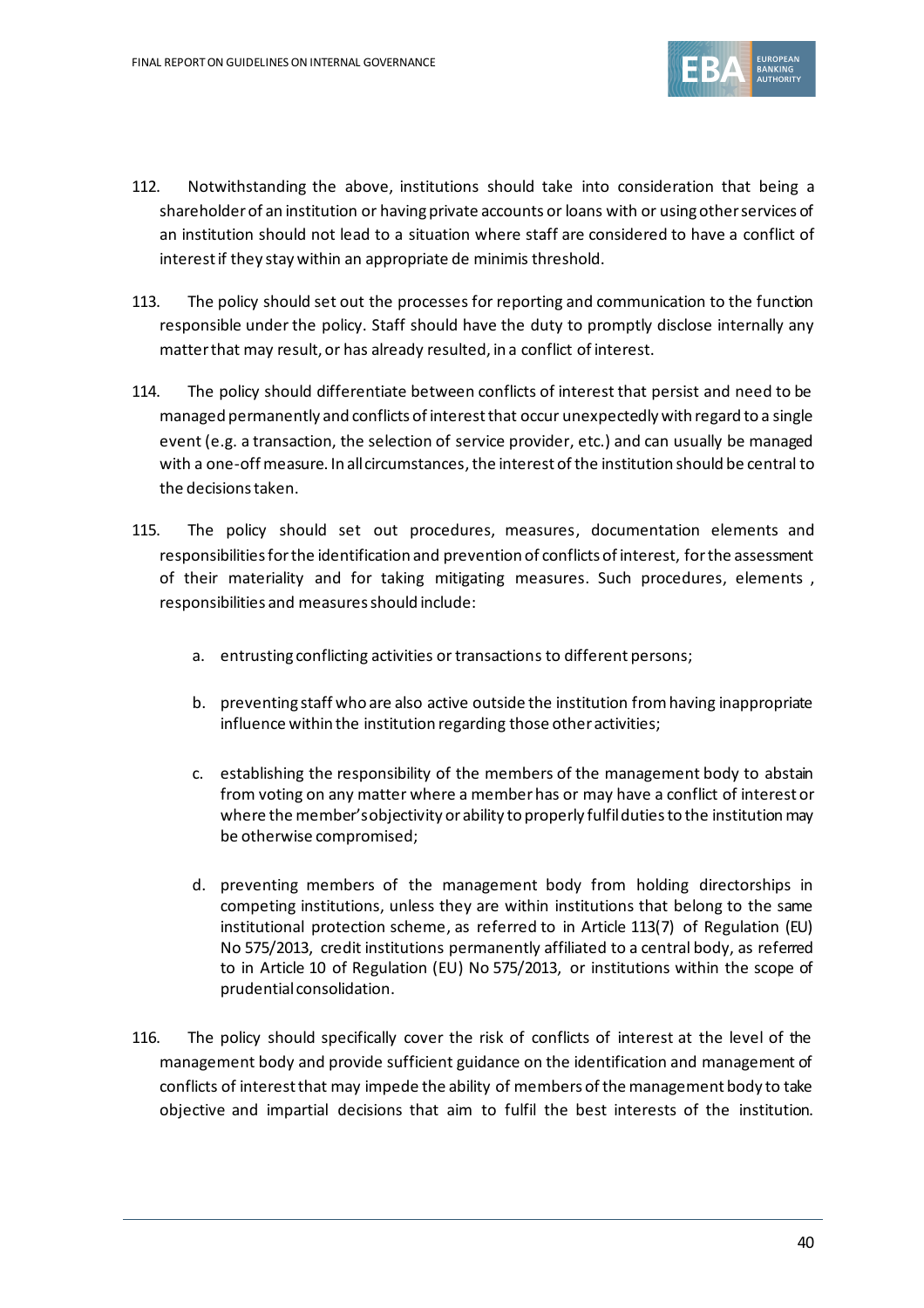

Institutions should take into consideration that conflicts of interest can have an impact on the independence of mind of members of the management body $^{\mathsf{37}}$ .

- 117. When mitigating identified conflicts of interests of members of the management body, institutions should document the measures taken, including the reasoning on how those are effective to ensure objective decision-making.
- 118. Actual or potential conflicts of interest that have been disclosed to the responsible function within the institution should be appropriately assessed and managed. If a conflict of interest of staff is identified, the institution should document the decision taken, in particularif the conflict of interest and the related risks have been accepted, and if it has been accepted, how this conflict of interest has been satisfactorily mitigated or remedied.
- 119. All actual and potential conflicts of interest at management body level, individually and collectively, should be adequately documented, communicated to the management body, and discussed, decided on and duly managed by the management body.

# 12.1 Conflict of interest policy in the context of loans and other transactions with members of the management body and their related parties

- 120. As part of their conflicts of interest policies for staff (Section 12) and the management of conflicts of interest of members of the management body as set out in Paragraph 117, the management body should set out a framework for identifying and managing conflicts of interest in the context of granting loans and entering into other transactions (e.g. factoring, leasing, property transactions, etc.) with members of the management body and their related parties.
- 121. Without prejudice to the national transposition of Directive 2013/36/EU<sup>38</sup>, institutions may consider additional categories of related parties to whom they apply, in whole or in part, the ir conflicts of interest framework regarding loans and other transactions.
- 122. The conflicts of interest framework should ensure that decisions regarding the granting of loans and entering into other transactions with members of the management body and their related parties are taken objectively, without undue influence by conflicts of interests and are as a general principle conducted at arm's length.
- 123. The management body should set out the applicable decision-making processes for granting loans to and entering into other transactions with members of the management body and their related parties. This framework may provide for a differentiation between standard

<sup>&</sup>lt;sup>37</sup> See also the joint ESMA and EBA guidelines on the assessment of the suitability of members of the management body and key function holders under Directive 2013/36/EU and Directive 2014/65/EU.

<sup>38</sup> Please also refer to Basel Core Principle 20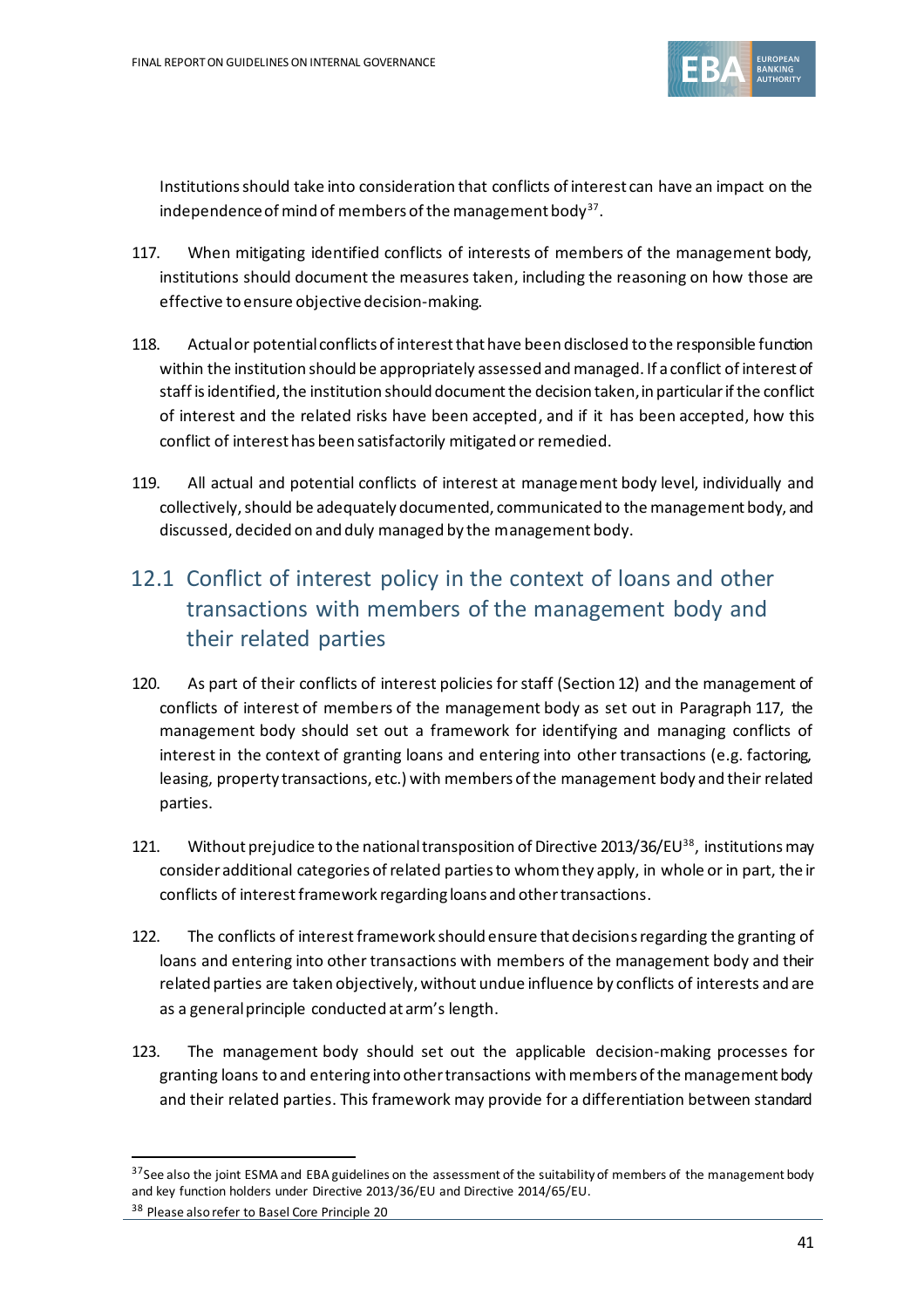

business transactions<sup>39</sup> entered into in the ordinary course of business and concluded on normal market terms and staff loans and transactions, which are concluded on conditions available to all staff. Furthermore, the conflicts of interest framework and decision-making process may differentiate between material and non-material loans and other transactions, different types of loans and other transactions and the level of actual or potential conflicts of interest they may create.

- 124. As part of the conflicts of interest framework, the management body should set appropriate thresholds (e.g. per product type, or depending on the conditions) above which the loan or other transaction with a member of the management body or its related parties always requires the approval by the management body. Decisions on material loans or other material transactions with members of the management body that are not being concluded under normal market terms, but on conditions available to all staff, should always be made by the management body.
- 125. The member of the management body benefitting from such a material loan or other material transaction or the member who is related to the counterparty, should not be involved in the decision-making.
- 126. When deciding on a loan or other transaction with a member of the management body or their related parties, before taking a decision, institutions should assess the risk to which the institution might be exposed due to the transaction.
- 127. Where loans are arranged as a line of credit (e.g. overdrafts), the initial decision and amendments thereof should be documented. Any use of such agreed credit facilities within the agreed limits should not be considered as a new decision on a loan to a member of the management body or their related party. Where an amendment of a line of credit is material in line with the institution's policy, a new assessment and decision should be made.
- 128. To ensure compliance with their conflict of interest policies, institutions should ensure that all relevant internal control procedures fully apply to loans and to other transactions with members of the management body or their related parties and that an appropriate oversight framework is in place at the level of the management body in its supervisory function.

# 12.2 Documentation of loans to members of the management body and their related parties and additional information

129. For the purpose of Article 88(1) of Directive 2013/36/EU, institutions should document data on loans<sup>40</sup> to members of the management body and their related parties properly, including at least:

<sup>&</sup>lt;sup>39</sup> Business transactions include loans and other transactions (e.g. leasing, factoring, services in the context of initial public offerings (IPOs), mergers and acquisitions, selling and buying property).

<sup>&</sup>lt;sup>40</sup> See also EBA Guidelines on loan origination, available under: [https://eba.europa.eu/regulation-and-policy/credit](https://eba.europa.eu/regulation-and-policy/credit-risk/guidelines-on-loan-origination-and-monitoring)[risk/guidelines-on-loan-origination-and-monitoring](https://eba.europa.eu/regulation-and-policy/credit-risk/guidelines-on-loan-origination-and-monitoring)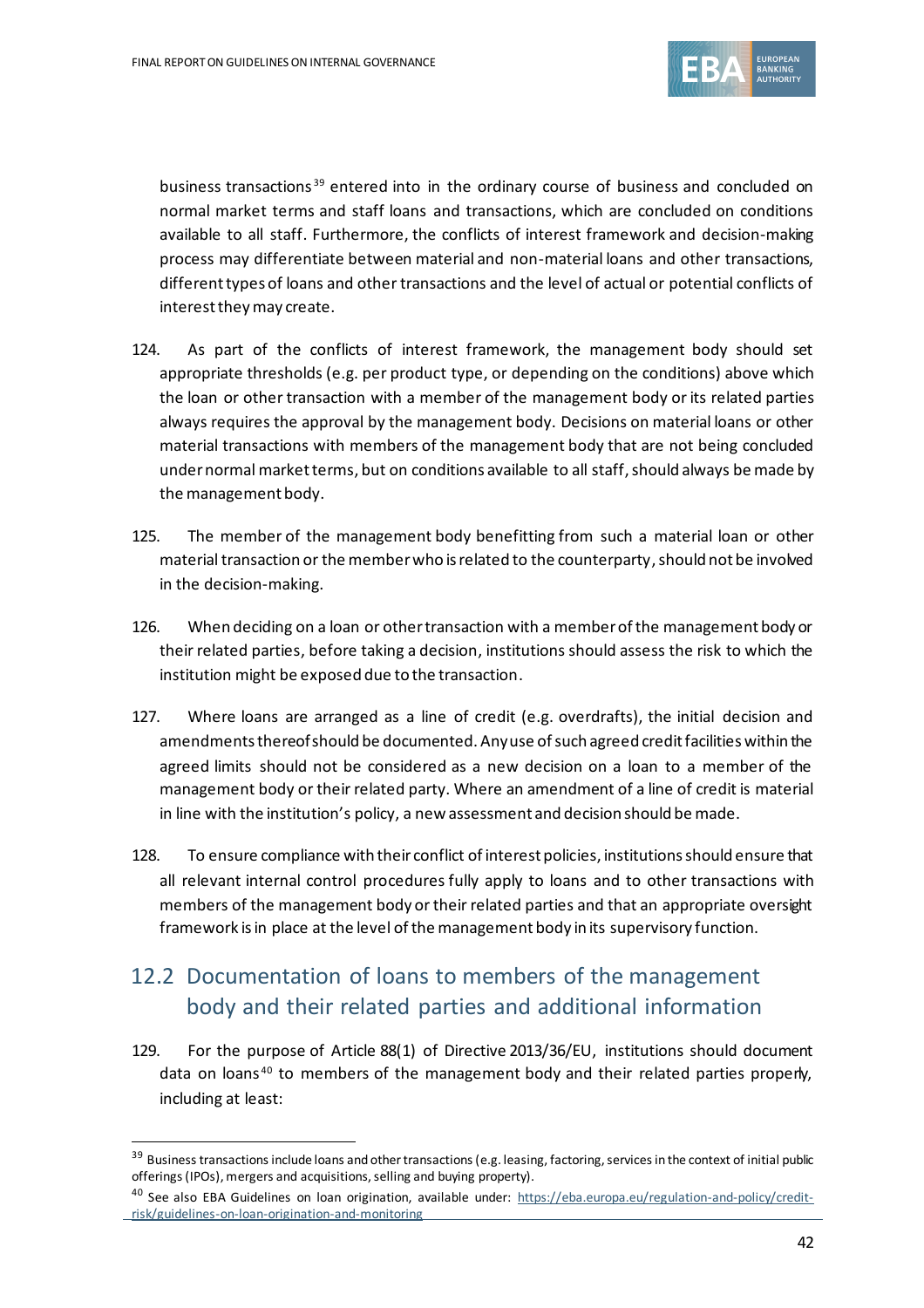

- a. the name of the debtor and theirstatus (i.e. member of the management body or related party) and regarding loans to a related party, the member of the management body to whom the party is related and the nature of the relationship to the related party;
- b. the type/nature of loan and the amount;
- c. the terms and conditions applicable to the loan;
- d. the date of approval of the loan;
- e. the name of the individual or body and its composition taking the decision to approve the loan and the applicable conditions;
- f. the fact (yes/no) as to whether or not the loan has been granted at market conditions; and
- g. the fact (yes/no) as to whether or not the loan has been granted at conditions available to all staff.
- 130. Institutions should ensure that the documentation of all loans to members of the management body and their related parties is complete and updated and that the institution is able to make available to competent authorities the complete documentation in an appropriate format upon request without undue delay.
- 131. For a loan to a member of the management body or their related parties above an amount of EUR 200 000, institutions should be able to provide to the competent authority upon request the following additional information:
	- a. the percentage of the loan and the percentage of the sum of all outstanding amounts of loans towards the same debtor compared to:
		- i. the sum of its Tier 1 capital and Tier 2 capital and
		- ii. common equity Tier-1 capital of the institution;
	- b. whether the loan is part of a large exposure $41$ ; and
	- c. the relative weight of the aggregated sum of all outstanding amounts of loans towards the same debtor, calculated as a percentage by dividing the total outstanding amount by the total amount of all outstanding loans to members of the management body and their related parties.

#### 13 Internal alert procedures

132. Institutions should put in place and maintain appropriate internal alert policies and procedures for staff to report potential or actual breaches of regulatory or internal requirements, including, but not limited to, those of Regulation (EU) No 575/2013 and national

<sup>&</sup>lt;sup>41</sup> See also Part IV of Regulation (EU) No 575/2013 and in particular Article 392.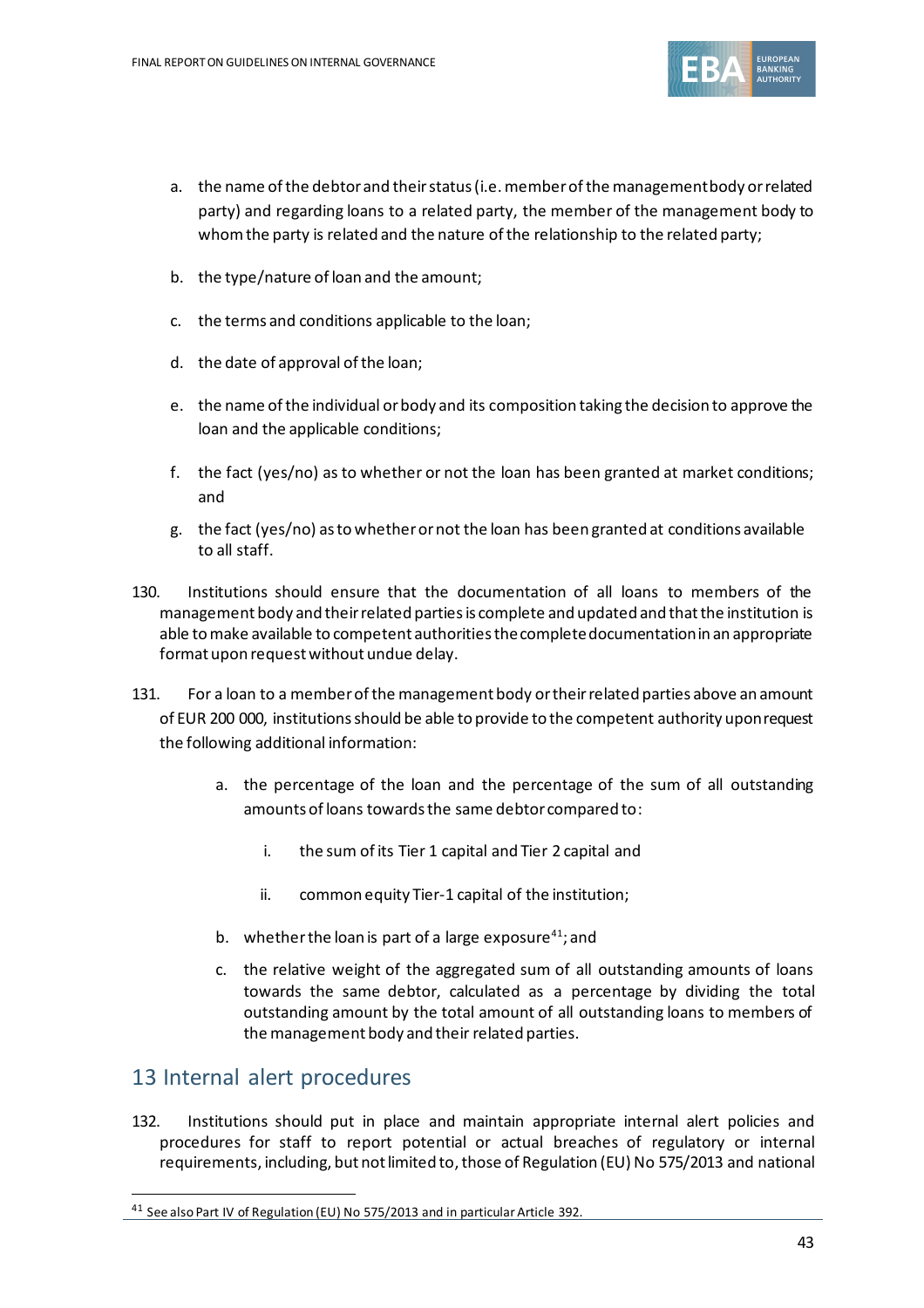

provisions transposing Directive 2013/36/EU, or of internal governance arrangements, through a specific, independent and autonomous channel. It should not be necessary for reporting staff to have evidence of a breach; however, they should have a sufficient level of certainty that provides sufficient reason to launch an investigation. Institutions should also implement appropriate processes and procedures that ensure that they comply with their obligations under the national implementation of Directive (EU) 2019/1937 of the European Parliament and of the Council of 23 October 2019 on the protection of persons who report breaches of Union law.

- 133. To avoid conflicts of interest, it should be possible for staff to report breaches outside regular reporting lines (e.g. through the compliance function, the internal audit function or an independent internal whistleblowing procedure). The alert procedures should ensure the protection of the personal data of both the person who reports the breach and the natural person who is allegedly responsible for the breach, in accordance with Regulation (EU) 2016/679<sup>42</sup> (GDPR).
- 134. The alert procedures should be made available to all staff within an institution.
- 135. Information provided by staff through the alert proceduresshould, if appropriate, be made available to the management body and other responsible functions defined within the internal alert policy. Where required by the staff member reporting a breach, the information should be provided to the management body and other responsible functions in an anonymised way. Institutions may also provide for a whistleblowing process that allows information to be submitted in an anonymised way.
- 136. Institutionsshould ensure that the person reporting the breach is appropriately protected from any negative impact, e.g. retaliation, discrimination or other types of unfair treatment. The institution should ensure that no person under the institution's control engages in victimisation of a person who has reported a breach and should take appropriate measures against those responsible for any such victimisation.
- 137. Institutions should also protect persons who have been reported from any negative effects in case the investigation finds no evidence that justifies taking measures against that person. If measures are taken, the institution should take themin a way that aims to protect the person concerned from unintended negative effects that go beyond the objective of the measure taken.
- 138. In particular, internal alert procedures should:
	- a. be documented (e.g. staff handbooks);
	- b. provide clear rules that ensure that information on the reporting and the reported persons and the breach are treated confidentially, in accordance with Regulation (EU)

<sup>&</sup>lt;sup>42</sup> Regulation (EU) 2016/679 of the European Parliament and of the Council of 27 April 2016 on the protection of natural persons with regard to the processing of personal data and on the free movement of such data, and repealing Directive 95/46/EC (General Data Protection Regulation)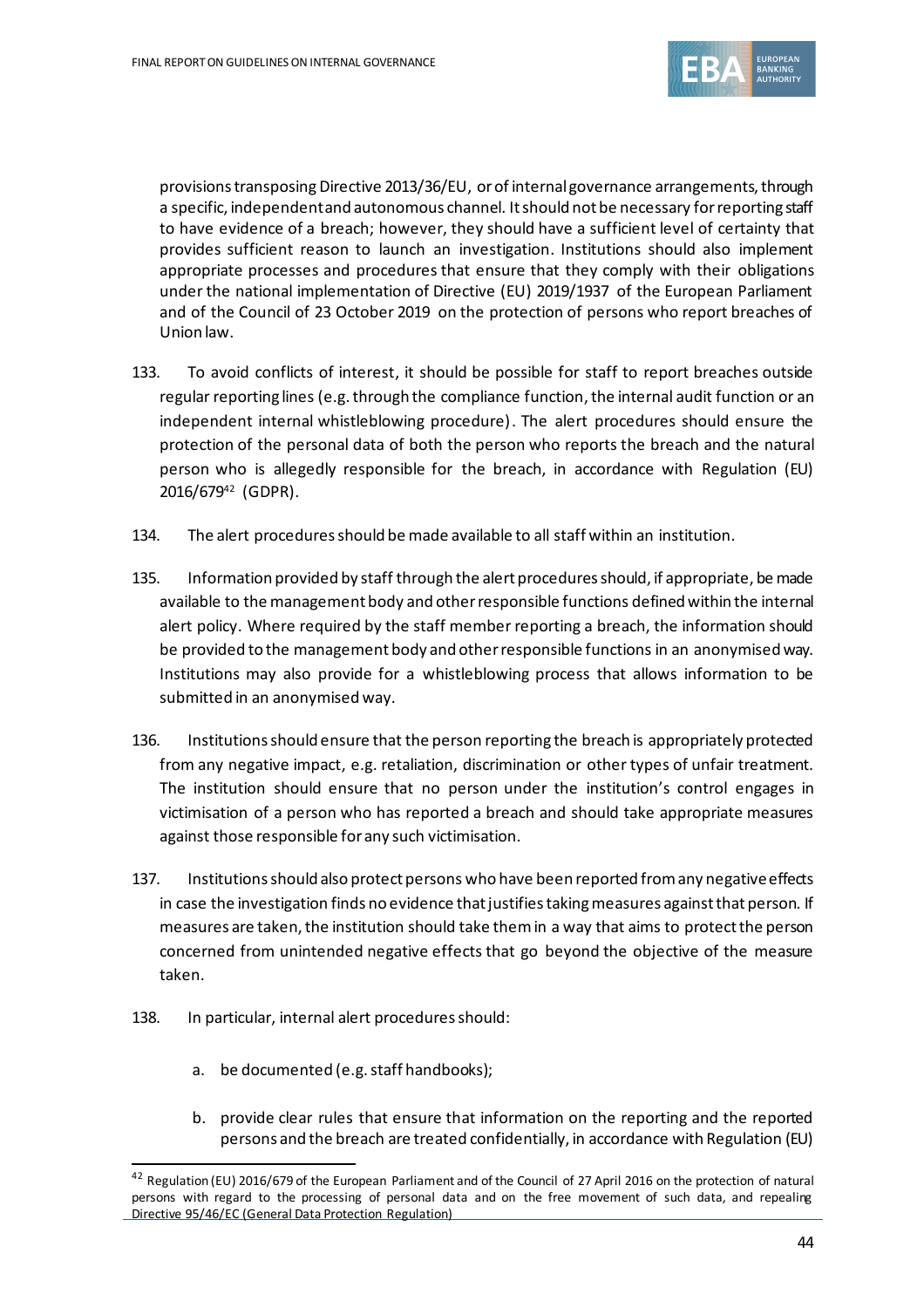

2016/679, unless disclosure is required under national law in the context of further investigations or subsequent judicial proceedings;

- c. protect staff who raise concerns from being victimised because they have disclosed reportable breaches;
- d. ensure that the potential or actual breaches raised are assessed and escalated, including as appropriate to the relevant competent authority or law enforcement agency;
- e. ensure, where possible, that confirmation of receipt of information is provided to staff who have raised potential or actual breaches;
- f. ensure the tracking ofthe outcome of an investigation into a reported breach; and
- g. ensure appropriate record keeping.

#### 14 Reporting of breaches to competent authorities

- 139. Competent authorities should establish effective and reliable mechanisms to enable institutions' staff to report to competent authorities relevant potential or actual breaches of regulatory requirements, including, but not limited to, those of Regulation (EU) No 575/2013 and national provisions transposing Directive 2013/36/EU. These mechanisms should include at least:
	- a. specific procedures for the receipt of reports on breaches and follow-up, for instance a dedicated whistleblowing department, unit or function;
	- b. appropriate protection as referred to in Section 13;
	- c. protection of the personal data of both the natural person who reports the breach and the natural person who is allegedly responsible for the breach, in accordance with Regulation (EU) 2016/679 (GDPR); and
	- d. clear procedures as set out in Section 13.
- 140. Without prejudice to the possibility of reporting breaches through the competent authorities' mechanisms, competent authorities may encourage staff to first try and seek to use their institutions' internal alert procedures.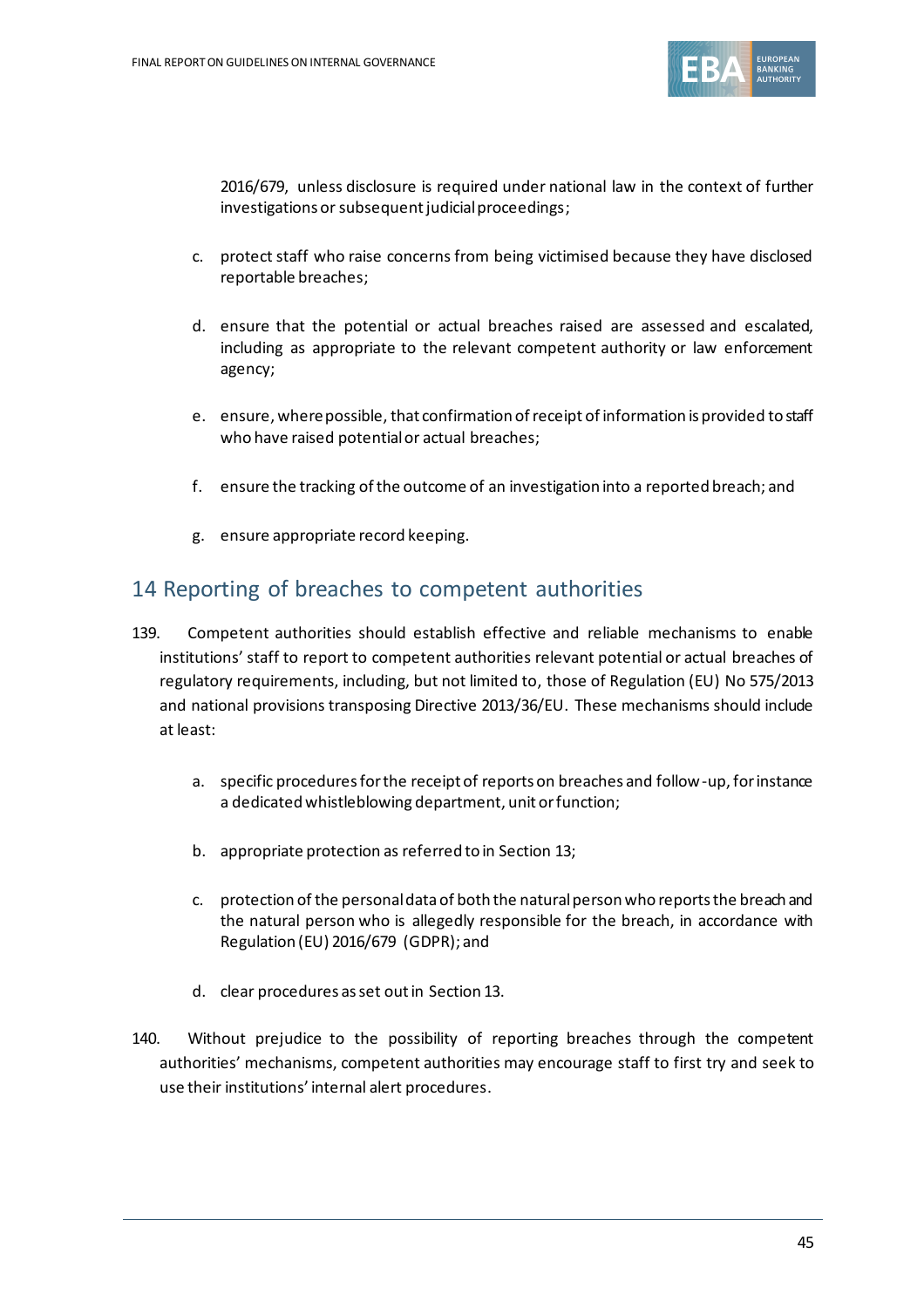

# Title V – Internal control framework and mechanisms

### 15 Internal control framework

- 141. Institutions should develop and maintain a culture that encourages a positive attitude towards risk control and compliance within the institution and a robust and comprehensive internal control framework. Under this framework, institutions' business lines should be responsible for managing the risks they incur in conducting their activities and should have controls in place that aim to ensure compliance with internal and external requirements. As part of this framework, institutions should have internal control functions with appropriate and sufficient authority, stature and access to the management body to fulfil their mission, and a risk management framework.
- 142. The internal control framework of institutions should be adapted on an individual basis to the specificity of its business, its complexity and the associated risks, taking into account the group context. Institutions should organise the exchange of the necessary information in a manner that ensures that each management body, business line and internal unit, including each internal control function, is able to carry out its duties. This means, for example, a necessary exchange of adequate information between the business lines and the compliance function and the AML/CFT compliance function where it is a separate control function, at the group leveland between the heads of the internal control functions at the group level and the management body of the institution.
- 143. Institutions should implement appropriate processes and procedures that ensure that they comply with their obligations in the context of combating money laundering and terrorist financing. Institutions should assess their exposure to the risk that they may be used for the purpose of ML/TF and, where necessary, take mitigating measures to reduce those risks as well as their operational and reputational risks linked to them. Institutions should take measures to ensure that their staff is aware of such ML/TF risks and the impact that ML/TF has on the institution and the integrity of the financial system.
- 144. The internal control framework should cover the whole organisation, including the management body's responsibilities and tasks, and the activities of all business lines and internal units, including internal control functions, outsourced activities and distribution channels.
- 145. The internal control framework of an institution should ensure:
	- a. effective and efficient operations;
	- b. prudent conduct of business;
	- c. adequate identification, measurement and mitigation of risks;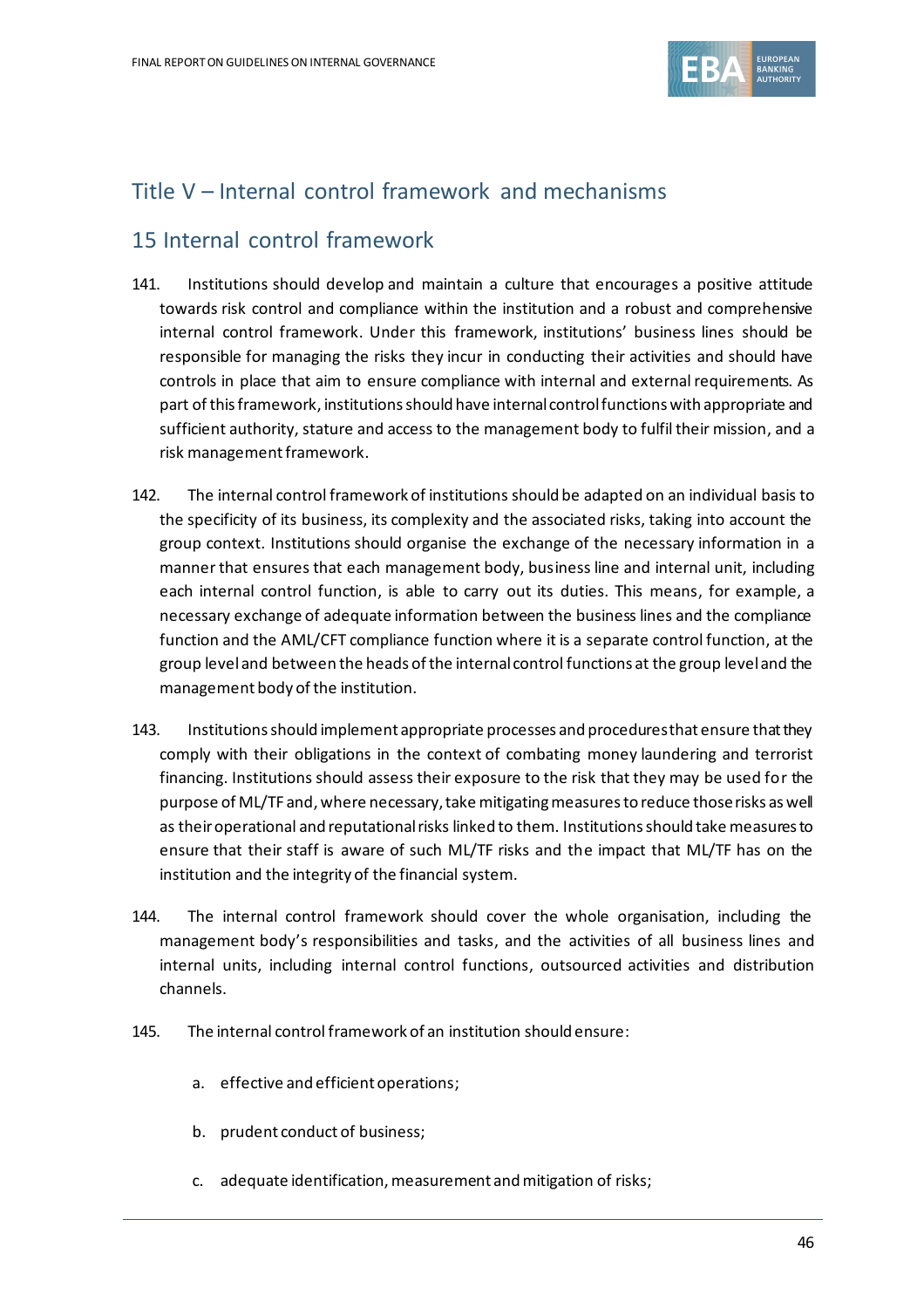

- d. the reliability of financial and non-financial information reported both internally and externally;
- e. sound administrative and accounting procedures; and
- f. compliance with laws, regulations, supervisory requirements and the institution's internal policies, processes, rules and decisions.

# 16 Implementing an internal control framework

- 146. The management bodyshould be responsible for establishing and monitoring the adequacy and effectiveness of the internal control framework, processes and mechanisms, and for overseeing all businesslines and internalunits, including internal control functions(such as risk management, compliance, AML/CFT compliance, where separate from the compliance function, and internal audit functions). Institutions should establish, maintain and regularly update adequate written internal control policies, mechanisms and procedures, which should be approved by the management body.
- 147. An institution should have a clear, transparent and documented decision-making process and a clear allocation of responsibilities and authority within its internal control framework, including its business lines, internal units and internal control functions.
- 148. Institutions should communicate those policies, mechanisms and procedures to all staff and every time material changes have been made.
- 149. When implementing the internal control framework, institutions should establish adequate segregation of duties – e.g. entrusting conflicting activities within the processing of transactions or when providing services to different persons, or entrusting supervisory and reporting responsibilities for conflicting activities to different persons – and establish information barriers, e.g. through the physical separation of certain departments.
- 150. The internal control functions should verify that the policies, mechanisms and procedures set out in the internal control framework are correctly implemented in their respective areas of competence.
- 151. Internal control functions should regularly submit to the management body written reports on major identified deficiencies. These reports should include, for each new identified major deficiency, the relevant risks involved, an impact assessment, recommendations and corrective measures to be taken. The management body should follow up on the findings of the internal control functions in a timely and effective manner and require adequate remedial actions. A formal follow-up procedure on findings and corrective measures taken should be put in place.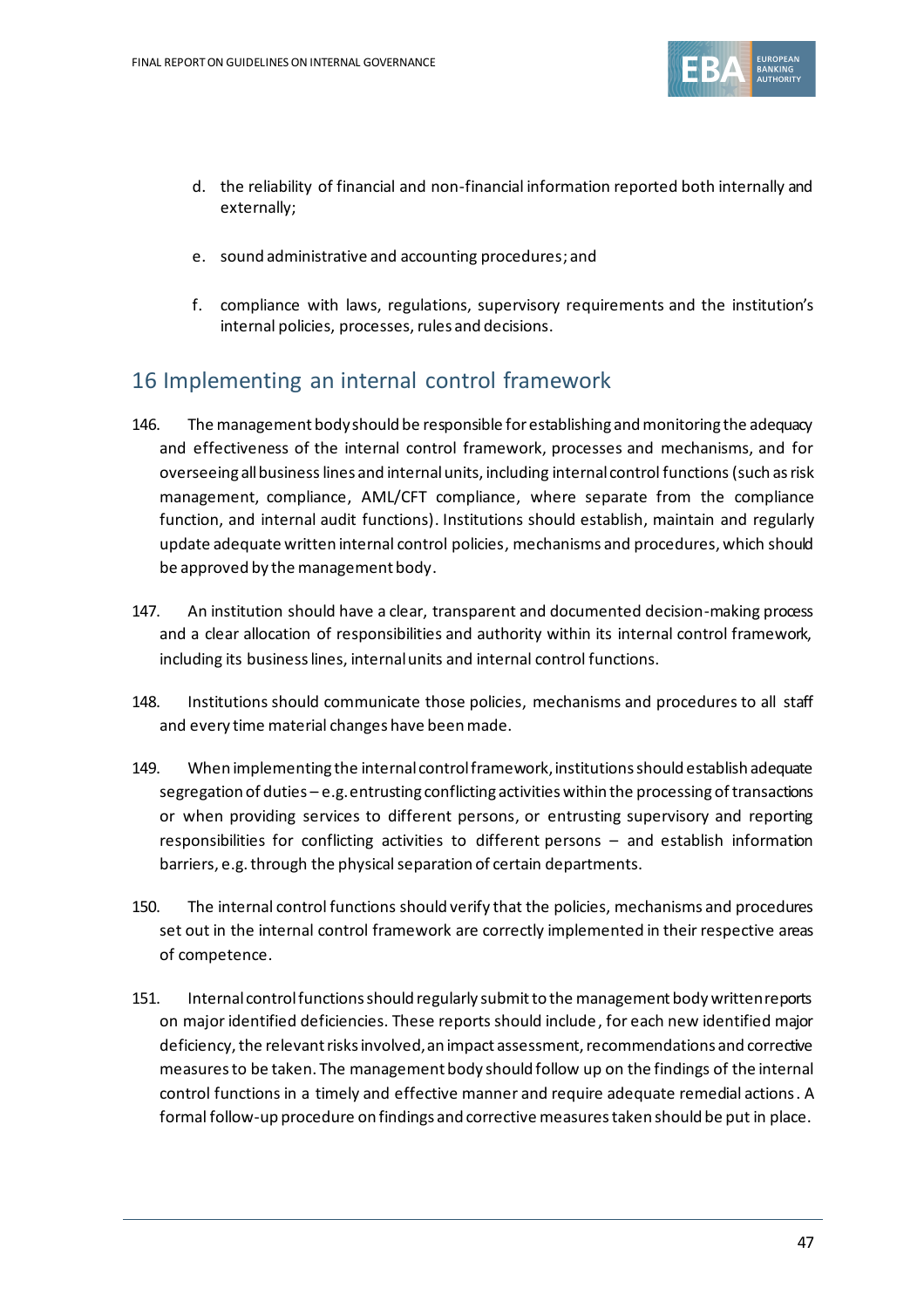

### 17 Risk management framework

- 152. As part of the overall internal control framework, institutions should have a holistic institution-wide risk management framework extending across all its business lines and internal units, including internal control functions, recognising fully the economic substance of all its risk exposures. The risk management framework should enable the institution to make fully informed decisions on risk-taking. The risk management framework should encompass on- and off-balance-sheet risks as well as actual risks and future risks that the institution may be exposed to. Risks should be evaluated from the bottom up and from the top down, within and across business lines, using consistent terminology and compatible methodologies throughout the institution and at consolidated or sub-consolidated level. All relevant risks should be encompassed in the risk management framework with appropriate consideration of both financial and non-financial risks, including credit, market, liquidity, concentration, operational, IT, reputational, legal, conduct, compliance with AML/CTF and other financial crime, ESG, and strategic risks.
- 153. An institution's risk management framework should include policies, procedures, risk limits and risk controls ensuring adequate, timely and continuous identification, measurement or assessment, monitoring, management, mitigation and reporting of the risks at the business line, institution and consolidated or sub-consolidated levels.
- 154. An institution's risk management framework should provide specific guidance on the implementation of its strategies. This guidance should, where appropriate, establish and maintain internal limits consistent with the institution's risk appetite and commensurate with its sound operation, financial strength, capital base and strategic goals. An institution's risk profile should be kept within these established limits. The risk management framework should ensure that, whenever breaches of risk limits occur, there is a defined process to escalate and address them with an appropriate follow-up procedure.
- 155. The risk management framework should be subject to independent internal review, e.g. performed by the internal audit function, and reassessed regularly against the institution's risk appetite, taking into account information from the risk management function and, where established, the risk committee. Factors that should be considered include internal and external developments, including balance-sheet and revenue changes; any increase in the complexity of the institution's business, risk profile or operating structure; geographic expansion; mergers and acquisitions; and the introduction of new products or business lines.
- 156. When identifying and measuring or assessing risks, an institution should develop appropriate methodologies including both forward-looking and backward-looking tools. The methodologies should allow for the aggregation of risk exposures across business lines and support the identification of risk concentrations. The tools should include the assessment of the actual risk profile against the institution's risk appetite, as well as the identification and assessment of potential and stressed risk exposures under a range of assumed adverse circumstances against the institution's risk capacity. The tools should provide information on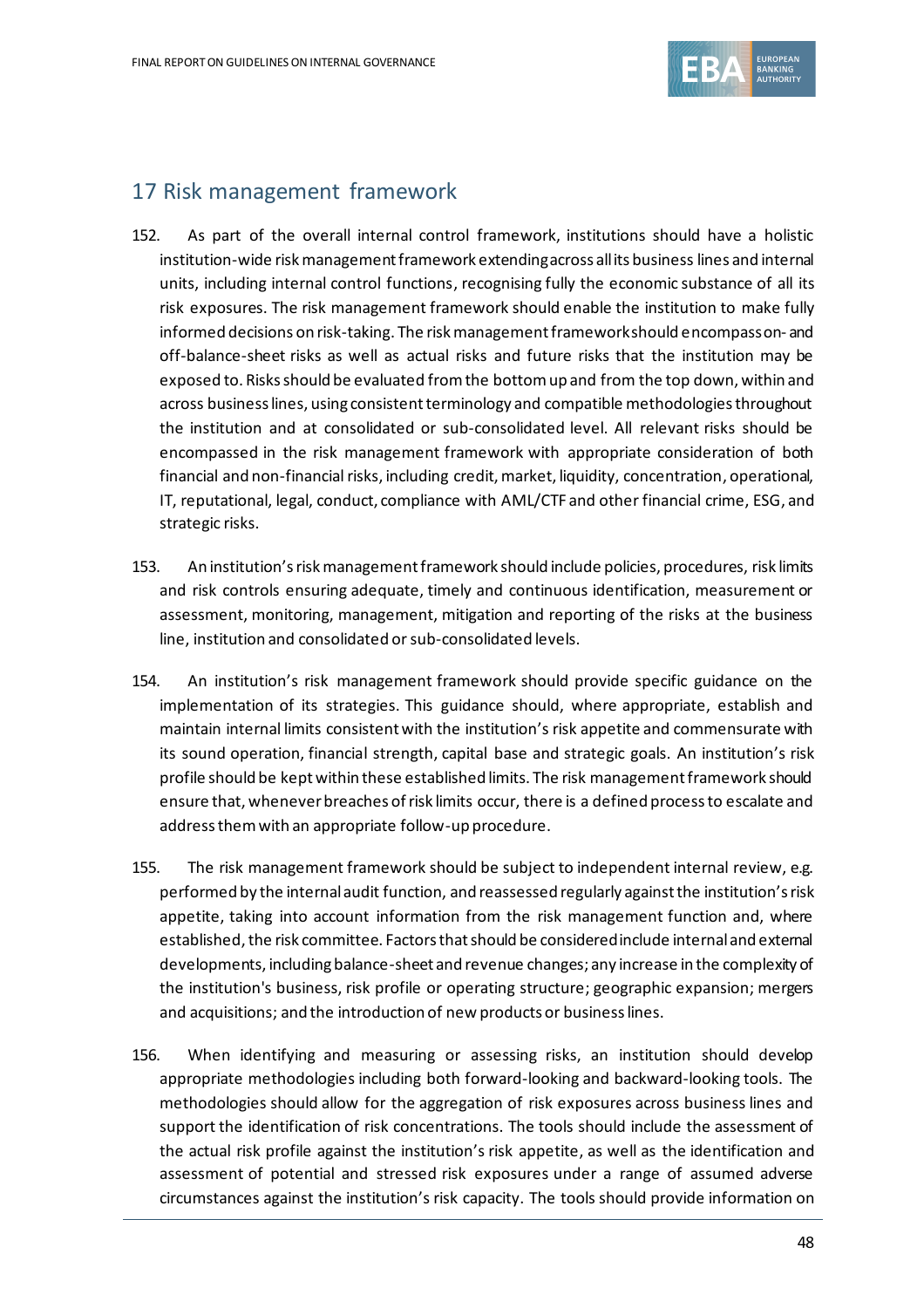

any adjustment to the risk profile that may be required. Institutions should make appropriately conservative assumptions when building stressed scenarios.

- 157. Institutions should take into consideration that the results of quantitative assessment methodologies, including stress testing, are highly dependent on the limitations and assumptions of the models (including the severity and duration of the shock and the underlying risks). For example, models showing very high returns on economic capital may result from a weakness in the models (e.g. the exclusion of some relevant risks) rather than a superior strategy or excellent execution of a strategy on the part of the institution. The determination of the level of risk taken should not therefore be based only on quantitative information or model outputs;itshould also comprise a qualitative approach (including expert judgement and critical analysis). Relevant macroeconomic environmentaltrends and data should be explicitly addressed to identify their potential impact on exposures and portfolios.
- 158. The ultimate responsibility for risk assessment lies solely with the institution, which, accordingly, should evaluate its risks critically and should not rely exclusively on external assessments. For example, an institution should validate a purchased risk model and calibrate it to its own individual circumstances to ensure that the model accurately and comprehensively captures and analyses the risk.
- 159. Institutions should be fully aware of the limitations of models and metrics and use not only quantitative but also qualitative risk assessment tools (including expert judgement and critical analysis).
- 160. In addition to the institutions' own assessments, institutions may use external risk assessments (including external credit ratings or externally purchased risk models). Institutions should be fully aware of the exact scope of such assessments and their limitations.
- 161. Regular and transparent reporting mechanisms should be established so that the management body, its risk committee, where established,and all relevant units in an institution are provided with reports in a timely, accurate, concise, understandable and meaningful manner and can share relevant information about the identification, measurement or assessment, monitoring and management of risks. The reporting framework should be well defined and documented.
- 162. Effective communication and awareness regarding risks and the risk strategy is crucial for the whole risk management process, including the review and decision-making processes, and helps prevent decisions that may unknowingly increase risk. Effective risk reporting involves sound internal consideration and communication of risk strategy and relevant risk data (e.g. exposures and key risk indicators), both horizontally across the institution and up and down the management chain.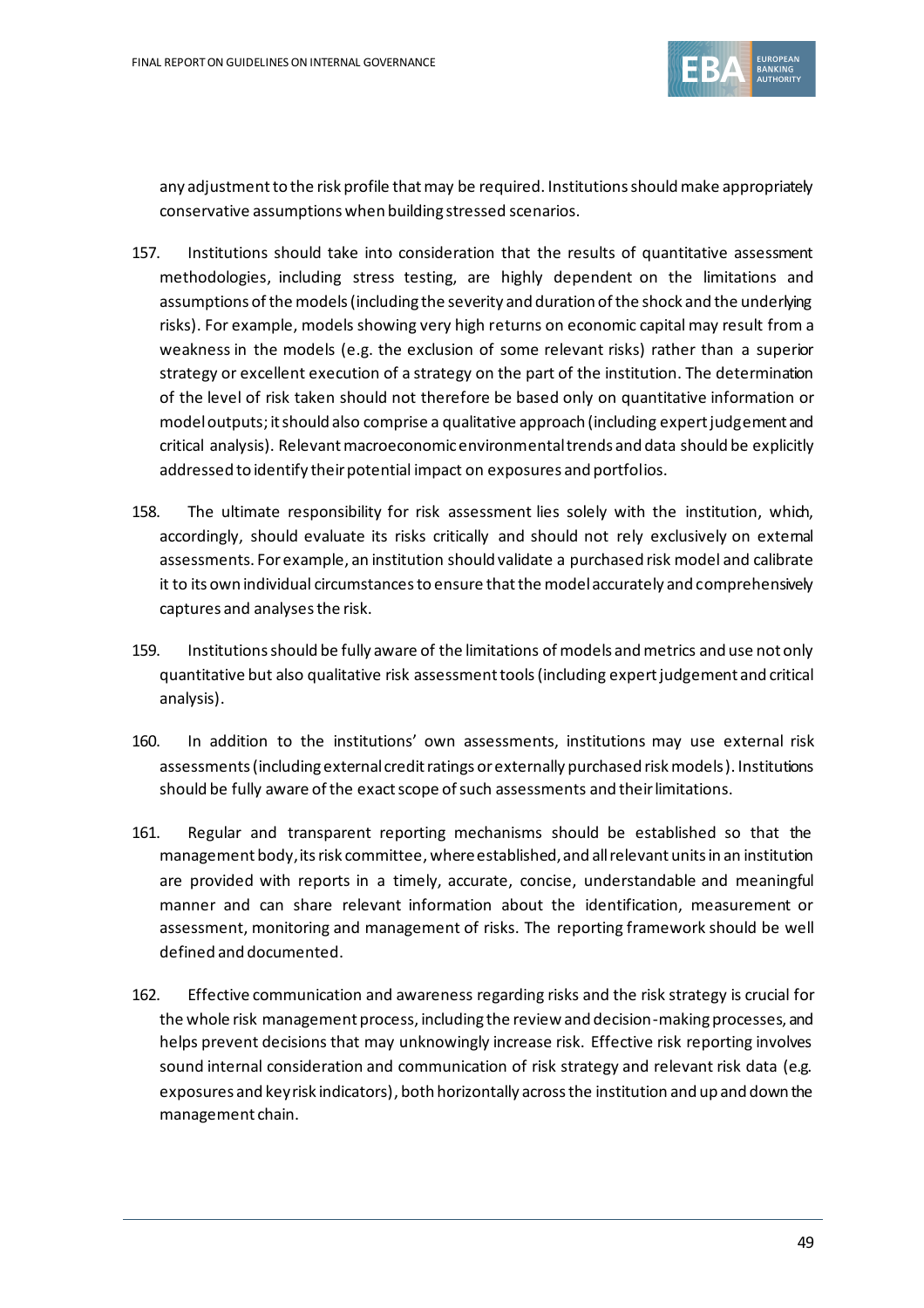

## 18 New products and significant changes $43$

- 163. An institution should have in place a well-documented new product approval policy (NPAP), approved by the management body, that addresses the development of new markets, products and services, and significant changes to existing ones, as well as exceptional transactions. The policy should in addition encompass material changes to related processes (e.g. new outsourcing arrangements) and systems (e.g. IT change processes). The NPAP should ensure that approved products and changes are consistent with the risk strategy and risk appetite of the institution and the corresponding limits of the institution, or that necessary revisions are made.
- 164. Material changes or exceptional transactions may include mergers and acquisitions, including the potential consequences of conducting insufficient due diligence that fails to identify post-merger risks and liabilities; setting up structures (e.g. new subsidiaries or singlepurpose vehicles; new products; changes to systems or the risk management framework or procedures; and changes to the institution's organisation.
- 165. An institution should have specific procedures for assessing compliance with thesepolicies, taking into account the input of the risk management function. This should include a systematic prior assessment and documented opinion by the compliance function for new products or significant changes to existing products.
- 166. An institution's NPAP should cover every consideration to be taken into account before deciding to enter new markets, deal in new products, launch a new service, or make significant changes to existing products or services. The NPAP should also include the definitions of 'new product/market/business' and 'significant changes' to be used in the organisation and the internal functions to be involved in the decision-making process.
- 167. The NPAP should set out the main issues to be addressed before a decision is made. These should include regulatory compliance; accounting; pricing models; the impact on risk profile, capital adequacy and profitability; the availability of adequate front, back and middle office resources; and the availability of adequate internal tools and expertise to understand and monitor the associated risks. Furthermore, to comply with obligations under Directive (EU) 2015/849, institutions should identify and assess the ML/TF risk associated with the new product or business practice, and set out the measures to take to mitigate those risks. The decision to launch a new activity should clearly state the business unit and individuals responsible for it. A new activity should not be undertaken until adequate resources to understand and manage the associated risks are available.
- 168. The risk management function and the compliance function should be involved in approving new products or significant changes to existing products, processes and systems.

<sup>&</sup>lt;sup>43</sup> See also the EBA guidelines on product oversight and governance requirements for manufacturers and distributors of retail banking products, available at [https://www.eba.europa.eu/-/eba-publishes-final-product-oversight-and](https://www.eba.europa.eu/-/eba-publishes-final-product-oversight-and-governance-requirements-for-manufactures-and-distributors-of-retail-banking-products)[governance-requirements-for-manufactures-and-distributors-of-retail-banking-products.](https://www.eba.europa.eu/-/eba-publishes-final-product-oversight-and-governance-requirements-for-manufactures-and-distributors-of-retail-banking-products)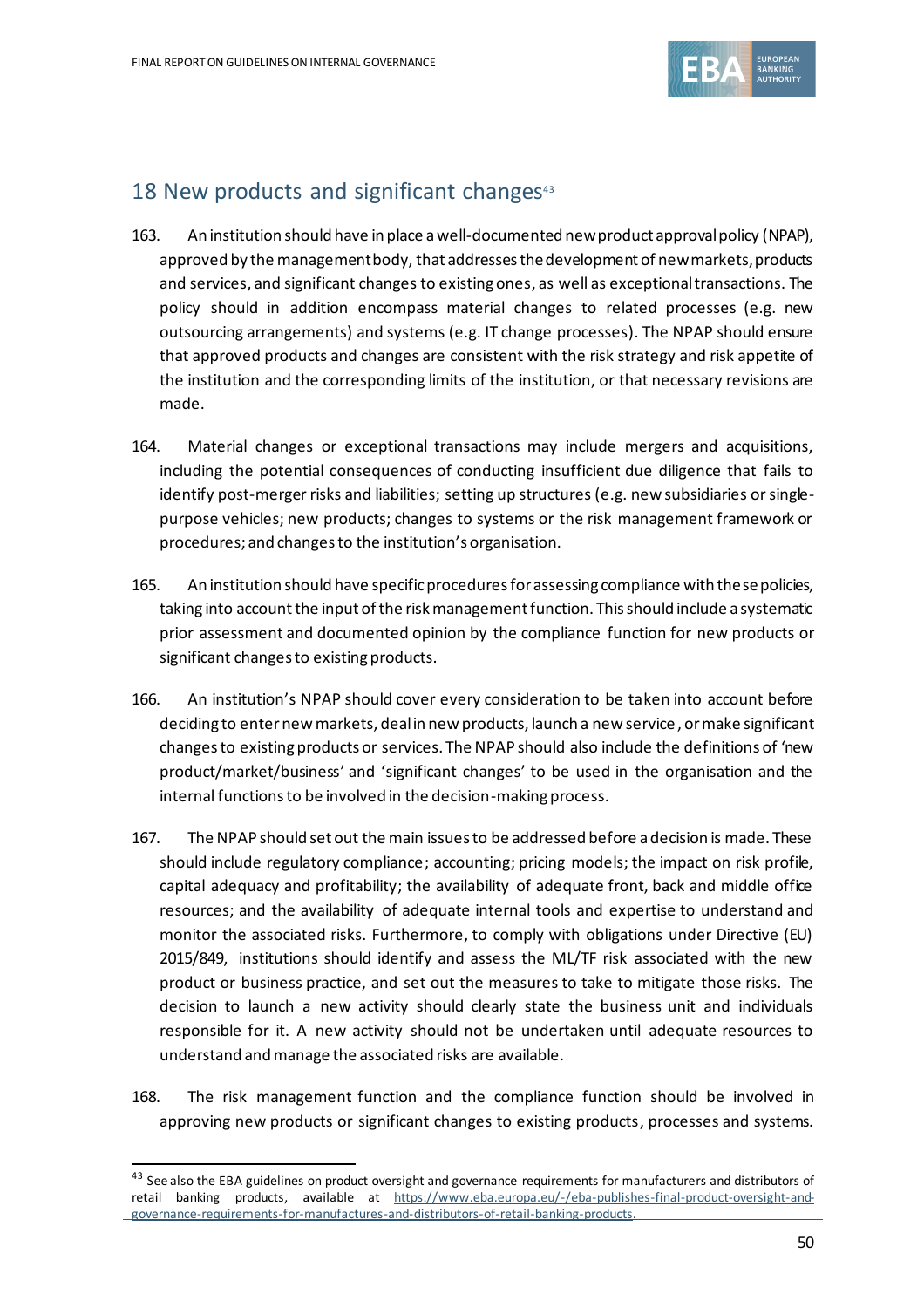

Their input should include a full and objective assessment of risks arising from new activities under a variety of scenarios, of any potential shortcomings in the institution's risk management and internal control frameworks, and of the institution's ability to manage any new risks effectively. The risk management function should also have a clear overview of the roll-out of new products (or significant changes to existing products, processes and systems) across different business lines and portfolios, and the power to require that changes to existing products go through the formal NPAP process.

# 19 Internal control functions

- 169. The internal control functions should include a risk management function (see Section 20), a compliance function (see Section 21) and an internal audit function (see Section 22). The risk management and compliance functions should be subject to review by the internal audit function. The responsibilities of control functions also include to ensure compliance with AML/CTF requirements.
- 170. The operational tasks of the internal control functions may be outsourced, taking into account the proportionality criteria listed in Title I, to the consolidating institution or another entity within or outside of the group with the consent of the management bodies of the institutions concerned. Even when internal control operational tasks are partially or fully outsourced, the head of the internal control function concerned and the management body are still responsible for these activities and for maintaining an internal control function within the institution.
- 171. Without prejudice to national law implementing Directive 2015/849/EU, institutions should assign the responsibility for ensuring the institution's compliance with the requirements of that directive and the institution's policies and procedures to a staff member (e.g. head of compliance). Institutions may establish a separate AML/TF compliance function as an independent control function. <sup>44</sup> The person responsible for AML/CTF should, where necessary, be able to directly report to the management body in its management and its supervisory function.

# 19.1 Heads of the internal control functions

172. Heads of internal control functionsshould be established at an adequate hierarchical level that provides the head of the control function with the appropriate authority and stature needed to fulfil his or her responsibilities. Notwithstanding the overall responsibility of the management body, heads of internal control functions should be independent of the business lines or units they control. To this end, the heads of the risk management, compliance and internal audit functions should report and be directly accountable to the management body, and their performance should be reviewed by the management body.

<sup>&</sup>lt;sup>44</sup> Please refer also to the EBA Guidelines on the AML/CTF compliance function (currently under development)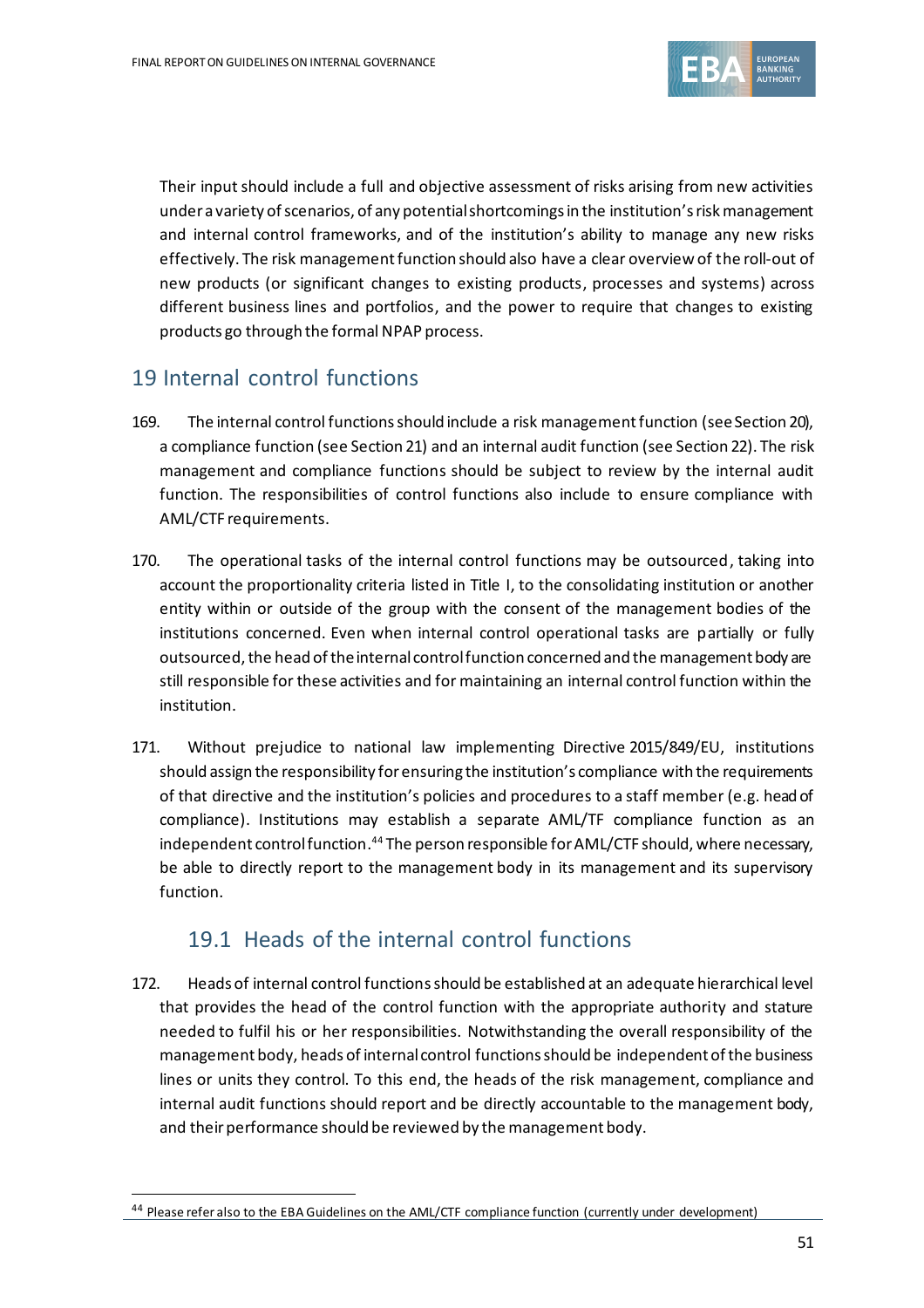

- 173. Where necessary, the heads of internal control functions should be able to have access and report directly to the management body in its supervisory function to raise concerns and warn the supervisory function, where appropriate, when specific developments affect or may affect the institution. This should not prevent the heads of internal control functionsfrom reporting within the regular reporting lines as well.
- 174. Institutions should have documented processes in place to assign the position of the head of an internal control function and for withdrawing his or her responsibilities. In any case, the heads of internal control functions should – and under Article 76(5) of Directive 2013/36/EU the head of the risk management function must – not be removed without the prior approval of the management body in its supervisory function. In significant institutions, competent authorities should be promptly informed about the approval and the main reasons for the removal of a head of an internal control function.

# 19.2 Independence of internal control functions

- 175. In order for the internal control functions to be regarded as independent, the following conditions should be met:
	- a. their staff do not perform any operational tasks that fall within the scope of the activities the internal control functions are intended to monitor and control;
	- b. they are organisationally separate from the activities they are assigned to monitor and control;
	- c. notwithstanding the overall responsibility of members of the management body for the institution, the head of an internal control function should not be subordinate to a person who has responsibility for managing the activities the internal control function monitors and controls; and
	- d. the remuneration of the internal control functions staff should not be linked to the performance of the activities the internal control function monitors and controls, and not otherwise likely to compromise their objectivity $^{45}\cdot$

# 19.3 Combination of internal control functions

176. Taking into account the proportionality criteria set out in Title I, the risk management function and compliance function may be combined. The internal audit function should not be combined with another internal control function.

# 19.4 Resources of internal control functions

<sup>&</sup>lt;sup>45</sup> See also the EBA guidelines on sound remuneration policies, available a[t https://www.eba.europa.eu/regulation-and](https://www.eba.europa.eu/regulation-and-policy/remuneration/guidelines-on-sound-remuneration-policies)[policy/remuneration/guidelines-on-sound-remuneration-policies.](https://www.eba.europa.eu/regulation-and-policy/remuneration/guidelines-on-sound-remuneration-policies)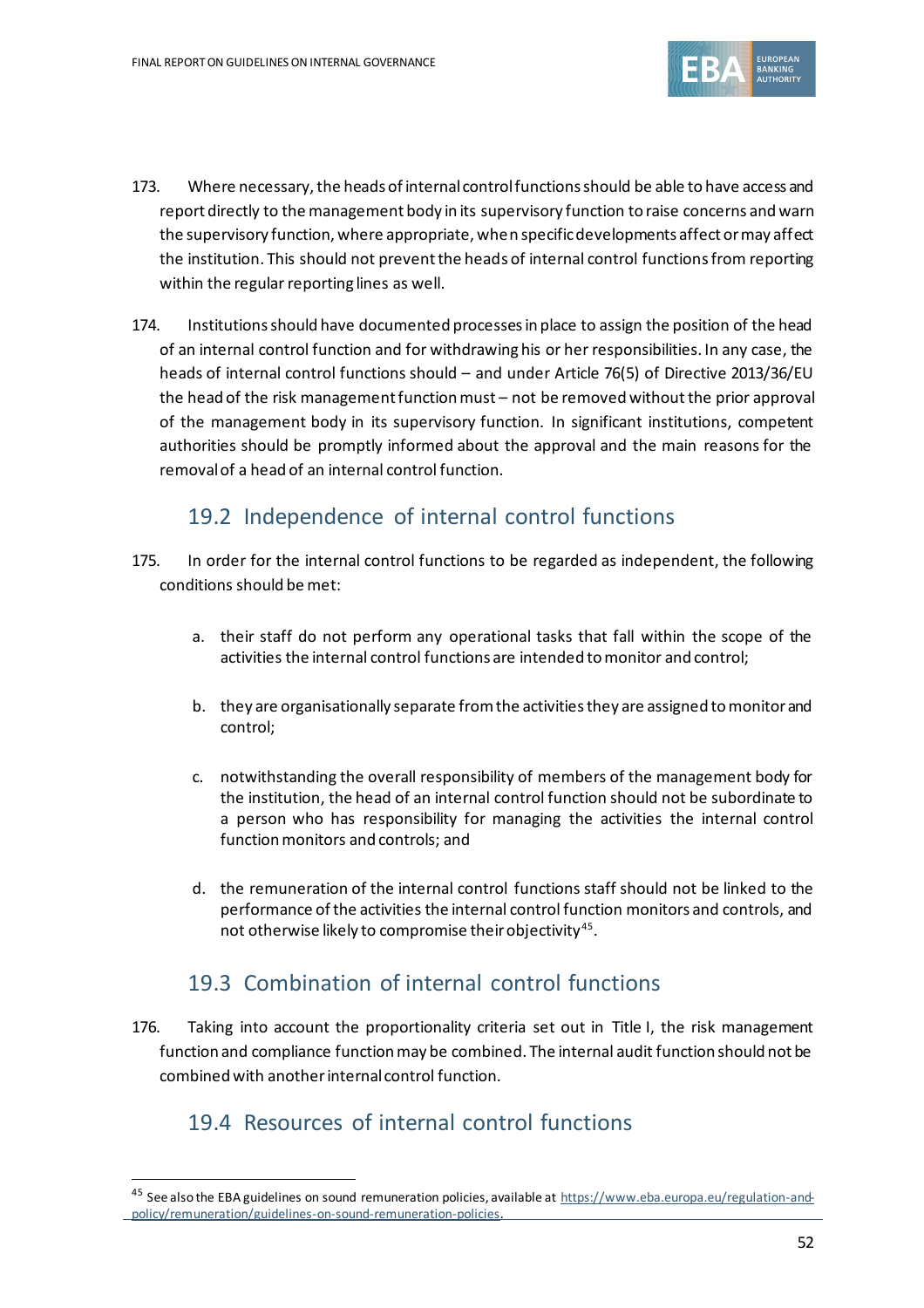

- 177. Internal control functions should have sufficient resources. They should have an adequate number of qualified staff (both at parent level and at subsidiary level). Staff should remain qualified on an ongoing basis and should receive training as necessary.
- 178. Internal control functions should have appropriate IT systems and support at their disposal, with access to the internal and external information necessary to meet their responsibilities. They should have access to all necessary information regarding all business lines and relevant risk-bearing subsidiaries, in particular those that can potentially generate material risks for the institutions.

## 20 Risk management function

- 179. Institutions should establish a risk management function (RMF) covering the whole institution. The RMF should have sufficient authority, stature and resources, taking into account the proportionality criteria listed in Title I, to implement risk policies and the risk management framework as set out in Section 17.
- 180. The RMF should have, where necessary, direct access to the management body in its supervisory function and its committees, where established, including in particular the risk committee.
- 181. The RMF should have access to all business lines and other internal units that have the potential to generate risk, as well as to relevant subsidiaries and affiliates.
- 182. Staff within the RMF should possess sufficient knowledge, skills and experience in relation to risk management techniques and procedures, and markets and products, and should have access to regular training.
- 183. The RMF should be independent of the business lines and units whose risks it controls but should not be prevented from interacting with them. Interaction between the operational functions and the RMF should help to achieve the objective of all the institution's staff bearing responsibility for managing risk.
- 184. The RMF should be a central organisational feature of the institution, structured so that it can implement risk policies and control the risk management framework. The RMF should play a key role in ensuring that the institution has effective risk management processes in place. The RMF should be actively involved in all material risk management decisions.
- 185. Significant institutions may consider establishing dedicated RMFs for each material business line. However, there should be a central RMF, including a group RMF in the consolidating institution,to deliver an institution- and group-wide holistic view on all risks and to ensure that the risk strategy is complied with.
- 186. The RMF should provide relevant independent information, analyses and expert judgement on risk exposures, and advice on proposals and risk decisions made by businesslines or internal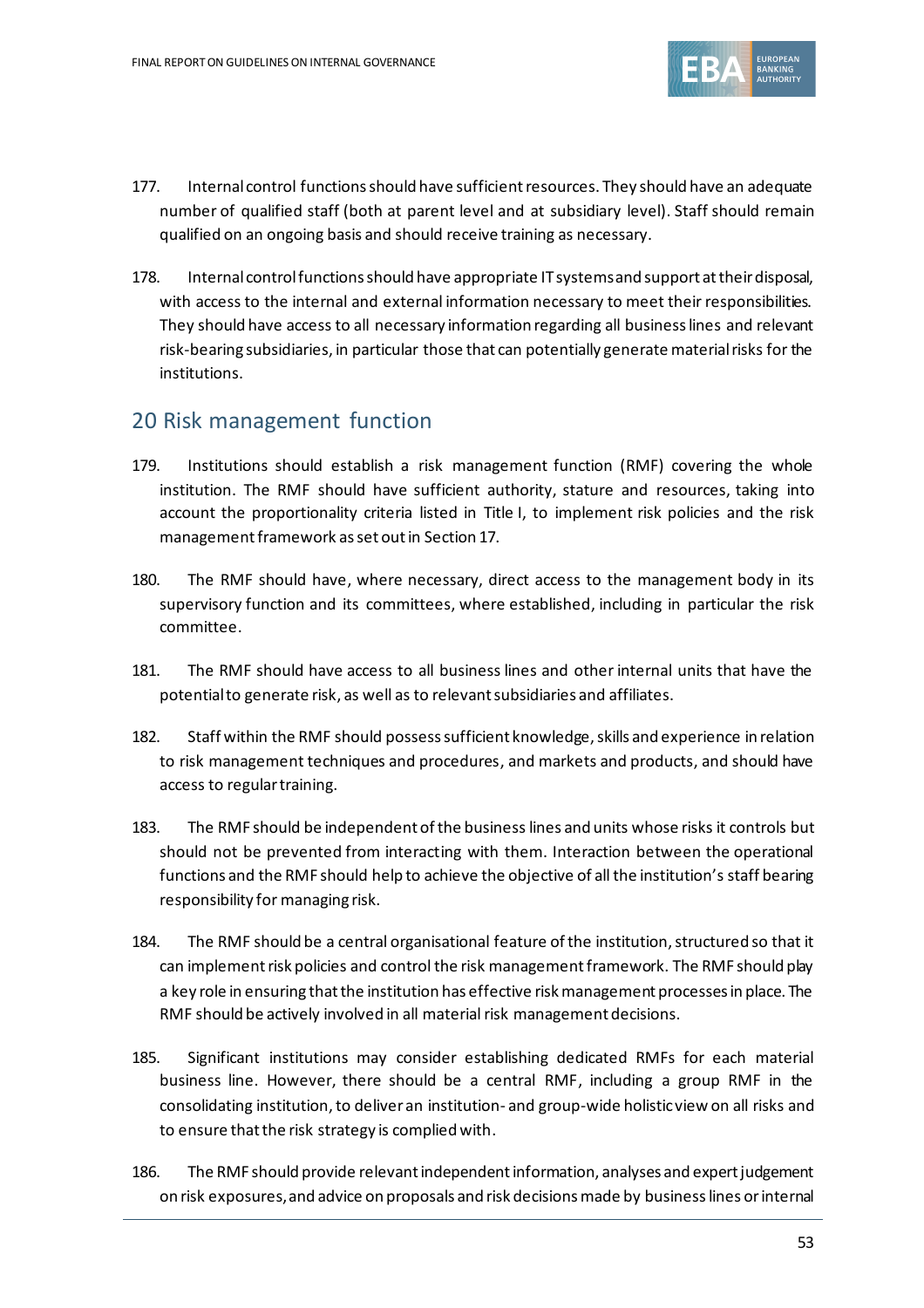

units, and should inform the management body as to whether they are consistent with the institution's risk strategy and risk appetite. The RMF may recommend improvements to the risk management framework and corrective measures to remedy breaches of risk policies, procedures and limits.

## 20.1 RMF's role in risk strategy and decisions

- 187. The RMF should be actively involved at an early stage in elaborating the institution's risk strategy and in ensuring that the institution has effective risk management processes in place. The RMF should provide the management body with all relevant risk-related information to enable it to set the institution's risk appetite level. The RMF should assess the robustness and sustainability of the risk strategy and appetite. It should ensure that the risk appetite is appropriately translated into specific risk limits. The RMF should also assess the risk strategies and risk appetite of business units, including targets proposed by the business units, and should be involved before a decision is made by the management body concerning the risk strategies and risk appetite. Targets should be plausible and consistent with the institution's risk strategy.
- 188. The RMF's involvement in decision-making processes should ensure that risk considerations are taken into account appropriately. However, accountability for the decisions taken should remain with the business and internal units, and ultimately the management body.

#### 20.2 RMF's role in material changes

- 189. In line with Section 18, before decisions on material changes or exceptional transactions are taken, the RMF should be involved in the evaluation of the impact of such changes and exceptional transactions on the institution's and group's overall risk, and should report its findings directly to the management body before a decision is taken.
- 190. The RMF should evaluate how risks identified could affect the institution's or group's ability to manage its risk profile, its liquidity and its sound capital base under normal and adverse circumstances.

# 20.3 RMF's role in identifying, measuring, assessing, managing, mitigating, monitoring and reporting risks

- 191. The RMF should ensure that there is an appropriate risk management framework and that all risks are identified, assessed, measured, monitored, managed and properly reported on by the relevant units in the institution.
- 192. The RMF should ensure that identification and assessment are not based only on quantitative information or model outputs, but also take into account qualitative approaches. The RMF should keep the management body informed of the assumptions used in and potential shortcomings of the risk models and analysis.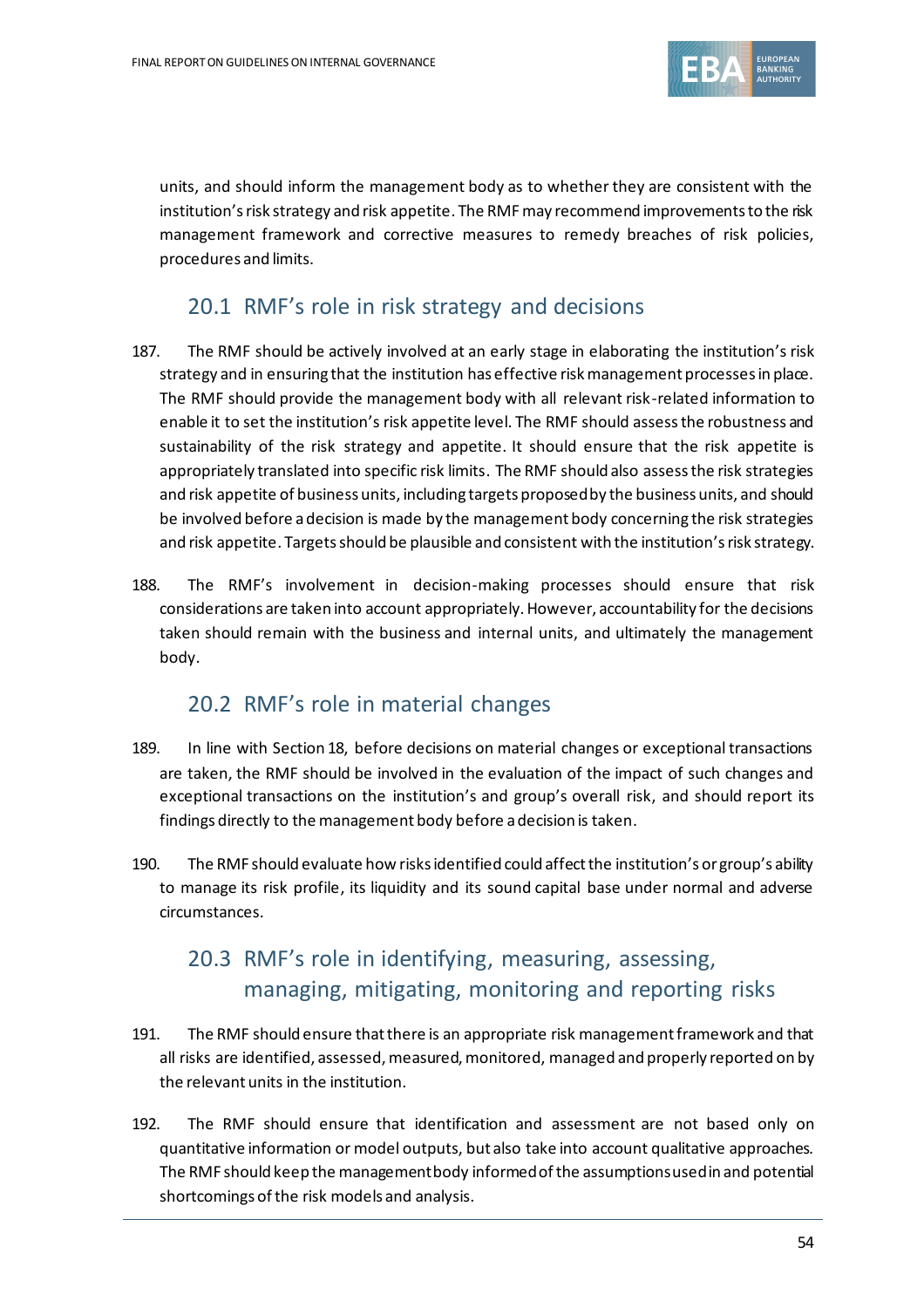

- 193. The RMF should ensure that transactions with related parties are reviewed and that the risks they pose for the institution are identified and adequately assessed.
- 194. The RMF should ensure that all identified risks are effectively monitored by the business units.
- 195. The RMF should regularly monitor the actual risk profile of the institution and scrutinise it against the institution's strategic goals and risk appetite to enable decision-making by the management body in its management function and challenge by the management body in its supervisory function.
- 196. The RMF should analyse trends and recognise new or emerging risks and risk increases arising from changing circumstances and conditions. It should also regularly review actual risk outcomes against previous estimates (i.e. back testing) to assess and improve the accuracy and effectiveness of the risk management process.
- 197. The RMF should evaluate possible ways to mitigate risks. Reporting to the management body should include proposed appropriate risk-mitigating actions.

# 20.4 RMF's role in unapproved exposures

- 198. The RMF should independently assess breaches of risk appetite or limits (including ascertaining the cause and undertaking a legal and economic analysis of the actual cost of closing, reducing or hedging the exposure against the potential cost of keeping it). The RMF should inform the business units concerned and the management body, and recommend possible remedies. The RMF should report directly to the management body in its supervisory function when the breach is material, without prejudice for the RMF to report to otherinternal functions and committees.
- 199. The RMF should play a key role in ensuring a decision on its recommendation is made at the relevant level, complied with by the relevant business units and appropriately reported to the management body and, where established, the risk committee.

#### 20.5 Head of the risk management function

- 200. The head of the RMF should be responsible for providing comprehensive and understandable information on risks and advising the management body, enabling this body to understand the institution's overall risk profile. The same applies to the head of the RMF of a parent institution regarding the consolidated situation.
- 201. The head of the RMF should have sufficient expertise, independence and seniority to challenge decisions that affect an institution's exposure to risks. When the head of the RMF is not a member of the management body, significant institutionsshould appoint an independent head of the RMF who has no responsibilities for other functions and reports directly to the management body. Where it is not proportionate to appoint a person who is dedicated only to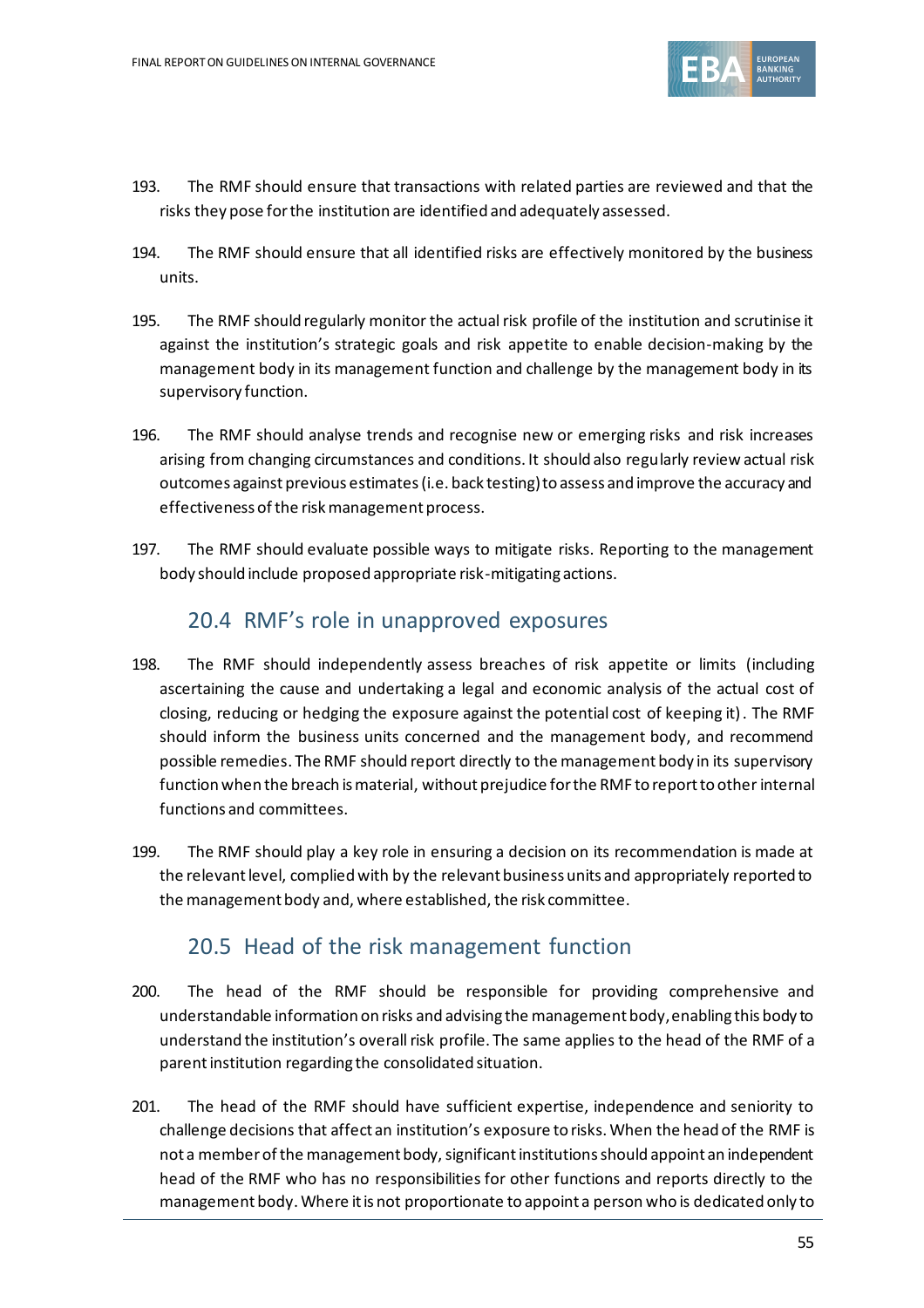

the role of head of the RMF, taking into account the principle of proportionality as set out in Title I, this function can be combined with the head of the compliance function or can be performed by another senior person, provided there is no conflict of interest between the functions combined. In any case, this person should have sufficient authority, stature and independence (e.g. head of legal).

- 202. The head of the RMF should be able to challenge decisions taken by the institution's management and its management body, and the grounds for objections should be formally documented. If an institution wishes to grant the head of the RMF the right to veto decisions (e.g. a credit or investment decision or the setting of a limit) made at levels below the management body, it should specify the scope of such a veto right, the escalation or appeal procedures, and how the management body will be involved.
- 203. Institutionsshould establish strengthened processesfor the approval of decisions on which the head of the RMF has expressed a negative view. The management body in its supervisory function should be able to communicate directly with the head of the RMF on key risk issues, including developments that may be inconsistent with the institution's risk strategy and risk appetite.

# 21 Compliance function

- 204. Institutions should establish a permanent and effective compliance function to manage compliance risk, and should appoint a person to be responsible for this function across the entire institution (the compliance officer or head of compliance).
- 205. Where it is not proportionate to appoint a person who is dedicated only to the role of head of compliance, taking into account the principle of proportionality as set out in Title I, this function can be combined with the head of the RMF or can be performed by another senior person (e.g. head of legal), provided there is no conflict of interest between the functions combined.
- 206. The compliance function, including the head of compliance, should be independent of the business lines and internal units it controls and have sufficient authority, stature and resources. Taking into account the proportionality criteria set out in Title I, this function may be assisted by the RMF or combined with the RMF or other appropriate functions, e.g. the legal division or human resources.
- 207. Staff within the compliance function should possess sufficient knowledge, skills and experience in relation to compliance and relevant procedures, and should have access to regular training.
- 208. The management body in its supervisory function should oversee the implementation of a well-documented compliance policy, which should be communicated to all staff. Institutions should set up a process to regularly assess changes in the law and regulations applicable to its activities.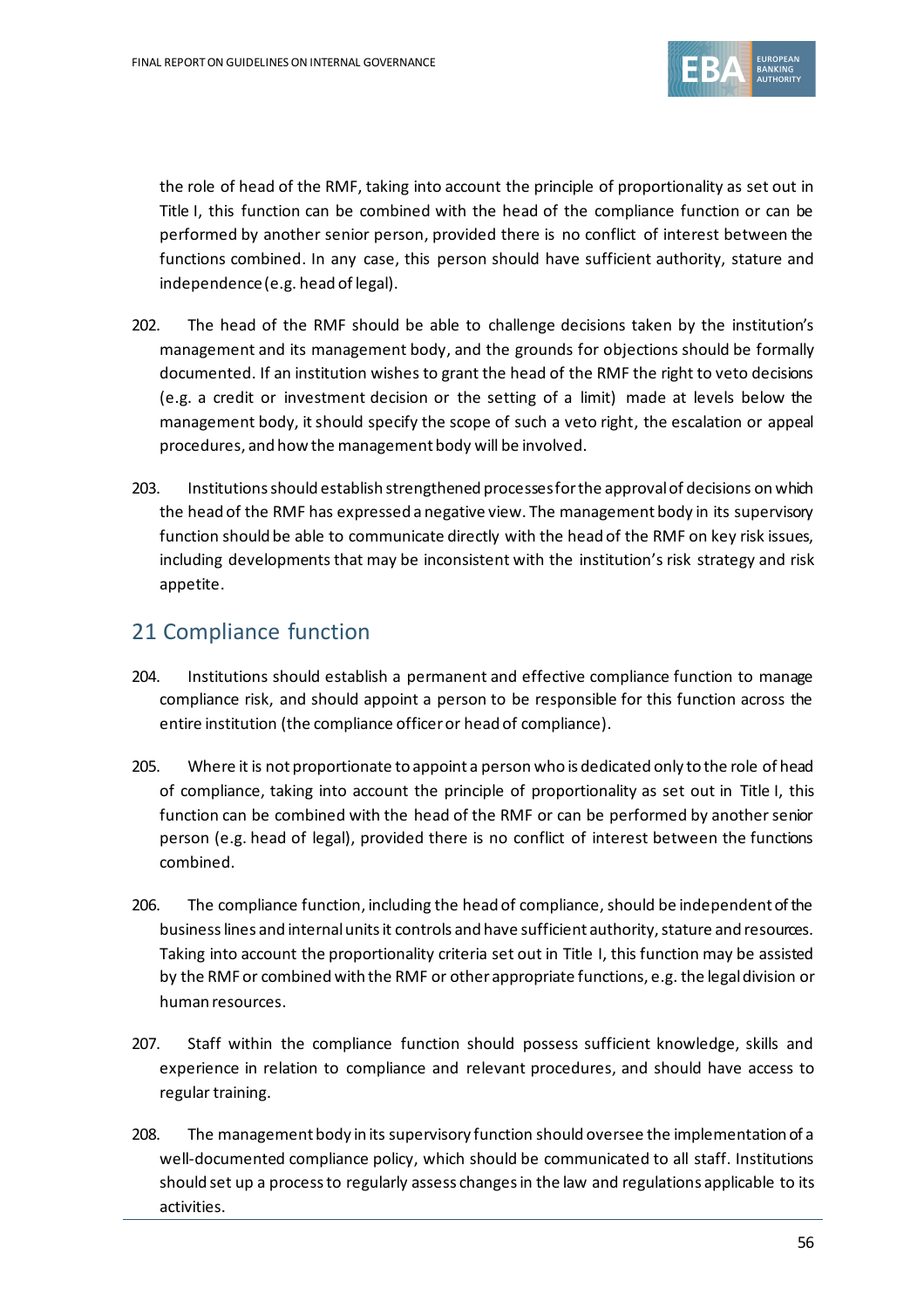

- 209. The compliance function should advise the management body on measures to be taken to ensure compliance with applicable laws, rules, regulations and standards, and should assess the possible impact of any changes in the legal or regulatory environment on the institution's activities and compliance framework.
- 210. The compliance function should ensure that compliance monitoring is carried out through a structured and well-defined compliance monitoring programme and that the compliance policy is observed. The compliance function should report to the management body and communicate as appropriate with the RMF on the institution's compliance risk and its management. The compliance function and the RMF should cooperate and exchange information as appropriate to perform their respective tasks. The findings of the compliance function should be taken into account by the management body and the RMF in decisionmaking processes.
- 211. In line with Section 18 of these guidelines, the compliance function should also verify, in close cooperation with the RMF and the legal unit, that new products and new procedures comply with the current legal framework and, where appropriate, with any known forthcoming changes to legislation, regulations and supervisory requirements.
- 212. Institutions should take appropriate action against internal or external behaviour that could facilitate or enable fraud, ML/TF or other financial crime and breaches of discipline (e.g. breaches of internal procedures, breaches of limits).
- 213. Institutions should ensure that their subsidiaries and branches take steps to ensure that their operations are compliant with local laws and regulations. If local laws and regulations hamper the application of stricter procedures and compliance systems implemented by the group, especially if they prevent the disclosure and exchange of necessary information between entities within the group, subsidiaries and branches should inform the compliance officer or the head of compliance of the consolidating institution.

# 22 Internal audit function

- 214. Institutions should set up an independent and effective internal audit function (IAF), taking into account the proportionality criteria set out in Title I, and should appoint a person to be responsible for this function across the entire institution. The IAF should be independent and have sufficient authority, stature and resources. In particular, the institution should ensure that the qualification of the IAF's staff members and the IAF's resources, in particular its auditing tools and risk analysis methods, are adequate for the institution's size and locations, and the nature, scale and complexity of the risks associated with the institution's business model, activities, risk culture and risk appetite.
- 215. The IAF should be independent of the audited activities. Therefore, the IAF should not be combined with other functions.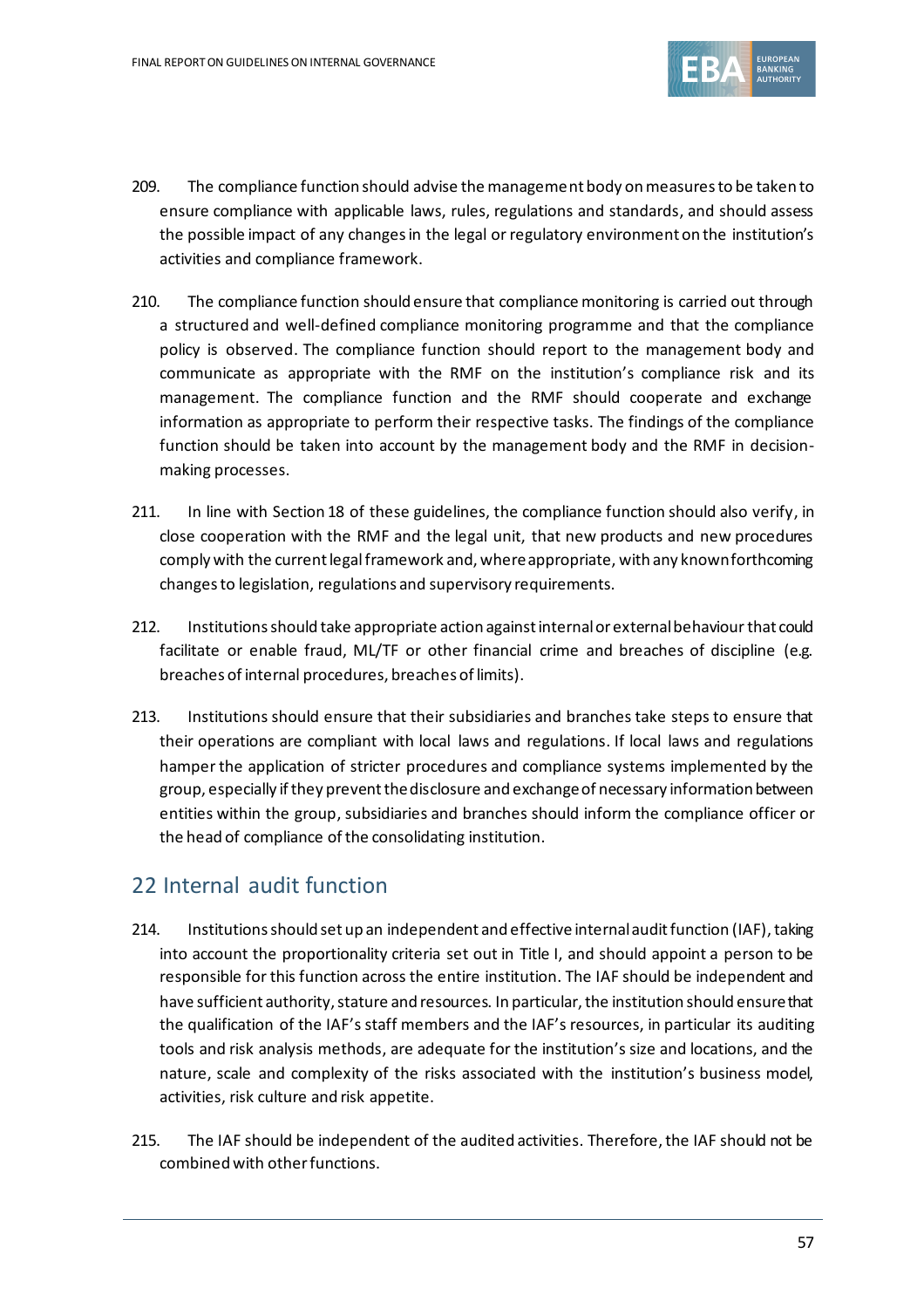

- 216. The IAF should, following a risk-based approach, independently review and provide objective assurance of the compliance of all activities and units of an institution, including outsourced activities, with the institution's policies and procedures and with regulatory requirements. Each entity within the group should fall within the scope of the IAF.
- 217. The IAF should not be involved in designing, selecting, establishing and implementing specific internal control policies, mechanisms and procedures, and risk limits. However, this should not prevent the management body in its management function from requesting input from internal audit on matters related to risk, internal controls and compliance with applicable rules.
- 218. The IAF should assess whether the institution's internal control framework as set out in Section 15 is both effective and efficient. In particular, the IAF should assess:
	- a. the appropriateness of the institution's governance framework;
	- b. whether existing policies and procedures remain adequate and comply with legal and regulatory requirements and with the risk strategy and risk appetite of the institution;
	- c. the compliance of the procedures with the applicable laws and regulations and with decisions of the management body;
	- d. whether the procedures are correctly and effectively implemented (e.g. compliance of transactions, the level of risk effectively incurred, etc.); and
	- e. the adequacy, quality and effectiveness of the controls performed and the reporting done by the defence business units and the risk management and compliance functions.
- 219. The IAF should verify, in particular, the integrity of the processes ensuring the reliability of the institution's methods and techniques, and the assumptions and sources of information used in its internal models (e.g. risk modelling and accounting measurements). It should also evaluate the quality and use of qualitative risk identification and assessment tools and the risk mitigation measures taken.
- 220. The IAF should have unfettered institution-wide access to all the records, documents, information and buildings of the institution. This should include access to management information systems and minutes of all committees and decision-making bodies.
- 221. The IAF should adhere to national and international professional standards. An example of the professional standards referred to here is the standards established by the Institute of Internal Auditors.
- 222. Internal audit work should be performed in accordance with an audit plan and a detailed audit programme following a risk-based approach.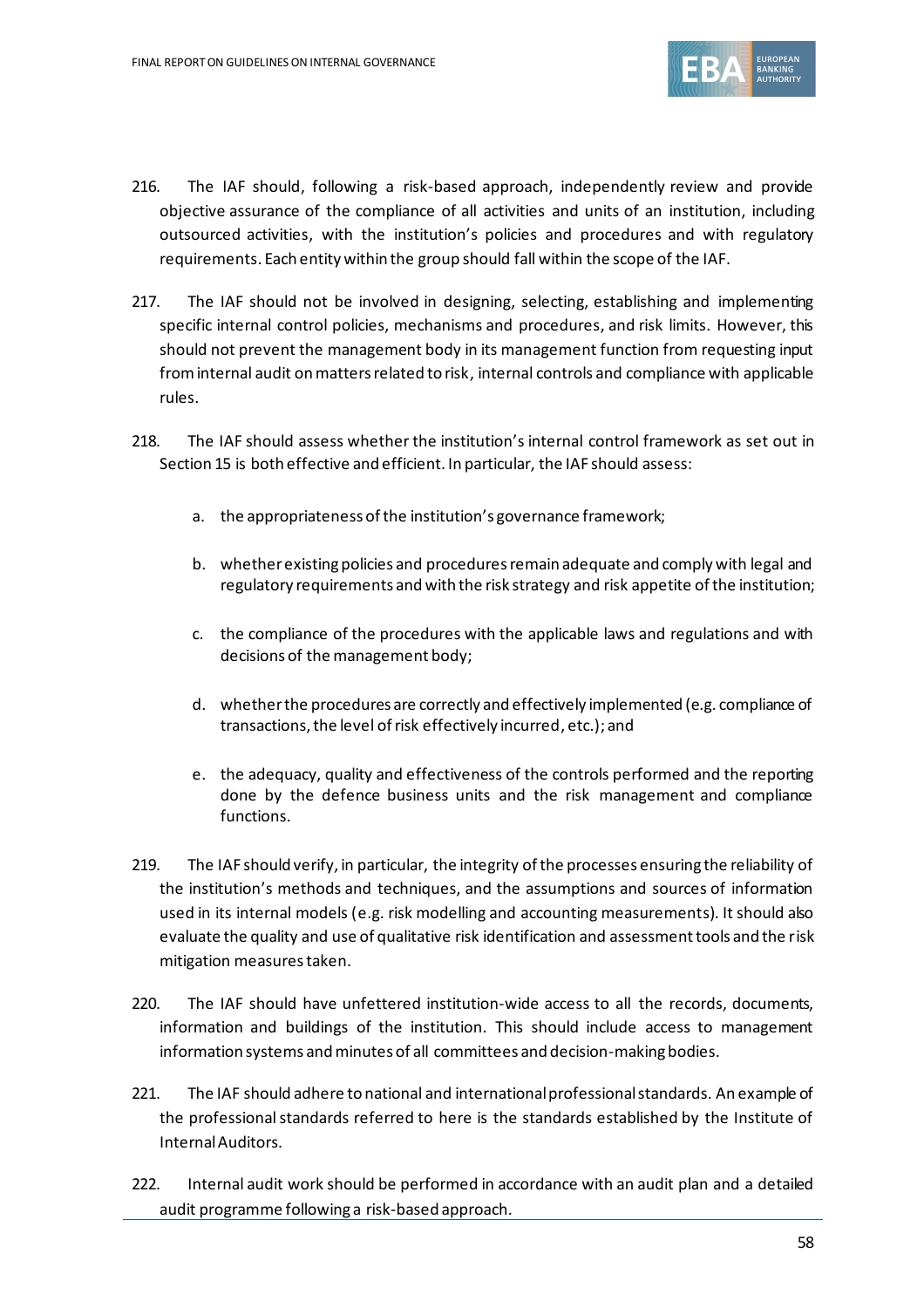

- 223. An internal audit plan should be drawn up at least once a year on the basis of the annual internal audit control objectives. The internal audit plan should be approved by the management body.
- 224. All audit recommendations should be subject to a formal follow-up procedure by the appropriate levels of management to ensure and report on their effective and timely resolution.

## Title VI – Business continuity management $46$

- 225. Institutions should establish a sound business continuity management and recovery plan to ensure their ability to operate on an ongoing basis and to limit losses in the event of severe business disruption.
- 226. Institutions may establish a specific independent business continuity function, e.g. as part of the RMF<sup>47</sup>.
- 227. An institution's business relies on several critical resources (e.g. IT systems, including cloud services, communication systems, core staff and buildings). The purpose of business continuity management is to reduce the operational, financial, legal, reputational and other material consequences arising from a disaster or extended interruption to these resources and consequent disruption to the institution's ordinary business procedures. Other risk management measures might be intended to reduce the probability of such incidents or to transfer their financial impact to third parties (e.g. through insurance).
- 228. In order to establish a sound business continuity management plan, an institution should carefully analyse risk factors for and its exposure to severe business disruptions and assess (quantitatively and qualitatively) their potential impact, using internal and/or external data and scenario analysis. This analysis should cover all business lines and internal units, including the RMF, and should take into account their interdependency. The results of the analysis should contribute to defining the institution's recovery priorities and objectives.
- 229. On the basis of the abovementioned analysis, an institution should put in place:
	- a. contingency and business continuity plans to ensure that the institution reacts appropriately to emergencies and is able to maintain its most important business activities if there is disruption to its ordinary business procedures; and

<sup>46</sup> Institutions should also refer to the EBA Guidelines on ICT risk:, available under[: https://eba.europa.eu/regulation-and](https://eba.europa.eu/regulation-and-policy/internal-governance/guidelines-on-ict-and-security-risk-management)[policy/internal-governance/guidelines-on-ict-and-security-risk-management](https://eba.europa.eu/regulation-and-policy/internal-governance/guidelines-on-ict-and-security-risk-management)

<sup>47</sup> Please refer also to Article 312 of Regulation (EU) No 575/2013.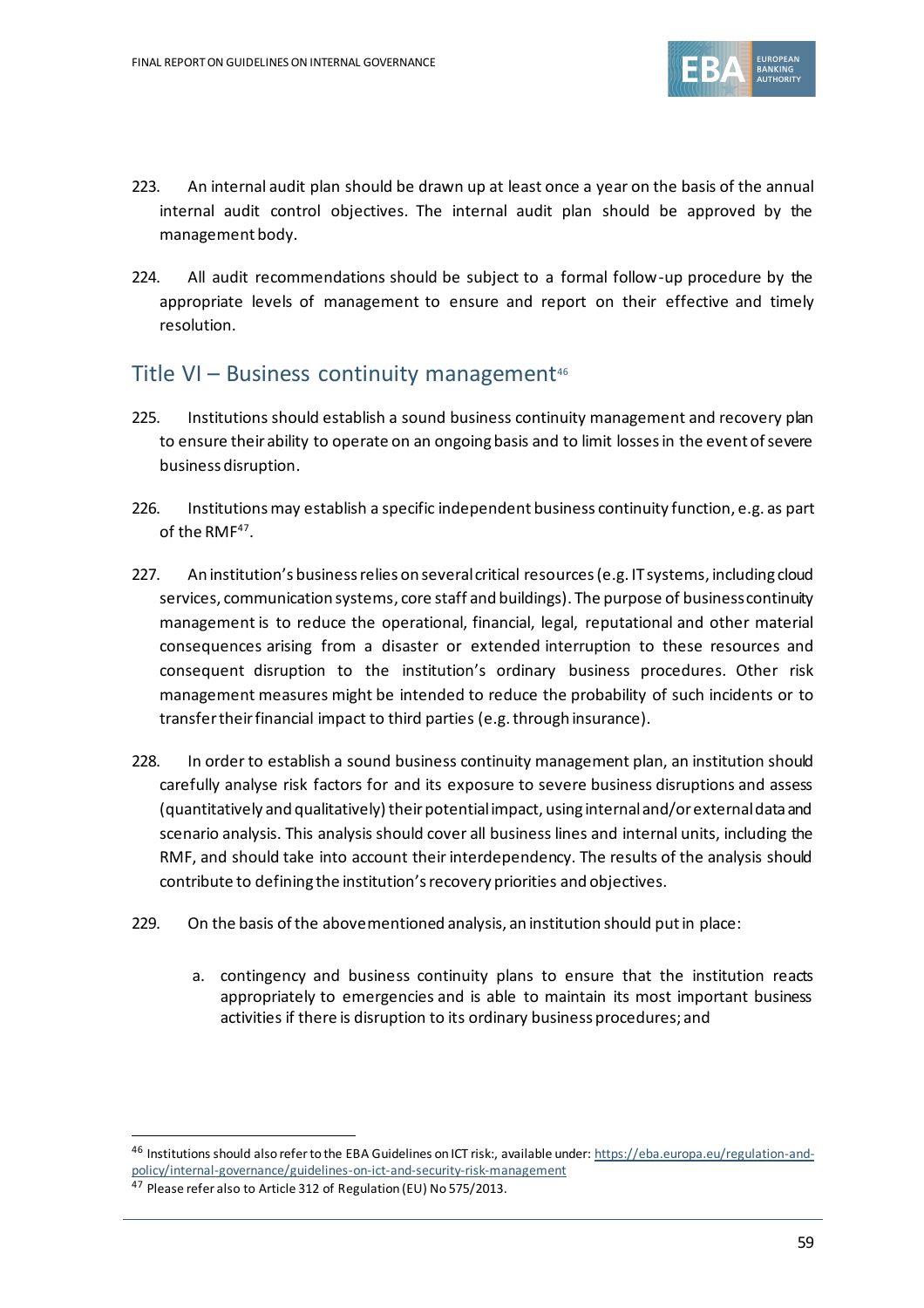

- b. recovery plans for critical resources to enable the institution to return to ordinary business procedures in an appropriate timeframe. Any residual risk from potential business disruptions should be consistent with the institution's risk appetite.
- 230. Contingency, business continuity and recovery plans should be documented and carefully implemented. The documentation should be available within the business lines, internal units and RMF, and should be stored on systems that are physically separated and readily accessible in case of contingency. Appropriate training should be provided. Plans should be regularly tested and updated. Any challenges or failures occurring in the tests should be documented and analysed, with the plans reviewed accordingly.

# Title VII – Transparency

- 231. Strategies, policies and procedures should be communicated to all relevant staff throughout an institution. An institution's staff should understand and adhere to policies and procedures pertaining to their duties and responsibilities.
- 232. Accordingly, the management body should inform and update the relevant staff about the institution's strategies and policies in a clear and consistent way, at least to the level needed to carry out their particular duties. This may be done through written guidelines, manuals or other means.
- 233. Where parent undertakings are required by competent authorities under Article 106(2) of Directive 2013/36/EU to publish annually a description of their legal structure and governance and the organisational structure of the group of institutions, the information should include all entities within the group structure as defined in Directive 2013/34/EU<sup>48</sup>, by country.
- 234. The publication should include at least:
	- a. an overview of the internal organisation of the institutions and the group structure as defined in Directive 2013/34/EU and changes thereto, including the main reporting lines and responsibilities;
	- b. any material changes since the previous publication and the date of the material change;
	- c. new legal, governance or organisational structures;
	- d. information on the structure, organisation and members of the management body, including the number of its members and the number of those qualified as

<sup>48</sup> Directive 2013/34/EU of the European Parliament and of the Council of 26 June 2013 on the annual financial statements, consolidated financial statements and related reports of certain types of undertakings, amending Directive 2006/43/EC of the European Parliament and of the Council and repealing Council Directives 78/660/EEC and 83/349/EEC (OJ L 182, 29.6.2013, p. 19).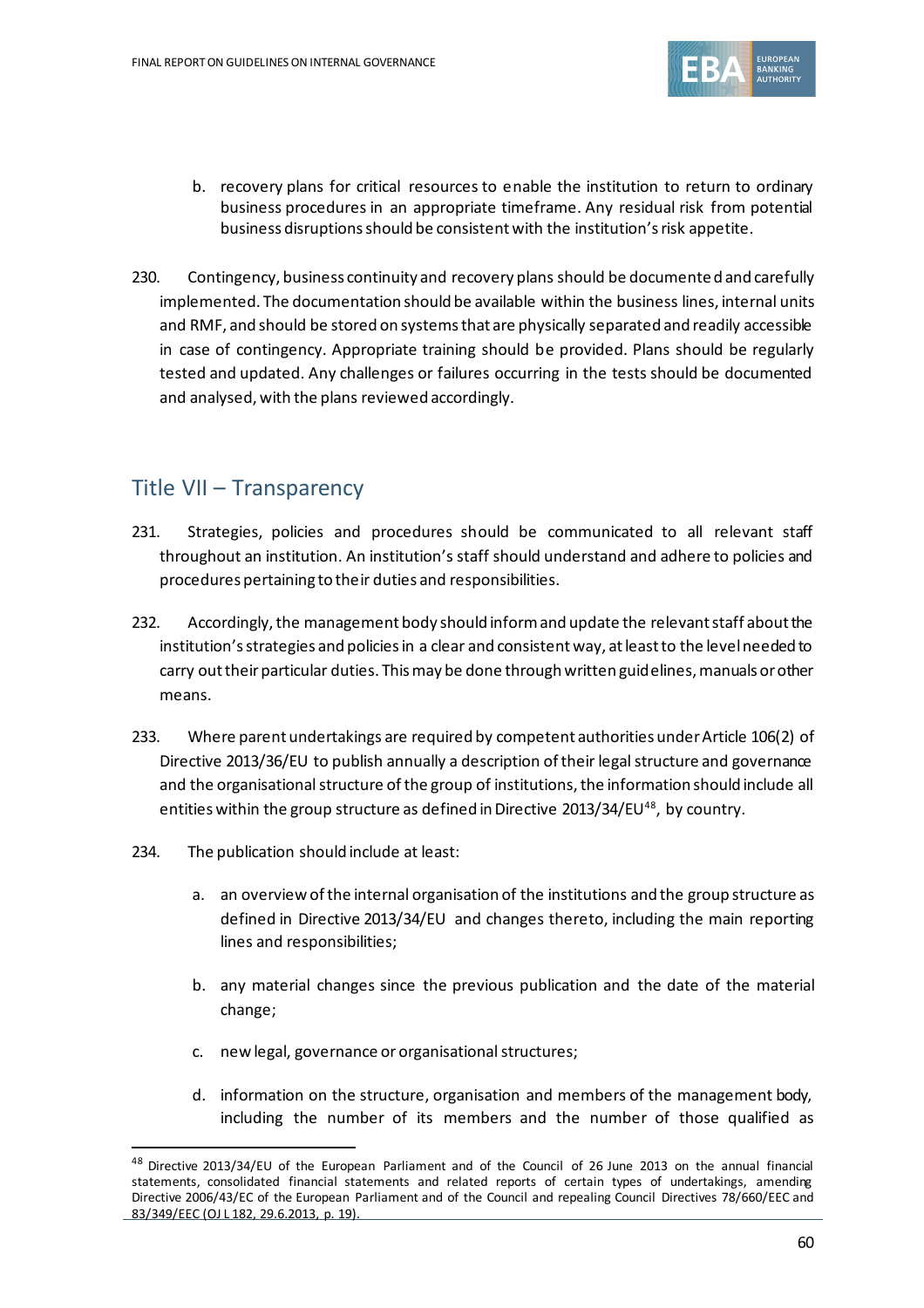

independent, and specifying the gender and duration of the mandate of each member of the management body;

- e. the key responsibilities of the management body;
- f. a list of the committees of the management body in its supervisory function and their composition;
- g. an overview of the conflict of interest policy applicable to the institution and to the management body;
- h. an overview of the internal control framework; and
- i. an overview of the business continuity management framework.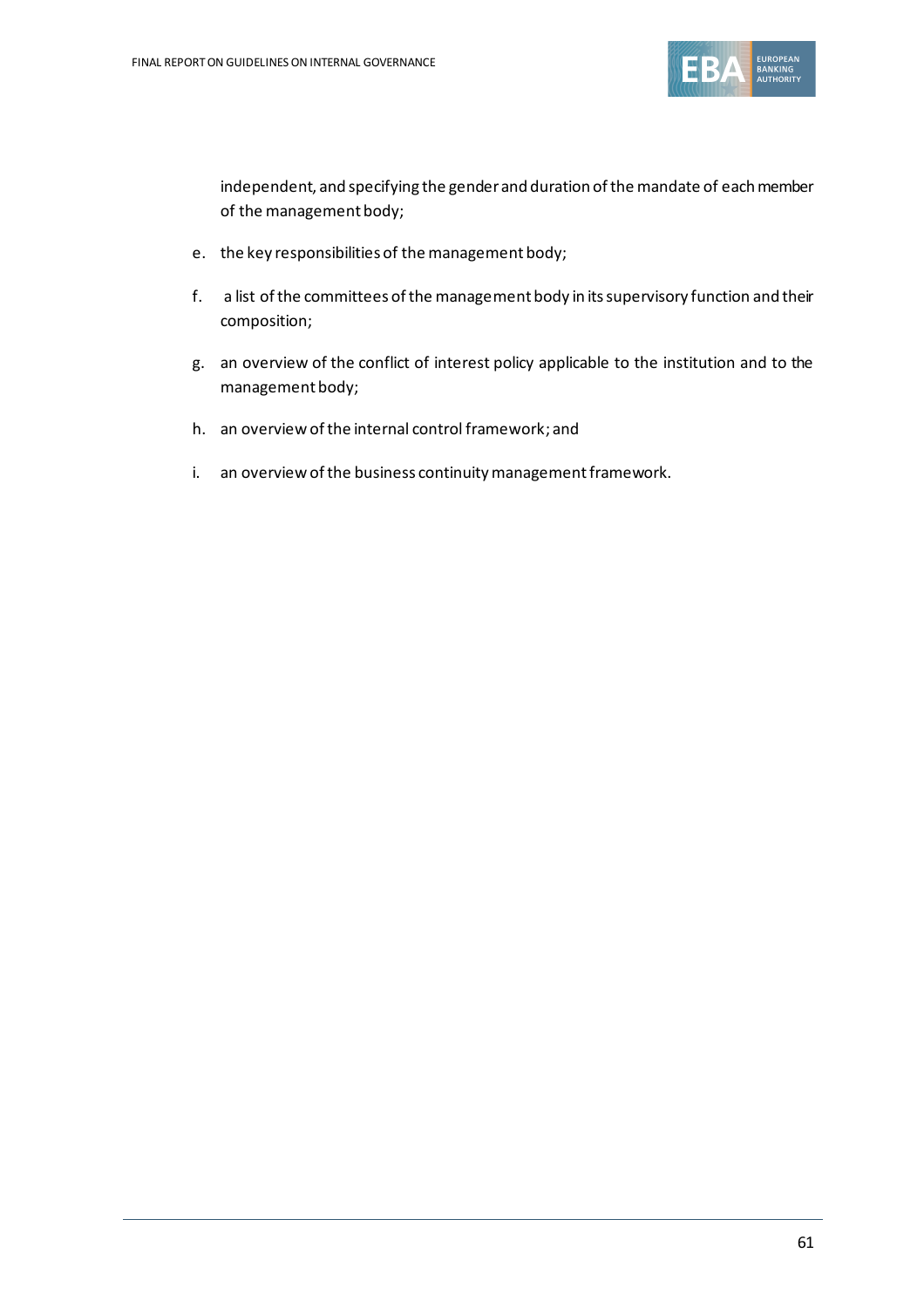

# Annex I – Aspects to take into account when developing an internal governance policy

In line with Title III, institutions should consider the following aspects when documenting internal governance policies and arrangements:

- 1. Shareholder structure
- 2. Group structure, if applicable (legal and functional structure)
- 3. Composition and functioning of the management body
	- a) selection criteria, including how diversity is taken into account
	- b) number, length of mandate, rotation, age
	- c) independent members of the management body
	- d) executive members of the management body
	- e) non-executive members of the management body
	- f) internal division of tasks, if applicable
- 4. Governance structure and organisation chart (with impact on the group, if applicable)
	- a) specialised committees
		- i. composition
		- ii. functioning
	- b) executive committee, if any
		- i. composition
		- ii. functioning
- 5. Key function holders
	- a) head of the risk management function
	- b) head of the compliance function
	- c) head of the internal audit function
	- d) chief financial officer
	- e) other key function holders
- 6. Internal control framework
	- a) description of each function, including its organisation, resources, stature and authority
- 7. Description of the risk strategy and risk management framework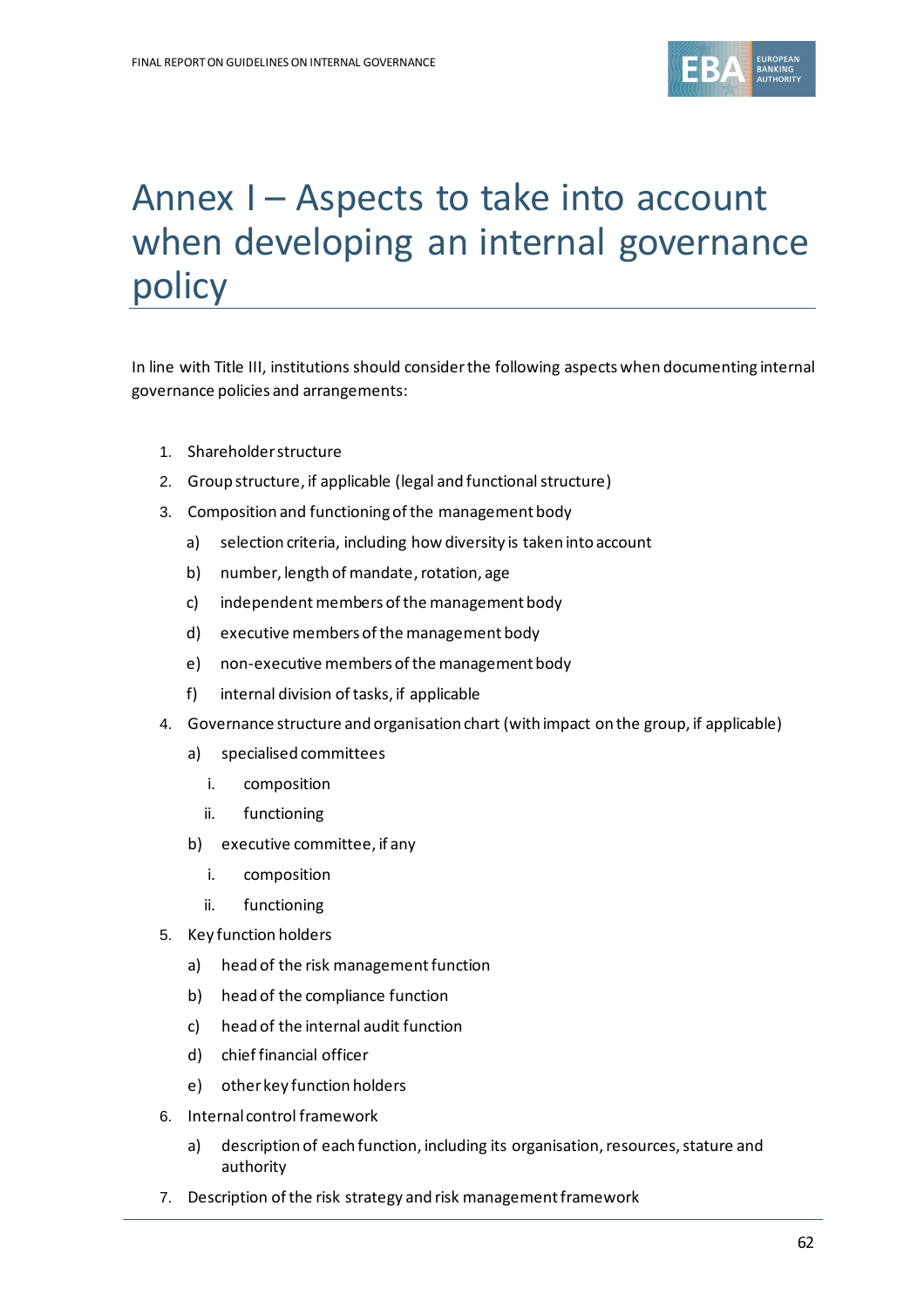

- 8. Organisational structure (with impact on the group, if applicable)
	- a) operational structure, business lines, and allocation of competences and responsibilities
	- b) outsourcing
	- c) range of products and services
	- d) geographical scope of business
	- e) provision of services under the regime of freedom of provision of services
	- f) branches
	- g) subsidiaries, joint ventures, etc.
	- h) use of offshore centres
- 9. Code of conduct and behaviour(with impact on the group, if applicable)
	- a) strategic objectives and company values
	- b) internal codes and regulations, prevention policy
	- c) conflict of interest policy
	- d) whistleblowing
- 10. Status of the internal governance policy, with date
	- a) development
	- b) last amendment
	- c) last assessment
	- d) approval by the management body.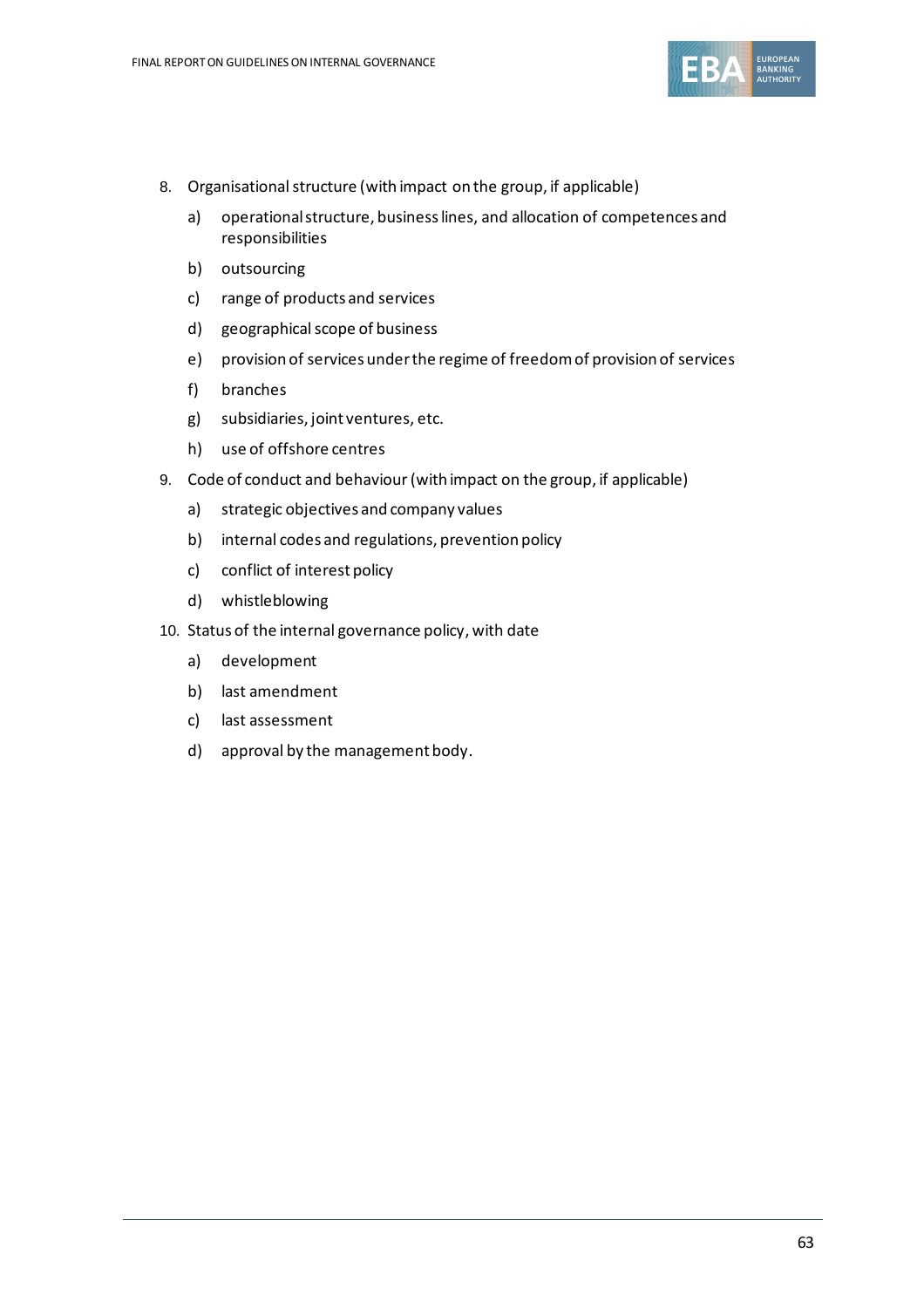

# 5. Accompanying documents

# 5.1. Draft cost-benefit analysis/impact assessment

1. Article 16(2) of Regulation (EU) No 1093/2010 of the European Parliament and of the Council of 24 November 2010 establishing a European Supervisory Authority (European Banking Authority) (EBA Regulation) provides that the EBA should carry out an analysis of 'the potential related costs and benefits' of any guidelines it develops. This analysis should provide an overview of the findings regarding the problem to be dealt with, the solutions proposed and the potential impact of these options.

#### A. Problem identification and policy objectives

- 2. Directive 2013/36/EU has been amended. The EBA Guidelines on internal governance needed to be amended to reflect those changes and to align their wording with other EBA work.
- 3. The amendments to the guidelines should ensure that institutions have specific governance arrangements regarding the management of money laundering and terrorist financing risks and to avoid that they contribute to dividend arbitrage schemes. Institutions should also have a strong framework to manage conflicts of interests and ensure prudent decision-making in the context of loans to related parties.

#### B. Baseline scenario

- 4. The current EU legislative framework for institutions' internal governance consists mainly of Directive 2013/36/EU, the EBA guidelines on internal governance, the EBA Guidelines on the assessment of the suitability of members of the management body and key function holders and the EBA Guidelines on outsourcing.
- 5. The impact assessment covers guidelines developed to ensure the harmonised application of additional governance requirementsintroduced by Directive 2013/36/EU and areas where the policy has changed. Areas that have not changed in substance and the underlying changes introduced by the Directive 2013/36/EU and Regulation (EU) No 575/2013 have not been assessed.

#### C. Options considered

6. Guidelines have been provided on the code of conduct that link the guidelines to the requirements on non-discrimination and equal opportunities within the European Charter of Fundamental Rights and the Treaty on the Functioning of the European Union. Those additions have no impact as the underlying provisions are fundamental principles that are already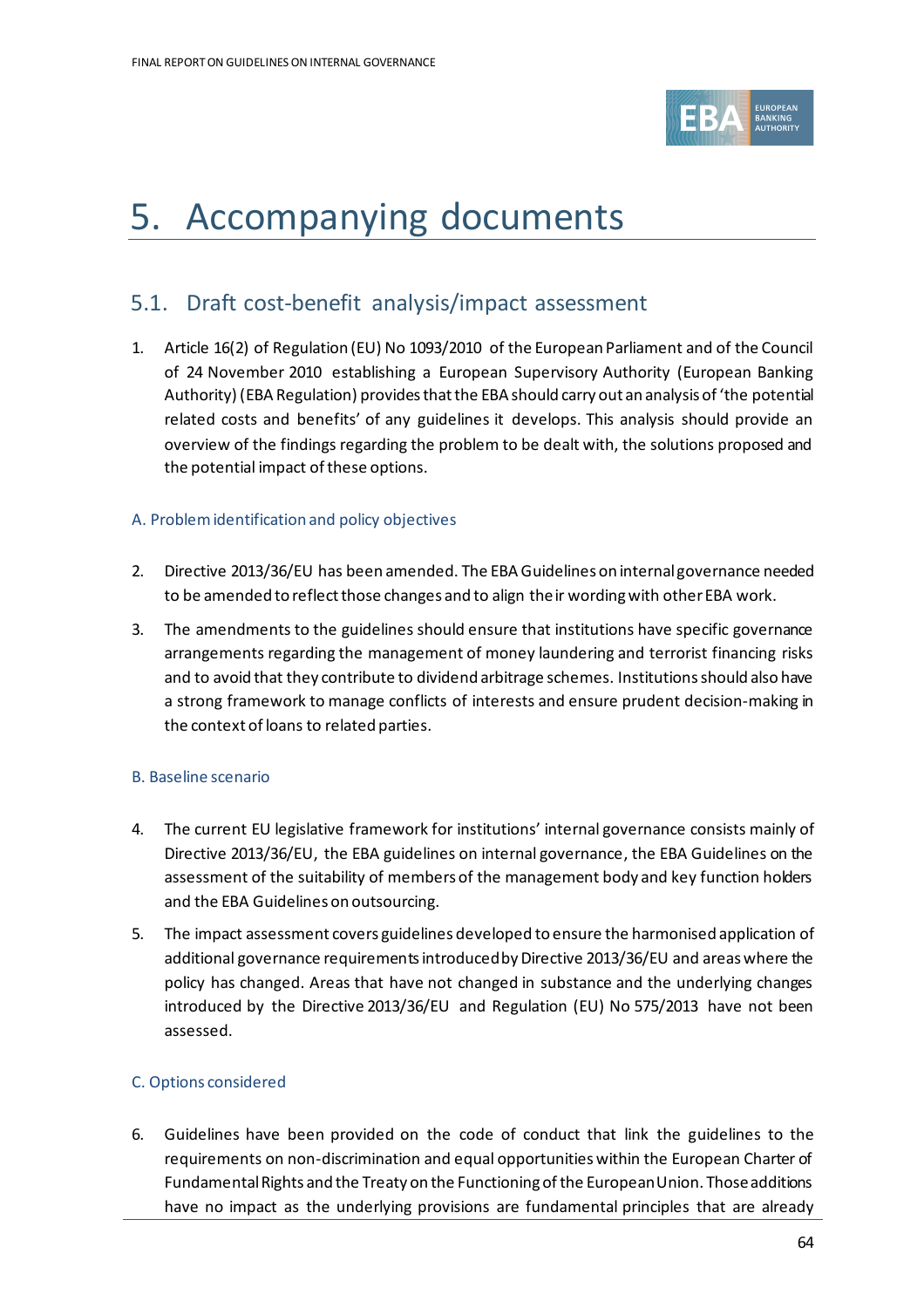

implemented by Member States based on the aforementioned frameworks. The EBA has to take those frameworks into account when setting out guidelines.

- 7. The guidelines provide additional clarity about the institutions internal governance in the context of AML/CTF provisions. Institutions should already have sufficient governance arrangements in place to ensure that they comply with Anti-Money Laundering, Anti-Terrorist Financing and tax laws. The related risks are already covered by the CRD requirement on institutions to manage all their risks. Hence, the clarifications provided in the guidelines should not trigger any implementation costs if the institution concerned already had the required arrangementsin place and had implemented the requirements under Directive (EU) 2015/849 of the European Parliament and of the Council of 20 May 2015.
- 8. In addition the guidelines have been clarified regarding the management of conflicts of interest in relation to loans and other transactions to members of the management body and their related parties. Given that specific provisions have been added to Directive 2013/36/EU it was considered necessary to clarify the regulatory expectations and the requirements with regard to the documentation of such loans and the management of related conflicts of interest. It is necessary that institutions document all loans and transactions. The specific documentation elements on such loans in the guidelines are limited and do not create a material burden. The need to identify such loans, to document them and to comply with the GDPR in this context is created by the requirement within the Capital Requirements Directive (CRD). Hence, the costs for those aspects are not assessed as part of this impact assessment.
- 9. The objective of the changes are that there is sufficient scrutiny on decisions regarding such loans and that conflicts of interest in that context are appropriately managed. Restricting the guidelines to loans to members of the management body and their related parties would not be effective as other transactions might also create material conflicts of interests. Limited additional documentation elements regarding the conditions of such loans as compared to market conditions and their volumes are necessary to assess the appropriateness of the management of conflicts of interests. Given the need to document contractual conditions and to comply e.g. with the large loan regime it is assessed that the additional costs for providing the additional information, when requested, is low.
- 10. In line with the principle of proportionality, the guidelines differentiate between material and non-material loans and transactions. The guidelines further specify the already existing CRD requirements for all institutions.

#### D. Cost-benefit analysis

11. Given the limited amendments to the guidelines and given that they are based on amendments of Directive 2013/36/EU and other existing legal requirements, it is assumed that changes to the guidelines create no or very low implementation costs for updates to internal policies and additional documentation.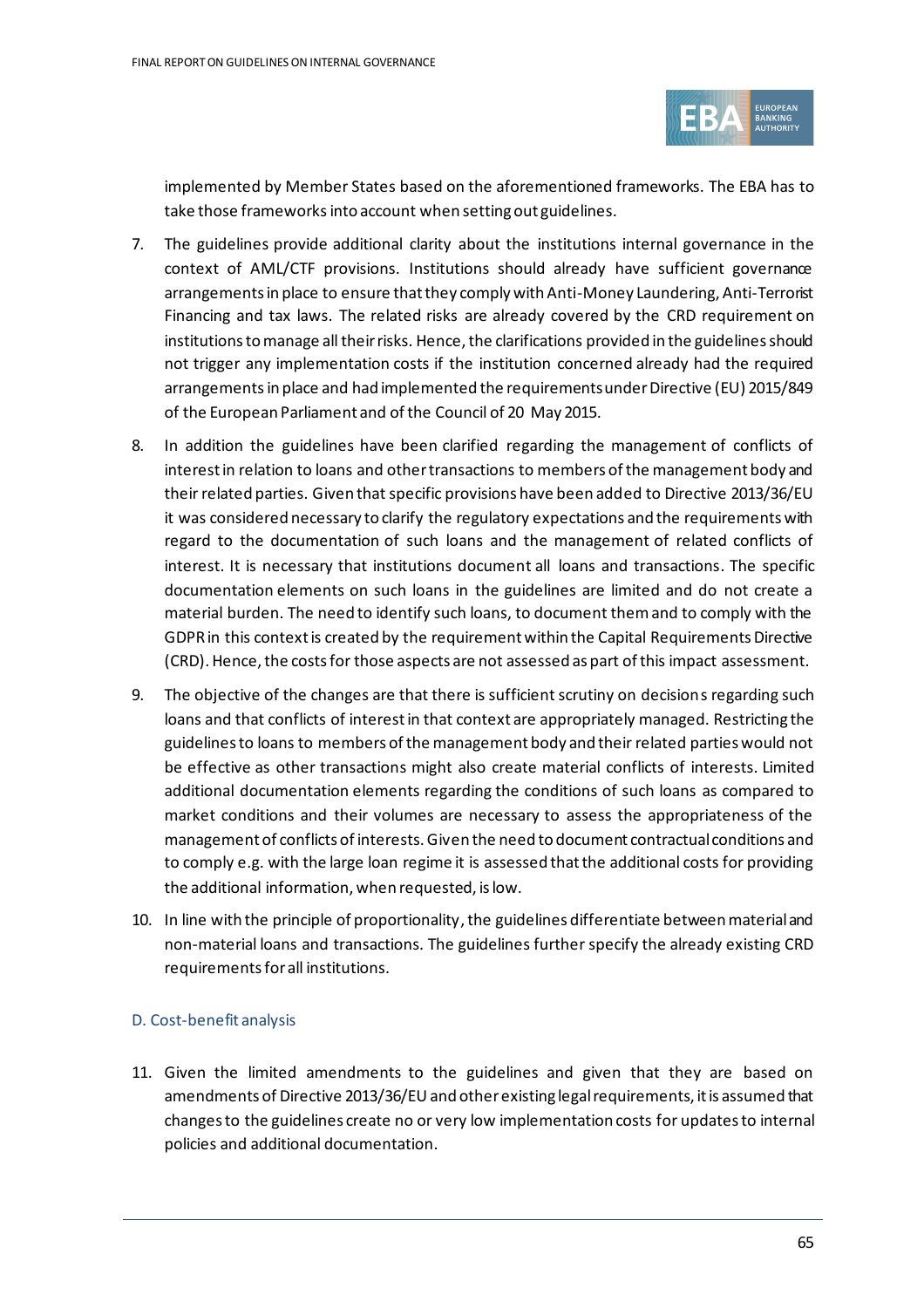

# 5.2. Summary of responses to the consultation and the EBA's analysis

The EBA published its consultation paper on 31 July 2020 and received overall 18 responses; 16 of them were published, while the other 2 have been submitted on a confidential basis. The consultation was limited to the changes made to the guidelines previously in place. Therefore, comments received on guidelines that have not been amended are in general not included in the feedback table. The Banking Stakeholder Group did not submit an opinion.

The main comments received challenged the chapter on related party transactions and the manner in which the topic of anti-money laundering has been integrated into the guidelines.

Many respondents challenged the legal basis to ask institutions for specific actions regarding third party transactions, while the CRD includes only specific documentation requirements on loans to members of the management body and their related parties.

The submission of information on loans to members of the management body and their related parties is set out in Article 88 of the CRD, and the management of conflicts of interests is also explicitly required under Article 88 of the CRD. Decisions on related party loans and transactions should be made objectively and related conflicts of interests must be identified and managed. The guidelines have been aligned with the CRD requirements and specify them further. The guidelines further specify how conflicts of interest in this context should be managed and which information on such loans should be made available to competent authorities upon request.

Many institutions had objections to the provision that a member of the management body should be identified as being responsible for implementation of the requirements in Directive 2018/843 (AMLDV) on anti-money laundering and terrorist financing. Moreover, some respondents would prefer to remove the guidance provided in light of other upcoming EBA work on this topic.

The guidelines have been aligned with the requirements under AMLDV, which is in the scope of the EBA's action. Institutions' governance arrangements must take into account the risks that can emerge from being involved or being exploited in the context of money laundering and terrorist financing. The management body bears the overall responsibility for implementing the related policies and processes. However, many national laws, in line with the AMLDV, indeed foresee that companies that are subject to the AMLDV must identify one member of the management body, where such a body exists, as being responsible. The EBA is working on additional guidelines on AML compliance, while the guidelines on internal governance set out high level principles on AML compliance and principles on the management of risks triggered by ML/TF risk factors. The AML/CTF framework is part of institutions governance arrangements and therefore the topic has been retained within the guidelines.

Other comments received concern the principles included regarding non-discrimination and equal opportunities and respondents found that those guidelines would exceed the EBA's mandate.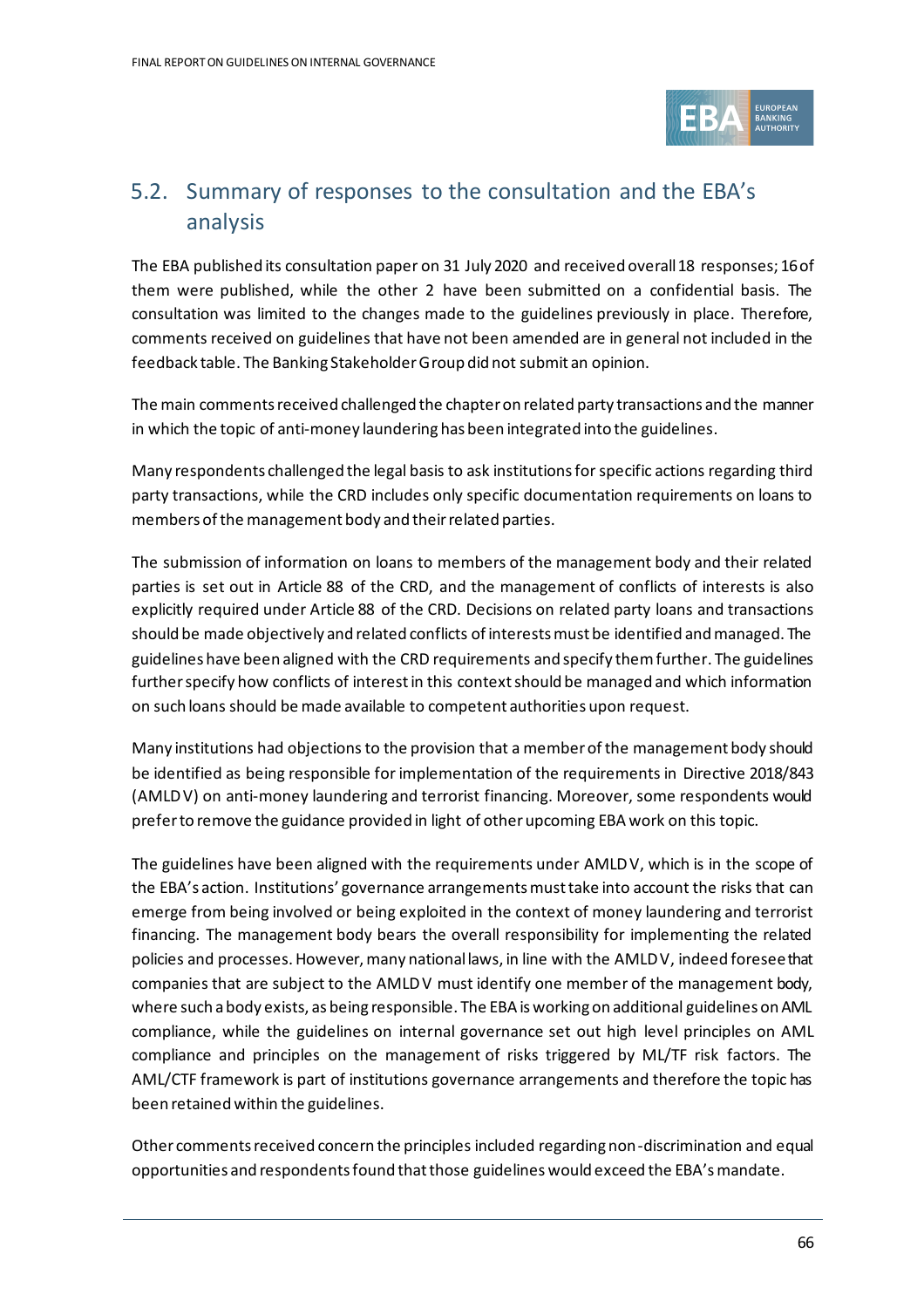

All institutions are not only subject to the CRD and CRR requirements, but also to other laws and regulations. The code of conduct and working conditions are part of institutions' governance arrangements. When setting out guidelines under the mandates received under the CRD, the EBA also has to take into account the values of the European Union and other directives and regulations in place, including the Treaty on the Functioning of the European Union, the European Charter of Fundamental Rights and the Directive of the European Parliament and of the Council of 5 July 2006 on the implementation of the principle of equal opportunities and equal treatment of men and women in matters of employment and occupation.

A detailed analysis of the comments received is included in the feedback table below.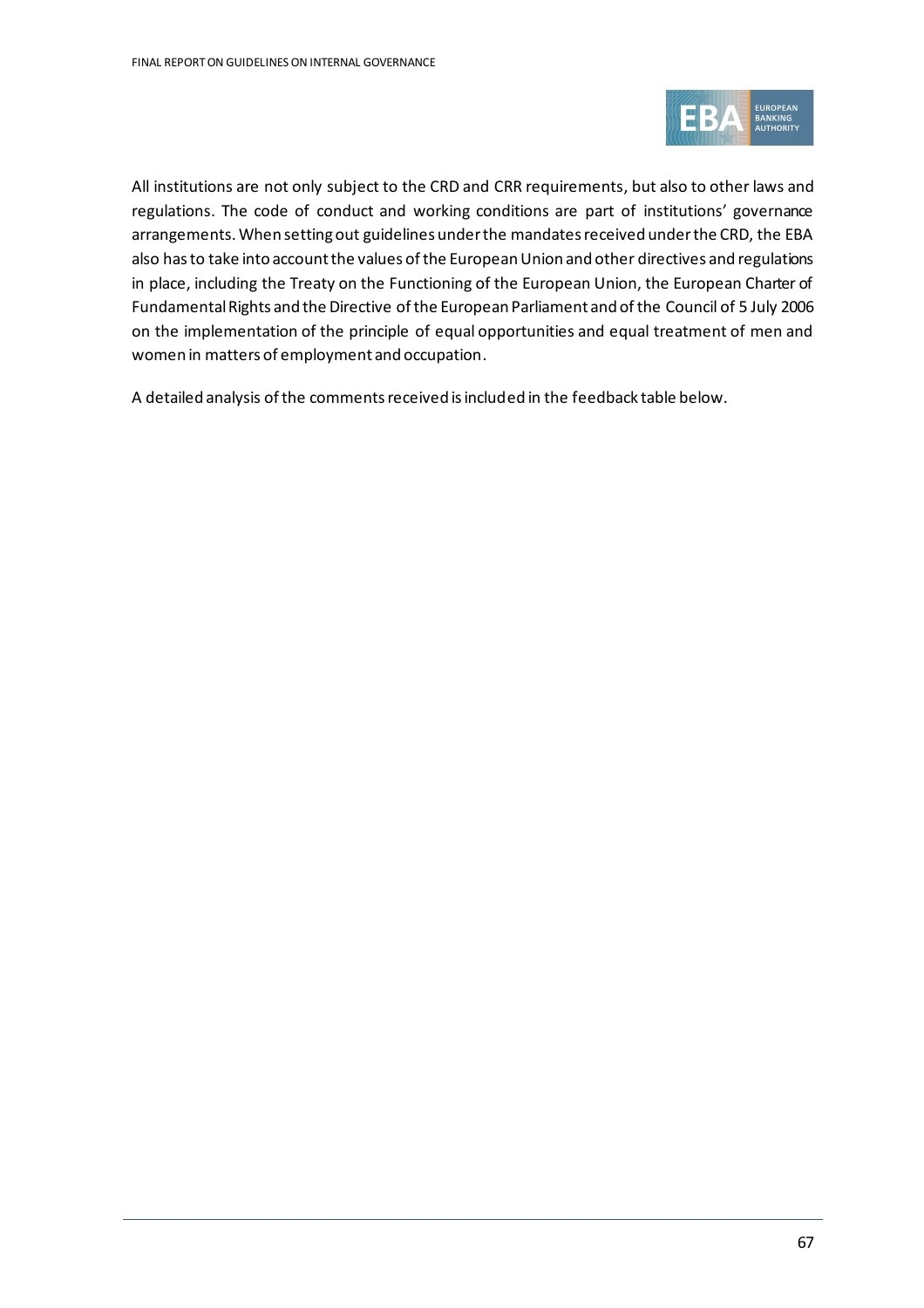

#### **Summary of responses to the consultation and the EBA's analysis**

| <b>Comments</b>         | <b>Summary of responses received</b>                                                                                                                                                                                                                                                                         | The EBA analysis                                                                                                                                                                                                                                                                                                                                                                                                                                                                                                                                                         | <b>Amendments to</b><br>the proposals |
|-------------------------|--------------------------------------------------------------------------------------------------------------------------------------------------------------------------------------------------------------------------------------------------------------------------------------------------------------|--------------------------------------------------------------------------------------------------------------------------------------------------------------------------------------------------------------------------------------------------------------------------------------------------------------------------------------------------------------------------------------------------------------------------------------------------------------------------------------------------------------------------------------------------------------------------|---------------------------------------|
| <b>General comments</b> |                                                                                                                                                                                                                                                                                                              |                                                                                                                                                                                                                                                                                                                                                                                                                                                                                                                                                                          |                                       |
| Date of application     | Several respondents suggest postponing the date of<br>application to duly take into account the time needed for<br>the CRD and Investment Firm Directive (IFD) national<br>transposition processes, translations of the guidelines (GL)<br>into the EU languages and the 'comply and explain'<br>procedures. | The EBA appreciates that the implementation of the revised<br>guidelines will require some time and has postponed the date of<br>application. However, the guidelines (GL) do not change the<br>timelines for the implementation of national laws that will have<br>entered into force.                                                                                                                                                                                                                                                                                  | GL amended                            |
| <b>Definitions</b>      | Some respondents recommend ensuring alignment to the<br>definitions provided in the EBA GL on fitness and propriety.<br>More specifically, reference is made to the definitions of<br>'prudential consolidation' and 'relevant institution'.                                                                 | The EBA has reviewed the mentioned guidelines and ensured that<br>definitions are consistent. However, smaller differentiations were<br>necessary, given their different scope of application, e.g. the term<br>'relevant institution' also includes Class 2 investment firms, while<br>the present GL do not apply to such investment firms. The definition<br>of 'prudential consolidation' has been added for the sake of<br>completeness, while it is, in principle, not necessary as the method<br>to be used and its scope is set out in Regulation (EU) 575/2013. | GL amended                            |
| Scope of application    | Some respondents ask for further clarifications regarding<br>the scope of application, especially related to the<br>prudential consolidation, materiality of risks and other<br>transactions.                                                                                                                | All institutions that are subject to Directive 2013/36/EU (CRD) are<br>within the scope of application of the guidelines. The requirements<br>on governance under the CRD apply on an individual and<br>consolidated basis, unless the waivers in Article 21 of the CRD are<br>applied.<br>All institutions are subject to the provisions on related party loans<br>in the CRD and the requirement to manage conflicts of interests<br>(COI). The GL set out further details on how institutions should<br>manage such COI also in the context of other transactions.    | No change                             |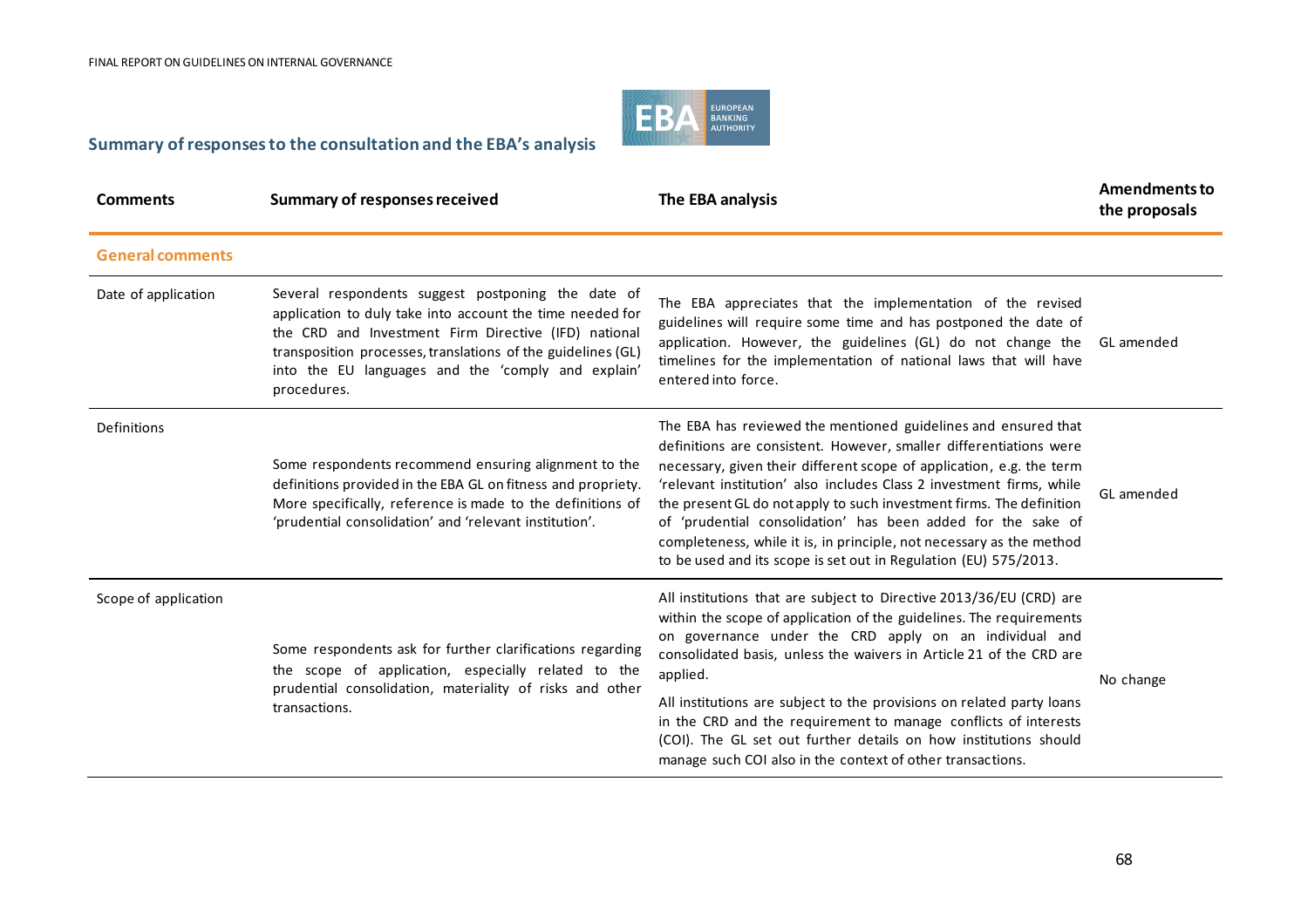

| <b>Comments</b>                                    | <b>Summary of responses received</b>                                                                                                                                                                                                                                                                                                | The EBA analysis                                                                                                                                                                                                                                                                                                                                                                                            | <b>Amendments to</b><br>the proposals |
|----------------------------------------------------|-------------------------------------------------------------------------------------------------------------------------------------------------------------------------------------------------------------------------------------------------------------------------------------------------------------------------------------|-------------------------------------------------------------------------------------------------------------------------------------------------------------------------------------------------------------------------------------------------------------------------------------------------------------------------------------------------------------------------------------------------------------|---------------------------------------|
|                                                    |                                                                                                                                                                                                                                                                                                                                     | The scope of application is not affected by the materiality of risks.<br>The materiality of risks and the needed risk management measures<br>depend on the business model of the institution, its risk appetite,<br>risk bearing capacity and all relevant risk factors.                                                                                                                                    |                                       |
| Application of national<br>and sector-specific law | On several occasions respondents asked to add references<br>to relevant national or sector-specific requirements that<br>apply to subsidiaries.                                                                                                                                                                                     | The GL aim to achieve harmonisation on an EU level. All institutions<br>and all their subsidiaries have to comply with all applicable Union<br>and national legal requirements without this fact being stated in<br>guidelines. A sentence has been added to the background section.                                                                                                                        | Background<br>amended                 |
| Definitions                                        | A few respondents suggest adding a definition on<br>'Management Body' and 'Senior Management' (to the<br>guidelines.                                                                                                                                                                                                                | The named definitions are provided within the CRR and the CRD.                                                                                                                                                                                                                                                                                                                                              | No change                             |
| Anti-discrimination<br>policies                    | Some respondents complain about the lack of legal basis<br>for the introduction of the requirement to adopt these<br>policies, both in the Charter of Fundamental Rights and in<br>banking supervision law (CRD V).                                                                                                                 | Anti-discrimination rules are a part of robust governance<br>arrangements, The guidelines determine how compliance should be<br>achieved. The legal mandate is provided in Article 74 CRD and<br>Art. 16 of the EBA founding regulation. When providing guidelines,<br>the EBA also has to take into account the Treaty, European Charter<br>of Fundamental Rights and other EU Directives and Regulations. | No change                             |
| Anti-discrimination<br>policies                    | Considering that some national legal frameworks already<br>provide requirements on the adoption of non-<br>discrimination policies, some respondents suggest<br>adopting a more proportional approach to ensure non-<br>discrimination and consider the policies that are already in<br>place to suffice for complying with the GL. | Where policies are in place that ensure compliance with the GL, it is<br>not necessary to create new policies. It is important that institutions<br>take appropriate measures to ensure that there is no<br>discrimination. Such measures need to be documented.                                                                                                                                            | GL amended                            |
| Anti-discrimination<br>policies                    | With specific regard to gender-neutral policies, some<br>respondents seek guidance on their application in smaller<br>banks and/or in dual board structures. In small banks<br>adopting a dual board governance structure, the                                                                                                      | While institutions need to take into account the gender balance<br>when recruiting new members of the management body, there is<br>guideline included that requires a certain minimum<br>no<br>representation. Having a gender-neutral remuneration policy does                                                                                                                                             | No change                             |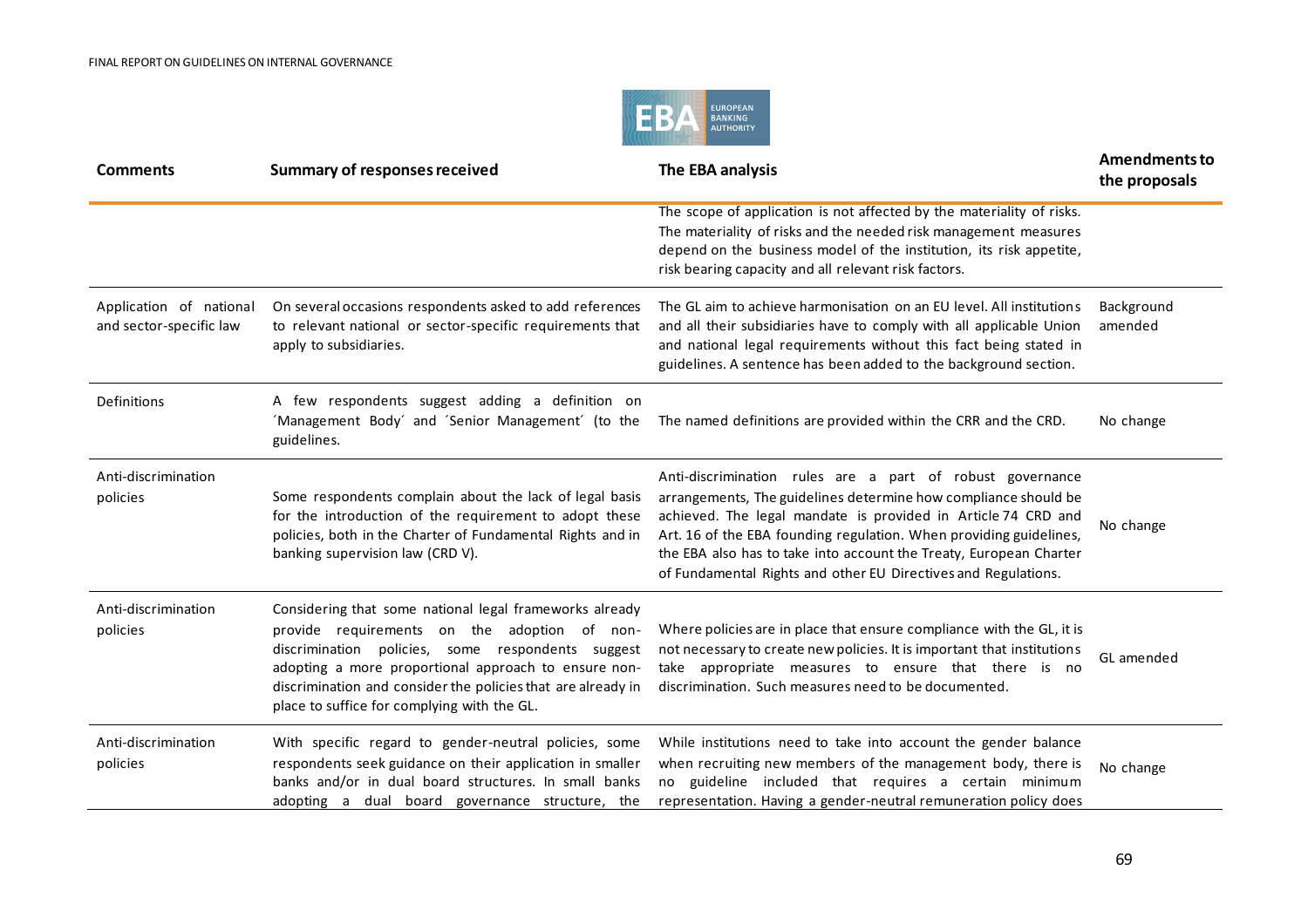

| <b>Comments</b>                                                                                   | <b>Summary of responses received</b>                                                                                                                                                                                                                                                                                                                                     | The EBA analysis                                                                                                                                                                                                                                                                                                                                                                                                                                                                                                                                                                                                                                                                                                                                                                                                                                               | <b>Amendments to</b><br>the proposals |
|---------------------------------------------------------------------------------------------------|--------------------------------------------------------------------------------------------------------------------------------------------------------------------------------------------------------------------------------------------------------------------------------------------------------------------------------------------------------------------------|----------------------------------------------------------------------------------------------------------------------------------------------------------------------------------------------------------------------------------------------------------------------------------------------------------------------------------------------------------------------------------------------------------------------------------------------------------------------------------------------------------------------------------------------------------------------------------------------------------------------------------------------------------------------------------------------------------------------------------------------------------------------------------------------------------------------------------------------------------------|---------------------------------------|
|                                                                                                   | management body often consists of only two members,<br>who usually hold this position for a longer period of time.<br>For them, a gender-balanced composition would mean<br>that one board member should always be a woman.                                                                                                                                              | not require having male and female members of the management<br>body in its management function. The composition of the<br>management body should be subject to a diversity policy. With<br>small management boards, a more diverse approach could also be<br>achieved by having a more gender-balanced supervisory function.                                                                                                                                                                                                                                                                                                                                                                                                                                                                                                                                  |                                       |
| ML/FT<br>risks<br>in<br>the<br>internal<br>control<br>and<br>general risk management<br>framework | Several respondents suggest clarifying if the GL aim to<br>integrate the AML/CTF check in the general risk<br>management. If so, clarifications are also needed on the<br>effects on the responsibilities within the credit institutions.                                                                                                                                | The GL have been clarified. Institutions need to take into account<br>money laundering and terrorist financing (ML/TF) risk factors in<br>their general risk management. However, they also need to ensure<br>compliance with the provisions under Directive (EU) 2015/849<br>(AMLD), including that they implement appropriate AML/CTF<br>controls. While both issues are related, their context<br>(prudential/compliance) differs.<br>While the AMLD requires specific measures, the present guidelines<br>deal with the internal governance of institutions and its risk<br>management in more general. Hence, singling out AML provisions,<br>rather than integrating such requirements in the control<br>framework, has not been seen as appropriate. Moreover, the EBA is<br>going to issue additional guidelines in the area of AML/CTF<br>compliance. |                                       |
|                                                                                                   | For some respondents, AML should not be arbitrarily<br>dropped into the 'overarching internal controls' section. It<br>should instead be included within its own sub-heading as a<br>sub-topic.                                                                                                                                                                          |                                                                                                                                                                                                                                                                                                                                                                                                                                                                                                                                                                                                                                                                                                                                                                                                                                                                |                                       |
|                                                                                                   | A few respondents commented that the results of the<br>AML/CTF check should not have any impact on regulatory<br>requirements, especially not on capital requirements; a<br>negative result of the AML/CTF check can only result in the                                                                                                                                  |                                                                                                                                                                                                                                                                                                                                                                                                                                                                                                                                                                                                                                                                                                                                                                                                                                                                | GL amended                            |
|                                                                                                   | rejection or increased monitoring of the business<br>relationship.                                                                                                                                                                                                                                                                                                       | In any case, institutions need to be aware that AML/CTF breaches<br>can also lead to operational and reputational risks and, if<br>systematic, doubts regarding the suitability of members of the<br>management body.                                                                                                                                                                                                                                                                                                                                                                                                                                                                                                                                                                                                                                          |                                       |
|                                                                                                   | Many respondents recommend more proportionality on<br>the requirement to adopt specific risk mitigation<br>measures: they evidence that, with regard to operational<br>and reputational risks arising from ML/TF risks, such<br>measures are not necessary for all institutions, depending<br>largely on the nature and complexity of individual business<br>activities. |                                                                                                                                                                                                                                                                                                                                                                                                                                                                                                                                                                                                                                                                                                                                                                                                                                                                |                                       |
|                                                                                                   |                                                                                                                                                                                                                                                                                                                                                                          | The present guidelines do not contain provisions that are related to<br>potential capital add-ons.                                                                                                                                                                                                                                                                                                                                                                                                                                                                                                                                                                                                                                                                                                                                                             |                                       |
|                                                                                                   |                                                                                                                                                                                                                                                                                                                                                                          | It is self-evident that the needed controls and risk mitigation<br>measures should take into account the existing risk factors and risk<br>levels.                                                                                                                                                                                                                                                                                                                                                                                                                                                                                                                                                                                                                                                                                                             |                                       |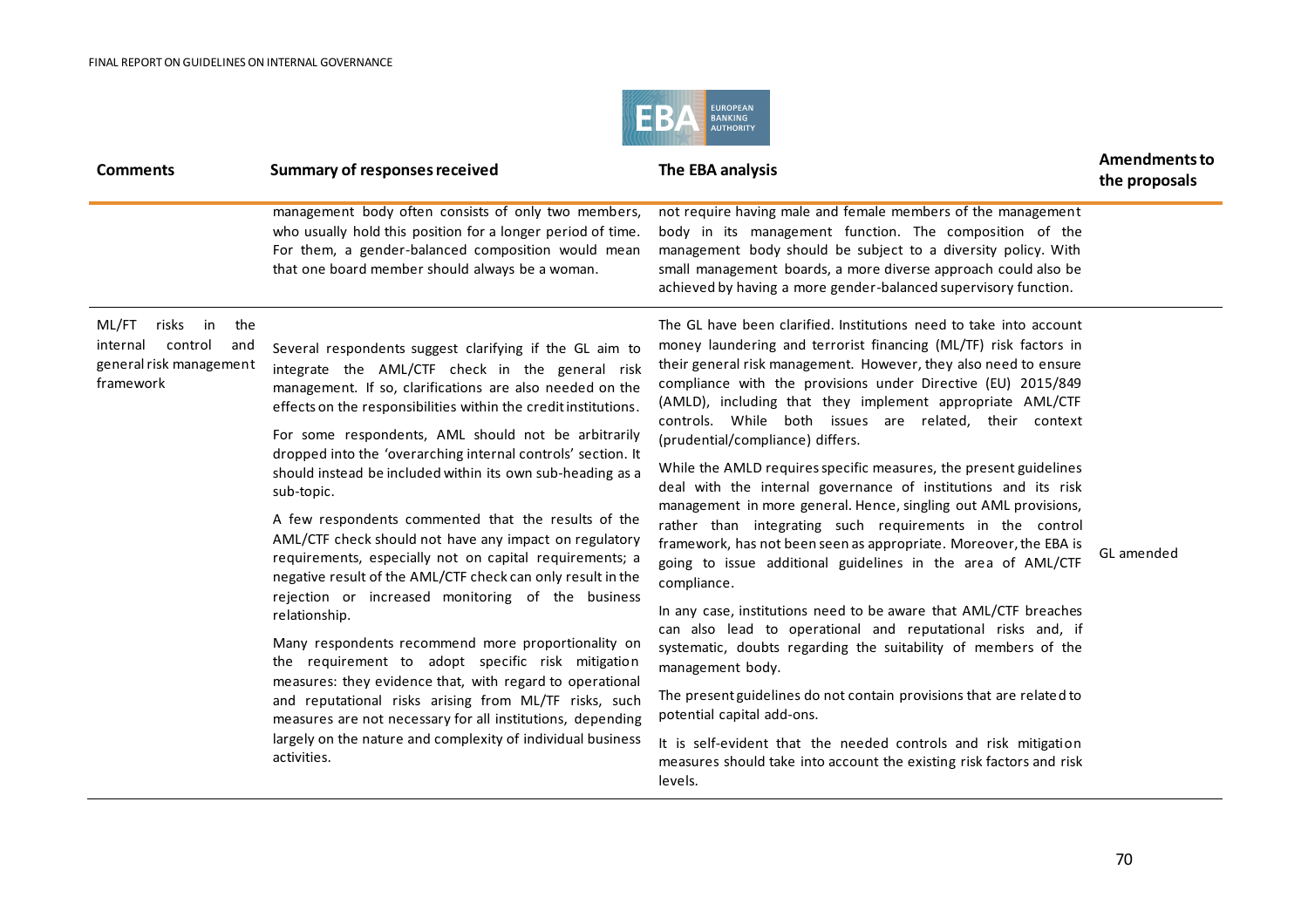

| <b>Comments</b>                                 | <b>Summary of responses received</b>                                                                                                                                                                                                                                                                                                                                                                                                                                                                   | The EBA analysis                                                                                                                                                                                                                                                                                                                                                                                                                                                                                | <b>Amendments to</b><br>the proposals |
|-------------------------------------------------|--------------------------------------------------------------------------------------------------------------------------------------------------------------------------------------------------------------------------------------------------------------------------------------------------------------------------------------------------------------------------------------------------------------------------------------------------------------------------------------------------------|-------------------------------------------------------------------------------------------------------------------------------------------------------------------------------------------------------------------------------------------------------------------------------------------------------------------------------------------------------------------------------------------------------------------------------------------------------------------------------------------------|---------------------------------------|
| ESG factors in the risk<br>management framework | Generally, respondents do not find the proposal clear and<br>recommend either providing further clarification or<br>deleting.                                                                                                                                                                                                                                                                                                                                                                          | The GL cannot replace the major work that is on its way in the area<br>of ESG risk factors. It is important that institutions take into account<br>ESG risk factors and adjust their business model and risk appetite<br>where necessary. The GL were clarified to ensure that the<br>responsibility of the management body to ensure an appropriate<br>management of all risks, including risks driven by ESG risk factors,<br>are managed.                                                    | GL amended                            |
|                                                 | Responses to questions in Consultation Paper EBA/CP/2020/20                                                                                                                                                                                                                                                                                                                                                                                                                                            |                                                                                                                                                                                                                                                                                                                                                                                                                                                                                                 |                                       |
| <b>Comments to the background section</b>       |                                                                                                                                                                                                                                                                                                                                                                                                                                                                                                        |                                                                                                                                                                                                                                                                                                                                                                                                                                                                                                 |                                       |
| Para. 14<br>Background and<br>rationale         | Some respondents comment that the reference to<br>'offshore financial centres' is not clearly defined.<br>Therefore, the GL should use a consistent and more legally<br>clear term such as 'third country', unless a distinction is<br>established between third countries and offshore financial<br>centres.                                                                                                                                                                                          | The GL reflect the wording within the CRD. Indeed, the application<br>of the CRD requirements outside the EU on a consolidated basis is<br>not different between 'third countries' and 'offshore financial<br>centres'.<br>While international bodies, e.g. the IMF provide for a definition of<br>'offshore financial centres', the CRD does not. It has been clarified<br>that there is no differentiation of the CRD requirements between<br>third countries and offshore financial centres. | GL amended                            |
| Para. 14-15<br>Background and<br>rationale      | One respondent comment that the principle of<br>proportionality should also apply when applying the<br>guidelines on the consolidated<br>basis. Therefore,<br>Paragraph 14 should specify as follows: 'Under<br>Article 109(2) of Directive 2013/13/EU, these guidelines<br>apply on a sub-consolidated and consolidated basis by<br>taking into account the proportionality principle.'<br>Some respondents comment that 'adequate', added in<br>Paragraph 14 of the Legal Basis, is not in line with | The principle of proportionality is a general principle of law that also<br>applies to the EBA Guidelines. It entails, that all provisions are<br>applied in a proportionate way. It does not mean that certain<br>provisions may not be applied.<br>The wording of Paragraph 14 has been aligned with the CRD text.                                                                                                                                                                            | GL amended                            |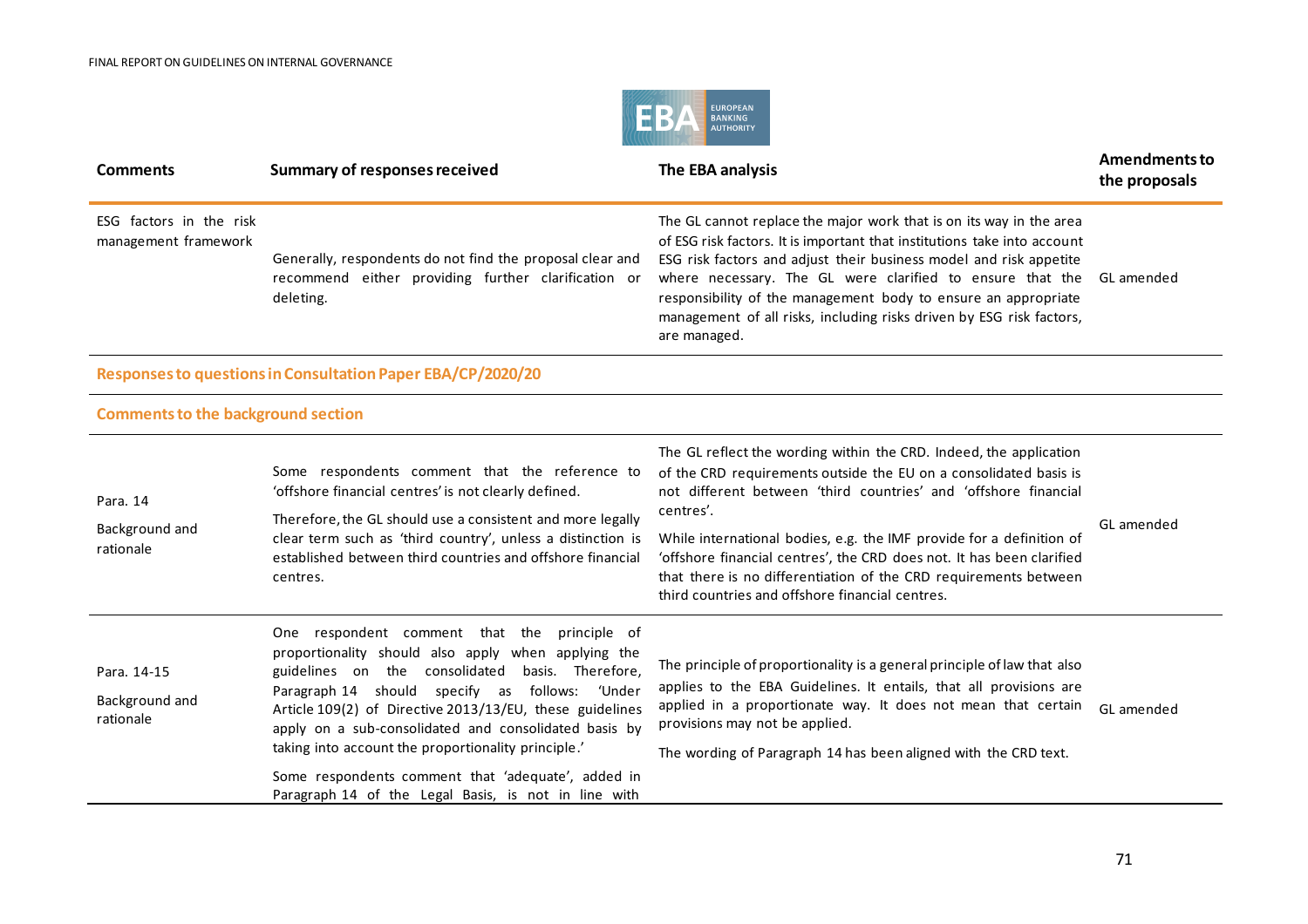

| <b>Comments</b>                         | <b>Summary of responses received</b>                                                                                                                                                                                                                                                                                                                                                                                                                                                                                                     | The EBA analysis                                                                                                                                                                                                                                                                                                                                                                                                   | <b>Amendments to</b><br>the proposals |
|-----------------------------------------|------------------------------------------------------------------------------------------------------------------------------------------------------------------------------------------------------------------------------------------------------------------------------------------------------------------------------------------------------------------------------------------------------------------------------------------------------------------------------------------------------------------------------------------|--------------------------------------------------------------------------------------------------------------------------------------------------------------------------------------------------------------------------------------------------------------------------------------------------------------------------------------------------------------------------------------------------------------------|---------------------------------------|
|                                         | Article 109 CRD V. One respondent suggests that 'sound',<br>'solid' or 'similar' may be better suited in the relevant<br>context.                                                                                                                                                                                                                                                                                                                                                                                                        |                                                                                                                                                                                                                                                                                                                                                                                                                    |                                       |
| Para, 19                                | One respondent suggests limiting the reference to the                                                                                                                                                                                                                                                                                                                                                                                                                                                                                    |                                                                                                                                                                                                                                                                                                                                                                                                                    |                                       |
| Background and<br>rationale             | EBA publication by type, as otherwise it would be too<br>broad.                                                                                                                                                                                                                                                                                                                                                                                                                                                                          | The comment has been accommodated.                                                                                                                                                                                                                                                                                                                                                                                 | Background<br>amended                 |
| Para. 21                                |                                                                                                                                                                                                                                                                                                                                                                                                                                                                                                                                          |                                                                                                                                                                                                                                                                                                                                                                                                                    |                                       |
| Background and<br>rationale             | A few respondents ask for clarification to which 'bodies'<br>the guidelines refer.                                                                                                                                                                                                                                                                                                                                                                                                                                                       | The background section has been clarified.                                                                                                                                                                                                                                                                                                                                                                         | GL amended                            |
| Para. 31<br>Background and<br>rationale | One respondent asks whether the renaming to 'three lines<br>model' by the Institute of Internal Auditors has a bearing<br>on these guidelines and the name of the 'three lines of<br>defence' model. The IIA's model allows the 1st and 2nd line<br>to be blended. This is quite a substantial difference<br>compared to these guidelines which clearly require the<br>independence of the control functions in credit<br>institutions. The respondent requests how the EBA will<br>take the IIA's three lines model into consideration. | Within institutions, the internal control functions must be<br>independent of the business they control in line with the CRD and<br>also international standards (e.g. BCBS).<br>There is no intention to deviate from this approach.                                                                                                                                                                              | No change                             |
| Para. 33<br>Background and<br>rationale | One respondent asks for revision of the background<br>section as regards the compliance function's scope of<br>responsibility is defined too broad and prescriptive. Even<br>though the compliance function is considered to be a<br>crucial function for ensuring compliance with laws and<br>regulations, it should not be responsible for compliance<br>with all applicable laws and regulations but rather with<br>those related to the Compliance function as such.                                                                 | The background section is clear and provides an overview on the<br>internal organisation of the institution. The guidelines further<br>specify the CRD requirements.<br>It is deemed sufficiently clear, that the compliance function does<br>not carry all those responsibilities all on its own, but together with<br>the first line of defence and other functions (e.g. legal unit) within<br>the institution. | No change                             |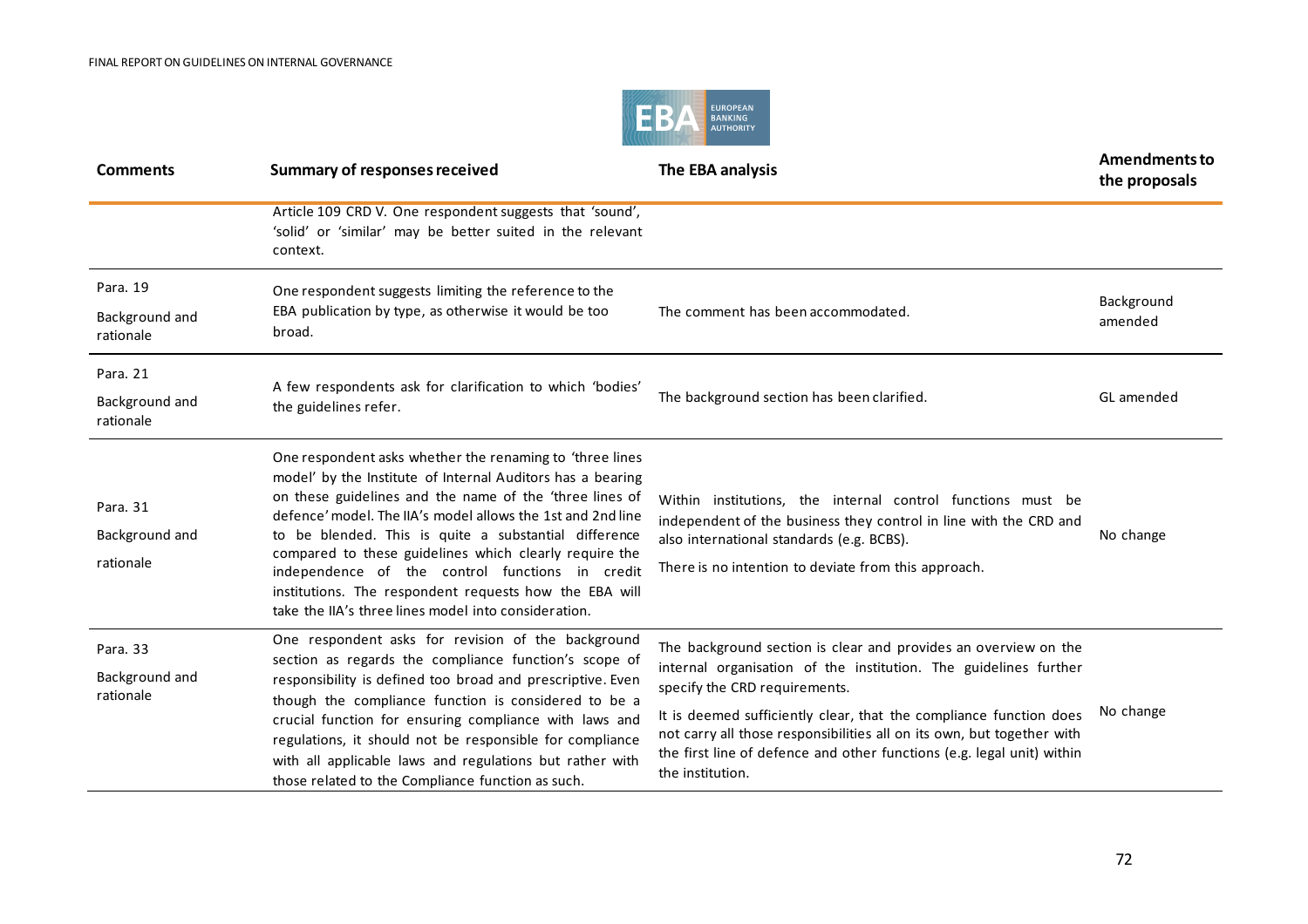

| <b>Comments</b>                                              | <b>Summary of responses received</b>                                                                                                                                                                                                                                                                                                                                                                                                                                                                                                                                                                                                                                                                                                                                                                                                                                  | The EBA analysis                                                                                                                                                                                                                                                                                                                                                                                                           | <b>Amendments to</b><br>the proposals |
|--------------------------------------------------------------|-----------------------------------------------------------------------------------------------------------------------------------------------------------------------------------------------------------------------------------------------------------------------------------------------------------------------------------------------------------------------------------------------------------------------------------------------------------------------------------------------------------------------------------------------------------------------------------------------------------------------------------------------------------------------------------------------------------------------------------------------------------------------------------------------------------------------------------------------------------------------|----------------------------------------------------------------------------------------------------------------------------------------------------------------------------------------------------------------------------------------------------------------------------------------------------------------------------------------------------------------------------------------------------------------------------|---------------------------------------|
| Para, 40<br>Background and<br>rationale                      | Some respondents suggest that this section should only<br>refer to loans and not to other transactions (CRD V<br>considers loans only).                                                                                                                                                                                                                                                                                                                                                                                                                                                                                                                                                                                                                                                                                                                               | See comments above under general comments.                                                                                                                                                                                                                                                                                                                                                                                 | No change                             |
| <b>Comments to the guidelines</b><br>Para. 14<br>Definitions | One respondent recommends to review the definitions and<br>operate with one set of definitions for the guidelines on<br>internal governance and the guidelines on fitness and<br>propriety (e.g. definition of staff, prudential consolidation).<br>The term 'relevant institutions' has been introduced in the<br>guidelines on fitness and propriety and makes it difficult to<br>further differentiate between the categories of institutions<br>that are now in scope (there are overall 6 categories:<br>'institutions', 'CRD-institutions', 'relevant institutions',<br>'significant CRD-institutions', 'listed relevant institutions<br>and listed institutions', 'consolidating credit institutions');<br>on the other side, the Internal Governance GL operates<br>with the terms 'significant credit institutions' and 'listed<br>CRD credit institutions'. | The definitions within the guidelines have been reviewed and<br>aligned to the extent possible.<br>As the scope of application of the guidelines differs, it is necessary<br>to include additional definitions within the guidelines on fitness and<br>propriety. E.g. the term 'relevant institution' comprises institutions<br>subject to the CRD and investment firms, unless they are small and<br>not interconnected. | GL amended                            |
| Para. 7<br>Scope of application                              | One respondent suggests that the EBA considers how to<br>extend the scope to all financial services firms (e.g.<br>payment providers).                                                                                                                                                                                                                                                                                                                                                                                                                                                                                                                                                                                                                                                                                                                                | The EBA's mandate is to provide guidance on the application of<br>requirements set out in directives and regulations within its scope<br>of action. The EBA does not have the power to extent the scope of<br>application of the CRD to other financial institutions.                                                                                                                                                      | No change                             |
| Para. 7<br>Scope of application                              | A few respondents asks for confirmation that the deletion<br>of the definition 'institution' and the use of the word 'credit<br>institution' is linked to the new IFR/IFD regulation and to<br>the new definition of credit institutions.                                                                                                                                                                                                                                                                                                                                                                                                                                                                                                                                                                                                                             | This was indeed the intention. Some investment firms will have to<br>apply for an authorisation under the CRD. The CRD continues to use<br>the term 'institutions' for all entities that are subject to the CRD.<br>The EBA will amend the guidelines accordingly. However, some                                                                                                                                           | GL amended                            |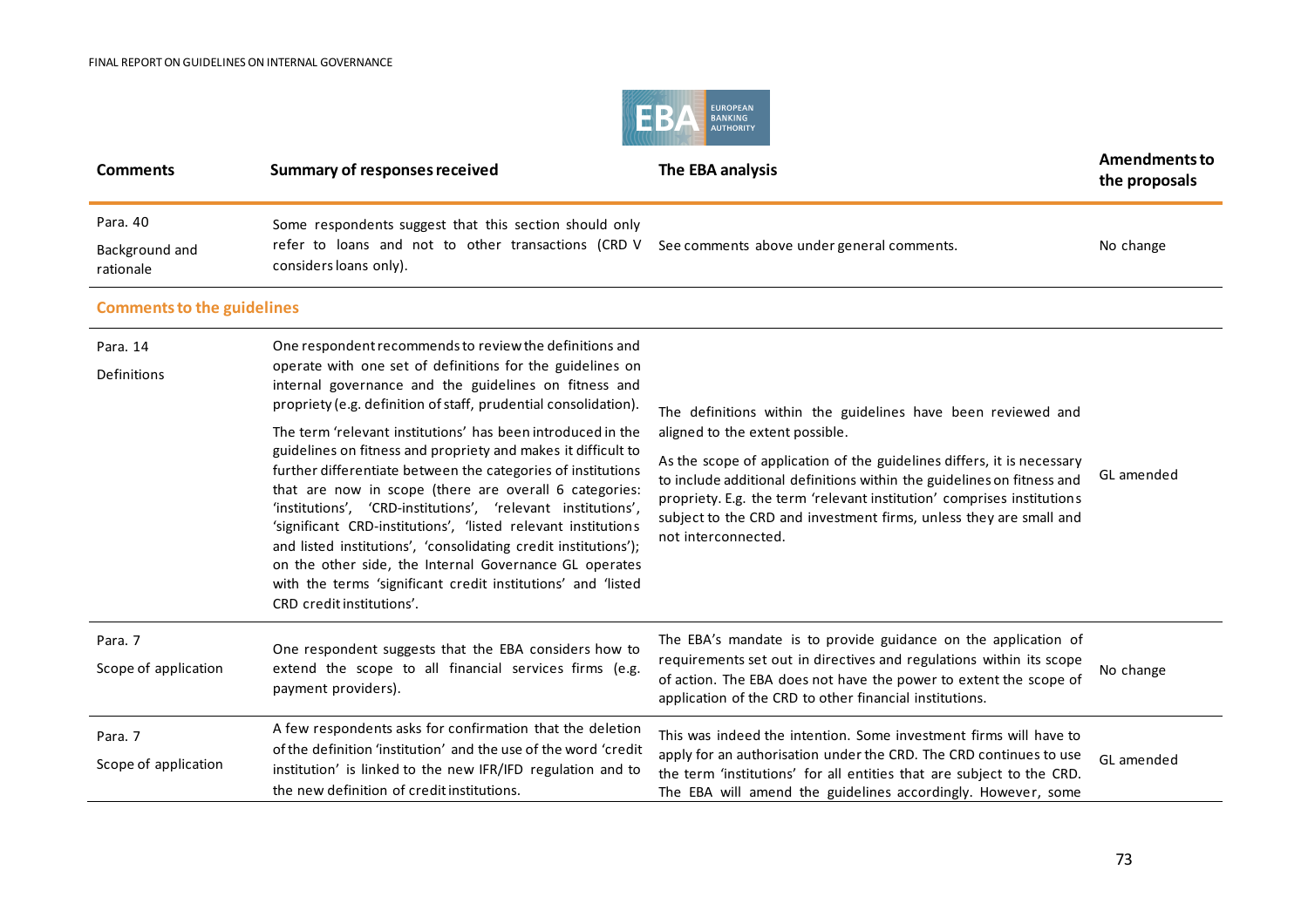

| <b>Comments</b>                                                                                | <b>Summary of responses received</b>                                                                                                                                                                                                                                                                                                               | The EBA analysis                                                                                                                                                                                                                                                                                                                                                                                                                    | <b>Amendments to</b><br>the proposals |
|------------------------------------------------------------------------------------------------|----------------------------------------------------------------------------------------------------------------------------------------------------------------------------------------------------------------------------------------------------------------------------------------------------------------------------------------------------|-------------------------------------------------------------------------------------------------------------------------------------------------------------------------------------------------------------------------------------------------------------------------------------------------------------------------------------------------------------------------------------------------------------------------------------|---------------------------------------|
|                                                                                                |                                                                                                                                                                                                                                                                                                                                                    | investment firms are required via the IFD to apply the provisions of<br>Title VII of the CRD, this has been clarified in the guidelines.                                                                                                                                                                                                                                                                                            |                                       |
| Para. 15<br>Date of application                                                                | Several respondents suggest postponing the date of<br>application, taking into consideration the Covid-19<br>pandemic and the implementation date of the<br>whistleblower directive (17 December 2021) and that IT<br>system changes are needed to comply with the<br>requirements on related party loans and transactions.                        | The effective coming into force of the amendments within the<br>guidelines has been set to 31.12.2021, take into account the time<br>needed for their implementation.                                                                                                                                                                                                                                                               | GL amended                            |
|                                                                                                |                                                                                                                                                                                                                                                                                                                                                    | Investment firms that will have to apply for authorisation as credit<br>institution were subject to the previous EBA guidelines on internal<br>governance, that are now being updated.                                                                                                                                                                                                                                              |                                       |
|                                                                                                | One respondent 'points out that for investment firms that<br>are subject to the guidelines, it might be difficult to comply<br>with the new guidelines in a short period of time especially<br>in Member States where the local regulations on corporate<br>governance did not apply to them.                                                      | Investment firms, unless small and not interconnected, are subject<br>to the IFD and apply the governance requirements as further<br>specified within the corresponding EBA guidelines under IFD. Small<br>and non-interconnected investment firms continue to apply the<br>governance requirements under Directive 2014/65/EU (MiFID) and<br>the Commissions Delegated Regulation (EU) 2017/584 on<br>organisational requirements. | No change                             |
| Para. 17<br>Proportionality                                                                    | One respondent raises that the section on the<br>principles differ between the<br>proportionality<br>two<br>guidelines.                                                                                                                                                                                                                            | The scope of application and subject matter of the guidelines on<br>internal governance and the guidelines on fitness and propriety<br>differ. Different factors to determine the proportionate application<br>of the provisions have therefore a different relevance, while the<br>general principle is indeed the same. Some criteria have, however,<br>been aligned.                                                             | GL amended                            |
| Para, 19 and 84<br>Proportionality<br>and<br>organisational<br>framework in a group<br>context | One respondent suggested a specific proportionality<br>regime for subsidiaries that are set up to develop and<br>accelerate technology and innovation businesses (e.g.<br>proprietary software and technology infrastructure,<br>payment services) to serve the Group's banks at arms-<br>length and suggest that those subsidiaries should not be | The CRD applies also on a consolidated basis. The scope of<br>prudential consolidation is specified within the CRR. The principle of<br>proportionality determines how requirements and provisions<br>within these guidelines are applied in a proportionate way. Creating<br>additional waivers within guidelines for certain firms in the scope of                                                                                | No change                             |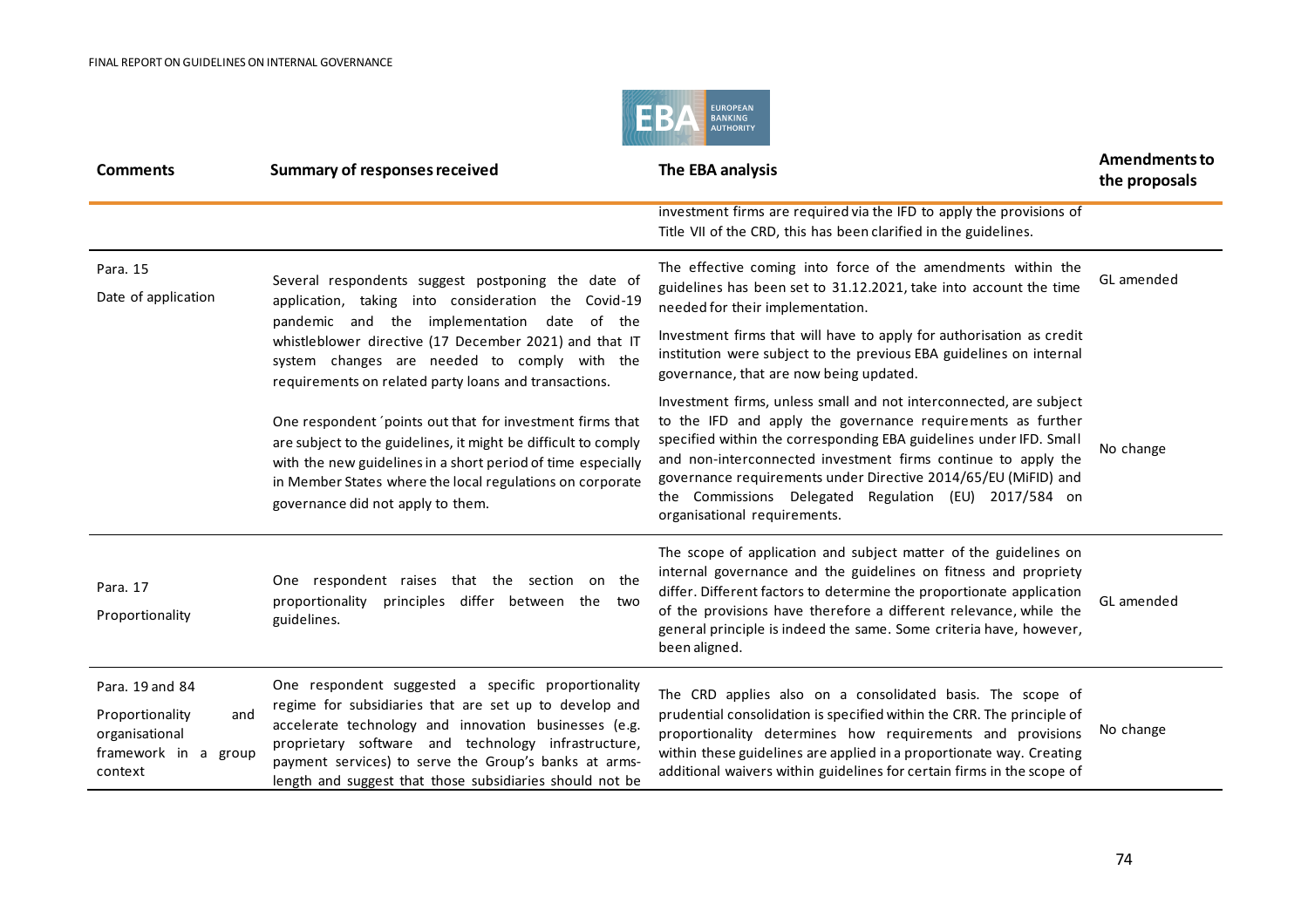

| <b>Comments</b>                                                               | <b>Summary of responses received</b>                                                                                                                                                                                                                                                                                                                                                                                                                                                                                                                | The EBA analysis                                                                                                                                                                                                                                                                                                                                                                                                                                                                                                                                                                  | <b>Amendments to</b><br>the proposals |
|-------------------------------------------------------------------------------|-----------------------------------------------------------------------------------------------------------------------------------------------------------------------------------------------------------------------------------------------------------------------------------------------------------------------------------------------------------------------------------------------------------------------------------------------------------------------------------------------------------------------------------------------------|-----------------------------------------------------------------------------------------------------------------------------------------------------------------------------------------------------------------------------------------------------------------------------------------------------------------------------------------------------------------------------------------------------------------------------------------------------------------------------------------------------------------------------------------------------------------------------------|---------------------------------------|
|                                                                               | subject to the banks' governance requirements on a<br>consolidated basis.                                                                                                                                                                                                                                                                                                                                                                                                                                                                           | prudential consolidation is not possible under the existing legal<br>framework.                                                                                                                                                                                                                                                                                                                                                                                                                                                                                                   |                                       |
| Para. 19(m)<br>Proportionality                                                | Regarding the introduction of small and non-complex<br>institutions, some respondents recommended adding a<br>reference to the relevant CRR 2 provisions.                                                                                                                                                                                                                                                                                                                                                                                           | The comment has been accommodated.                                                                                                                                                                                                                                                                                                                                                                                                                                                                                                                                                | GL amended                            |
| Para. 19(m)<br>Proportionality                                                | Some respondents asked to clarify that the proportionality<br>criteria could be considered even though the entity is<br>classified as a large institution.                                                                                                                                                                                                                                                                                                                                                                                          | All criteria are applied in parallel and do not limit the consideration<br>of other criteria. The guidelines do not contain any limits to the<br>proportionality principle, but the CRD contains specific provisions<br>with which large institutions must comply. In some cases, the CRD<br>also established minimum requirements for all institutions. The<br>principle of proportionality also requires the largest and most<br>complex institutions to comply with the requirements in a more<br>sophisticated manner than is expected from average or small<br>institutions. | No change                             |
| Para, 21 and 22<br>Role and responsibility of<br>the management body          | Some respondents proposed to (re)move the last sentence<br>of Paragraph 22 to Paragraph 21 since it would not only<br>refer to the management board in its supervisory function.                                                                                                                                                                                                                                                                                                                                                                    | The wording has been clarified.                                                                                                                                                                                                                                                                                                                                                                                                                                                                                                                                                   | GL amended                            |
| Question 2<br>Setting up of an AML/TF<br>control framework<br>Para. 23 and 32 | Some respondents asked for clarification regarding the<br>upcoming EBA products in this area and suggested to wait<br>concerning the inclusion of AML in the guidelines until<br>other work on this topic has been completed and<br>recommend adding cross references.<br>Several respondents proposed the removal of all<br>references to the identification of a member of the<br>board as responsible for ensuring<br>management<br>compliance with the national implementation of AMLD on<br>the grounds of contradiction with certain national | The guidelines clarify that ML/TF risk factors are one of the factors<br>that are relevant for the institution's risk.<br>Moreover, the guidelines determine that a control function should<br>be responsible for monitoring AML/CTF compliance as part of the<br>robust governance arrangements.<br>The EBA's work on AML/CTF is part of the overall working program,<br>https://www.eba.europa.eu/about-us/work-<br>available<br>at:<br>programme/current-work-programme                                                                                                        | GL amended                            |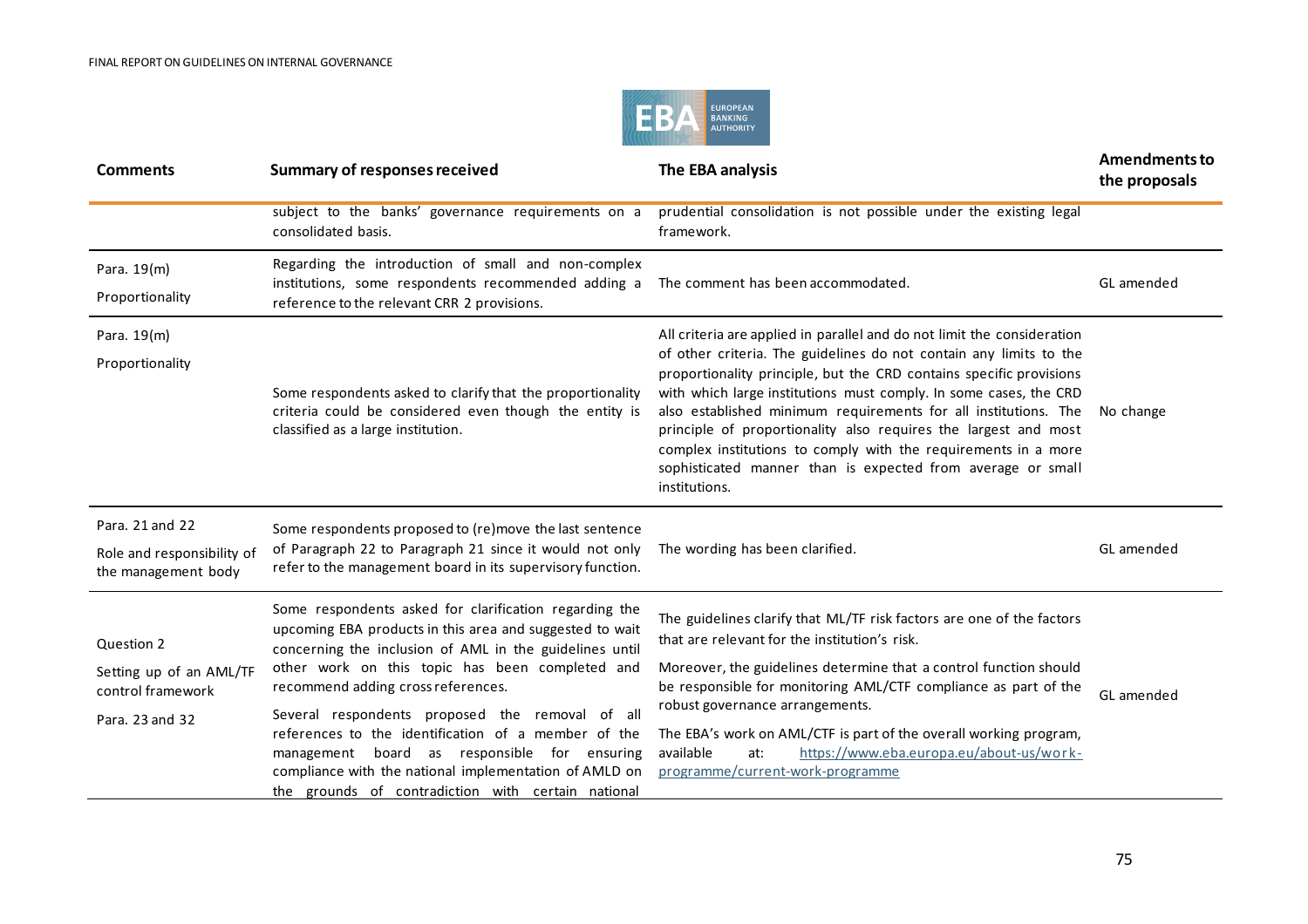

| <b>Comments</b>                                                                                                       | <b>Summary of responses received</b>                                                                                                                                                                                                                                                                                                                                                                                                                                                                                                                                                                                                                                                                                                                                                                                                                                                                                                                                                                                                                                                                                                                                                                                                                                                                                                                                                        | The EBA analysis                                                                                                                                                                                                                                                                                                                                                                                                                                                                                                                                                                                                                                                                                | <b>Amendments to</b><br>the proposals |
|-----------------------------------------------------------------------------------------------------------------------|---------------------------------------------------------------------------------------------------------------------------------------------------------------------------------------------------------------------------------------------------------------------------------------------------------------------------------------------------------------------------------------------------------------------------------------------------------------------------------------------------------------------------------------------------------------------------------------------------------------------------------------------------------------------------------------------------------------------------------------------------------------------------------------------------------------------------------------------------------------------------------------------------------------------------------------------------------------------------------------------------------------------------------------------------------------------------------------------------------------------------------------------------------------------------------------------------------------------------------------------------------------------------------------------------------------------------------------------------------------------------------------------|-------------------------------------------------------------------------------------------------------------------------------------------------------------------------------------------------------------------------------------------------------------------------------------------------------------------------------------------------------------------------------------------------------------------------------------------------------------------------------------------------------------------------------------------------------------------------------------------------------------------------------------------------------------------------------------------------|---------------------------------------|
|                                                                                                                       | corporate laws that, for instance, apply the principles of<br>collegiality and joint and several responsibility to the<br>management body (e.g., in one-tier board systems). They<br>also highlight that Article 46(4) AMLD, when setting 'where<br>applicable', leaves room for Member States to stipulate<br>otherwise, the topic still not being sufficiently harmonised.<br>In one-tier systems it could entail assigning that<br>responsibility to an executive director (e.g., the CEO, who<br>is in many instances the sole executive member within the<br>board 'effectively directing the institution'), and that would<br>put into question the independence and accountability<br>framework from internal control functions envisaged in the<br>guidelines on internal governance. It would also be<br>impossible in a hybrid system where there is a CEO who can<br>be (but is not systemically) part of the board of directors.<br>Respondents find it is hard to see the rationale behind a<br>new accountability regime, applicable only to AML/CTF<br>issues, where responsibility would lie with a member of the<br>management body instead of with the corresponding<br>internal control head (accountable directly to the<br>management body as a whole).<br>A few respondents suggest merging Para. 23(c) and (d) to<br>avoid creating two parallel control frameworks. | Given the upcoming additional work, the guidelines have been<br>revised to only include high-level principles re the AML/CTF<br>compliance officer and compliance function and related<br>responsibilities at the level of the management body.<br>Where the head of a control function is a member of the<br>management body, institutions should be mindful of any possible<br>conflicts of interests. The same applies when assigning<br>responsibilities regarding the AML/CTF function.<br>The allocation of such responsibilities to a member of the<br>management body does not reduce the overall responsibility of the<br>management body for this topic as prescribed in Art. 88 CRD. |                                       |
| Para, 23 and 32<br>Proportionality and role<br>and responsibility of the<br>management body<br><b>Reporting lines</b> | Some respondents also find that assigning the<br>responsibility to a member of the management body<br>contradicts Para. 155-156, which determine that the heads<br>of internal control functions should be directly accountable<br>to the management body and 'be able to have access and<br>report directly to the management body in its supervisory                                                                                                                                                                                                                                                                                                                                                                                                                                                                                                                                                                                                                                                                                                                                                                                                                                                                                                                                                                                                                                      | Also internal control functions could be headed by a member of the<br>management body. The approach regarding AML compliance is<br>consistent with the approach for other control functions.<br>All institutions have to have a management function and a<br>supervisory function within the management body. The governance<br>arrangements must be in line with this approach, hence, reporting                                                                                                                                                                                                                                                                                               | No change                             |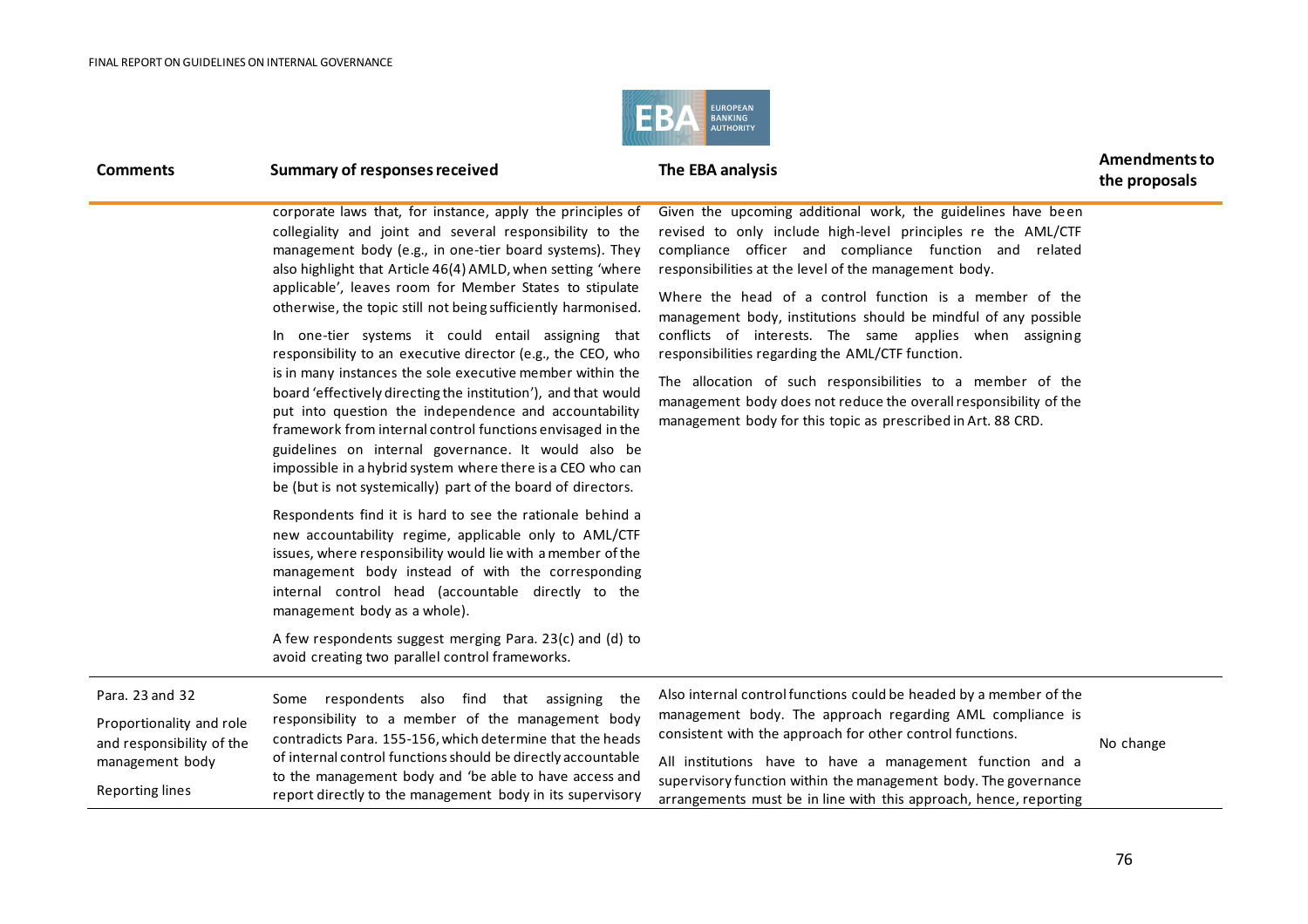

| <b>Comments</b>                                                             | <b>Summary of responses received</b>                                                                                                                                                                                                                                                                              | The EBA analysis                                                                                                                                                                                                                                                                                                                                                                                                                                                                | <b>Amendments to</b><br>the proposals |
|-----------------------------------------------------------------------------|-------------------------------------------------------------------------------------------------------------------------------------------------------------------------------------------------------------------------------------------------------------------------------------------------------------------|---------------------------------------------------------------------------------------------------------------------------------------------------------------------------------------------------------------------------------------------------------------------------------------------------------------------------------------------------------------------------------------------------------------------------------------------------------------------------------|---------------------------------------|
|                                                                             | function to raise concerns and warn the supervisory<br>function, where appropriate, when specific developments<br>affect or may affect the credit institution'.                                                                                                                                                   | lines to the supervisory function can always be established, even if<br>a control function is led by a member of the management body in<br>its management function.                                                                                                                                                                                                                                                                                                             |                                       |
|                                                                             | Respondents point to difficulties to implement such<br>requirements in unitary board structures and find it<br>impossible in hybrid system, where there is a CEO who can<br>be (but is not systemically) part of the board of directors.                                                                          | According to the CRD all persons who direct the business (including<br>the CEO) are per definition part of the management body and the<br>respective CRD requirements.                                                                                                                                                                                                                                                                                                          |                                       |
| Para. 23<br>Cross references                                                | One respondent points to the changed references (due to<br>the new structure of the draft guidelines) in points k<br>(Section 8 instead of 9), I (Section 9 instead of 10) and m<br>(Section 10 instead of 11) of Paragraph 23.                                                                                   | All cross references in the document have been reviewed and<br>where necessary corrected.                                                                                                                                                                                                                                                                                                                                                                                       | GL amended                            |
|                                                                             | Some respondents find that the guidelines are not<br>sufficiently clear and should either be expended or the<br>paragraphs should be removed as the responsibilities are<br>already covered in Para. 23.                                                                                                          | It is important to introduce a reference to ESG risk factors and for<br>other risk management purposes and to the responsibility on                                                                                                                                                                                                                                                                                                                                             |                                       |
| Question 3<br>Para. 24<br>role and responsibility of<br>the management body | A few responses add that ESG risks are not a separate risk<br>category. It is suggested to delete the last part of Para. 24<br>'that takes into account all risks, including environmental,<br>social and governance risks'. One respondent asked for a<br>further explanation on the definition of a sustainable | institutions to take into account such factors and their impact on<br>relevant risk exposures created by the transition of the economy<br>and the risk of external events that could lead to losses, e.g. due to<br>climate change or natural disasters. Such risks need to be taken into<br>account in the institutions business model.<br>Some additional clarity has been provided in a principled manner to<br>not pre-empt upcoming work at European level and at the EBA. | GL amended                            |
|                                                                             | business model.<br>One respondent asks for clarification why the guidelines<br>add a section on ESG and at the same time mention that<br>the EBA is developing a separate work on ESG.                                                                                                                            |                                                                                                                                                                                                                                                                                                                                                                                                                                                                                 |                                       |
| Question 4<br>ESG risks                                                     | Another respondent evidences that there is currently no<br>uniform definition of ESG risks and therefore suggests<br>replacing 'environmental, social and governance risks' by<br>'environmental, social and governance factors'.                                                                                 | The wording has been reviewed and reference is made to ESG risk<br>factors.                                                                                                                                                                                                                                                                                                                                                                                                     | GL amended                            |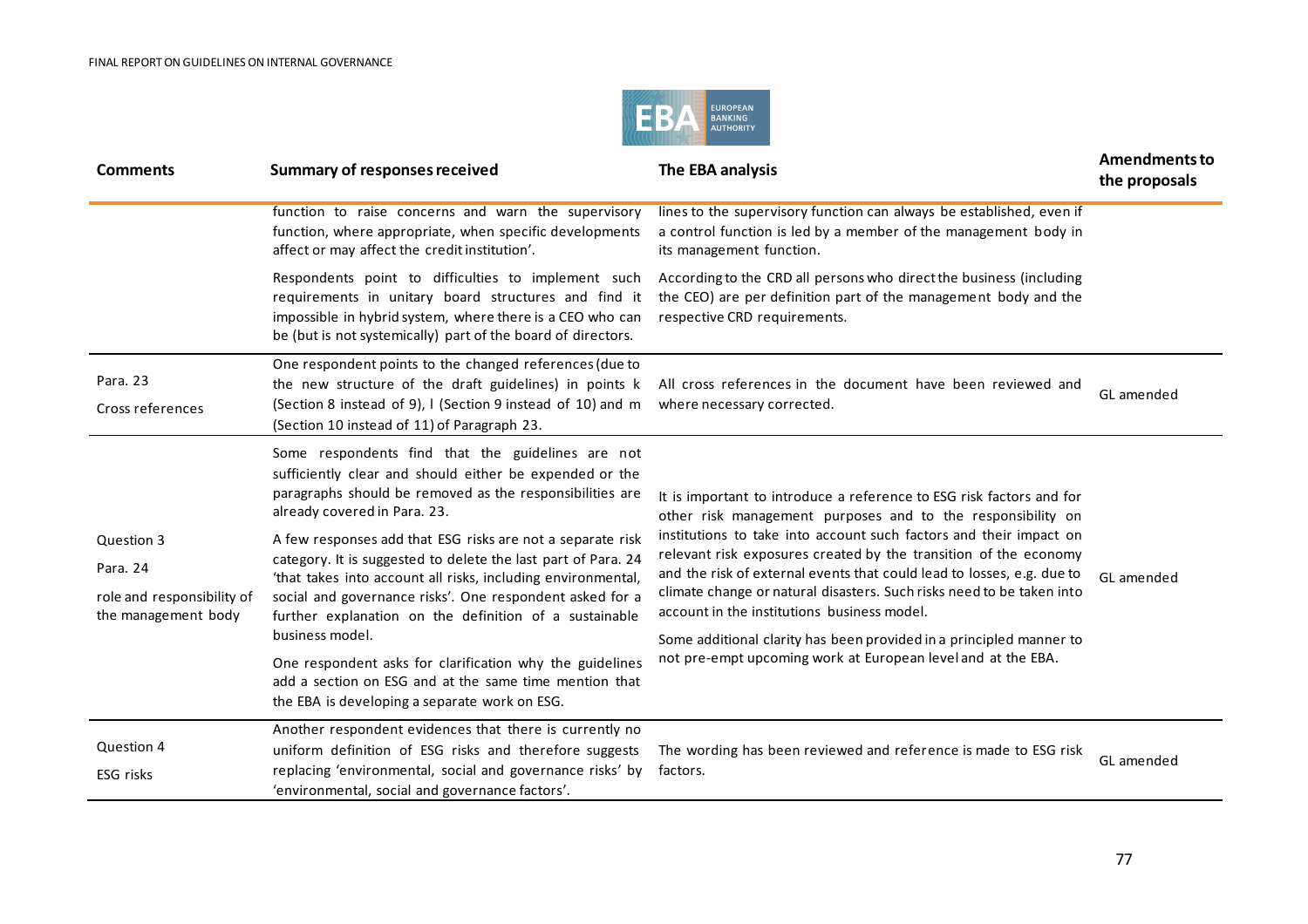

| <b>Comments</b>                                              | <b>Summary of responses received</b>                                                                                                                                                                                                                                                                                                                                                                                                                                                                                                                                                                                                                   | The EBA analysis                                                                                                                                                                                                                                                                                                                                               | <b>Amendments to</b><br>the proposals |
|--------------------------------------------------------------|--------------------------------------------------------------------------------------------------------------------------------------------------------------------------------------------------------------------------------------------------------------------------------------------------------------------------------------------------------------------------------------------------------------------------------------------------------------------------------------------------------------------------------------------------------------------------------------------------------------------------------------------------------|----------------------------------------------------------------------------------------------------------------------------------------------------------------------------------------------------------------------------------------------------------------------------------------------------------------------------------------------------------------|---------------------------------------|
| Para, 34<br>Formal independence                              | One respondent again questions the requirement of formal<br>independence. It would have no Level 1 basis, and would<br>be very difficult to comply with due to the governance<br>structure of cooperative banks, as management board<br>members are, by nature and statutory, or imposed by law,<br>clients and shareholders. It would also be incompatible<br>with the fit and proper requirements such as experience,<br>especially to chair a committee.                                                                                                                                                                                            | This paragraph has not been consulted on, please refer to the<br>feedback provided to the previous version of these guidelines.                                                                                                                                                                                                                                | No change                             |
| Para, 43:<br>setting<br>up<br>committees<br>AML<br>committee | One respondent asks for more guidance on the suggestion<br>to establish a committee, e.g. AML/CTF. Indications would<br>be useful as to the size at which it would make sense to<br>establish such a committee.                                                                                                                                                                                                                                                                                                                                                                                                                                        | The establishment of such a committee is a possibility for<br>institutions to ensure robust governance arrangements, but not a<br>general regulatory requirement. While some institutions may deal<br>with this topic in the risk committee, others may prefer to establish<br>a separate committee.                                                           | No change                             |
| Para, 61<br>Committee's process                              | One respondent asks to clarify that the factors listed<br>(including the new reference to AML/CFT compliance)<br>should be read as each applicable to one or both (but not<br>necessarily both) committees (risk and nomination<br>committee).<br>Since AML/CTF information can be strictly confidential<br>(especially suspicious activity reports (SARs)) one<br>respondent recommends deleting the wording 'including<br>AML/CTF compliance' in order to avoid conflicting<br>regulatory requirements. At least, if the proposal is not<br>accepted, it is suggested to add the exclusion of SARs from<br>the information access of the committees. | The guidelines apply to both committees when they are established.<br>The committees need to receive information that is relevant for<br>their work. As part of this they also need to receive some<br>aggregated information on the frequency of SARs (risk committee).<br>The guidelines have been clarified that no individual SARs should be<br>submitted. | GL amended                            |
| Question 4<br>Para, 84                                       | A few respondents request adding a definition of 'offshore<br>financial centres' and to clarify if this notion leads to                                                                                                                                                                                                                                                                                                                                                                                                                                                                                                                                | The wording 'offshore financial centres' repeats the wording used<br>in Article 109 of the CRD. The use of this term in the guidelines does<br>not lead to a differentiation of the CRD requirements between such                                                                                                                                              | No change                             |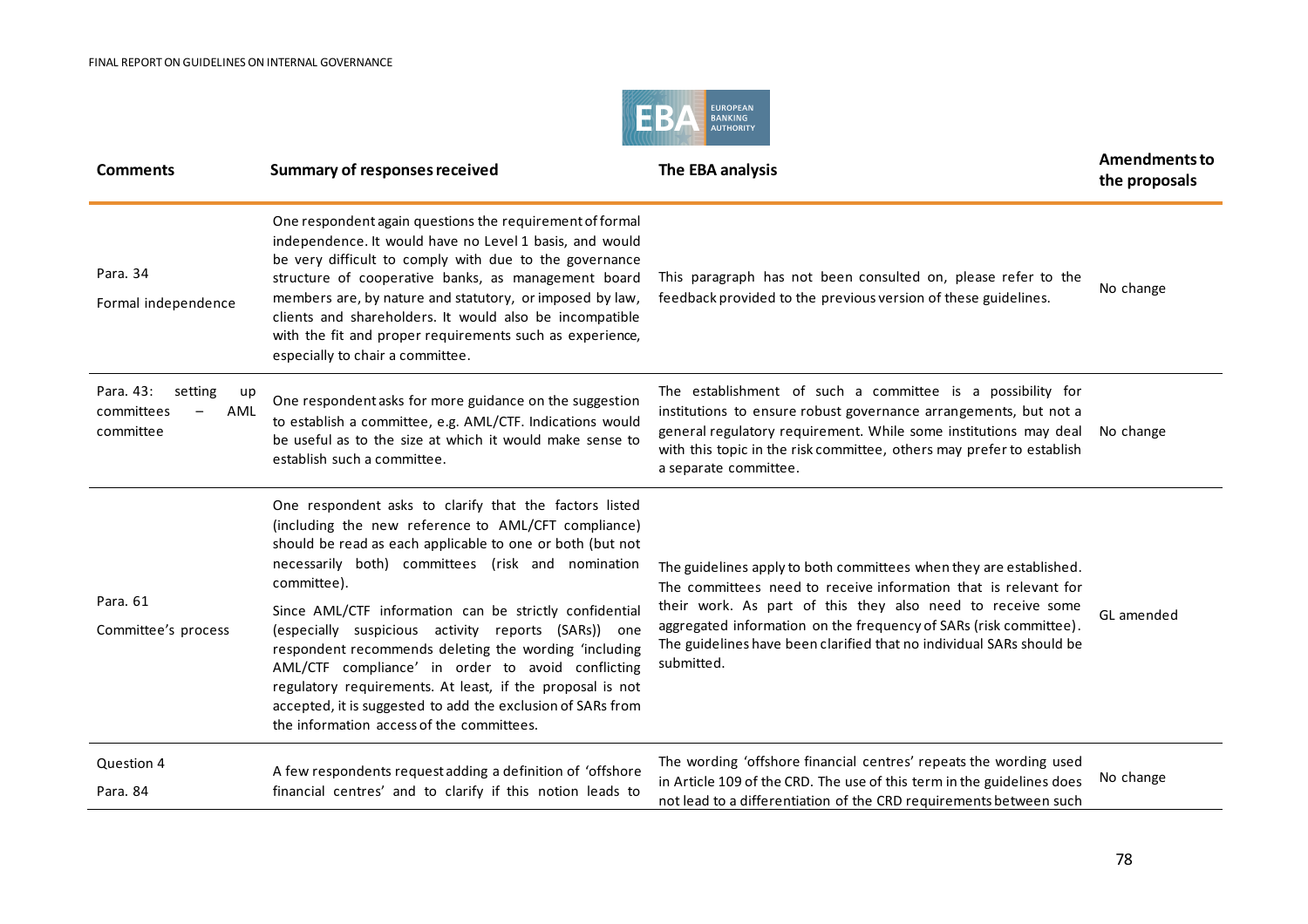

| <b>Comments</b>                                     | <b>Summary of responses received</b>                                                                                                                                                                                                                                                                                                                                                                                                                                                                         | The EBA analysis                                                                                                                                                                                                                                                                                                                                                                                                                                                                                                                                                                     | <b>Amendments to</b><br>the proposals |
|-----------------------------------------------------|--------------------------------------------------------------------------------------------------------------------------------------------------------------------------------------------------------------------------------------------------------------------------------------------------------------------------------------------------------------------------------------------------------------------------------------------------------------------------------------------------------------|--------------------------------------------------------------------------------------------------------------------------------------------------------------------------------------------------------------------------------------------------------------------------------------------------------------------------------------------------------------------------------------------------------------------------------------------------------------------------------------------------------------------------------------------------------------------------------------|---------------------------------------|
| Organisational<br>framework in a group<br>context   | different requirements regarding the expected governance<br>arrangements.                                                                                                                                                                                                                                                                                                                                                                                                                                    | centres and other third countries and therefore no definition is<br>necessary.                                                                                                                                                                                                                                                                                                                                                                                                                                                                                                       |                                       |
| Question 4<br>Para. 84                              | One respondent asks why 'on a consolidated and sub-<br>consolidated basis' is mentioned whereas Article 109(2)<br>CRD IV mentions 'on a consolidated or sub-consolidated<br>basis'.                                                                                                                                                                                                                                                                                                                          | The comment has been accommodated.                                                                                                                                                                                                                                                                                                                                                                                                                                                                                                                                                   | GL amended                            |
| (former)<br>Section 8:<br><b>Outsourcing Policy</b> | Some respondents noted that the removal of the (former)<br>Section 8 would require additional cross-checking since the<br>guidelines on outsourcing arrangements make several<br>references to these guidelines.                                                                                                                                                                                                                                                                                             | A section on outsourcing policies has been added to the guidelines.                                                                                                                                                                                                                                                                                                                                                                                                                                                                                                                  | GL amended                            |
| Para. 92: risk culture                              | Some respondents state that the 'righteous culture' is not<br>sufficiently clearly defined. One respondent added that it<br>would include judgmental elements that might not fit to a<br>culture, but rather to preventive and corrective structures<br>and processes.                                                                                                                                                                                                                                       | The guidelines have been clarified, the intention is to ensure that<br>the risk culture is not only lawful and consistent with the<br>institutions' risk appetite, but also in line with the values that are<br>expected to be met by a diligent bank, e.g. in the context of<br>implementing and applying the AML/CTF framework.                                                                                                                                                                                                                                                    | GL amended                            |
| Question 5<br>Para. 98 and 99: general<br>comment   | Some respondents recommend these paragraphs be<br>deleted for lack of a legal basis and argue that these<br>paragraphs are outside the scope of the CRD, which only<br>requires a gender-neutral remuneration policy and does<br>not include additional requirements for other areas within<br>the institution in the field of anti-discrimination or equal<br>opportunities.<br>Moreover, several dispositions of regional, national and EU<br>law (e.g., European Charter) already provide for obligations | Article 74 CRD requires that institutions have robust governance<br>arrangements. It is part of the EBA's role to take into account such<br>principles when setting out guidelines. Robust governance<br>arrangements should ensure that the principles set regarding non-<br>discrimination and equal opportunities in the TFEU, European<br>convention on human rights and the European Charter of<br>fundamental rights (e.g. Article 21 and 23) are met. Member States<br>should have implemented such requirements in line with<br>Directive 2006/54/EC on equal opportunities. | GL amended                            |
|                                                     | to establish no-discrimination policies and in particular<br>anti-gender discrimination policies.                                                                                                                                                                                                                                                                                                                                                                                                            | Institutions should ensure compliance with such principles. Where<br>institutions already have policies in place under national law, that                                                                                                                                                                                                                                                                                                                                                                                                                                            |                                       |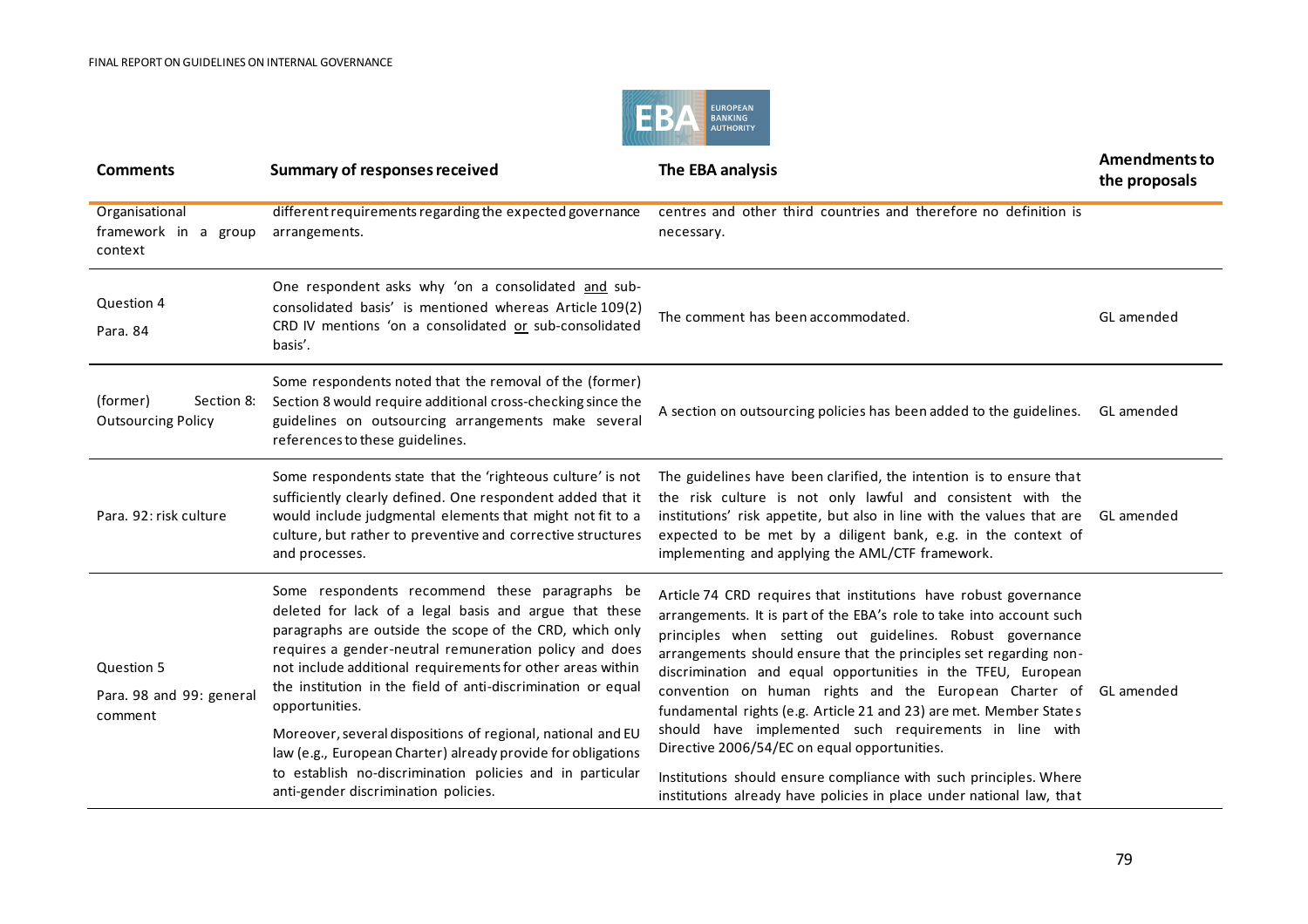

| <b>Comments</b>                                                                | <b>Summary of responses received</b>                                                                                                                                                                                                      | The EBA analysis                                                                                                                                                                                                                                                                                                                                                       | <b>Amendments to</b><br>the proposals |
|--------------------------------------------------------------------------------|-------------------------------------------------------------------------------------------------------------------------------------------------------------------------------------------------------------------------------------------|------------------------------------------------------------------------------------------------------------------------------------------------------------------------------------------------------------------------------------------------------------------------------------------------------------------------------------------------------------------------|---------------------------------------|
|                                                                                | A few other respondents support the approach or even ask<br>that further details be provided and ask to fully align the                                                                                                                   | are in line with the EBA's Guidelines, no further implementation<br>burden would exist.                                                                                                                                                                                                                                                                                |                                       |
|                                                                                | principle with the text of the European Charter of<br>Fundamental Rights (e.g. re the terms birth and origin).                                                                                                                            | It is not necessary to have one single document containing all the<br>measures taken, but institutions must be able to demonstrate that<br>they have ensured that there is no discrimination in the meaning of<br>the guidelines.                                                                                                                                      |                                       |
|                                                                                |                                                                                                                                                                                                                                           | Institutions should actively aim at increasing the pool of suitable<br>candidates for positions within the management body. By<br>improving the gender balance in positions directly below the<br>management body, institutions will be able to better take into<br>account gender diversity when recruiting members of the<br>management body (see also Art. 91 CRD). |                                       |
|                                                                                |                                                                                                                                                                                                                                           | The guidelines have been revised and fully aligned with the<br>European Charter of Fundamental Rights.                                                                                                                                                                                                                                                                 |                                       |
| Question 6                                                                     | Several respondents suggest deleting the provision on tax                                                                                                                                                                                 |                                                                                                                                                                                                                                                                                                                                                                        |                                       |
| Corporate values and<br>code of conduct $-$ tax<br>offences - illicit dividend | offences, but in particular on dividend arbitrage schemes,<br>deeming it unnecessary, too vague and not appropriate to<br>specifically point out to one particular kind of tax evasion                                                    | The amendment of the guidelines is necessary to stress that tax<br>offences are a relevant factor that should be considered within the<br>code of conduct.                                                                                                                                                                                                             |                                       |
| arbitrage schemes                                                              | scheme. The word 'illicit' is not sufficiently clear.                                                                                                                                                                                     | The term 'illicit' covers schemes that are unlawful or are banned;                                                                                                                                                                                                                                                                                                     |                                       |
| Para. 101(c)                                                                   | Alternatively, it was suggested by some respondents to<br>limit this provision to cases where a court decision or a                                                                                                                       | the wording has been clarified.                                                                                                                                                                                                                                                                                                                                        | GL amended                            |
|                                                                                | decision from the AML/CFT supervisor has been issued or<br>where the competent authority have found a particular<br>practice to be illicit.<br>One respondent asks for clarification of the obligation on<br>banks to prevent tax crimes. | Institutions have no active role in prosecuting clients for committing<br>tax crimes, but, as part of money laundering controls, institutions<br>must have appropriate controls to prevent them being used by<br>customers for money laundering, including the use of funds derived                                                                                    |                                       |
|                                                                                |                                                                                                                                                                                                                                           | from tax offences, purposes.                                                                                                                                                                                                                                                                                                                                           |                                       |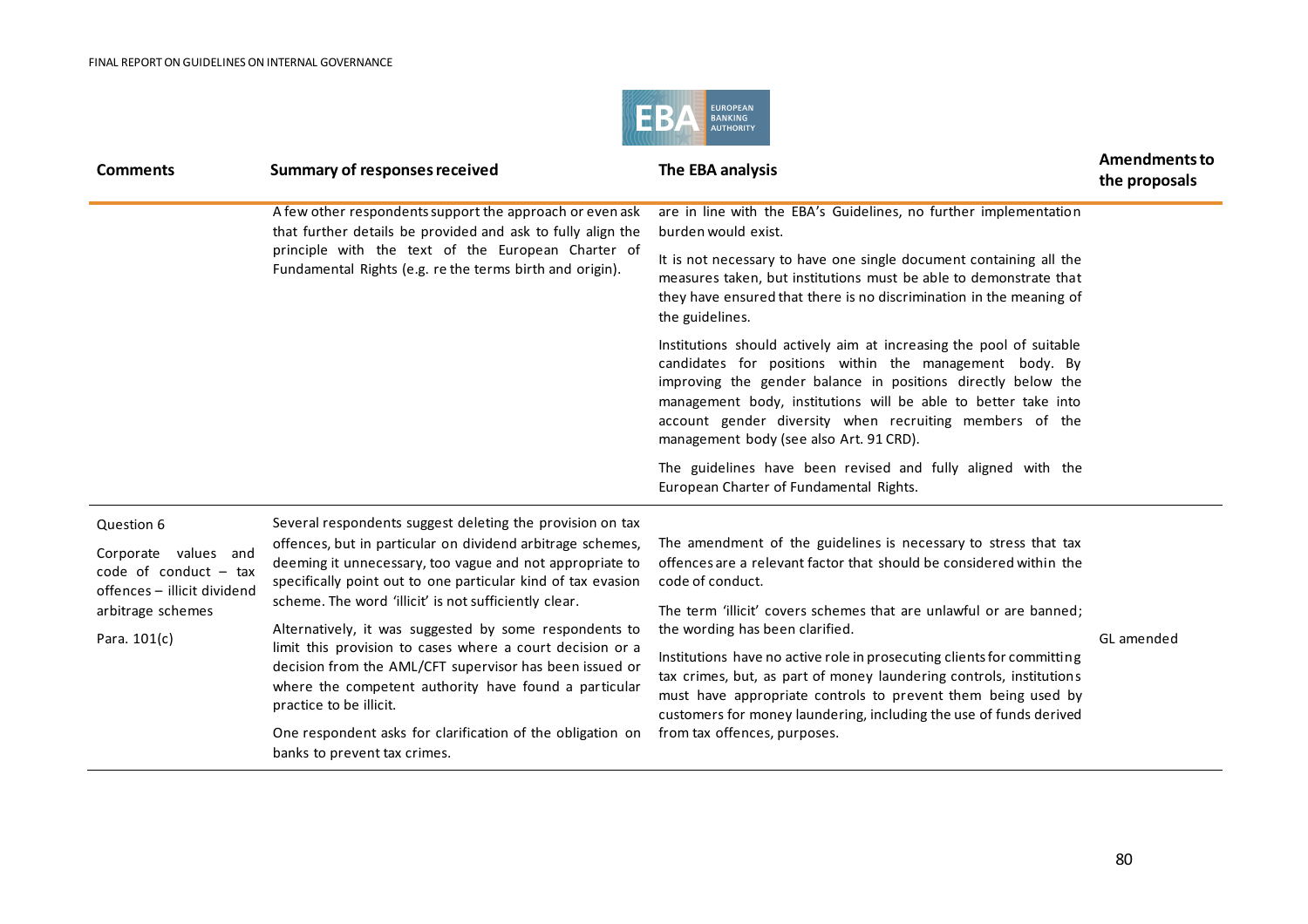

| <b>Comments</b>                                                                                                                                                                                                                           | Summary of responses received                                                                                                                                                                                                                                                                                                                                                                                                   | The EBA analysis                                                                                                                                                                                                                                                                                                                                                                                                                                                                                                                                                                                                                                                                                                                                                                     | <b>Amendments to</b><br>the proposals |  |
|-------------------------------------------------------------------------------------------------------------------------------------------------------------------------------------------------------------------------------------------|---------------------------------------------------------------------------------------------------------------------------------------------------------------------------------------------------------------------------------------------------------------------------------------------------------------------------------------------------------------------------------------------------------------------------------|--------------------------------------------------------------------------------------------------------------------------------------------------------------------------------------------------------------------------------------------------------------------------------------------------------------------------------------------------------------------------------------------------------------------------------------------------------------------------------------------------------------------------------------------------------------------------------------------------------------------------------------------------------------------------------------------------------------------------------------------------------------------------------------|---------------------------------------|--|
| Para. 106 and Para. 126:<br>documentation<br>of<br>conflicts of interest                                                                                                                                                                  | Some respondents urge the need for more proportionality,<br>deeming that a detailed documentation and measures<br>should not be required for every minor or merely<br>theoretical conflict of interest. Suggestion to clarify as<br>follows: 'If a notable conflict of interest is identified'.                                                                                                                                 | The guidelines in Para. 106 have been clarified, in some cases minor<br>conflicts of interest may be accepted without specific measures<br>taken. COI should still be documented. The awareness of such<br>conflicts should already be a sufficient control measure in some<br>cases and the controls in place can in such cases be considered as<br>sufficient.                                                                                                                                                                                                                                                                                                                                                                                                                     | GI amended                            |  |
| Question 7. Section 11 has been added to provide guidelines on loans and transactions with members of the management body and their related parties, reflecting changes<br>to the CRD. Is the section appropriate and sufficiently clear? |                                                                                                                                                                                                                                                                                                                                                                                                                                 |                                                                                                                                                                                                                                                                                                                                                                                                                                                                                                                                                                                                                                                                                                                                                                                      |                                       |  |
| other<br>Loans<br>and<br>with<br>transactions<br>members<br>of<br>the<br>management body and<br>their related parties<br>Legal basis                                                                                                      | Most respondents raised that there is a lack of legal basis<br>to extend the provisions to other transactions, observing<br>that the CRD V does not provide for the setting up of a<br>monitoring framework or approval process or limits to<br>transactions with members of the management body and<br>their related parties. Moreover, the scope of other<br>transactions is very wide and would lead to excessive<br>burden. | The guidelines have been revised to provide guidance on the<br>documentation on related party loans and the management of<br>conflicts of interest in relation to loans and transactions with<br>members of the management body and related parties. For both,<br>Article 88 CRD and Article 16 EBA founding regulation provide for a<br>clear legal basis.<br>While there is an obligation on institutions to be able to submit<br>certain information under Art. 88 CRD to their competent authority<br>and there is a definition of related parties, the guidelines do not<br>foresee a limitation of loans or transactions, but the consultation<br>paper (CP) foresees that institutions should set limits in their policy,<br>which could be overruled by the management body. | GL amended                            |  |

The guidelines have been reworded to make clear that there should be thresholds that trigger decision-making at the level of the management body.

| other<br>and<br>Loans<br>The<br>requirement to<br>make available<br>annually to<br>transactions<br>with<br>shareholders appropriate aggregated<br>information<br>the<br>members<br>ot<br>criticised for lacking a legal basis in the CRD. |  | Institutions are subject to the provisions within the CRD, MiFID and<br>when listed the SRD.<br>All of the requirements need to be complied with at the same time.<br>The EBA is aware that national laws exist that transpose those EU | GL amended |
|-------------------------------------------------------------------------------------------------------------------------------------------------------------------------------------------------------------------------------------------|--|-----------------------------------------------------------------------------------------------------------------------------------------------------------------------------------------------------------------------------------------|------------|
|-------------------------------------------------------------------------------------------------------------------------------------------------------------------------------------------------------------------------------------------|--|-----------------------------------------------------------------------------------------------------------------------------------------------------------------------------------------------------------------------------------------|------------|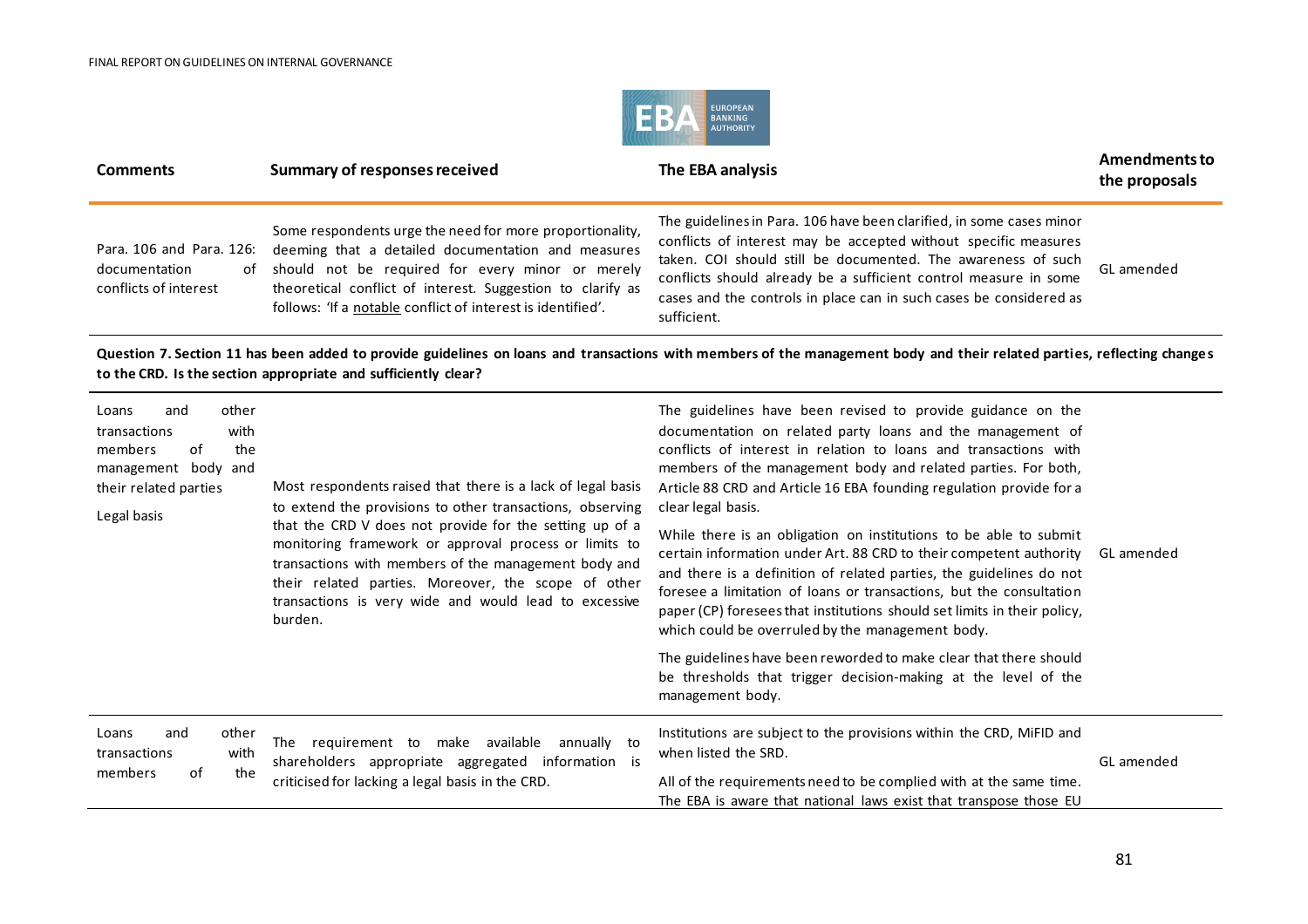

| <b>Comments</b>                                                                                                                                                                             | <b>Summary of responses received</b>                                                                                                                                                                                                                                                                                                                                                                                                                                                                                                                                                                                                                                                                                                                                   | The EBA analysis                                                                                                                                                                                                                                                                                                                                                                                                                                                                                                                                                                                                                                                                  | <b>Amendments to</b><br>the proposals |
|---------------------------------------------------------------------------------------------------------------------------------------------------------------------------------------------|------------------------------------------------------------------------------------------------------------------------------------------------------------------------------------------------------------------------------------------------------------------------------------------------------------------------------------------------------------------------------------------------------------------------------------------------------------------------------------------------------------------------------------------------------------------------------------------------------------------------------------------------------------------------------------------------------------------------------------------------------------------------|-----------------------------------------------------------------------------------------------------------------------------------------------------------------------------------------------------------------------------------------------------------------------------------------------------------------------------------------------------------------------------------------------------------------------------------------------------------------------------------------------------------------------------------------------------------------------------------------------------------------------------------------------------------------------------------|---------------------------------------|
| management body and<br>their related parties<br>Relation to shareholder<br>rights directive (SRD) and<br>national law                                                                       | respondents find the proposed<br>Some<br>provisions<br>disproportionate, as they are even stricter than the rules<br>provided for in SRD. Moreover, listed credit institutions<br>would be subject to two different and complex regimes for<br>related party transactions, leading to unreasonable<br>administrative burden and costs. Overlaps are also<br>highlighted with IAS24 disclosure requirements.<br>According to SRD only material related party transactions<br>are subject to approval and disclosure requirements and<br>the SRD provides for several exemptions (e.g. for<br>subsidiaries).<br>Additionally, several respondents highlight possible<br>overlapping with national requirements that already<br>provide for related parties transactions. | Directives. The EBA guidelines aim to achieve a harmonised<br>application of the provisions in the EU that are within the EBA's<br>scope of action.<br>The guidelines have been revised and aligned with the CRD<br>requirements, without providing guidelines on requirements under<br>the SRD with which some institutions have to comply.                                                                                                                                                                                                                                                                                                                                      |                                       |
| other<br>and<br>Loans<br>with<br>transactions<br>of<br>members<br>the<br>management body and<br>their related parties<br>Overlap with existing<br>control framework and<br>compliance costs | A few respondents point to overlaps with the existing<br>control frameworks that aim to control similar risks and<br>propose to take a more flexible approach.<br>Some respondents also observe that this section would<br>impose new compliance costs on credit institutions (e.g.,<br>review of procedures and IT systems) at a very inopportune<br>moment (i.e., COVID-19 crisis). Confidentiality/Data<br>protection issues have also been raised.                                                                                                                                                                                                                                                                                                                 | The provisions in the guidelines on related party loans and<br>transactions are a specific form of measures to manage conflicts of<br>interests. The obligation to manage such conflicts is part of the CRD<br>and while the EBA has identified some additional costs for the<br>implementation of the CRD provisions, the guidelines specify those<br>provisions and those additional elements add only very limited to<br>the costs created by the CRD provisions.<br>Institutions document all loans and transactions; while this contains<br>personal data, this is a normal and necessary business practice. The<br>GL have been revised to reduce the documentation burden. | GL amended                            |
| other<br>and<br>Loans<br>with<br>transactions<br>the<br>of<br>members                                                                                                                       | With regard to banking groups, a few respondents suggest<br>clarifying that this section is not applicable to loans granted<br>to board members of other group entities, being only                                                                                                                                                                                                                                                                                                                                                                                                                                                                                                                                                                                    | The relevant provisions within the CRD apply on an individual and<br>consolidated basis. The guidelines have been clarified.<br>E.g. loans by the consolidated institution to a member of the<br>management body of a subsidiary, that does not fall under the                                                                                                                                                                                                                                                                                                                                                                                                                    | GL amended                            |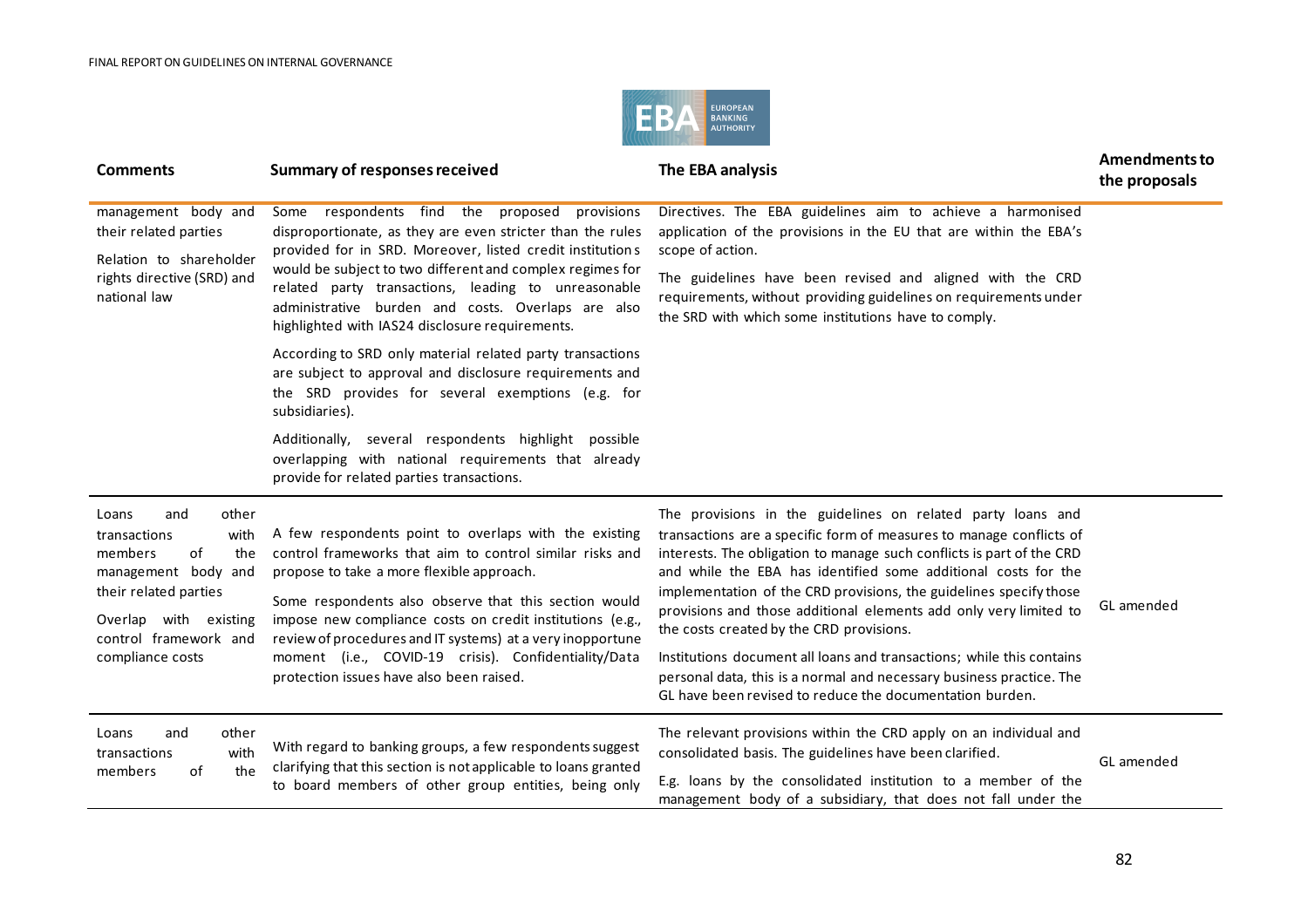

| <b>Comments</b>                                                                                                       | <b>Summary of responses received</b>                                                                                                                                                                                                                                                                                                                                                                                                                                                                                                                                                                                                                                                                                                                                                                                                                                                                                                                                                                                                                                                                                                                                                                                                                                                                                                                                                           | The EBA analysis                                                                                                                                                                                                                                                                                                                                                                                                                                                                                                                                                                                                                                                        | <b>Amendments to</b><br>the proposals |
|-----------------------------------------------------------------------------------------------------------------------|------------------------------------------------------------------------------------------------------------------------------------------------------------------------------------------------------------------------------------------------------------------------------------------------------------------------------------------------------------------------------------------------------------------------------------------------------------------------------------------------------------------------------------------------------------------------------------------------------------------------------------------------------------------------------------------------------------------------------------------------------------------------------------------------------------------------------------------------------------------------------------------------------------------------------------------------------------------------------------------------------------------------------------------------------------------------------------------------------------------------------------------------------------------------------------------------------------------------------------------------------------------------------------------------------------------------------------------------------------------------------------------------|-------------------------------------------------------------------------------------------------------------------------------------------------------------------------------------------------------------------------------------------------------------------------------------------------------------------------------------------------------------------------------------------------------------------------------------------------------------------------------------------------------------------------------------------------------------------------------------------------------------------------------------------------------------------------|---------------------------------------|
| management body and<br>their related parties<br>Application<br>on<br>a<br>consolidated level                          | addressed to loans made by the parent bank to its own<br>board members and their related parties.<br>On the issue of intra-group transactions, a few respondents<br>suggest, in line with Para. 116, to clarify that situations in<br>which there is no conflict of interest, although loans or<br>transactions are performed with a 'related party' as per the<br>definition of Article 88(1) CRD, such loans or transactions<br>can be excluded from additional requirements. The<br>proposed exclusion would apply, for instance, to<br>transactions with (i) the sole shareholder; (ii) subsidiaries<br>or (iii) commercial entities (corporate banking) including,<br>for example, companies where a close family member<br>holds a senior management position or has a share of 10%;<br>or entities where the board member has no influence (for<br>example where the board member holds a non-executive<br>directorship and where decisions are taken collectively);<br>(iv) shareholders and companies on which the credit<br>institution exerts control or significant influence; (v) the<br>shareholder of the credit institution who is represented in<br>the supervisory function of the management body by its<br>managing director or a person with a senior management<br>position; (vi) the management board member who holds a<br>supervisory board function in a subsidiary. | definition of a related party at the consolidated level, are not<br>considered to be related party loans. However, loans by the<br>subsidiary to the members of its management body are related<br>party loans, even if they were subsidiaries within a group and<br>additional controls are applied on a group level.<br>The proposed exclusions have not been included in the guidelines<br>with regard to the documentation to related party loans, as<br>otherwise there would not be a record of the assessment of<br>conflicts of interest and no possibility for further follow ups if the<br>situation changes, nor the possibility to provide aggregated data. |                                       |
| Loans<br>and<br>other<br>with<br>transactions<br>members<br>of<br>the<br>management body and<br>their related parties | With regard to the application in cooperative credit<br>institutions, some respondents find the requirements<br>inappropriate, because in these banks directors are by<br>definition clients.<br>Therefore, it would become very difficult to find clients<br>who accept to become involved in the management body                                                                                                                                                                                                                                                                                                                                                                                                                                                                                                                                                                                                                                                                                                                                                                                                                                                                                                                                                                                                                                                                             | The requirements regarding related party loans are encoded within<br>the CRD. They apply also to cooperative banks.<br>Article 88 CRD requires all institutions to manage conflicts of<br>interest. All those requirements apply also to cooperative banks.                                                                                                                                                                                                                                                                                                                                                                                                             | No change                             |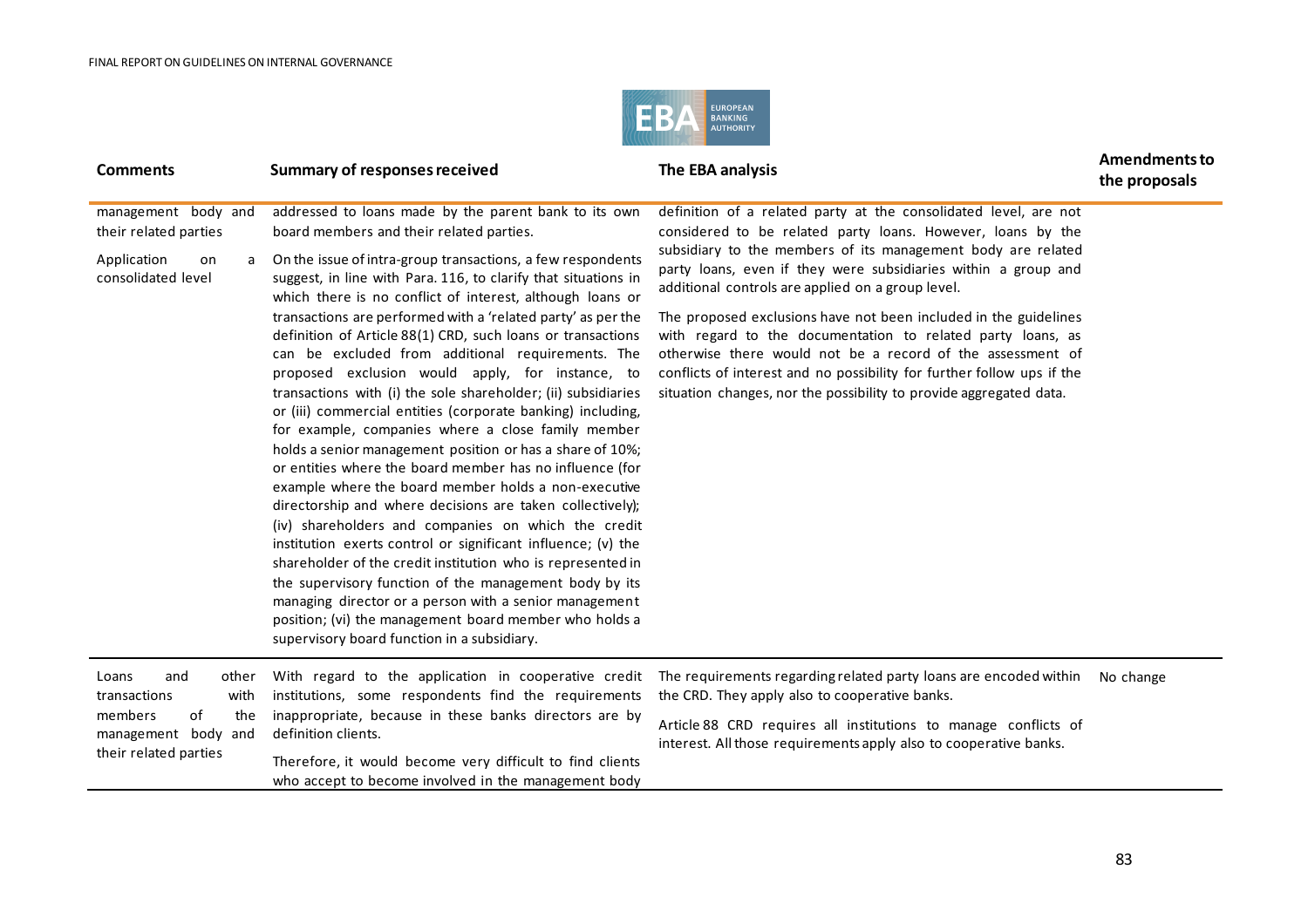

| <b>Comments</b>                                                                                                                                                                                                                                                                                                                                                                                             | <b>Summary of responses received</b>                                                                                                                                                                                                                                                                                                                                          | The EBA analysis                                                                                                                                                                                                              | <b>Amendments to</b><br>the proposals |
|-------------------------------------------------------------------------------------------------------------------------------------------------------------------------------------------------------------------------------------------------------------------------------------------------------------------------------------------------------------------------------------------------------------|-------------------------------------------------------------------------------------------------------------------------------------------------------------------------------------------------------------------------------------------------------------------------------------------------------------------------------------------------------------------------------|-------------------------------------------------------------------------------------------------------------------------------------------------------------------------------------------------------------------------------|---------------------------------------|
| Application<br>cooperative banks                                                                                                                                                                                                                                                                                                                                                                            | in if their (and those of their related parties) requests for<br>loans would have to be limited.                                                                                                                                                                                                                                                                              |                                                                                                                                                                                                                               |                                       |
| other<br>Loans<br>and<br>transactions<br>with<br>the<br>of<br>members                                                                                                                                                                                                                                                                                                                                       |                                                                                                                                                                                                                                                                                                                                                                               | The provisions within the CRD apply to all related party loans. The<br>guidelines follow this approach and already foresee a<br>differentiation between material and non-material loans.                                      |                                       |
| management body and<br>their related parties                                                                                                                                                                                                                                                                                                                                                                | Some respondents suggest further specifying that only<br>loans that are material and have been concluded under                                                                                                                                                                                                                                                                | The GL aim to harmonise the application in all Member States. This<br>cannot be achieved by references to national law.                                                                                                       |                                       |
| Materiality threshold                                                                                                                                                                                                                                                                                                                                                                                       | better conditions than standard conditions be subject to<br>increased documentation or approval requirements.<br>Some other respondents observe that the GL do not clearly<br>set a materiality threshold and, therefore, since a<br>materiality threshold could already be in place in the<br>national legal frameworks, they suggest that the GL refer<br>to national laws. | It should be noted that the GL already indicated a threshold that<br>aimed at reducing the burden for supervisors and institutions<br>regarding the review of such loans.                                                     | GL amended                            |
|                                                                                                                                                                                                                                                                                                                                                                                                             |                                                                                                                                                                                                                                                                                                                                                                               | For the management of conflict of interest, additional guidelines<br>have been provided that take into account the materiality of such<br>loans and transactions. The materiality threshold has to be set by<br>institutions. |                                       |
|                                                                                                                                                                                                                                                                                                                                                                                                             |                                                                                                                                                                                                                                                                                                                                                                               | The guidelines have been reviewed and clarified to reduce the<br>burden for institutions with regard to non-material loans and<br>transactions.                                                                               |                                       |
| other<br>Loans<br>and<br>with<br>transactions<br>With regard to the requirement to make available, without<br>of<br>the<br>members<br>undue delay, the documentation to competent authorities,<br>management body and<br>several respondents suggest deleting it because it is<br>their related parties<br>excessively burdensome and difficult to implement for<br>Supervisory reporting<br>complex loans. | Institutions must comply with all requirements under the CRD and<br>the CRR and it must be possible to exercise effective supervision.<br>The term 'undue delay' already allows for the needed flexibility and<br>reflects the provision within Article 88 CRD with regard to related<br>party loans.                                                                         | No change                                                                                                                                                                                                                     |                                       |
|                                                                                                                                                                                                                                                                                                                                                                                                             |                                                                                                                                                                                                                                                                                                                                                                               | Given other revisions to this section, the additional burden created<br>appears to be acceptable and is mainly caused by the provision<br>within the CRD.                                                                     |                                       |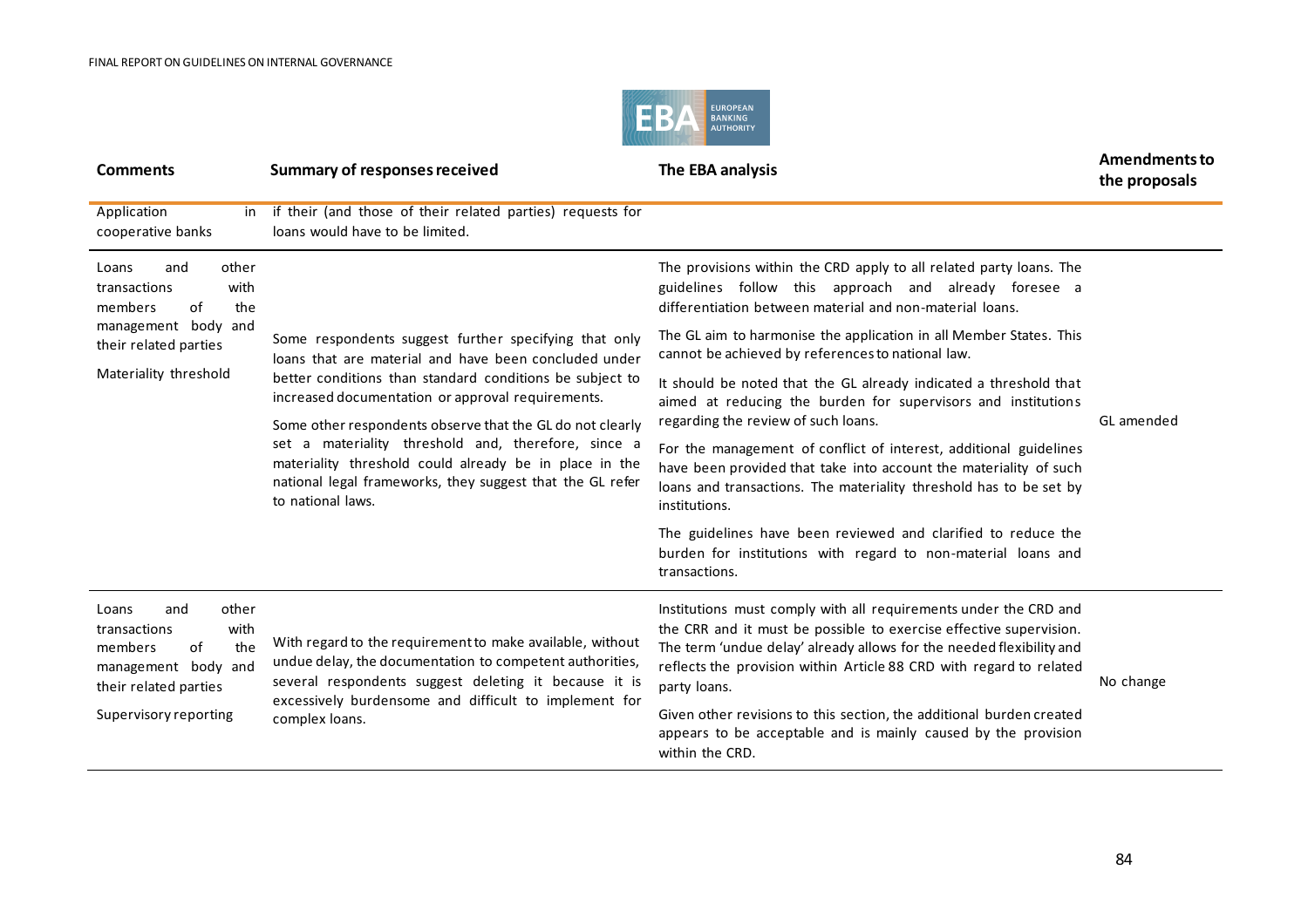

| <b>Comments</b>                                                                                                                                                      | <b>Summary of responses received</b>                                                                                                                                                                                                                                                                                                                                                                                                                                                                                                                                                                                                                                                                                                                                        | The EBA analysis                                                                                                                                                                                                                                                                                                                                                                                                                                                                                                                                                                                                                                                                                                             | <b>Amendments to</b><br>the proposals |
|----------------------------------------------------------------------------------------------------------------------------------------------------------------------|-----------------------------------------------------------------------------------------------------------------------------------------------------------------------------------------------------------------------------------------------------------------------------------------------------------------------------------------------------------------------------------------------------------------------------------------------------------------------------------------------------------------------------------------------------------------------------------------------------------------------------------------------------------------------------------------------------------------------------------------------------------------------------|------------------------------------------------------------------------------------------------------------------------------------------------------------------------------------------------------------------------------------------------------------------------------------------------------------------------------------------------------------------------------------------------------------------------------------------------------------------------------------------------------------------------------------------------------------------------------------------------------------------------------------------------------------------------------------------------------------------------------|---------------------------------------|
| Loans<br>and<br>other<br>transactions<br>with<br>of<br>members<br>the<br>management body and<br>their related parties<br>Disclosure and reporting<br>to shareholders | Some respondents raise confidentiality/data protection<br>issues; others evidence possible conflicts with some<br>national legal frameworks.<br>Moreover, it would be problematic to require cooperative<br>banks to disclose aggregated information as the<br>management body members might be well known at the<br>regional level.                                                                                                                                                                                                                                                                                                                                                                                                                                        | Disclosure requirements already exist under the CRR and under<br>IAS24. The guidelines have been revised to ensure that they are fully<br>in line with the legal requirements under the CRD and CRR; in<br>particular, some disclosure and reporting requirements to<br>shareholders have been removed or revised. The publication of<br>aggregated information as required under the CRR should not raise<br>concerns under data protection requirements.                                                                                                                                                                                                                                                                   | GL amended                            |
| and<br>other<br>Loans<br>with<br>transactions<br>of<br>members<br>the<br>management body and<br>their related parties<br>Additional related parties                  | With regard to the possibility to allow credit institutions to<br>identify additional categories of related parties, some<br>respondents complain that the GL adopt an inconsistent<br>approach since, on the one side, they remove flexibility in<br>the procedure to be adopted as well as the possibility to<br>utilise the existing frameworks and, on the other side, they<br>leave flexibility on the scope of related parties, which is<br>defined in great detail in the CRD V.                                                                                                                                                                                                                                                                                     | The guidelines follow the approach taken in the CRD, but leaves it<br>to institutions to apply, if they deem it necessary, to extend the<br>scope of related parties. This could e.g. be necessary where<br>required under national law. The text has been clarified.                                                                                                                                                                                                                                                                                                                                                                                                                                                        | GL amended                            |
| Section 11, related party<br>loans and transactions                                                                                                                  | Some respondents raise confidentiality/data protection<br>issues and the right to informational self-determination of<br>the relatives concerned.<br>They note that a mandatory notification from a circle of<br>related parties enlarged by parents and grown-up children<br>presumes that there is in fact legal authority for the legally-<br>binding collection of data by a member of the management<br>body,<br>otherwise<br>the<br>management<br>body<br>member/institution bears the objective risk that relevant<br>data, e.g., from his/her majority aged children or parents,<br>cannot be obtained in their entirety. From a purely factual<br>standpoint, this then raises the question whether a nearly<br>complete establishment and ongoing updating of the | The declaration of members of the management body of their<br>conflicts of interests with regard to loans to related parties and<br>other transactions is a part of the measures necessary to manage<br>conflicts of interest and to ensure objective decision-making<br>regarding such loans and transactions.<br>Institutions in any case keep data on loans and transactions.<br>Marking loans, as related party loan is an additional element that is<br>necessary to comply with the requirement under the CRD.<br>The provisions have been revised and specified to reduce the<br>regulatory burden. However, the identification of related parties is<br>necessary to comply with the requirements under Art. 88 CRD. | GL amended                            |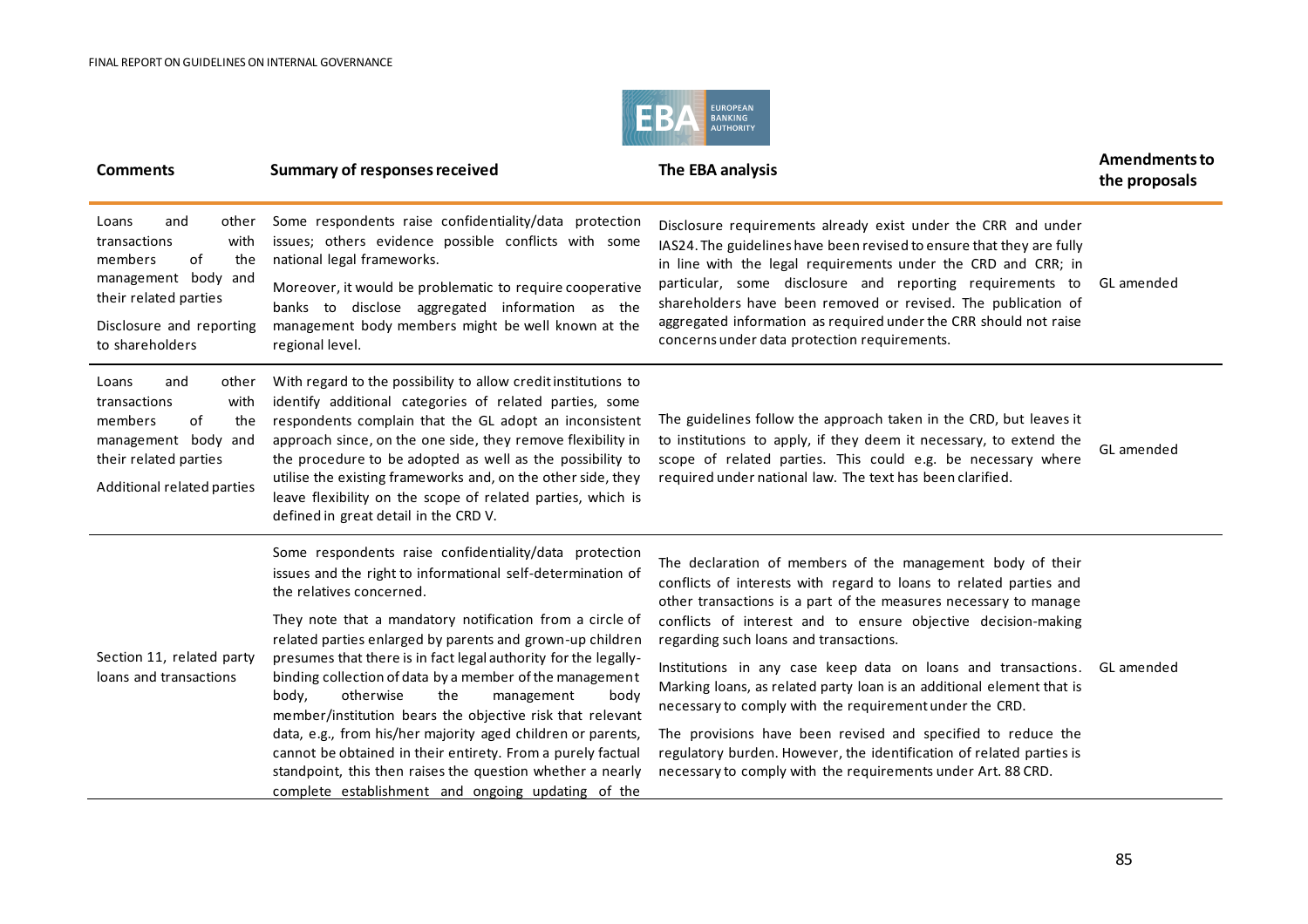

| <b>Comments</b>                         | <b>Summary of responses received</b>                                                                                                                                                                                                                                                                                                                                                                                                                                                                                                                                                                                                                                                                                                                          | The EBA analysis                                                                                                                                                                                                                                                                                                                                                                                                                                         | <b>Amendments to</b><br>the proposals |
|-----------------------------------------|---------------------------------------------------------------------------------------------------------------------------------------------------------------------------------------------------------------------------------------------------------------------------------------------------------------------------------------------------------------------------------------------------------------------------------------------------------------------------------------------------------------------------------------------------------------------------------------------------------------------------------------------------------------------------------------------------------------------------------------------------------------|----------------------------------------------------------------------------------------------------------------------------------------------------------------------------------------------------------------------------------------------------------------------------------------------------------------------------------------------------------------------------------------------------------------------------------------------------------|---------------------------------------|
|                                         | shareholding/ownership structure of each institution is<br>even possible.                                                                                                                                                                                                                                                                                                                                                                                                                                                                                                                                                                                                                                                                                     |                                                                                                                                                                                                                                                                                                                                                                                                                                                          |                                       |
| Related party loans and<br>transactions | Single respondents suggest enriching the section by<br>including (i) additional guidelines or limits for secured vs.<br>unsecured credit exposure extended to insiders; (ii) annual<br>submission of the related interest attestation from the<br>members containing a list of all organisations in which they<br>have regulatory significant interest in or are in a position to<br>make or influence significant business decisions or<br>impacting financial profitability of the related company.<br>Several respondents suggest further specifying that only<br>loans that are classified as material and have been<br>concluded under better conditions than standard<br>conditions are subject to increased documentation or<br>approval requirements. | All loans to related parties must be documented and submitted to<br>the competent authority (CA) upon request, regardless whether<br>they are secured or not. Also decisions on secured loans should not<br>be taken by staff that has material conflicts of interest.<br>Institutions have to manage conflicts of interests; as part of this they<br>may require annual declarations, however, as a general obligation<br>this would be too burdensome. | No change                             |
| Para. 107 to 109                        | One respondent suggests carefully reviewing the wording<br>for consistency, for instance, the terms 'framework',<br>'decision', and 'procedure' are used frequently in different<br>contexts (mainly Para. 107, 108 and 109) and to provide<br>further guidance on the elements expected that should be<br>specified in the related party framework, e.g., a decision-<br>making process (including approvals), internal procedures,<br>policies.                                                                                                                                                                                                                                                                                                             | The guidelines are considered sufficiently clear and have not been<br>changed compared to the guidelines in force.                                                                                                                                                                                                                                                                                                                                       | No change                             |
| Para. 107 - arm's length<br>conditions  | Some respondents claim that there is no legal basis to<br>prescribe arm's length conditions for private-law<br>agreements in general. The wording should be clarified as<br>follows: 'Such a framework should include limits for loans<br>and transactions (e.g. per product type) and ensure that                                                                                                                                                                                                                                                                                                                                                                                                                                                            | The arm's length principle is the condition that the parties of a<br>transaction are independent and on an equal footing, which leads<br>usually to conditions that are fair for all concerned parties, including<br>the institution's shareholders. Where transactions are not<br>conducted under market conditions, the inappropriate                                                                                                                  | GL amended                            |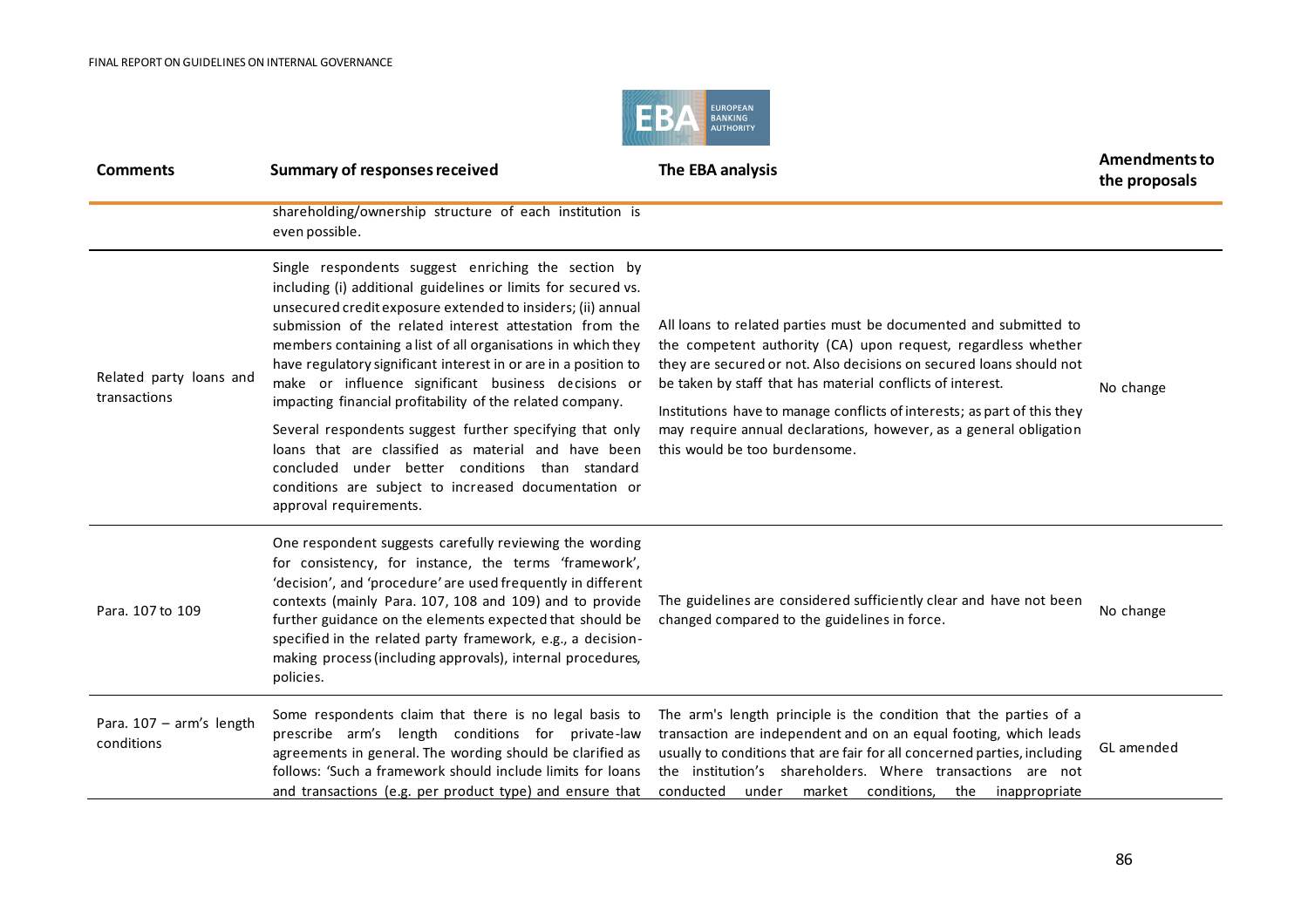

| <b>Comments</b>                                                                                                    | <b>Summary of responses received</b>                                                                                                                                                                                                                                                                                                                                                                                                                                                                 | The EBA analysis                                                                                                                                                                                                                                                                                                                                                                                                    | <b>Amendments to</b><br>the proposals |
|--------------------------------------------------------------------------------------------------------------------|------------------------------------------------------------------------------------------------------------------------------------------------------------------------------------------------------------------------------------------------------------------------------------------------------------------------------------------------------------------------------------------------------------------------------------------------------------------------------------------------------|---------------------------------------------------------------------------------------------------------------------------------------------------------------------------------------------------------------------------------------------------------------------------------------------------------------------------------------------------------------------------------------------------------------------|---------------------------------------|
|                                                                                                                    | they are either conducted at arm's length or deviations are<br>documented.' Another respondent felt that the restriction                                                                                                                                                                                                                                                                                                                                                                             | management of conflicts of interest might be the reason for such<br>decisions.                                                                                                                                                                                                                                                                                                                                      |                                       |
|                                                                                                                    | to 'conditions available to staff' is not necessary.                                                                                                                                                                                                                                                                                                                                                                                                                                                 | However, it is accepted that special conditions are provided to staff.<br>There are however some limits in national law that must be<br>considered. The guidelines have been clarified.                                                                                                                                                                                                                             |                                       |
| Para, 107: content of the<br>framework - loans fair<br>from the perspective of<br>shareholders or<br>the<br>owners | As for the distinction between the transactions carried out<br>on normal market terms and the transactions which are<br>considered fair and reasonable from the perspective of the<br>institution and of the shareholders, it is suggested to limit<br>the assessment to the perspective of the institution, taking<br>into account its safe and sound management. Therefore,<br>the assessment should not be extended to the interests of<br>the shareholders or owners of the bank.                | The institution is owned by shareholders or equity holders and<br>therefore they need to be considered when assessing conflicts of No change<br>interest.                                                                                                                                                                                                                                                           |                                       |
| Para, 108: decision on<br>material loans - approval<br>by the<br>management<br>body                                | Some respondents seek further clarification deeming<br>unclear when a person is considered 'personally concerned<br>by a loan to or transaction with a member of the<br>management body or their related parties'. They suggest<br>clarifying that a loan granted to a commercial entity, which<br>is a related party to a management body member, does not<br>automatically result in the qualification of that<br>management body member as 'personally concerned' (in<br>its personal interests). | The guidelines have been clarified, the person concerned is the<br>person who, because of the relation to a party, actually or<br>potentially has a conflict of interest and should therefore not<br>influence the specific decision made.                                                                                                                                                                          | GL amended                            |
| Para, 112: data on loans<br>to be documented                                                                       | Some respondents suggest that the identification of the<br>details on the loans to be provided should be left to entities<br>in accordance with local regulations and internal<br>procedures: the day-to-day IT management of credits and<br>the associated risks is the core business of banks and the<br>EBA should not interfere in this field. In particular, this                                                                                                                               | Institutions document each and every contract they have. For all<br>related party loans, institutions must ensure that they can provide<br>competent authorities with the information requested regarding<br>related party loans. The guidelines specify this provision.<br>Moreover, competent authorities must also be able to effectively<br>supervise institutions, including, e.g. the management of conflicts | GL amended                            |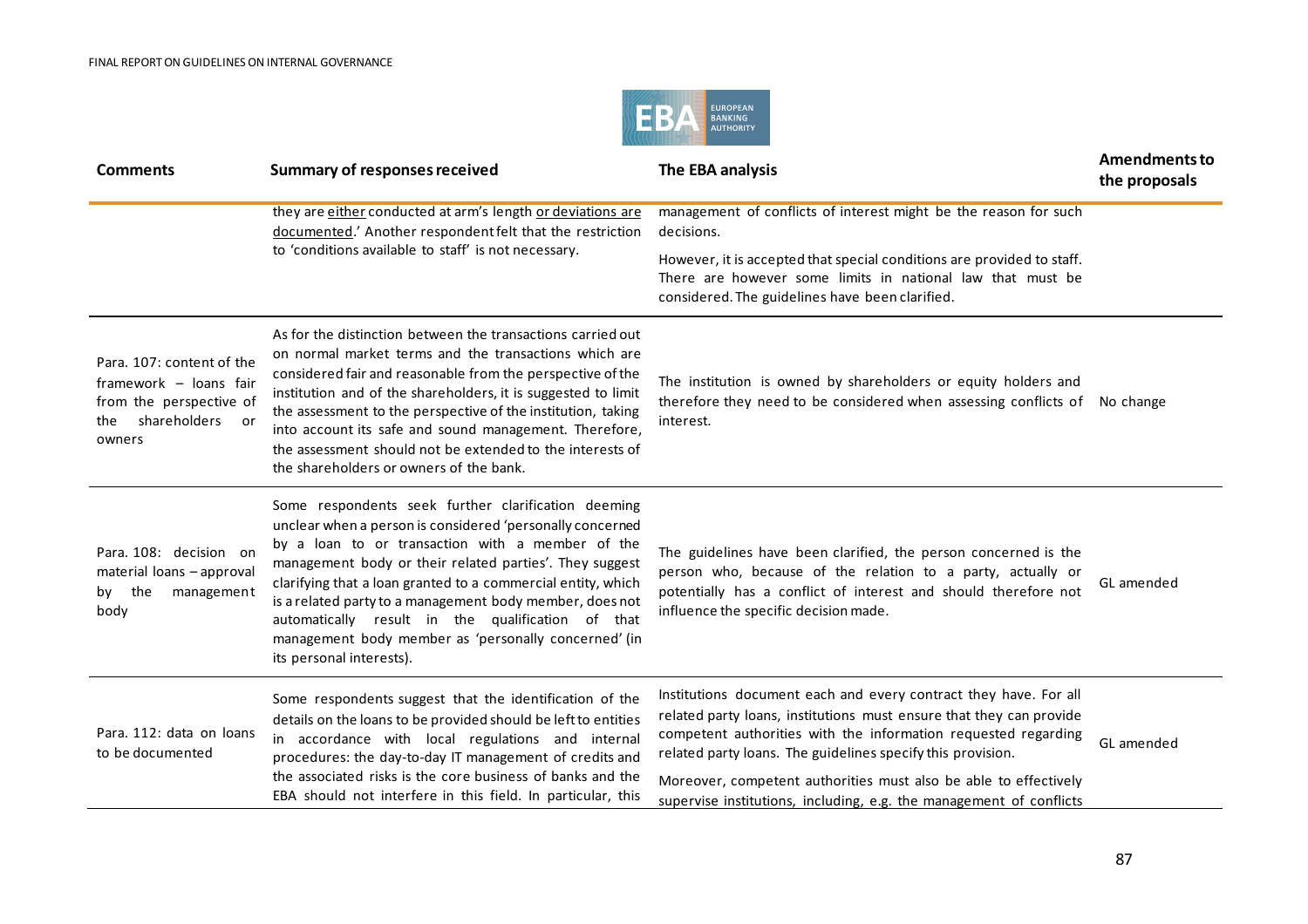

| <b>Comments</b>                                                                                                                                   | Summary of responses received                                                                                                                                                                                                                                                                                                                                                                                                              | The EBA analysis                                                                                         | Amendments to<br>the proposals |
|---------------------------------------------------------------------------------------------------------------------------------------------------|--------------------------------------------------------------------------------------------------------------------------------------------------------------------------------------------------------------------------------------------------------------------------------------------------------------------------------------------------------------------------------------------------------------------------------------------|----------------------------------------------------------------------------------------------------------|--------------------------------|
|                                                                                                                                                   | paragraph 112 does not make any difference between the<br>type of loans and as such is much too broad. Others view<br>that the requirements are too extensive.                                                                                                                                                                                                                                                                             | of interest that is required under Article 88(1) CRD. The guidelines<br>have been revised and clarified. |                                |
| Para. 112 (d) and (g)<br>other<br>Loans<br>and<br>with<br>transactions<br>the<br>of<br>members<br>management<br>body and<br>their related parties | The GL do not define how to calculate the EUR 200000<br>threshold; one respondent requests indications on how to<br>calculate the threshold of loans (e.g., should all respective<br>transactions related to a member of the management body<br>and their related parties be taken jointly into consideration<br>or should each transaction be examined separately?).<br>Some respondents ask to clarify how data should be<br>aggregated. | The guidelines have been clarified.                                                                      | GL amended                     |
|                                                                                                                                                   | Question 8. Paragraph 126 has been added, is it sufficiently clear?                                                                                                                                                                                                                                                                                                                                                                        |                                                                                                          |                                |
| Para, 126                                                                                                                                         | Documentation of conflicts of interest – see Para, 106.                                                                                                                                                                                                                                                                                                                                                                                    | Please refer to comments (Para. 106) above.                                                              |                                |
|                                                                                                                                                   |                                                                                                                                                                                                                                                                                                                                                                                                                                            |                                                                                                          |                                |

| Para. 129: Internal alert<br>procedures - protection<br>of persons who report<br>breaches of Union law       | One respondent suggests deleting the added last sentence<br>deeming questionable whether there is any added value to<br>insert a requirement to ensure that credit institutions are<br>compliant with national law in one certain aspect.                                                                                                                                                                                                                       | While institutions have to comply with national law, this additional<br>aspect, that has been introduced only recently, has been retained<br>in the guidelines for the sake of completeness.                                                                                                      | No change  |
|--------------------------------------------------------------------------------------------------------------|-----------------------------------------------------------------------------------------------------------------------------------------------------------------------------------------------------------------------------------------------------------------------------------------------------------------------------------------------------------------------------------------------------------------------------------------------------------------|---------------------------------------------------------------------------------------------------------------------------------------------------------------------------------------------------------------------------------------------------------------------------------------------------|------------|
| Question 9<br>Para. 140 and 149: ML/FT<br>risks in the internal<br>framework –<br>control<br>general comment | Several respondents deem that more proportionality is<br>needed regarding the measures to mitigate operational<br>and reputational risks arising from ML/TF risk factors. The<br>risks caused depend on the nature and complexity of<br>individual business activities. This should be clarified as<br>follows: 'and take mitigating measures to reduce those<br>risks as well as, where relevant, their operational and<br>reputational risks linked to them.' | All banks are exposed to such risks, but to a different level. They<br>need to be identified and should form part of the holistic view on all<br>risks. However, not every risk needs to be mitigated. Measures<br>should be taken on a risk-based approach. Paragraph 140 has been<br>clarified. | GL amended |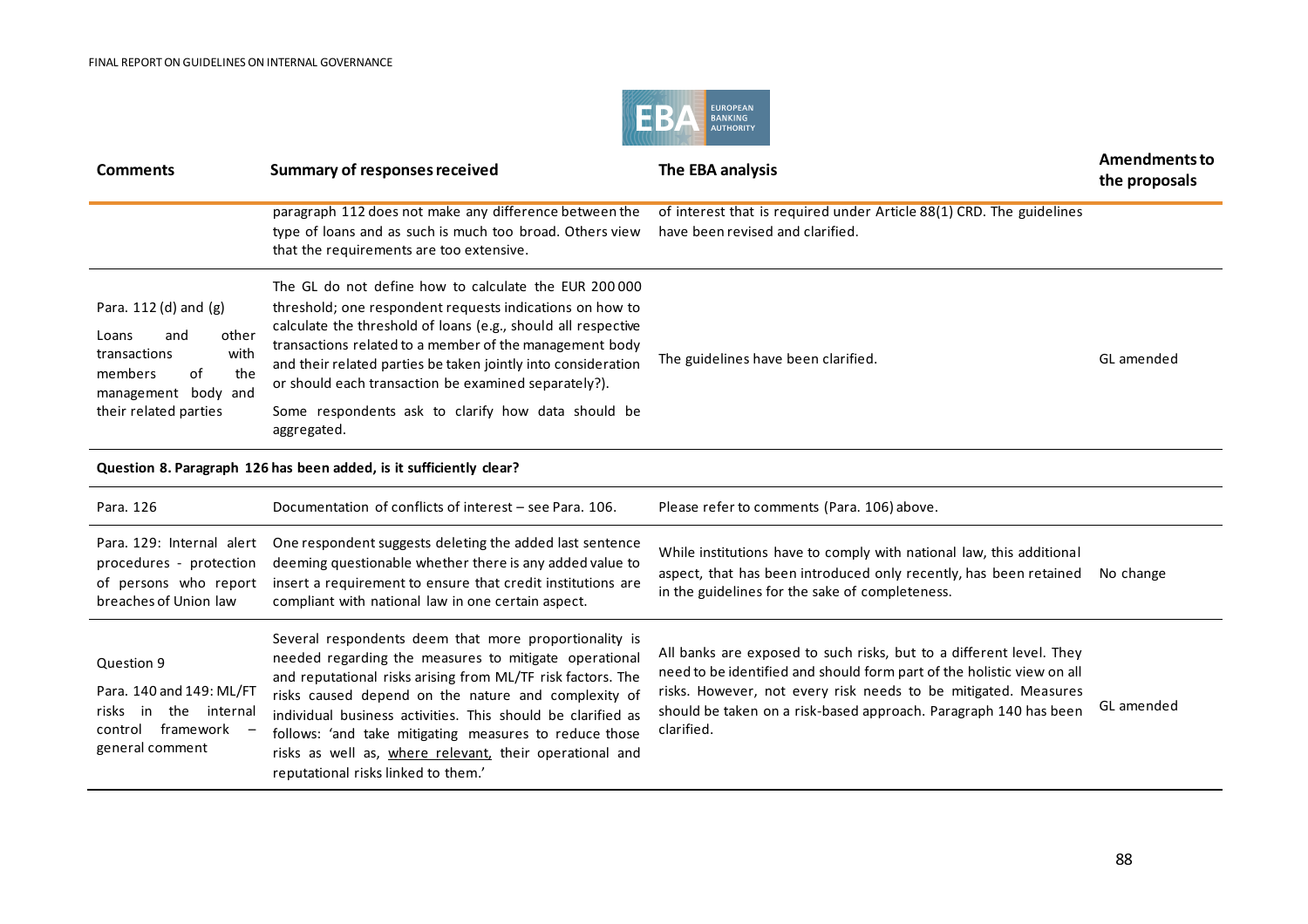

| <b>Comments</b>                                                                                                    | <b>Summary of responses received</b>                                                                                                                                                                                                                                                                                                                                                                                                                                                                                     | The EBA analysis                                                                                                                                                                                                                                                                                                                                                                                                                                                                                                                                    | Amendments to<br>the proposals |
|--------------------------------------------------------------------------------------------------------------------|--------------------------------------------------------------------------------------------------------------------------------------------------------------------------------------------------------------------------------------------------------------------------------------------------------------------------------------------------------------------------------------------------------------------------------------------------------------------------------------------------------------------------|-----------------------------------------------------------------------------------------------------------------------------------------------------------------------------------------------------------------------------------------------------------------------------------------------------------------------------------------------------------------------------------------------------------------------------------------------------------------------------------------------------------------------------------------------------|--------------------------------|
| <b>AML training</b>                                                                                                | One respondent suggests, in the phrasing of the last<br>paragraph concerning staff, to expand to continuous<br>efforts by companies, i.e., 'Credit institutions should take<br>continuous measures to ensure that their staff is made<br>aware $()'$ .                                                                                                                                                                                                                                                                   | The guidelines already contain that staff should receive the<br>necessary training on a regular basis.                                                                                                                                                                                                                                                                                                                                                                                                                                              | No change                      |
| AML/TF risk factors                                                                                                | One respondent asks if the credit institution should take<br>into account any criteria other than those published by the<br>Commission for the assessment of ML/TF risks. Does the<br>EBA have any additional expectations from the credit<br>institutions apart from the compulsory training of their<br>staff?                                                                                                                                                                                                         | The EBA has issued guidelines on ML/TF risk factors that should be<br>taken into account. The EBA is going to publish guidelines on the<br>AML/CTF compliance function. All institutions need to comply with<br>the framework set under AMLD, including any delegated<br>regulations, etc.                                                                                                                                                                                                                                                          | No change                      |
| AML committee                                                                                                      | One respondent observes that compliance with AML/CFT<br>regulations should be ensured through adequate and<br>effective internal management structures and appropriate<br>control mechanisms. For this, banks could also form an<br>AML/CFT committee.                                                                                                                                                                                                                                                                   | Institutions can set up an AML committee. However, one person has<br>to be responsible for AML/CTF compliance.                                                                                                                                                                                                                                                                                                                                                                                                                                      | No change                      |
| Para. 143: Implementing<br>internal<br>control<br>an<br>framework<br>(and Para, 166 internal<br>control functions) | Some respondents suggest clarifying which 'other'<br>compliance functions are referred to. Some of them ask for<br>clarification that the reference to compliance may be<br>covered by a separate Anti-Financial Crime (AFC) function,<br>if this exists within an organisation. Consequently it is<br>suggested including either AFC in the definition of<br>'compliance' or in a second sentence before internal audit<br>in Para. 166. One of the respondents asks if AML/TF shall<br>be a separate control function. | The guidelines do not aim at requiring additional control functions,<br>but allow for them to be installed by the institution. It is not<br>uncommon that larger institutions have separate control functions<br>that are, as a second line of defence, responsible for overseeing and<br>managing AML risks. Institutions e.g. may also have a separate<br>function for information security risks. However, the guidelines<br>leave it to institutions to set up additional control functions,<br>determine their scope of action and label them. | No change                      |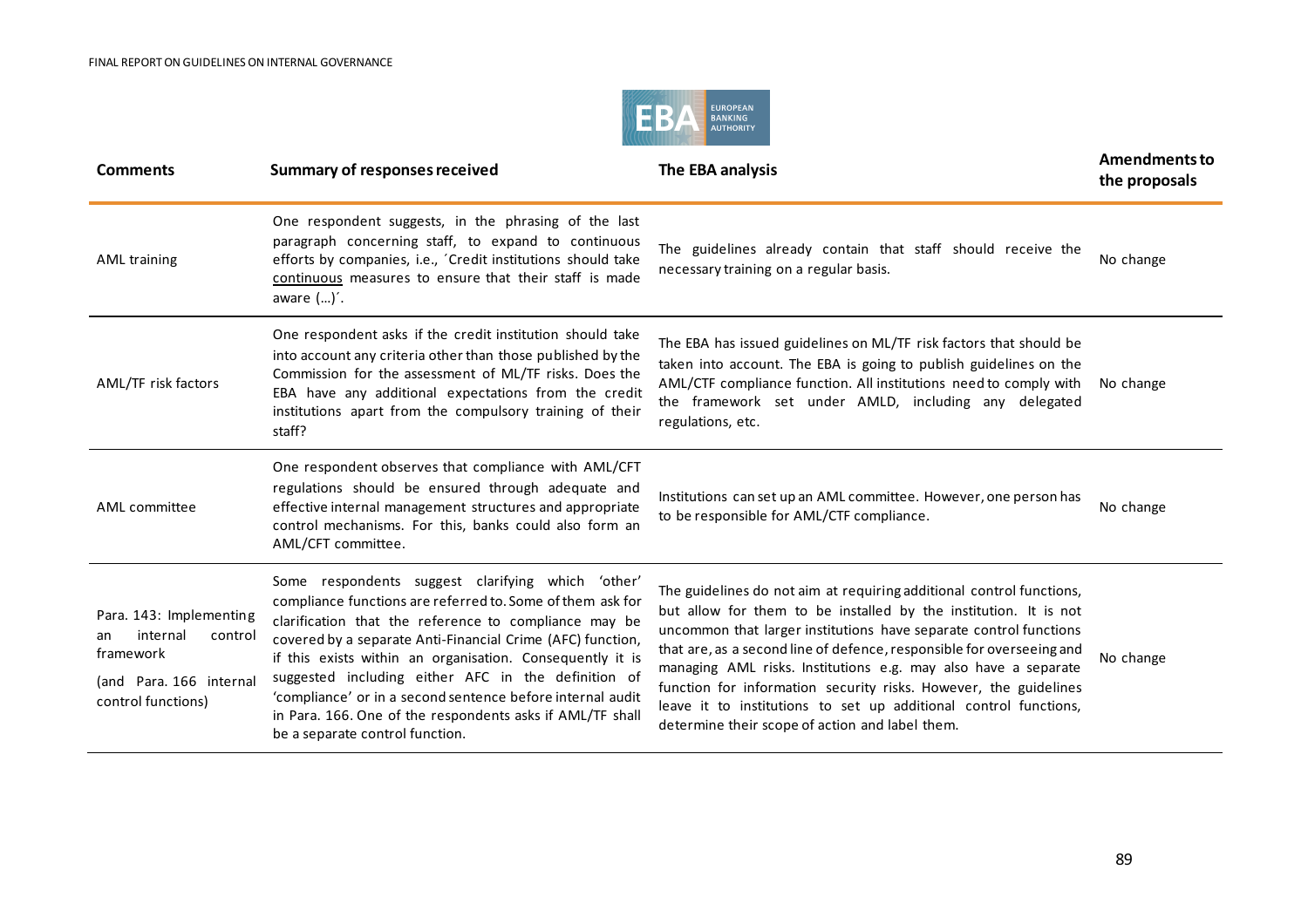

| <b>Comments</b>                                                                 | <b>Summary of responses received</b>                                                                                                                                                                                                                                                                                                                                                         | The EBA analysis                                                                                                                                                                                                                                                                                                                                                                          | <b>Amendments to</b><br>the proposals |
|---------------------------------------------------------------------------------|----------------------------------------------------------------------------------------------------------------------------------------------------------------------------------------------------------------------------------------------------------------------------------------------------------------------------------------------------------------------------------------------|-------------------------------------------------------------------------------------------------------------------------------------------------------------------------------------------------------------------------------------------------------------------------------------------------------------------------------------------------------------------------------------------|---------------------------------------|
| Para. 164: New products<br>and significant changes -<br>ML/CF associated risks  | One respondent observes that the requirement to take<br>ML/TF risks into account in new-product processes is<br>superfluous since it is already the subject of European<br>supervisory regulations/circulars.                                                                                                                                                                                | The inclusion in the guidelines aims at raising the awareness on this<br>important risk factor, its assessment and documentation, including<br>in the new product approval process.                                                                                                                                                                                                       | No change                             |
| Para. 166: AML/CFT in<br>internal control functions<br>- general comment        | Some respondents ask for clarification on whether the<br>control functions are supposed to cover new/additional<br>tasks or if AML/CTF aspects shall be integrated into the<br>respective department. On this, one respondent suggests<br>stating that the AML/CFT compliance should be ensured by<br>the compliance department or another department. See<br>also comments under Para, 143. | The same as with all risks, ML/TF risks are managed by the first line<br>of defence and the second line of defence, which ensures the<br>compliance with AML/CTF related provision and oversees and<br>supports the first line of defence. Institutions may set up an<br>AML/CTF compliance function or integrate it into the compliance<br>function. The guidelines have been clarified. | GL amended                            |
| Compliance<br>Para. 208:<br>function - fraud, ML/TF<br>or other financial crime | One respondent suggests deleting the part of sentence<br>'ML/TF or other financial crime', as this is the responsibility<br>of the AML Department and any overlaps in responsibilities<br>or tasks with the Compliance Department, which belongs<br>to the same line of defence, must be avoided.                                                                                            | While institutions may have an independent AML department,<br>other institutions may have this function performed by the<br>compliance function.<br>The AML/CTF compliance function should be independent from the<br>business it controls. Also the business has to implement appropriate<br>AML/CTF controls.                                                                           | No change                             |
| Para, 210 - 220: Internal<br>audit function                                     | One respondent highlights that internal audit is more and<br>more assessing outsourced activities as banks outsource<br>more and more operations; therefore, it suggests to<br>explicitly mention that 'Every activity<br>(including)<br>outsourced activities) and every entity of the bank should<br>fall within the overall scope of the internal audit function.'                        | All activities and functions of the institution are within the audit<br>universe. This does not change when activities or functions are<br>outsourced. This principle is encoded within the EBA Guidelines on<br>outsourcing.                                                                                                                                                             | No change                             |
| Para. 223:<br><b>Business</b><br>continuity management -<br><b>HR</b>           | Some respondents suggest that 'core human resources'<br>should refer to 'core staff/employees' so it is clear that it<br>does not refer to HR department.                                                                                                                                                                                                                                    | The comment has been accommodated.                                                                                                                                                                                                                                                                                                                                                        | GL amended                            |